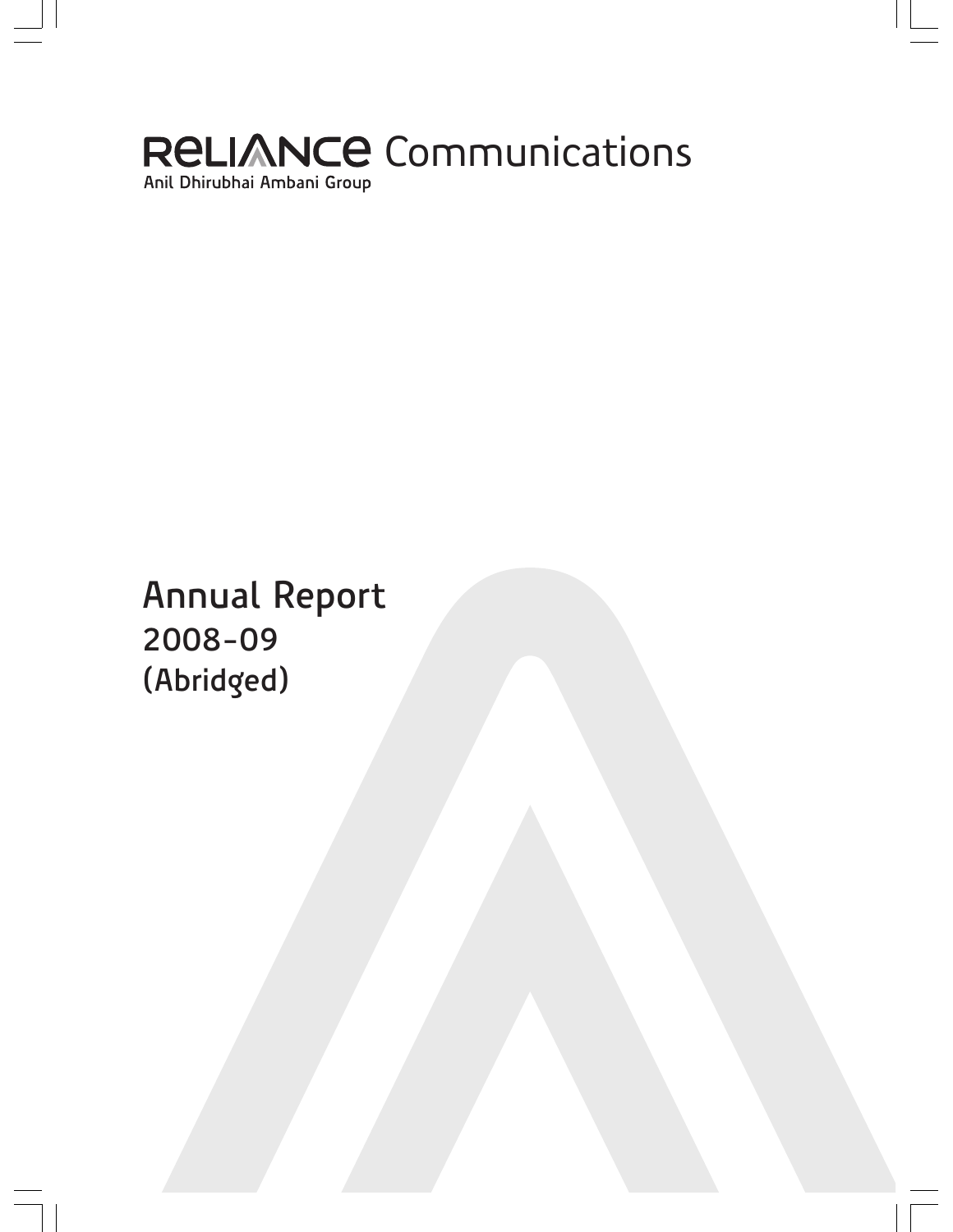

## Dhirubhai H. Ambani

(28th December, 1932 - 6th July, 2002) Reliance Group - Founder and Visionary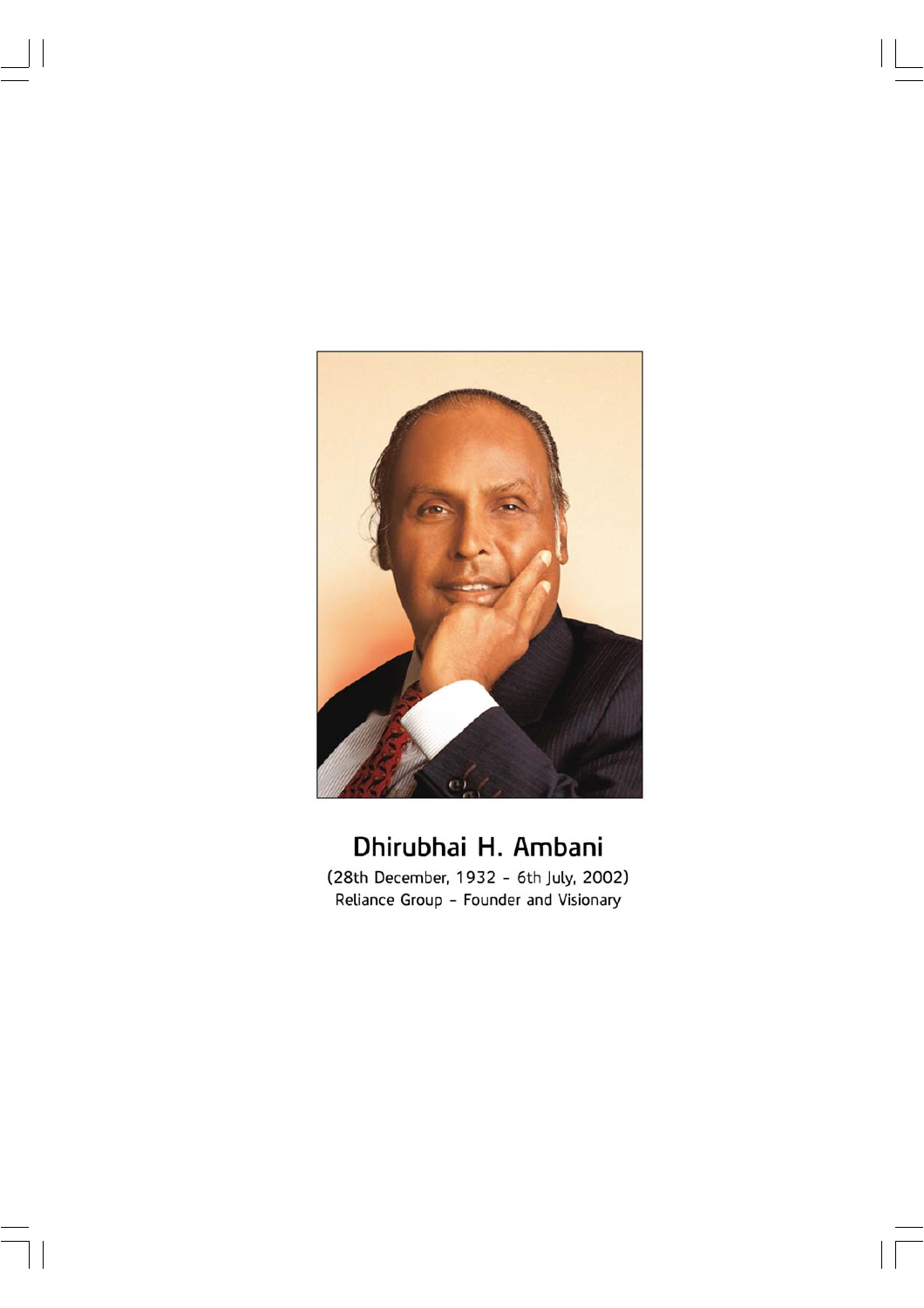# **Profile**

Reliance Communications Limited is the flagship Company of Reliance Anil Dhirubhai Ambani Group, India's third largest business house.

Reliance Communications is India's foremost and truly integrated telecommunications service provider. The Company, with a customer base of over 85 million including over 2.2 million individual overseas retail customers, ranks among the Top 5 Telecom companies in the world by number of customers in a single country. Reliance Communications corporate clientele includes 2,100 Indian and multinational corporations, and over 800 global, regional and domestic carriers.

Reliance Communications has established a pan-India, next generation, integrated (wireless and wireline), convergent (voice, data and video) digital network that is capable of supporting best-of-class services spanning the entire communications value chain, covering over 24,000 towns and 600,000 villages.

Reliance Communications owns and operates the world's largest next generation IP enabled connectivity infrastructure, comprising over 277,000 kilometers of fibre optic cable systems in India, USA, Europe, Middle East and the Asia Pacific region.

## **Mission: Excellence in Communication Arena**

- To attain global best practices and become a world-class communication service provider – guided by its purpose to move towards greater degree of sophistication and maturity.
- To work with vigour, dedication and innovation to achieve excellence in service, quality, reliability, safety and customer care as the ultimate goal.
- To earn the trust and confidence of all stakeholders, exceeding their expectations and make the Company a respected household name.
- To consistently achieve high growth with the highest levels of productivity.
- To be a technology driven, efficient and financially sound organisation.
- To contribute towards community development and nation building.
- To be a responsible corporate citizen nurturing human values and concern for society, the environment and above all, the people.
- To promote a work culture that fosters individual growth, team spirit and creativity to overcome challenges and attain goals.
- To encourage ideas, talent and value systems.
- To uphold the guiding principles of trust, integrity and transparency in all aspects of interactions and dealings.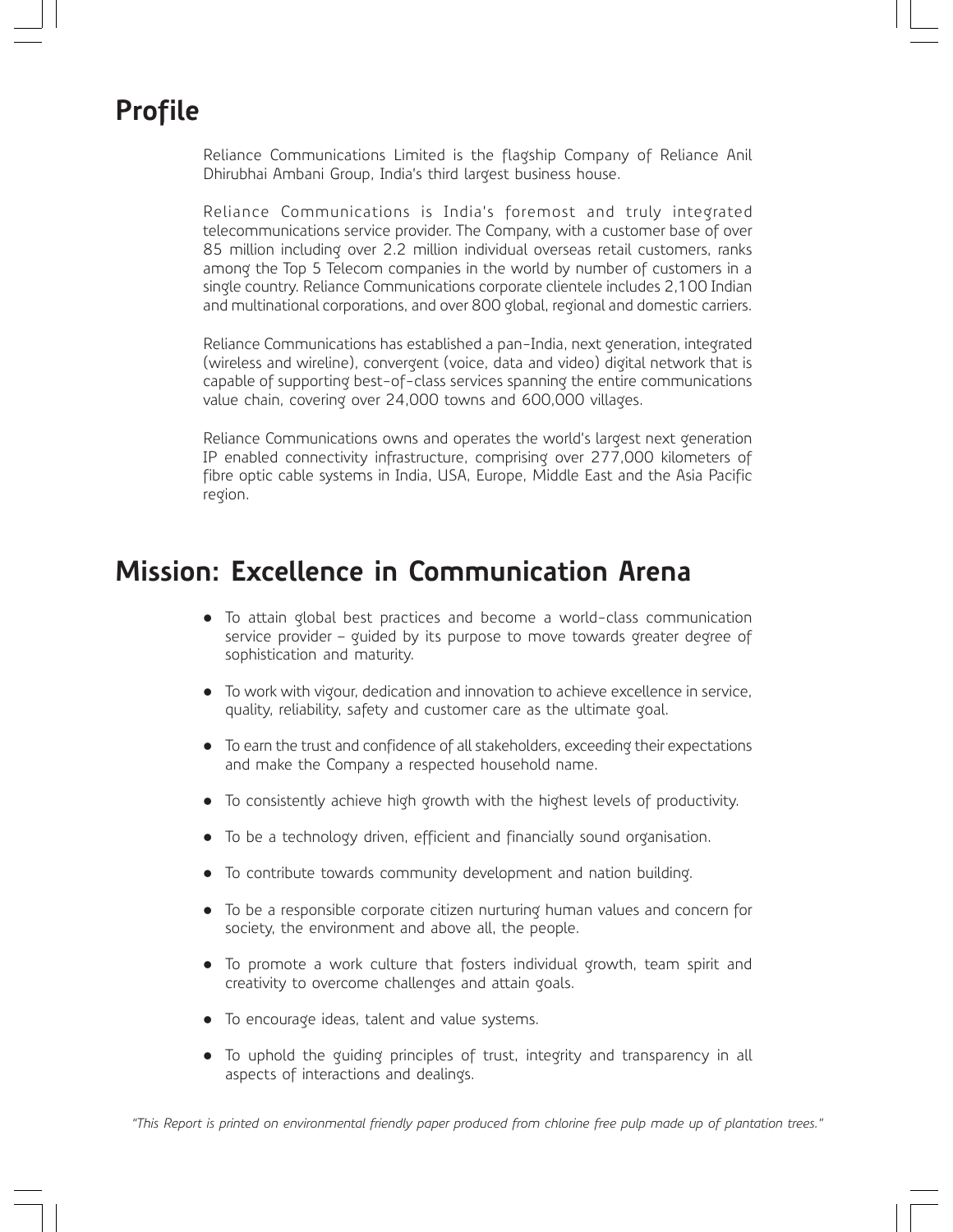### **Reliance Communications Limited**



- Backhaul
- Support systems

#### **Globalcom**

- Submarine cable
- Ethernet Data services
- Global Managed Network Services
- Long Distance (NLD/ILD)
- Global Call

# Communications

Anil Dhirubhai Ambani Group

### **Other businesses**

#### **Tech Serives**

• Leveraging Internal IT Development Capabilities

#### **BPO**

• Expertise in Telecom BFSI, Utilities & Media

#### **Retail**

- Reliance World
- Reliance Mobile Store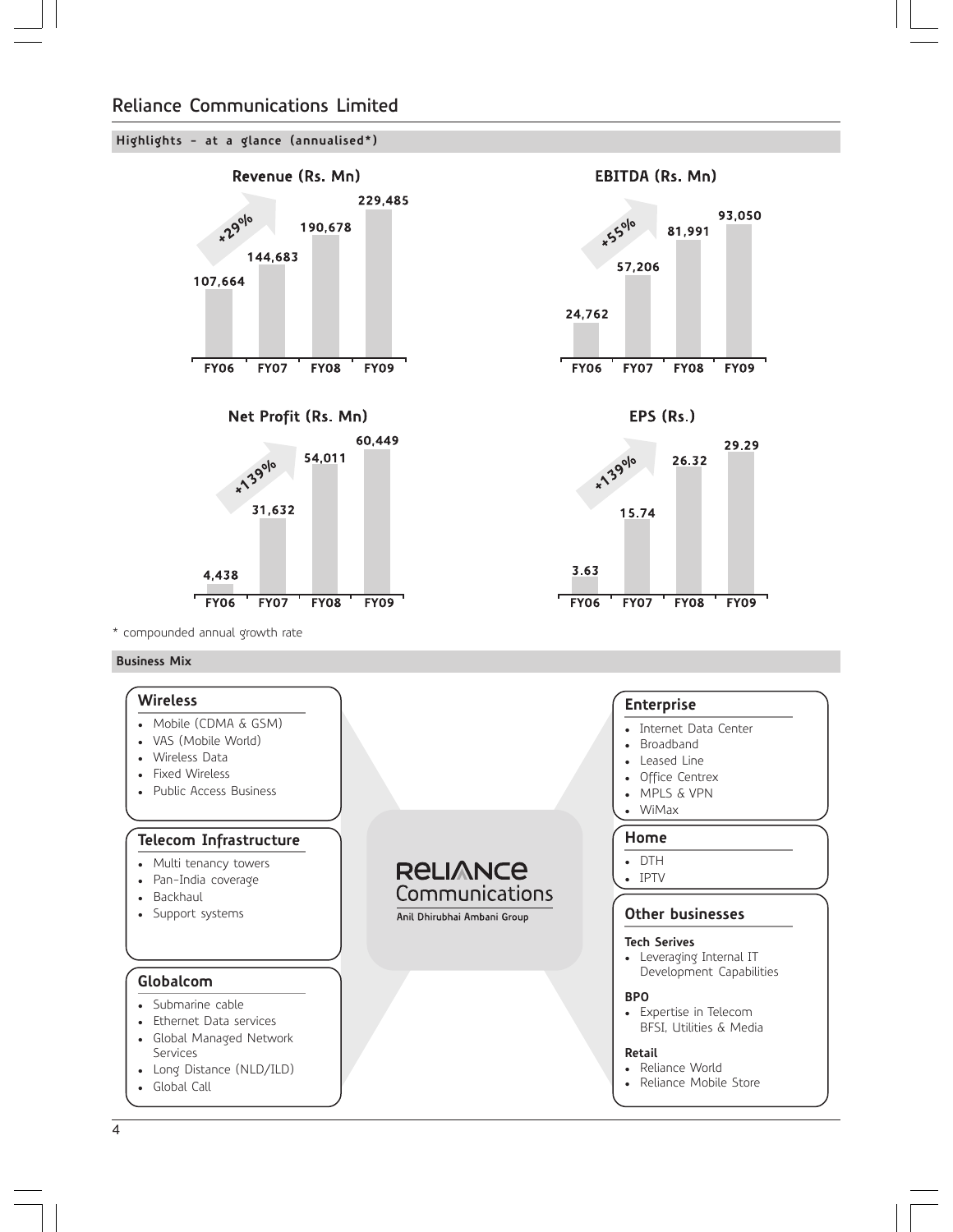## **Reliance Communications Limited**

#### **Board of Directors**

Shri Anil D. Ambani - Chairman Prof. J. Ramachandran Shri S. P. Talwar Shri Deepak Shourie Shri A. K. Purwar

#### **President, Company Secretary and Manager**

Shri Hasit Shukla

#### **Auditors**

M/s. Chaturvedi & Shah M/s. B S R & Co.

#### **Registered Office**

H Block, 1st Floor Dhirubhai Ambani Knowledge City Navi Mumbai 400 710 Maharashtra, India

#### **Registrar and Transfer Agent**

#### **Karvy Computershare Private Limited**

Plot No. 17-24, Vittal Rao Nagar Madhapur, Hyderabad 500 081 Andhra Pradesh, India website : www.karvy.com

## **Investor Helpdesk**

Toll free no. (India) : 1800 4250 999

Telephone no.: +91 40 2342 0815 - 25

Fax : +91 40 2342 0859

Email : rcom@karvy.com

Post your request:

http://kcpl.karvy.com/adag

| Contents                                                                                 | Page No. |  |
|------------------------------------------------------------------------------------------|----------|--|
|                                                                                          |          |  |
|                                                                                          |          |  |
|                                                                                          |          |  |
|                                                                                          |          |  |
|                                                                                          |          |  |
| Auditors' Certificate on Corporate Governance  25                                        |          |  |
|                                                                                          |          |  |
|                                                                                          |          |  |
| Auditors' Report on Abridged Financial Statements 41                                     |          |  |
|                                                                                          |          |  |
|                                                                                          |          |  |
|                                                                                          |          |  |
|                                                                                          |          |  |
| Notes to the Abridged Financial Statements  49                                           |          |  |
|                                                                                          |          |  |
| Financial information of Subsidiary Companies  64                                        |          |  |
| Auditors' Report on the Abridged                                                         |          |  |
| Auditors' Report on the                                                                  |          |  |
|                                                                                          |          |  |
| Abridged Consolidated Profit and Loss Account  73                                        |          |  |
| Significant Accounting Policies<br>to the Abridged Consolidated Financial Statements  74 |          |  |
| Notes to the Abridged Consolidated                                                       |          |  |
|                                                                                          |          |  |
|                                                                                          |          |  |
|                                                                                          |          |  |

**Fifth Annual General Meeting on Tuesday, September 22, 2009 at 11.00 a.m. at Birla Matushri Sabhagar, 19, Sir Vithaldas Thackersey Marg, Mumbai 400 020**

*The Annual Report can be accessed at www.rcom.co.in*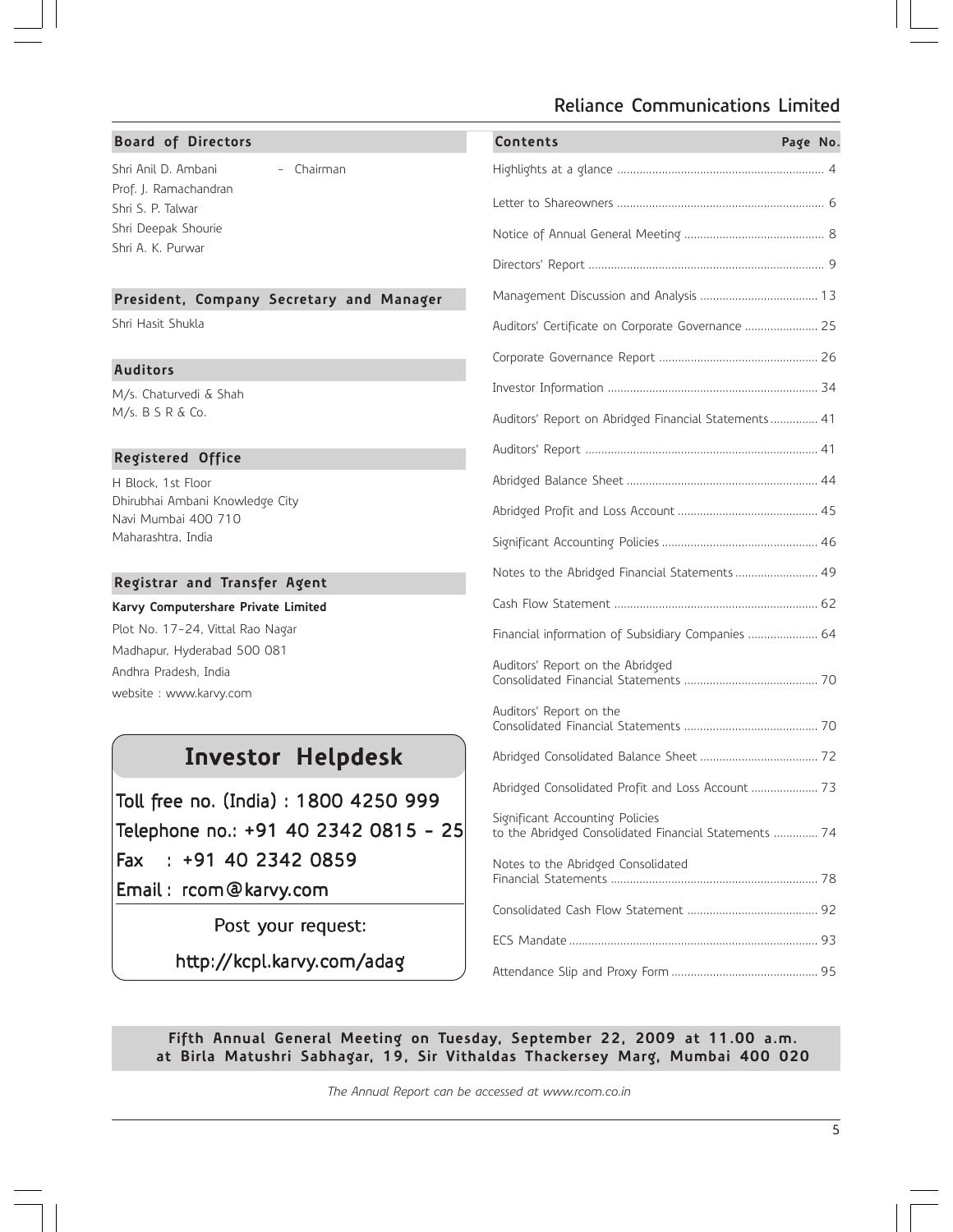#### **Letter to Shareowners**



**"We are not just about scale and size we are also about the pursuit of excellence, the integrity of our values and the quality of our services."**

- Anil D. Ambani

#### **My dear fellow Shareowners,**

Reliance Communications has had yet another year of remarkable performance despite the financial headwinds and the slowdown in the economy.

The global financial crisis had a significant impact on the economic environment across all industry sectors and markets. These conditions put pressure on the spending plans of corporate and individual customers and also impacted the availability of credit. Raising resources and maintaining high growth was thus a significant challenge to telecom companies.

It is therefore commendable that the year saw us making important strides forward in our mission to become one of the world's leading integrated service providers across the entire value chain of telecom businesses.

We maintained strong growth in our existing businesses. We also launched several initiatives, adding new and substantial lines of revenue. This helped us to drive leadership across the entire spectrum of our operations in India and around the world. In addition, as in the past few years, we have made a conscious and concerted effort to align our people, processes and technological initiatives more closely with our business strategy, thereby giving ourselves the best chance to capture emerging opportunities in the sector.

Reliance Communications is now one of the fastest growing telecom companies in the world and also one of India's most valuable and trusted service brands.

#### **Performance review**

You will be happy to note that our Company had posted encouraging financial results and operational performance during the year.

The key highlights on consolidated basis are:

- $\bullet$  Total income of Rs. 22,948 crore (US\$ 4,525 million), as against Rs. 19,068 crore (US\$ 4,765 million) in the previous financial year, an increase of 20.34%.
- $\bullet$  Cash Profit of Rs. 9,856 crore (US\$ 1,943 million), against Rs. 9,598 crore (US\$ 2,398 million) in the corresponding period last year.
- $\bullet$  Net profit of Rs. 6,045 crore (US\$ 1,192 million), against Rs. 5,401 crore (US\$ 1,350 million) in the previous financial year.
- $\bullet$  Cash Earnings Per Share (Cash EPS) of Rs. 47.75 (US\$ 0.94), against Rs. 46.77 (US\$ 1.17) in the previous year and Earnings Per Share (EPS) of Rs. 29.29 (basic) (US\$ 0.58), against Rs. 26.32 (basic) (US\$ 0.66) in the previous year.
- $\bullet$  Net Worth of Rs. 37,059 crore (US\$7,306 million), keeping Reliance Communications amongst the top Indian private sector companies.

#### **Growth platform**

Reliance Communications operates across the full spectrum of wireless, wireline, and long distance services that carry voice, data, video and internet communication across the globe. This is supported by our extensive network infrastructure.

- - Our customer base exceeds 85 million (including over 2.2 million overseas retail customers).
- - We rank among the top five telecom companies in the world, by number of customers in a single country.
- -We are the only Indian company to offer nationwide dual technology wireless services based on CDMA and Next Generation GSM platforms.
- -We have the largest portfolio of multi-tenancy towers offering integrated solutions.
- $\bullet$  We operate the world's largest submarine cable network with a presence in sixty countries.
- - We are a one-stop-shop across the entire range of enterprise connectivity solutions.
- $\bullet$  We are the only Indian DTH operator to provide services in 6,500 towns.

#### **Restructuring of business**

We, at Reliance Communications, are alive to the needs of changing industry trends and economic environment. Our vertical businesses are being restructured and realigned to make them meet the requirements of enterprise and individual customers. The demerger of the Optic Fiber Network to Reliance Infratel, the telecom infrastructure subsidiary of Reliance Communications, will enhance our value proposition in the telecom infrastructure segment and, at the same time, create a simple and transparent structure.

Each of the businesses operated by the Company, either by itself or through subsidiaries, affiliate companies or strategic investments in other companies, is poised at the cusp of significant opportunities for growth.

#### **Wireless**

Our wireless business constitutes both mobile and fixed wireless operations. We are among India's top two operators with over 79.6 million wireless subscribers across a most comprehensive portfolio of services, including mobile, PCO, fixed wireless and data card segments. During the year, we saw substantial minutes' growth on our network, which operates one of the highest Minutes of Usage in the industry at 830 million minutes a day.

We delivered the highest wireless subscriber acquisition in the world at 5 million in the first month of our GSM launch. Following the launch of our nationwide GSM network, we have captured more than 25% share of net additions in a market that already has seven to eight telecom operators on a network that extends seamless coverage to over 1 billion Indians across 24,000 towns and 600,000 villages.

Underlying this rapid subscriber acquisition is the strength of our brand and the trust our customers bestow on us. Reliance Mobile has been independently rated as India's most trusted service brand by India's leading financial daily, The Economics Times, in its annual Brand Equity survey, which we believe is a strong testament to our competitiveness and leadership.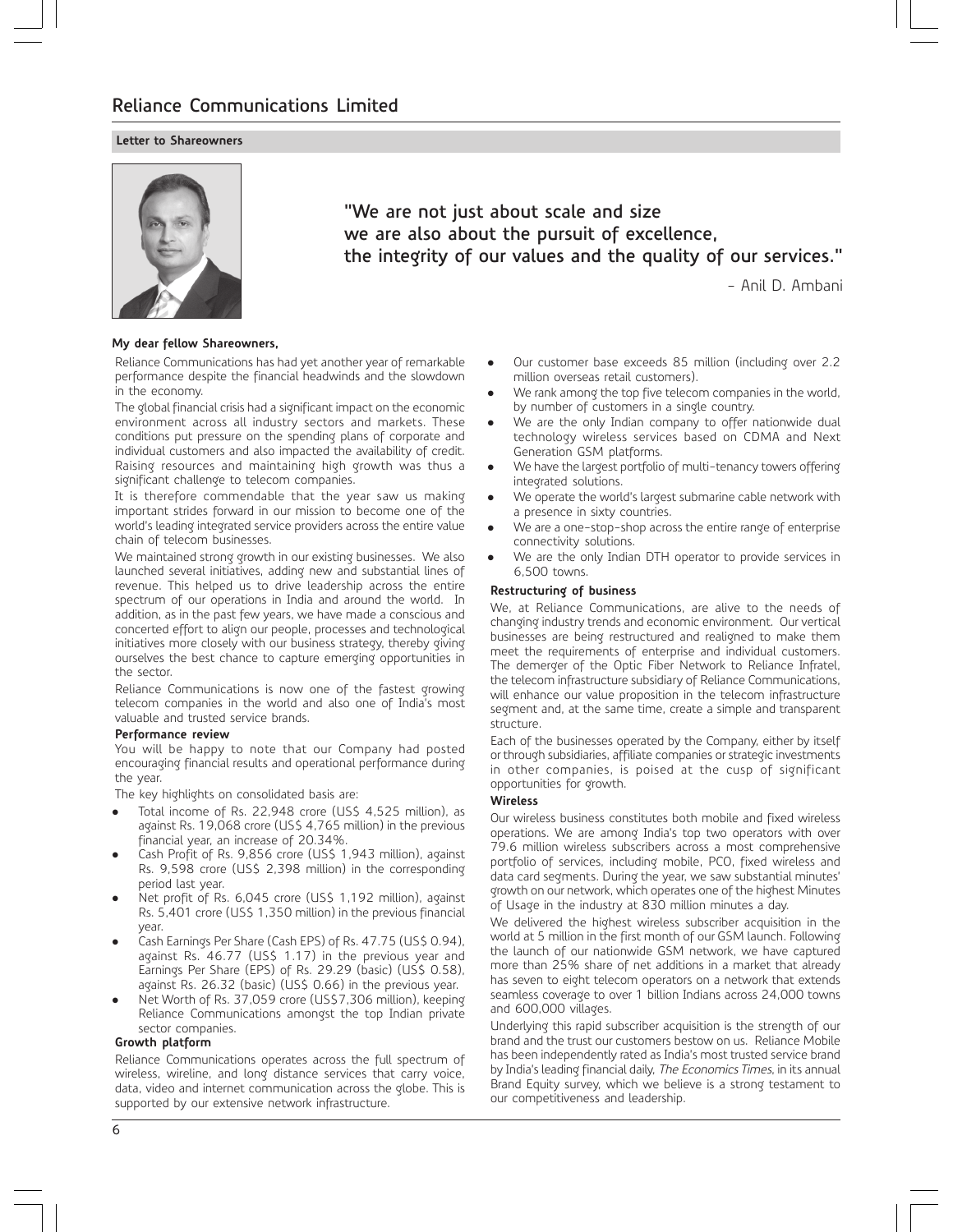#### **Letter to Shareowners**

In line with our stated objective of profitable growth, our margins in the Wireless business remained amongst the highest in the industry at 37%. This was despite the significant capital expenditure committed to the business over the last two years. With the unique advantages available to our business, we are now at the forefront of the next wave of growth in the Indian mobile services market.

#### **Reliance Globalcom**

Reliance Globalcom offers a diverse portfolio of global communication services focused on carrier, enterprise, and retail customers globally. Reliance Globalcom is positioned to participate in the substantial growth opportunities generated by the increased usage of telephony globally as distances shrink and people of the world collaborate closely for work and for pleasure.

We offer our services under four core business segments of Voice, Data, WiMax, and National Long Distance (NLD).

#### **Voice**

In the Global Voice segment, Reliance Global Call offers retail customers in the US, Canada, UK, Australia, New Zealand, Hong Kong and Malaysia, calling services to over 200 countries across the globe. Reliance Passport offers single-SIM-based services across 110 countries with free incoming calls in 57 countries.

We have a market share of 30% of the International Long Distance (ILD) wholesale inbound traffic, and over 2 million customers for our Reliance Global Call service. Usage of Reliance Global Call accounts for 40% of total retail market calls from the United States to India.

#### **Data**

Following the acquisitions of Yipes Holdings and VANCO Group, Reliance Globalcom has made a significant transition from being a bandwidth provider to being a managed services company offering the full range of solutions to global enterprises and telecom carriers. We have unmatched capabilities with a presence in over 60 countries, the world's largest IP optical network, a leadership in Global Ethernet and MPLS VPN, a diverse base of blue-chip customers including over 200 carriers, ISPs and content providers, and over 1,200 leading enterprises. We are already a top five global network services provider, and our vision is to create one of the top five global data communication enterprises in the world.

#### **National Long Distance (NLD)**

Reliance Communications is the most preferred private NLD carriage provider in India. We are the carrier of carriers. Leveraging the opportunity to monetize our nationwide NLD assets, we have also forayed into bandwidth and telecommunications infrastructure segments. We are targeting a substantial revenue share of this Rs. 5,000 crore market over the next two years driven by the launch of new wireless services and technologies.

#### **Enterprise Broadband**

We offer the most comprehensive range of office telephone solutions, data networking, Internet and IT infrastructure services to premier global and Indian companies, addressing their telecom, connectivity, and automation requirements. Over 900 of the top 1,000 companies in India are our customers.

We continue to increase our share of wallet from existing relationships and new acquisitions, leading to growing repeat business and a strong new order book position. We have more than 50% market share in highest growth data products like Centrex solutions and VPN. We have by far the largest Internet Data Center (IDC) capacity in India with more than 60% market share across six data centers.

#### **Telecom Infrastructure**

We have added 35,000 towers over the last two years to expand our portfolio to 48,000 towers. We expect the demand for passive telecom infrastructure to more than double in the next couple of years and are best-positioned to expand our customer base on the back of the largest supply base of plug-and-play telecom infrastructure for our internal network expansion as well as for other new operators who are launching their wireless services in the country.

Reliance Communications provides integrated solutions including towers, radio electronics, network connectivity, long distance transport, BPO services, data hosting and IT solutions to its customers, creating an additional and profitable revenue opportunity for us.

Recently, we have signed a long-term, infrastructure sharing agreement with new wireless operator Etisalat DB valued at over Rs. 10,000 crore.

#### **Home**

Our Home business currently comprises Direct to Home (DTH) services targeting one of the largest and fastest growing markets for pay television services in the world.

We launched our DTH services "Reliance BIG TV" in August 2008 and thereafter acquired 1 million subscribers within 90 days of launch, the fastest ramp-up ever achieved by any DTH operator in the world.

Reliance Big TV offers its 1.7 million customers DVD quality pictures across a bouquet of over 200 channels using the latest, state-of-the-art MPEG 4 technology. Our on-demand channels operate like a virtual mega multiplex, simultaneously bringing over 30 movies to viewers.

We are looking to expand our portfolio in this space, to soon offer high definition (HD) television content to customers apart from launching premium IPTV services in select cities.

#### **Way Forward**

Last year, we made several new beginings. We have created substantial new revenue opportunities by leveraging existing investments. These initiatives will provide a sustained, positive contribution to our business operations, financial performance and organisational strength over several years. As we expanded our operating base, we maintained profitability, and as we expand further, our key focus remains on 'Profitable Growth'.

#### **Corporate Governance**

Our Company is a proud member of the Reliance Anil Dhirubhai Ambani Group. As such, we have adopted the Group's Corporate Governance Practices and Code of Conduct. These guidelines prescribe a set of systems, processes, and principles that conform to the best global standards, and are aimed at promoting the interests of all our stakeholders.

#### **Social Commitment**

We have undertaken several important initiatives and measures in the area of education and healthcare, signifying our continued and long-standing commitment to social and community welfare.

#### **Our Commitment**

We continue to draw inspiration and guidance from the vision of our legendary founder, Shri Dhirubhai Ambani. It was one of Dhirubhai's great ambitions in life to see the creation of a world class convergent telecom company in India.

Reliance Communications is today realising that ambition by bringing the latest telecom technology within easy reach of millions of Indian and foreign consumers at a price that would have done Dhirubhai proud.

Aulno

**Anil D. Ambani** Chairman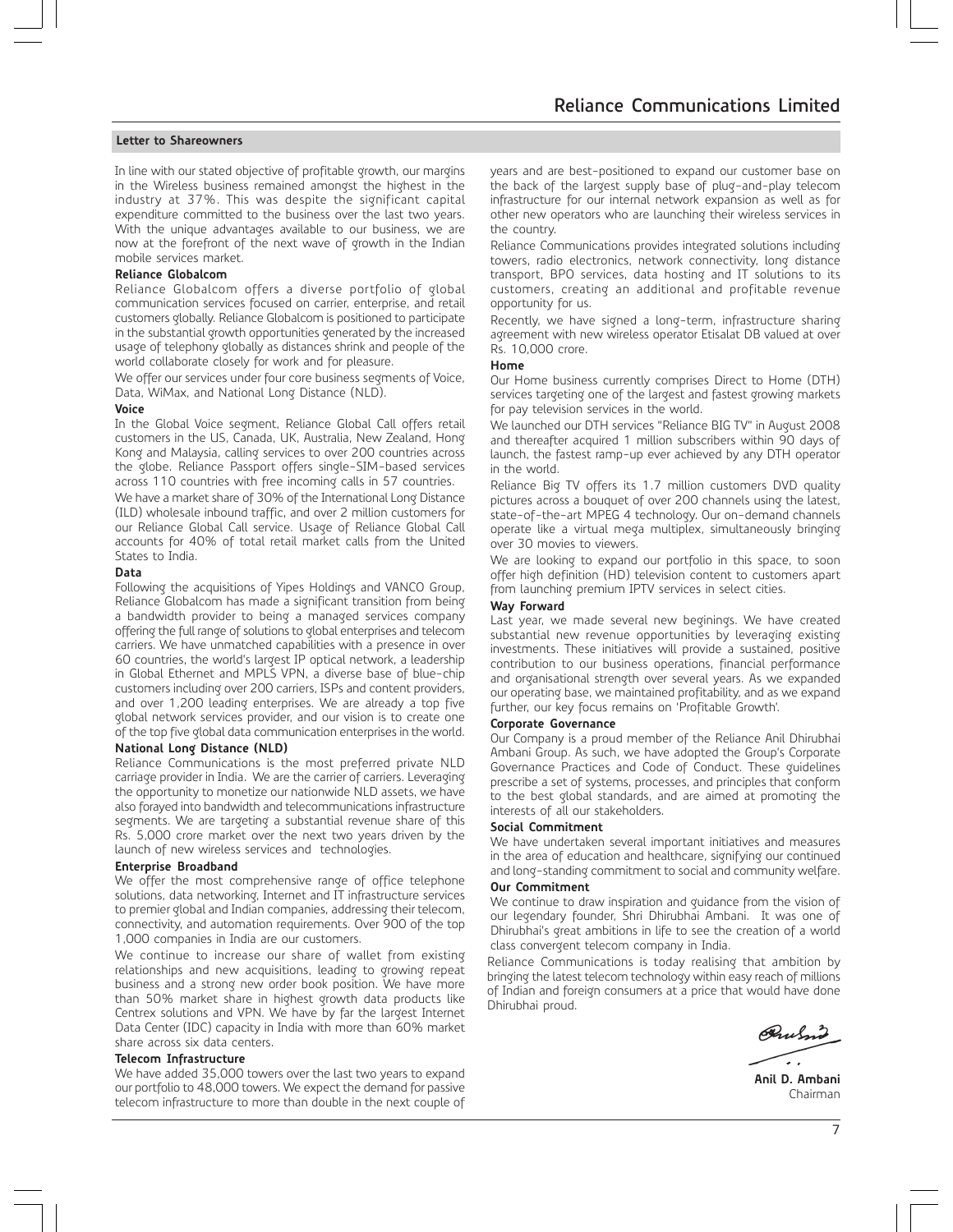#### **Notice**

Notice is hereby given that the fifth Annual General Meeting of the Members of **Reliance Communications Limited** will be held on Tuesday, the 22nd day of September, 2009 at 11.00 a.m. at Birla Matushri Sabhagar, 19, Sir Vithaldas Thackersey Marg, Mumbai 400 020, to transact the following business:

#### **Ordinary Business:**

- 1. To consider and adopt the audited Balance Sheet as at 31st March, 2009, Profit and Loss Account for the financial year ended on that date and the Reports of the Board of Directors and Auditors thereon.
- 2. To confirm payment of interim dividend as final dividend on equity shares declared by the Board of Directors.
- 3. To appoint a Director in place of Shri S. P. Talwar, who retires by rotation and being eligible, offers himself for re-appointment.

4. To appoint Auditors and fix their remuneration and in this regard, to consider and, if thought fit, to pass with or without modification(s), the following resolution as an **Ordinary Resolution**:

"RESOLVED THAT M/s. Chaturvedi & Shah, Chartered Accountants and M/s. B S R & Co., Chartered Accountants, be and are hereby appointed as the Auditors of the Company, to hold office from the conclusion of this Annual General Meeting until the conclusion of the next Annual General Meeting of the Company, on such remuneration as may be fixed by the Board of Directors."

#### **By Order of the Board of Directors**

**Hasit Shukla President and Company Secretary**

Registered Office: H Block, 1st Floor Dhirubhai Ambani Knowledge City Navi Mumbai 400 710 8th August, 2009

#### **Notes**

- 1. **A member entitled to attend and vote at the Annual General Meeting (the Meeting) is entitled to appoint a proxy to attend and vote on a poll, instead of herself/himself and the proxy need not be a Member of the Company. The instrument appointing proxy should, however, be deposited at the Registered Office of the Company not less than forty eight hours before the commencement of the Meeting.**
- 2. Corporate Members are requested to send a duly certified copy of the Board Resolution authorising their representatives to attend and vote at the Meeting.
- 3. Members/proxies should fill-in the attendance slip for attending the Meeting.
- 4. In case of joint holders attending the meeting, only such joint holder, who is higher in the order of names, will be entitled to vote.
- 5. Members who hold shares in electronic form are requested to write their Client ID and DP ID numbers and those who hold shares in physical form are requested to write their folio number in the Attendance Slip for attending the Meeting to facilitate identification of membership at the Meeting. Members are requested to bring their Attendance Slip alongwith their copy of the annual report to the Meeting.
- 6. Relevant documents referred to in the accompanying Notice are open for inspection by the members at the Registered Office of the Company on all working days, except Saturday between 11.00 a.m. and 1.00 p.m. up to the date of the

Meeting. The certificate from the Auditors of the Company in terms of the SEBI (Employees Stock Option Scheme and Employees Stock Purchase Scheme) Guidelines, 1999 for the Company's ESOS Plans will be available for inspection at the Meeting.

- The Company has notified closure of Register of Members and Transfer Books thereof from Friday, the 18th September, 2009 to Tuesday, the 22nd September, 2009 (both days inclusive) as per Section 154 of the Companies Act, 1956.
- 8. Re-appointment of Director: At the ensuing Annual General Meeting, Shri S. P. Talwar, Director retires by rotation and being eligible, offers himself for reappointment. The details pertaining to Shri S. P. Talwar as required to be provided pursuant to Clause 49 of the listing agreement are furnished in the Corporate Governance Report forming part of this Annual Report.
- 9. Members are advised to refer to the section titled "Investor Information" provided in this Annual Report.
- 10. Pursuant to Circular No. SEBI/CFD/DIL/LA/2/2007/26/4 dated 26th April, 2007, issued by the Securities and Exchange Board of India, the statement containing the salient features of Balance sheet, profit and loss account and auditors report (Abridged Financial Statements), is sent to the members, along with the Abridged Consolidated Financial Statements. Any member interested in obtaining a copy of the full Annual Report may write to the Registrar and Transfer Agent of the Company.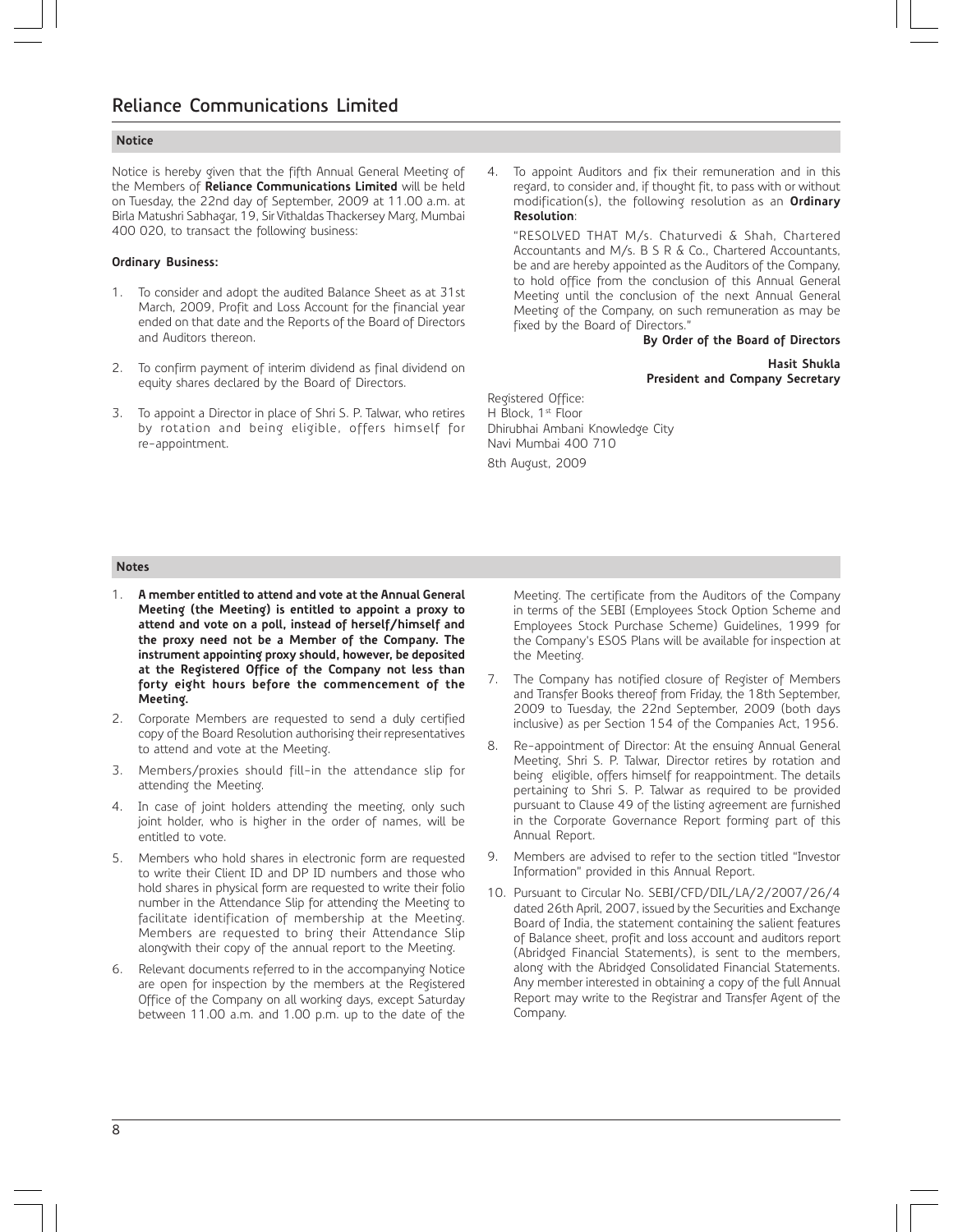#### Dear Shareowners,

Your Directors have pleasure in presenting the fifth Annual Report and the audited accounts for the financial year ended 31st March, 2009.

#### **Financial Results**

The standalone performance of the Company for the financial year ended 31st March, 2009 is summarised below:

| Particulars                                                             | <b>Financial Year ended</b><br>31st March, 2009 |                  | * Financial Year ended<br>31st March, 2008 |                                  |
|-------------------------------------------------------------------------|-------------------------------------------------|------------------|--------------------------------------------|----------------------------------|
|                                                                         | (Rs. in crore)                                  | USS in million** |                                            | (Rs. in crore) US\$ in million** |
| Total income                                                            | 13,694.66                                       | 2,700.05         | 13,426.65                                  | 3,354.99                         |
| Gross profit before depreciation,<br>amortisation and exceptional items | 3,288.75                                        | 648.41           | 4.463.92                                   | 1,115.42                         |
| Less:                                                                   |                                                 |                  |                                            |                                  |
| a. Depreciation and amortisation                                        | 1,933.51                                        | 381.21           | 1.843.66                                   | 460.68                           |
| b. Exceptional items and other adjustments                              | (3, 459.83)                                     | (682.14)         | 16.17                                      | 4.04                             |
| Profit before tax                                                       | 4,815.07                                        | 949.34           | 2,604.09                                   | 650.70                           |
| Provision for:<br>Less:                                                 |                                                 |                  |                                            |                                  |
| Current tax                                                             |                                                 |                  | 2.10                                       | 0.52                             |
| Fringe benefit tax                                                      | 12.40                                           | 2.44             | 15.54                                      | 3.88                             |
| Profit after tax                                                        | 4,802.67                                        | 946.90           | 2,586.45                                   | 646.29                           |
| Add: Balance brought forward from previous year                         | 4,300.24                                        | 847.84           | 2.294.90                                   | 573.44                           |
| Profit available for appropriation                                      | 9,102.91                                        | 1,794.74         | 4,881.35                                   | 1,219.73                         |
| Appropriations:                                                         |                                                 |                  |                                            |                                  |
| Proposed Dividend on equity shares                                      |                                                 |                  | 154.80                                     | 38.68                            |
| Interim Dividend paid on equity shares                                  | 165.12                                          | 32.56            |                                            |                                  |
| Dividend Tax                                                            | 28.06                                           | 5.53             | 26.31                                      | 6.57                             |
| Transfer to General Reserve                                             | 8,400.00                                        | 1,656.15         | 400.00                                     | 99.95                            |
| Transfer to Debenture                                                   |                                                 |                  |                                            |                                  |
| Redemption Reserve                                                      | 6.98                                            | 1.38             |                                            |                                  |
| Balance carried to Balance Sheet                                        | 502.75                                          | 99.12            | 4,300.24                                   | 1,074.52                         |

\* Figures of previous year have been regrouped and reclassified, wherever required.

\*\* Exchange Rate Rs. 50.72 = US\$ 1 as on 31st March, 2009 (Rs.40.02= US\$1 as on 31st March, 2008).

#### **Financial Performance**

During the year under review, your Company has earned total income of Rs. 13,694.66 crore against Rs.13,426.65 crore in the previous year. The Company earned net profit of Rs. 4,802.67 crore compared to Rs. 2,586.45 crore in the previous year.

#### **Dividend**

Your Directors at their meeting held on 31st July, 2009 had declared an interim dividend of Re. 0.80 (16%) per equity share each of Rs. 5 for the financial year ended 31st March, 2009 [Previous year Re.0.75 per equity share (15%)] and paid to all eligible equity shareholders of the Company on 6th August, 2009. Your Directors have decided to treat the interim dividend as final dividend.

The dividend pay out is in accordance with the Company's policy to pay sustainable dividend linked to long term performance, keeping in view the capital needs for the Company's growth plans and the intent to optimal financing of such plans through internal accruals.

#### **Management Discussion and Analysis**

Management Discussion and Analysis Report for the year under review as stipulated under Clause 49 of the listing agreement with the Stock Exchanges in India is presented in a separate section forming part of the Annual Report.

The Company has entered into various contracts in the areas of telecom and value added service businesses. While benefits from such contracts will accrue in the future years, their progress is periodically reviewed.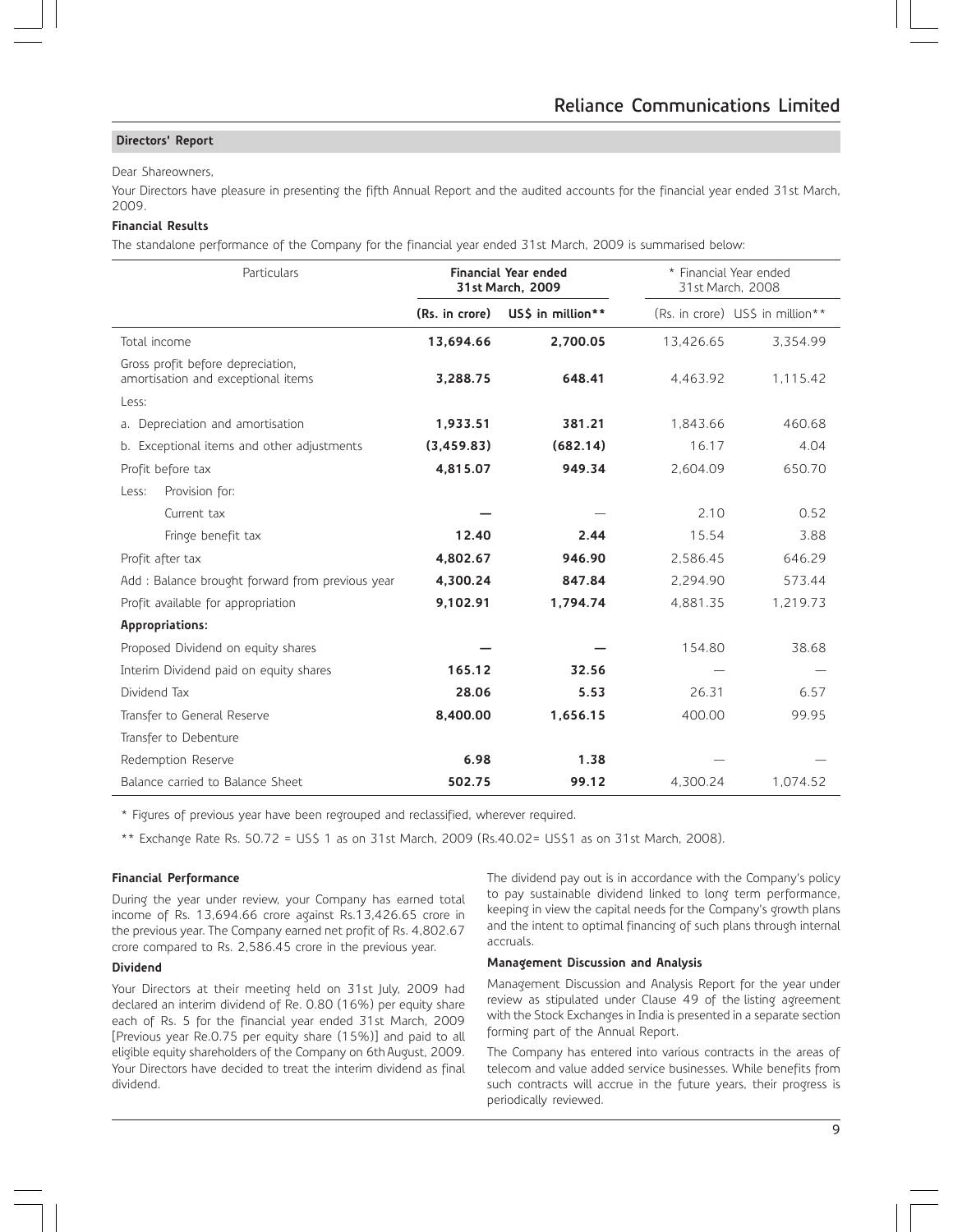#### **Business Operations**

The Company operates on a pan-India basis and offers the full value chain of wireless, wireline, national long distance, international, voice, data, video, Direct-To-Home (DTH) and internet based communications services under various business units organised into three strategic customer-facing business units; Wireless, Global and Broadband. These strategic business units are supported by passive infrastructure connected to nationwide backbone of Optic Fibre Network fully integrated network operation system and by the largest retail distribution and customer services facilities. The Company also owns through its subsidiaries, a global submarine cable network infrastructure, managed services and managed Ethernet and application delivery services.

During the year under review, the Company had launched GSM services in 14 service areas. The Company had received start-up spectrum to launch GSM services from Department of Telecommunications (DoT) under its existing Unified Access Service License (UASL) in 14 service areas. DoT had also made necessary amendments to UASL of Reliance Telecom Limited (RTL), a wholly owned subsidiary of the Company to enable RTL to offer CDMA services in Assam and North East Service Area in addition to existing GSM services and made allotment of start up spectrum to RTL for providing CDMA services in Assam and North East.

During the year under review, Reliance Big TV Limited, a wholly owned subsidiary of the Company launched fully Digital Home Entertainment Direct To Home (DTH) Service on the most advanced MPEG 4 DTH Platform. Reliance Big TV Limited currently has 1.7 million subscribers, about 12% of the DTH market in India within a short span of launch.

#### **Schemes of Arrangement**

(a) Scheme of Arrangement with Reliance Infratel Limited

In terms of the Scheme of Arrangement between the Company and Reliance Infratel Limited (RITL), a subsidiary of the Company and their respective shareholders and creditors, the demerger of Optic Fiber Undertaking of the Company in favour of RITL was sanctioned by the Hon'ble High Court of Judicature at Bombay vide order dated 18th July, 2009. The detailed order from the Hon'ble High Court of Judicature at Bombay is awaited. The appointed date was 1st April, 2008.

(b) Scheme of Amalgamation with Reliance Gateway Net Limited

Reliance Gateway Net Limited (RGNL), a wholly owned subsidiary of the Company amalgamated with the Company in terms of the Scheme of Amalgamation sanctioned by the Hon'ble High Court of Judicature at Bombay vide order dated 3rd July, 2009. RGNL stand amalgamated with the Company effective from 13th July, 2009. The appointed date was 31st March, 2009.

#### **Issue of Securities**

During the year under review, the Company had issued 3,000, 11.20%, Secured Redeemable Non-Convertible Debentures (NCDs) aggregating to Rs.3,000 crore on Private Placement basis to Life Insurance Corporation of India. The NCDs are redeemable

at the end of the 10th year from the date of allotment. The said NCDs are listed on the WDM Segment of the Bombay Stock Exchange Limited and the National Stock Exchange of India Limited.

The funds raised have been deployed for ongoing projects and the general corporate purposes of the Company and its subsidiaries.

#### **Repurchase of Foreign Currency Convertible Bonds (FCCBs)**

In terms of approval received from Reserve Bank of India, the Company had repurchased 350 Zero Coupon FCCBs each of US \$ 1,00,000 aggregating Rs.169.99 crore approx. (US \$ 35 Million) at a discount during the year under review. In the current financial year, the Company has also repurchased and cancelled 297 Zero Coupon FCCBs each of US \$ 1,00,000 at a discount.

The outstanding FCCBs issued by the Company, if converted into the Equity Shares of the Company, would result in increase to the paid up Equity Share Capital of the Company by 8.91 crore Equity Shares each of Rs.5/-.

#### **Subsidiary Companies**

During the year under review, Reliance Vanco Group Limited and its subsidiaries, Reliance WiMax World Limited and Gateway Net Trading Pte. Limited became the subsidiaries of the Company.

FLAG Telecom France Network SAS, FLAG Telecom France Services EURL, FLAG Telecom Korea Limited and FLAG Telecom Espana SA ceased to be subsidiaries of the Company, during the year.

In terms of the approval granted by the Central Government under Section 212(8) of the Companies Act, 1956, copies of the Balance Sheet, Profit and Loss Account, Report of the Board of Directors and Auditors of the subsidiaries have not been attached with the Balance Sheet of the Company. However, these documents will be made available upon request by any member of the Company. As directed by the Central Government, the financial data of the subsidiaries have been furnished under 'Financial Information of Subsidiary Companies', which forms part of the Annual Report. The annual accounts of the Company including that of subsidiaries will be kept for inspection by any member. Further, pursuant to Accounting Standard (AS-21) prescribed under Companies (Accounting Standards) Rules, 2006, Consolidated Financial Statements presented by the Company include financial information of subsidiaries.

#### **Employee Stock Option Scheme**

The ESOS Compensation Committee of the Board of Directors of the Company on 16th January, 2009 had approved grant of 1,32,17,975 Options, exercisable into equal number of fully paid up equity shares of the Company to the eligible employees of the Company, its subsidiaries and holding Company based on specified criteria under "Employees Stock Option Scheme" (ESOS) and the ESOS Plan 2009. In order to be eligible under the ESOS Plan 2009, employees were required to confirm the surrender of Options to which they were entitled to under the Employees Stock Options Plan 2008 (Plan 2008). Consequently, the aggregate number of Options under Plan 2008 and the Plan 2009 shall not exceed 1,32,17,975 Options.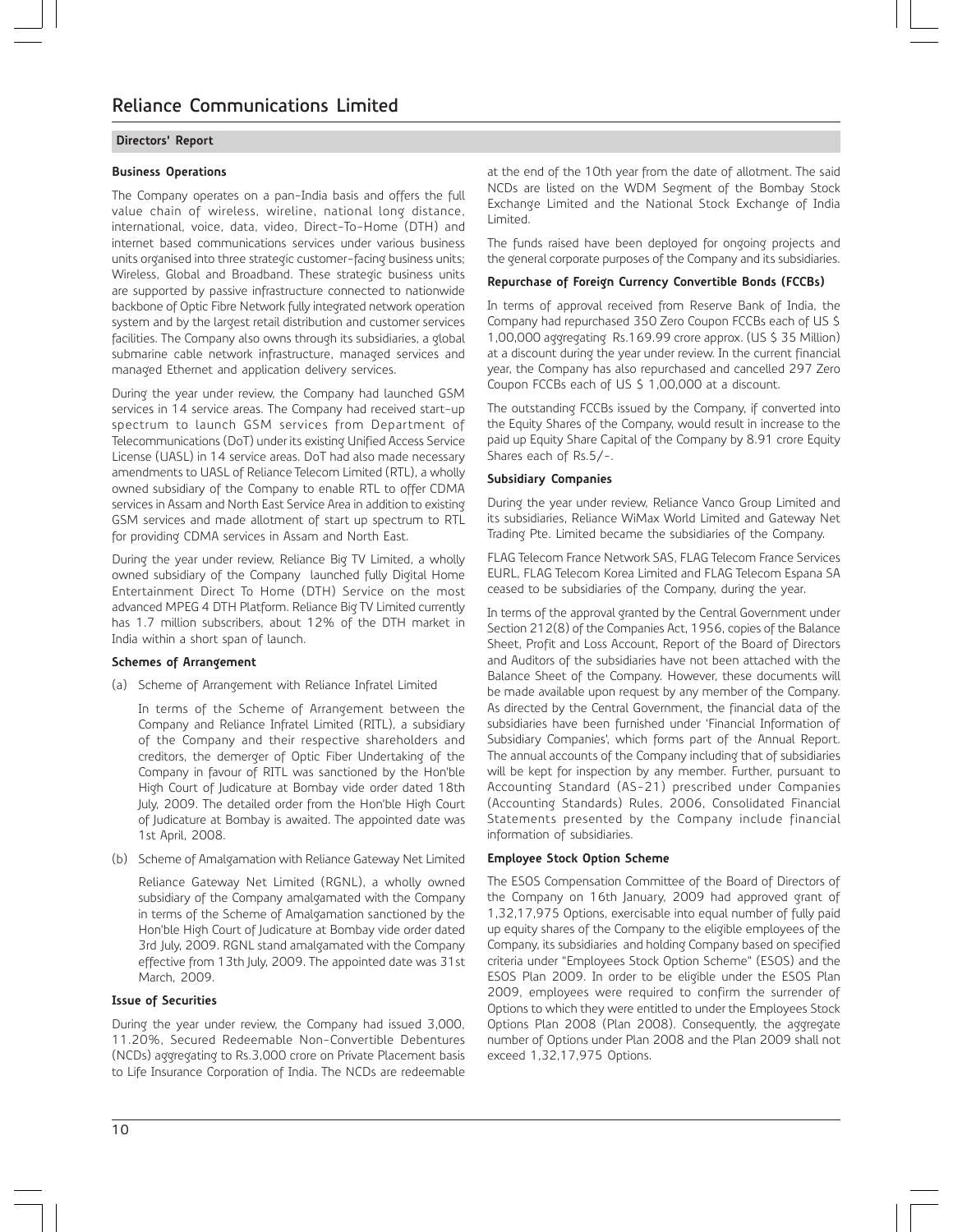The particulars as required under Clause 12 of SEBI (Employee Stock Option Scheme and Employee Stock Purchase Scheme) Guidelines, 1999 are as follows:

|    | <b>Particulars</b>                                                                                                                                                                                                            | <b>ESOS Plan 2008</b>                                                                                                             | <b>ESOS Plan 2009</b>                                                                                                                                                                                                           |
|----|-------------------------------------------------------------------------------------------------------------------------------------------------------------------------------------------------------------------------------|-----------------------------------------------------------------------------------------------------------------------------------|---------------------------------------------------------------------------------------------------------------------------------------------------------------------------------------------------------------------------------|
|    | a. Total grant authorised by the ESOS<br>Compensation Committee                                                                                                                                                               | 1,75,00,000 Options                                                                                                               | 1,32,17,975 Options                                                                                                                                                                                                             |
|    | b. Total Options granted                                                                                                                                                                                                      | 1,49,91,185 Options                                                                                                               | 1,32,17,975 Options                                                                                                                                                                                                             |
| C. | Pricing formula decided by ESOS<br>Compensation Committee                                                                                                                                                                     | Market Price or such other price as<br>Committee may determine. Different<br>Exercise price may apply to different<br>$Plan(s)$ . | Average price of the weekly high and low of<br>the closing price of the equity share of the<br>Company at National Stock Exchange of<br>India Limited during two weeks preceeding<br>the date of Grant i.e; 16th January, 2009. |
|    | d. Options vested                                                                                                                                                                                                             | 16,07,320 Options                                                                                                                 | Nil                                                                                                                                                                                                                             |
| е. | Options exercised                                                                                                                                                                                                             | Nil                                                                                                                               | Nil                                                                                                                                                                                                                             |
| f. | Total number of equity shares arising<br>as a result of exercise of Options                                                                                                                                                   | Subject to Option(s) exercised by the<br>employees, not exceeding 1,49,91,185<br>Equity Shares                                    | Subject to Option(s) exercised by the<br>employees, not exceeding<br>1,32,17,975 Equity Shares                                                                                                                                  |
| g. | Options lapsed / surrendered                                                                                                                                                                                                  | 1,33,83,865 Options                                                                                                               | 19,38,980 Options                                                                                                                                                                                                               |
|    | h. Variation of terms of Options                                                                                                                                                                                              | None                                                                                                                              | None                                                                                                                                                                                                                            |
| i. | Money realised by exercise of<br>Options during the year                                                                                                                                                                      | N.A.                                                                                                                              | N.A                                                                                                                                                                                                                             |
| j. | Total number of Options in force<br>at the end of the year                                                                                                                                                                    | 16,07,320                                                                                                                         | 1,12,78,995                                                                                                                                                                                                                     |
|    | k. Employee wise details of<br>Options granted to:                                                                                                                                                                            |                                                                                                                                   |                                                                                                                                                                                                                                 |
|    | i. Senior managerial personnel                                                                                                                                                                                                | Nil                                                                                                                               | Shri Hasit Shukla, Company Secretary and<br>Manager 1,00,000 Options.                                                                                                                                                           |
|    | ii. Employee who receives grant in any<br>one year of option amounting to<br>5% or more of option granted<br>during the year                                                                                                  | Nil                                                                                                                               | Nil                                                                                                                                                                                                                             |
|    | iii. Identified employees who were<br>granted options, during any one<br>year equal to or exceeding 1% of<br>the issued capital (excluding<br>outstanding warrants and<br>conversions) of the company<br>at the time of grant | Nil                                                                                                                               | Nil                                                                                                                                                                                                                             |
| Ι. | Diluted Earnings Per Share (EPS)<br>pursuant to issue of shares on exercise<br>of Options calculated in accordance<br>with Accounting Standard (AS) 20                                                                        | Rs. 22.28                                                                                                                         | Rs. 22.28                                                                                                                                                                                                                       |
|    | m. The difference between employee<br>compensation cost using intrinsic value<br>method and fair value of the Options<br>and impact of this difference on                                                                     |                                                                                                                                   |                                                                                                                                                                                                                                 |
|    | Profits                                                                                                                                                                                                                       | Rs. 6.64 crore                                                                                                                    | Rs. 9.25 crore                                                                                                                                                                                                                  |
|    | EPS of the Company                                                                                                                                                                                                            | Rs. 21.21                                                                                                                         | Rs. 21.21                                                                                                                                                                                                                       |
|    | n. Weighted- average exercise prices of<br>Options granted during the year where<br>exercise price is less than market price.                                                                                                 | Nil                                                                                                                               | Nil                                                                                                                                                                                                                             |
|    | o. Weighted- average fair values of<br>Options granted during the year where<br>exercise price is less than market price.                                                                                                     | Nil                                                                                                                               | Nil                                                                                                                                                                                                                             |
|    | p. Significant assumptions made in<br>computation of fair value                                                                                                                                                               | base: Black Scholes model                                                                                                         | base: Black Scholes model                                                                                                                                                                                                       |
|    | risk-free interest rate,<br>i.                                                                                                                                                                                                | 7.27% p.a                                                                                                                         | 5.00% p.a                                                                                                                                                                                                                       |
|    | expected life,<br>ii.                                                                                                                                                                                                         | 1 year                                                                                                                            | 1 year                                                                                                                                                                                                                          |
|    | expected volatility,<br>iii.                                                                                                                                                                                                  | 37.58%                                                                                                                            | 70.00 %                                                                                                                                                                                                                         |
|    | expected dividends (yield), and<br>iv.                                                                                                                                                                                        | 0.1386%                                                                                                                           | 0.4301%                                                                                                                                                                                                                         |
|    | the price of the underlying share<br>V.<br>in market at the time of option<br>grant.                                                                                                                                          | Rs. 541.15 per share                                                                                                              | Rs. 174 per share                                                                                                                                                                                                               |

The Company has received a certificate from the auditors of the Company that the ESOS Plan 2009 has been implemented in accordance with the Guidelines and as per the resolution passed by the members of the Company authorising issuance of ESOS.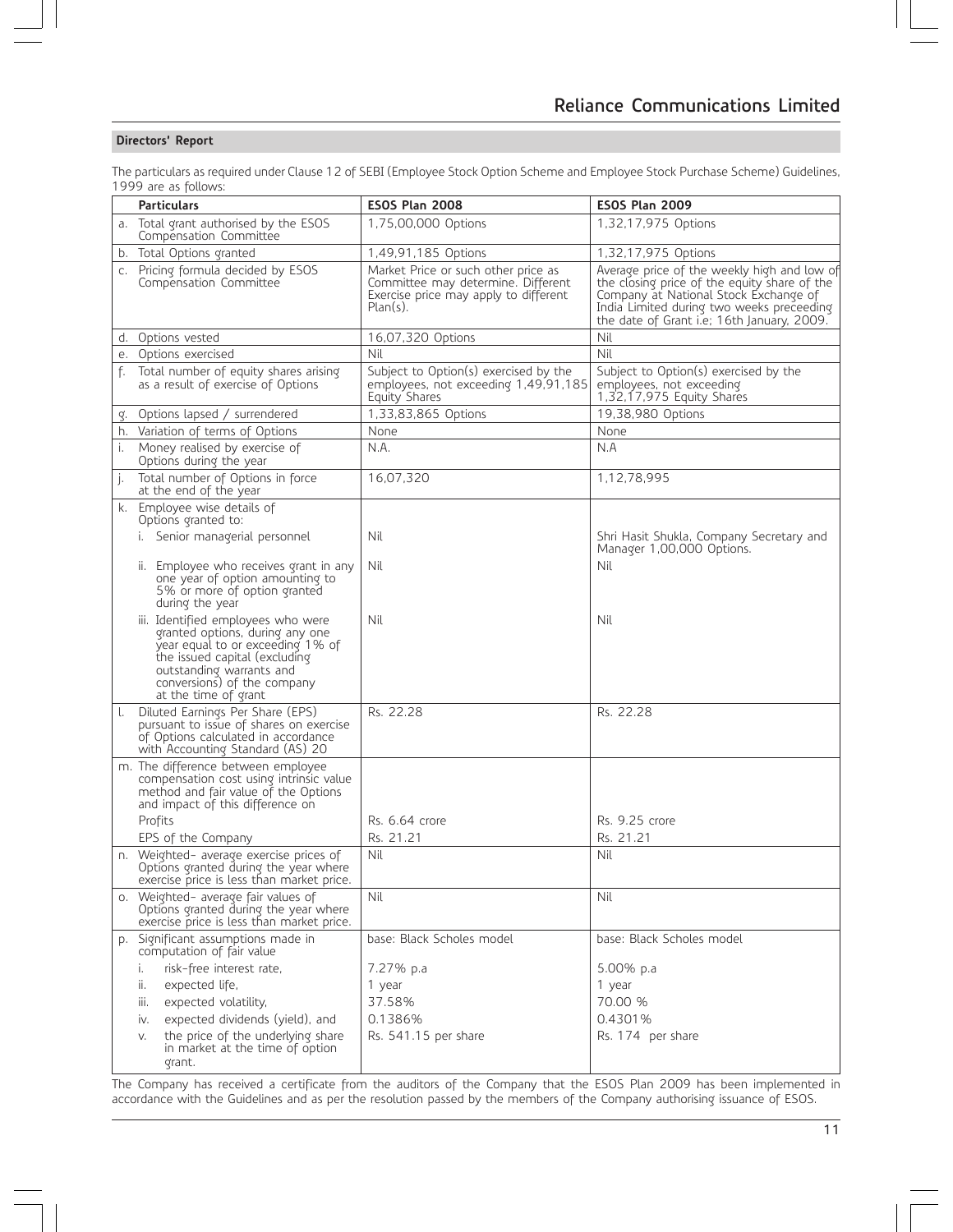#### **Fixed Deposits**

The Company has not accepted any fixed deposit during the year under review.

#### **Directors**

In terms of the provisions of the Companies Act, 1956, Shri S. P. Talwar, Director of the Company retires by rotation and being eligible offers himself for re-appointment at the ensuing Annual General Meeting.

A brief resume of the Director retiring by rotation at the ensuing Annual General Meeting, nature of expertise in specific functional areas and names of companies in which he holds directorship and/or membership/chairmanships of Committees of the Board, as stipulated under Clause 49 of the listing agreement with the Stock Exchanges in India, is given in the section on Corporate Governance forming part of the Annual Report.

#### **Directors' Responsibility Statement**

Pursuant to the requirements under Section 217(2AA) of the Companies Act, 1956 with respect to Directors' Responsibility statement, it is hereby confirmed that:

- i. in the preparation of the accounts for financial year ended 31st March, 2009, the applicable Accounting Standards have been followed alongwith proper explanation relating to material departures;
- ii. the Directors had selected such accounting policies and applied them consistently and made judgments and estimates that are reasonable and prudent so as to give a true and fair view of the state of affairs of the Company as at 31st March, 2009 and of the profit of the Company for that Period;
- iii. the Directors had taken proper and sufficient care for the maintenance of adequate accounting records in accordance with the provisions of the Companies Act, 1956 for safeguarding the assets of the Company and for preventing and detecting fraud and other irregularities; and
- iv. the Directors had prepared the accounts for financial year ended 31st March, 2009 on a 'going concern' basis.

#### **Group**

Pursuant to intimation received from the Promoters, the names of the Promoters and entities comprising 'group' as defined under the Monopolies and Restrictive Trade Practices Act, 1969 are disclosed in the Annual Report for the purpose of the SEBI (Substantial Acquisition of Shares and Takeovers) Regulations, 1997.

#### **Consolidated Financial Statements**

The Audited Consolidated Financial Statements, based on the financial statements received from subsidiaries, associates as approved by their respective Board of Directors have been prepared in accordance with Accounting Standard (AS-21) on Consolidated Financial Statements read with Accounting Standard (AS-23) on Accounting for Investments in Associates, notified under Section 211(3C) of the Companies Act, 1956 read with Companies (Accounting Standards) Rules, 2006, as applicable.

#### **Auditors**

M/s. Chaturvedi & Shah, Chartered Accountants and M/s. B S R & Co., Chartered Accountants, as Statutory Auditors of the Company, hold office until the conclusion of the ensuing Annual General Meeting and are eligible for re-appointment.

The Company has received letters from M/s. Chaturvedi & Shah, Chartered Accountants and M/s. B S R & Co., Chartered Accountants, to the effect that their appointment, if made, would be within the prescribed limits under Section 224(1B) of the Companies Act, 1956, and that they are not disqualified for such appointment within the meaning of Section 226 of the Companies Act, 1956.

#### **Particulars of Employees**

In terms of the provisions of Section 217(2A) of the Companies Act, 1956 read with the Companies (Particulars of Employees) Rules, 1975, the names and other particulars of employees are set out in the Annexure to the Directors' Report. However, having regard to the provisions of Section 219(1)(b)(iv) of the Companies Act, 1956 the Annual Report excluding the aforesaid information is being sent to all the members of the Company and others entitled thereto. Any member interested in obtaining such particulars may write to the Company Secretary at the Registered Office of the Company.

#### **Conservation of Energy, Technology Absorption and Foreign Exchange Earnings and Outgo**

Particulars required to be furnished under the Companies (Disclosure of Particulars in the Report of Board of Directors) Rules, 1988 are as under:

- 1. Part A and B pertaining to conservation of energy and technology absorption are not applicable to the Company.
- 2. Total foreign exchange earnings and outgo for the financial year is as follows:
	- a. Total Foreign Exchange earnings : Rs. 1,393.54 crore
	- b. Total Foreign Exchange outgo : Rs. 4,017.41 crore
	- c. Activities relating to exports; Initiatives taken to increase export; development of new export markets for products and services; and export plans:

The Company has taken various initiatives for development of export markets for its international telecom services in the countries outside India to increase its foreign exchange earnings.

#### **Corporate Governance**

The Company has adopted "Reliance Anil Dhirubhai Ambani Group-Corporate Governance Policies and Code of Conduct" which has set out the systems, process and policies conforming to international standards. The report on Corporate Governance as stipulated under clause 49 of the listing agreement with the Stock Exchanges, forms part of the Annual Report.

A Certificate from the Auditors of the Company M/s. Chaturvedi & Shah, Chartered Accountants and M/s. B S R & Co., Chartered Accountants, conforming compliance with conditions of Corporate Governance as stipulated under the aforesaid Clause 49, is annexed to this Report.

#### **Acknowledgements**

Your Directors would like to express their sincere appreciation of the co-operation and assistance received from shareholders, debentureholder, bankers, regulatory bodies and other business constituents during the year under review. Your Directors also wish to place on record their deep sense of appreciation for the commitment displayed by all executives, officers and staff, resulting in the successful performance of the Company during the year.

#### **For and on behalf of the Board of Directors**

Onusno

Mumbai **Anil D. Ambani** 8th August, 2009 **Chairman**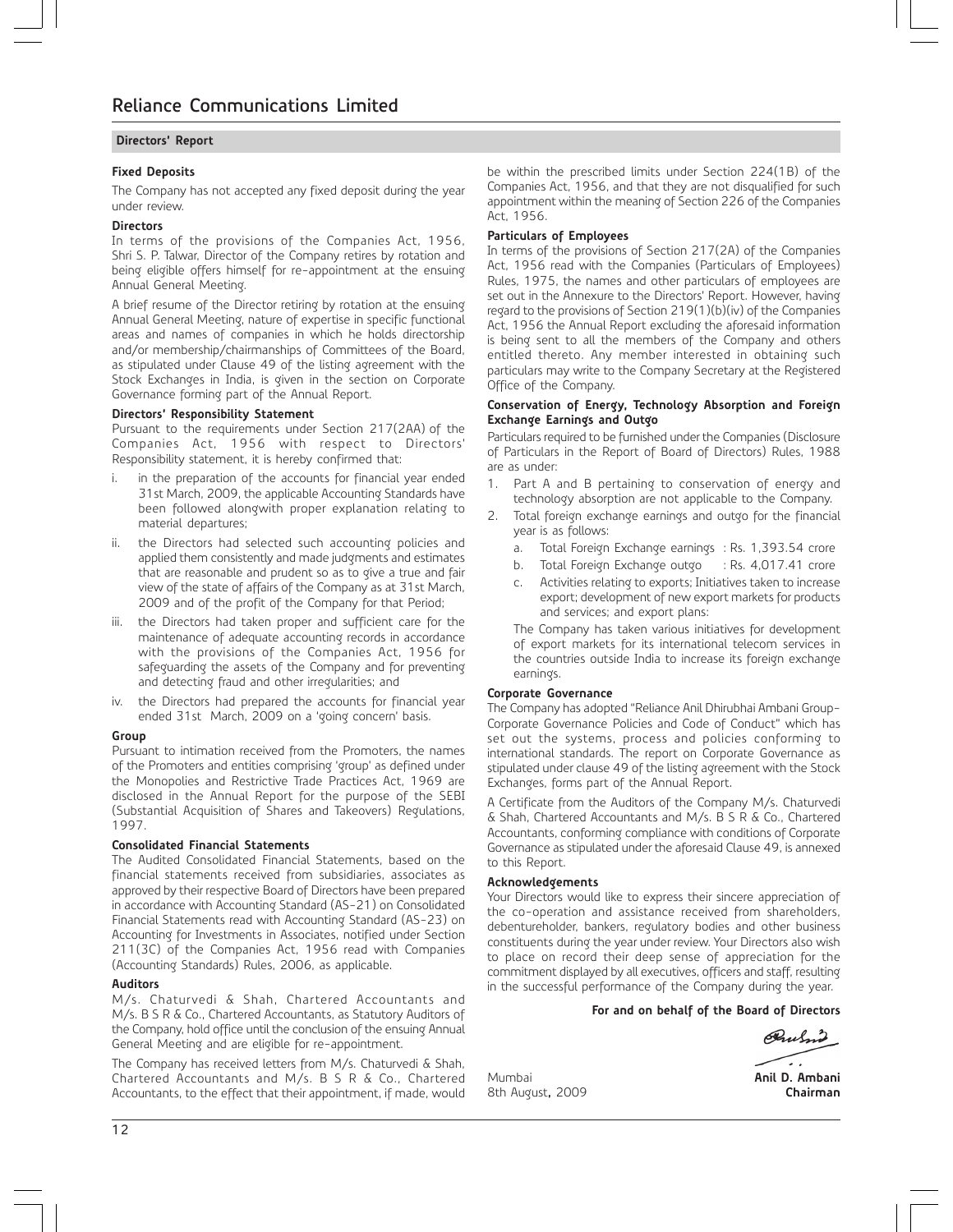#### **Forward looking statements**

Statements in this Management Discussion and Analysis of Financial Condition and Results of Operations of the Company describing the Company's objectives, expectations or predictions may be forward looking within the meaning of applicable securities laws and regulations. Forward looking statements are based on certain assumptions and expectations of future events.

The Company cannot guarantee that these assumptions and expectations are accurate or will be realised. The Company assumes no responsibility to publicly amend, modify or revise forwardlooking statements, on the basis of any subsequent developments, information or events. Actual results may differ materially from those expressed in the statement. Important factors that could influence the Company's operations include interconnect usage charges, determination of tariff and such other charges and levies by the regulatory authority, changes in government regulations, tax laws, economic developments within the country and such other factors.

The financial statements are prepared under historical cost convention, on accrual basis of accounting, and in accordance with the provisions of the Companies Act, 1956 (the Act) and comply with the Accounting Standards notified under Section 211(3C) of the Act read with Companies (Accounting Standards) Rules, 2006. The management of Reliance Communications Limited ("Reliance Communications" or "RCom" or "the Company") has used estimates and judgments relating to the financial statements on a prudent and reasonable basis, in order that the financial statements reflect in a true and fair manner, the state of affairs and profits for the year. The following discussions on our financial condition and result of operations should be read together with our audited consolidated financial statements and the notes to these statements included in the Annual Report.

Unless otherwise specified or the context otherwise requires, all references herein to "we", "us", "our", "the Company", "Reliance", "RCOM", "RCOM Group" or "Reliance Communications" are to Reliance Communications Limited and its subsidiaries and associates.

#### **Macro economics**

The Indian economy entered the financial year 2008-09 on a buoyant note. During the preceeding three years, India witnessed rapid economic growth with the Gross Domestic Product (GDP) growing on an average of around 9 per cent. However, the growth momentum was moderated in the year under review because of the global economic turmoil. Like all emerging economies, India too has been impacted by the crisis. As per the revised estimates for the year 2008-09, the GDP for the year grew at 6.7 per cent as against 9.1 per cent in the previous year.

There were some comforting factors — well-functioning financial markets, robust rural demand, lower headline inflation and comfortable foreign exchange reserves — which buffered the economy from further adverse impact of the crisis. The fiscal stimulus packages of the Government and the monetary easing and regulatory action of the Reserve Bank have helped to arrest the moderation in growth and keep financial markets functioning normally.

#### **Overall review**

RCOM is India's foremost truly integrated and converged telecommunications service provider. We operate across the full spectrum of wireless, wireline, and long distance, voice, data, video and internet communication services. We also have an extensive international presence through the provision of long distance voice, data and Internet services and submarine cable network infrastructure globally. With a customer base of over 85 million (including over 2.2 million overseas retail customers) RCOM ranks among the Top 5 telecom companies in the world in terms of number of customers in a single country. Our corporate customers includes 2,100 Indian and multinational corporations, and over 800 global, regional and domestic carriers.

We are India's first and only telecom service provider offering nationwide CDMA and GSM mobile services. RCOM has established a pan-India, integrated (wireless and wireline) and convergent (voice, data and video) digital network that is capable of supporting the full range of best-of-class services spanning the entire communications value chain. It offers the widest network reach, covering over 24,000 towns and 600,000 villages.

Our nationwide enhanced next generation EDGE GSM network has digital voice clarity. Our mobile portal, R World, offers the widest range of mobile content spanning entertainment, music, news, cricket, Bollywood, maps, search, one-click set-up, access to email and social networking. In short, it provides the communication features of a PC, at the price and convenience of a handset.

RCOM owns and operates the world's largest next generation IP enabled connectivity infrastructure, comprising over 277,000 route kilometers of fibre optic cable systems in India, USA, Europe, Middle East and the Asia Pacific region. In India, we provide long distance business services including wholesale voice, bandwidth and infrastructure services. Globally, we provide carrier's carrier voice, carrier's carrier bandwidth, enterprise data and consumer voice services.

RCOM offers the most comprehensive portfolio of enterprise voice, data, video, internet and IT infrastructure services which include national and international private leased circuits, broadband internet access, audio and video conferencing, MPLS-VPN, remote access VPN, Centrex, toll-free services voice services for offices, voice VPN for corporate and managed international data centre ("IDC") services offering unique, value added products and services to large, medium and small enterprises for their communications, networking, and IT infrastructure needs across the country.

RCOM launched nationwide Direct to Home satellite TV services under its wholly owned subsidiary, Reliance Big TV Limited which uses state-of-the-art MPEG 4 technology to deliver over 200 channels including 32 exclusive movie channels to its subscribers. We will also deliver high definition content and Dolby digital voice quality to our viewers on this platform to create a highly personalised video experience.

#### **Strategic Initiatives**

#### **Fastest ever, pan-India network roll out**

The Company commenced commercial operations of its nationwide GSM service on 30th December, 2008. GSM-based wireless mobile services were initially launched in 11,000 Indian towns, which were later extended to cover 24,000 towns in phased manner. We launched GSM services in a record time of 11 months from the date of allotment of spectrum. This is the fastest rollout ever of such size and scale and was achieved leveraging our existing nationwide technology-agnostic common infrastructure.

#### **India's largest telecom tower infrastructure deal till date**

RCOM, in a significant move, entered into a long term passive infrastructure sharing agreement with Etisalat DB Telecom. Etisalat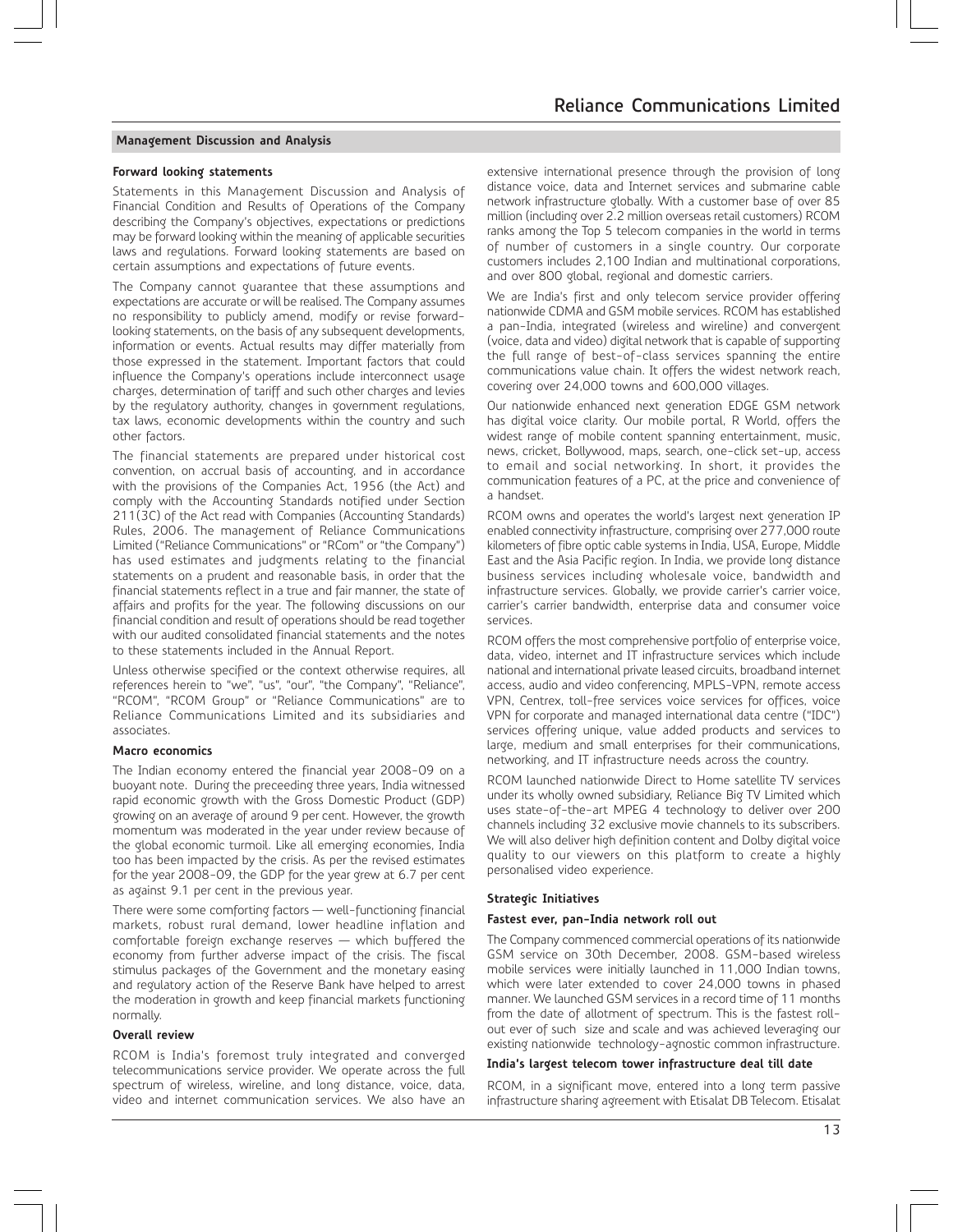is one of the largest telecom operator in the Middle East. This strategic alliance will encompass end-to-end tower and transmission infrastructure for Etisalat DB Telecom's forthcoming roll-out of telecom services in 15 telecom circles in India. The deal is valued at about Rs. 10,000 crore for passive infrastructure sharing over the next 10 years.

#### **Created Joint Venture (JV) with global major Alcatel-Lucent for outsourced network operations**

RCOM, along with Alcatel Lucent, formed a joint venture company to provide Managed Services to the GSM and CDMA networks of the Company and RTL, its subsidiary covering 22 circles, 24,000 towns, 600,000 villages, and over 80 million customers. The joint venture company may provide similar Managed Services to other telecom companies across the globe. The JV is one of the largest multi-vendor Managed Services deals in the world and a first for multi-technology managed services in India (both GSM & CDMA). The JV also focuses on process improvements and business development opportunities in India and globally.

#### **Launch of India's fastest wireless broadband services**

RCOM recently rolled out its fastest Wireless Internet service, "Reliance Netconnect Broadband Plus", with a downlink speed of up to 3.1 Mbps. This makes Netconnect Broadband Plus best suited for video streaming, video surveillance, rich media content and superior Internet browsing. Netconnect Broadband Plus service is available in 35 major cities with seamless handover to high speed 1x service covering 24,000 towns and 600,000 villages as well as all major road and rail routes across the country covering 99% of India's Internet population.

#### **Alliance with Kribhco to boost rural sales**

RCOM, through its wholly owned subsidiary, Reliance Communications Infrastructure Limited, formed a joint venture with Krishak Bharati Cooperative Limited (Kribhco), a premier co-operative society with an unparalleled marketing network in rural India. This will catalyze tele-density growth and the provision of state-of-the-art products and services to the rural market in India. Kribhco Reliance Kisan Limited, the JV company, would create a first-of-its-kind distribution model covering 72 per cent of India's population through its network of over 25,000 cooperatives, 6,300 member co-operatives and 60 "Krishi Seva Kendras" spread across the length and breadth of the country. The unique distribution model would distribute a range of telecom and non-telecom products and services with the objective of bridging the urban-rural divide.

#### **Focused acquisitions to boost global revenues**

The acquisition of Vanco Group Limited in May 2008, has strengthened our position in the global enterprise data market, adding over 220 MNCs to Reliance Globalcom's customer base. The acquisition also gives us a significant advantage through access to Vanco's relationship with over 700 global, regional and domestic carriers capable of offering services in 230 countries. Vanco's experienced sales and channel organization structure will further enhance Reliance Globalcom's customer delivery capabilities in important geographies like US, UK, France, Germany, Benelux, Singapore and Australia.

In April 2008, we acquired controlling stake in Reliance WiMax World Limited (formerly eWave World Limited), a UK headquartered company focused on the rapidly developing market for wireless telephony services using the WiMAX technology standard.

#### **Business realignment to improve operations**

We continuously look at new opportunities aimed at convergence and strategic alignments. With this in mind, RCOM undertook further restructuring within its group entities during the year under review. The Optic Fibre Undertaking was demerged from Reliance Communications Limited and vested with Reliance Infratel Limited, a subsidiary of the company. The treasury division of Reliance Communications Infrastructure Limited was demerged and vested with Reliance Telecom Limited, both wholly-owned subsidiaries of RCOM.

#### **Alliance to continue dominance in mobile applications**

We have tied up with Flytxt, a leading technology provider, for the implementation of an integrated carrier-class mobile marketing software platform called Neon on the RCOM Network. Flytxt enables mobile operators and service providers to unlock the huge potential of mobile as a customer engagement channel.

We have tied up with SAS for better business intelligence and analytics and AMDOCS for Customer Self Service systems.

We have tied up with Swanbaymtech, the U.K. based mobile video services company, to launch advertising funded videos on Reliance Mobile platform. Swanbaymtech will offer premium entertainment and sporting events content to subscribers and keep them connected to the Network.

#### **Creation of centralized ITeS and related shared services**

As a strategic initiative, all the Information Technology enabled services (ITeS) across RCOM Group were consolidated into the newly formed Reliance Tech Services Private Limited (RTech), an ITeS arm of RCOM. All ITeS of RCOM were outsourced to RTech for operational flexibility, scale and quick time-to-market reach for products and services. RTech provides application development and maintenance services, Business consulting, Telecom Network Products and solutions, ERP Implementation and Development services, Geographic Information services, Business Intelligence and Data Analytics, Network and Internet Security services, Managed Network and Infrastructure services, Unified Communication and Messaging services and nationwide IT support services.

#### **Launch of DTH Satellite TV services**

RCOM through its wholly owned subsidiary Reliance Big TV Limited (Big TV), launched its Direct to Home (DTH) Satellite TV services "Reliance BIG TV" on 19th August, 2008. BIG TV acquired 1 million subscribers within 90 days of launch, the fastest ramp up ever achieved by any DTH operator in the world. As on 31st March, 2009, BIG TV has over 1.5 mn customers. BIG TV would be tapping into the existing customer base of Reliance ADA Group companies to rapidly gain market share. The subscribers can enjoy 200 channels including 32 movie channels, which is highest in the industry. The product is available initially in 100,000 retail outlets across 6,500 towns.

#### **Industry Structure and Regulatory Developments**

#### **Industry structure**

#### **Wireless**

The total base of landline and wireless subscribers in India surged by a whopping 43 per cent during the year ended 31st March, 2009 to reach 429.7 million, according to the Telecom Regulatory Authority of India (TRAI). This growth was driven primarily by rural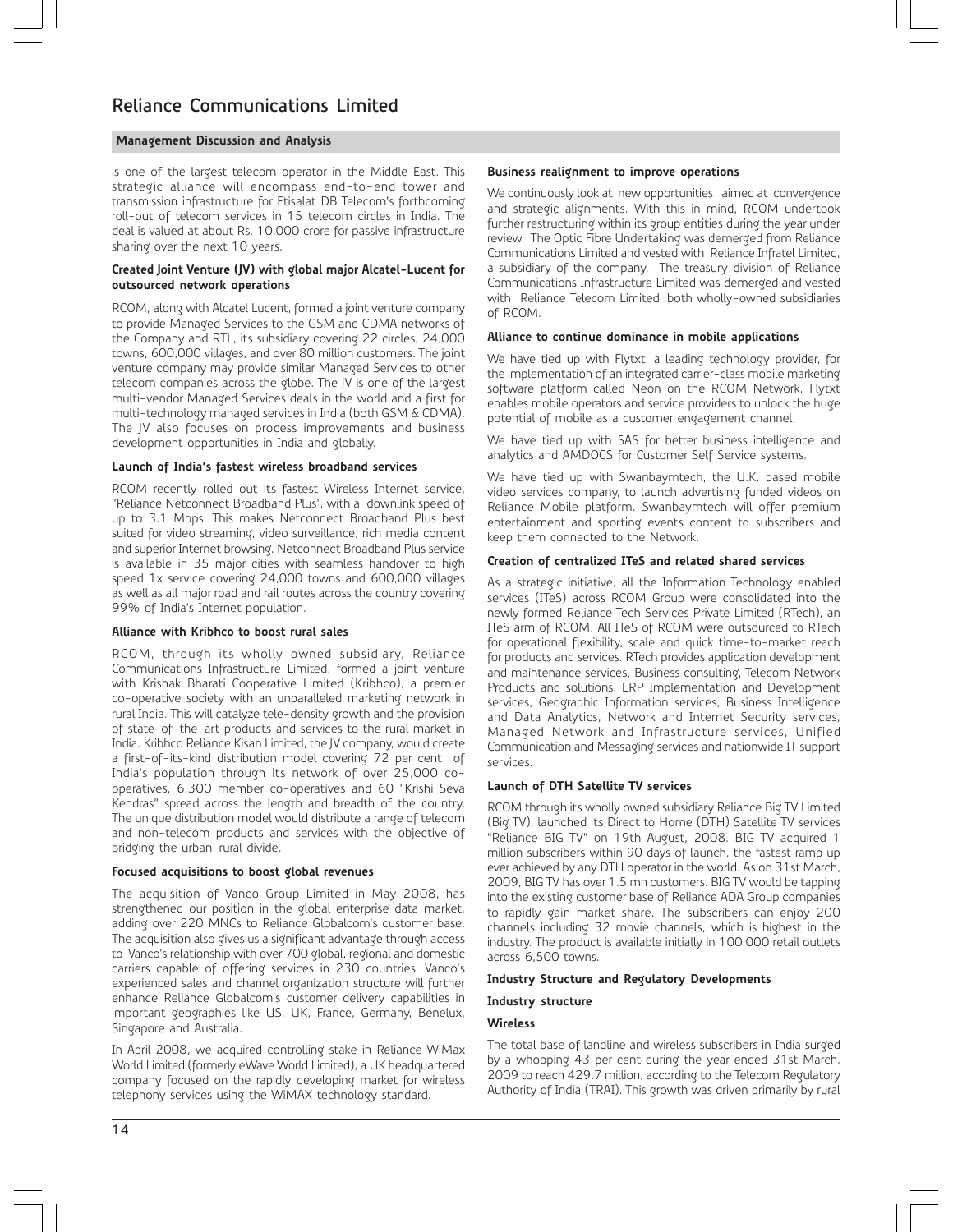expansion and the availability of cheaper devices.

During the last two years 10 operators got licences to launch operations in various service areas. The 3G auction will throw up new challenges and open up further opportunities. It will also intensify the focus on Value-added Services and Data in the saturated urban markets.

The all-India blended ARPU per month figure has shown a declining trend, reflecting the continuing pressure on margins on account of fierce competition.

#### **Internet & Broadband**

Internet subscribers in India grew moderately to 13.5 million and broadband subscribers to 6.2 million as on 31st March, 2009.

#### **Telecom Infrastructure**

The demand for the telecom infrastructure services is driven by the robust growth of the mobile industry in 2G, migration to EDGE, 3G and a steady subscriber usage trends. The need for telecom infrastructure is necessitated by the focus on growth in the rural and new markets.

The number of players in the mobile industry is expected to increase significantly i.e. from 6 - 7 players today to 11 - 12 players, with the issue of over 120 licenses to the new operators. These new operators have been allotted spectrum in about 18 to 20 circles and some of them have now got joint venture tie-ups with the large global players thereby getting the necessary impetus to roll out their services. The roll-out of mobile services by these new players further increases the demand for telecom infrastructure.

#### **Regulatory developments**

#### **1. Dual technology petition quashed by TDSAT**

TDSAT, on 31st March, 2009, dismissed the petition filed by the Cellular Operators Association of India (COAI) challenging the Government of India's decision allowing dual technology (CDMA and GSM) services to RCOM and other CDMA operators and upheld the decision to offer dual technology spectrum to companies like RCOM, Tata, Sistema etc. RCOM is providing unrestricted mobile services on GSM and CDMA platform through out the country in association with its subsidiary company RTL. TDSAT has also stated that GSM operators have no vested right to get the radio frequency beyond 6.2 MHz.

#### **2. IUC Regulation by TRAI**

TRAI has amended the IUC (Interconnect and Usage Charges) regulation by an amendment dated 9th March, 2009. The revised IUC rates have become effective from 1st April, 2009. Termination charges have been revised to 20 paise per minute from 30 paise per minute earlier. However, termination charges for international incoming calls to India have been raised to 40 paise per minute from the earlier value of 30 paise per minute. NLD Carriage charges have been kept the same as earlier i.e. at a ceiling of 65 paise per minute. Carriage charges for calls with in LDCA (Long Distance Charging Area) have been reduced from 20 to 15 paise per minute. The transit charges have also been revised from less than 20 paise per minute to less than 14 paise per minute.

#### **3. Mobile Number Portability (MNP)**

Based on the recommendations of Telecom Regulatory Authority of India (TRAI ) on MNP, dated 8th March, 2006, the Department of Telecommunications (DoT) issued guidelines for MNP implementation in the country on 1st August, 2008 in a phased manner, starting from 'Metros' and 'A' category service areas followed by 'B' and 'C' category service areas. Subsequently the DoT selected two companies as MNP Service providers each serving in a designated zone in the country.

DoT on 6th May, 2009, issued amendment in the licenses of Unified Access Service (UAS), Cellular Mobile Telephone Service (CMTS), National Long Distance (NLD), International Long Distance (ILD) and basic service licenses to facilitate timely implementation of mobile number portability service in the licensed service area as per the regulations/orders made or directions issued by TRAI under TRAI Act, 1997 or any instructions issued by the licensor from time to time.

TRAI indications are that porting fee and porting regulation will be finalised by August, 2009 end. Accordingly MNP will be delayed slightly.

#### **4. QoS regulation for wireline and Cellular Mobile Telecom services**

TRAI has issued revised QoS (Quality of Service) regulation for CMTS and wirelineservices on 20th March, 2009. The existing benchmarks have been tightened and some of the parameters like Service access delay have been taken off. Some new parameters like – BTS accumulated Downtime, Worst affected BTSs due to downtime, worst affected cells having more than 3 per cent TCH drop -are the new parameters which have been added. The benchmark for Call drop ratio has been reduced to 2 from 3 per cent earlier. The revised regulation has come into effect from 1st July, 2009.

#### **5. Penalty on Subscriber verification**

DoT has revised the penalty in case of non verification of subscribers by its circular dated 24th December, 2008. A slab based penalty system, which came into effect from 1st April, 2009, has replaced the earlier flat fine of Rs 1,000 per unverified subscriber.

#### **6. Roll out obligation**

DoT has amended the Unified Access Service License on 10th February, 2009, with respect to the roll out norms. As per the amendment, the existing norms on in building coverage have been removed and the service providers have been given the advantage of the period lost in getting SACFA clearance. With this amendment, the obligations of the company on account of roll out has reduced drastically.

#### **7. Auctioning of 3G and Broadband Wireless Access (BWA) spectrum**

The auctioning of 3G and BWA spectrum which was originally planned in January 2009 was postponed by DoT and is now scheduled before the end of FY 2009-10. DoT has referred issues related to the amount of spectrum to be auctioned and its reserve price to the Group of Ministers. RCOM is the only existing national operator which has a 3G ready network nationwide, giving it a head start in offering 3G services in the country.

#### **8. Mobile Virtual Network Operator (MVNO)**

In August 2008, TRAI issued recommendations in favour of the entry of MVNOs. It also prescribed the definition, terms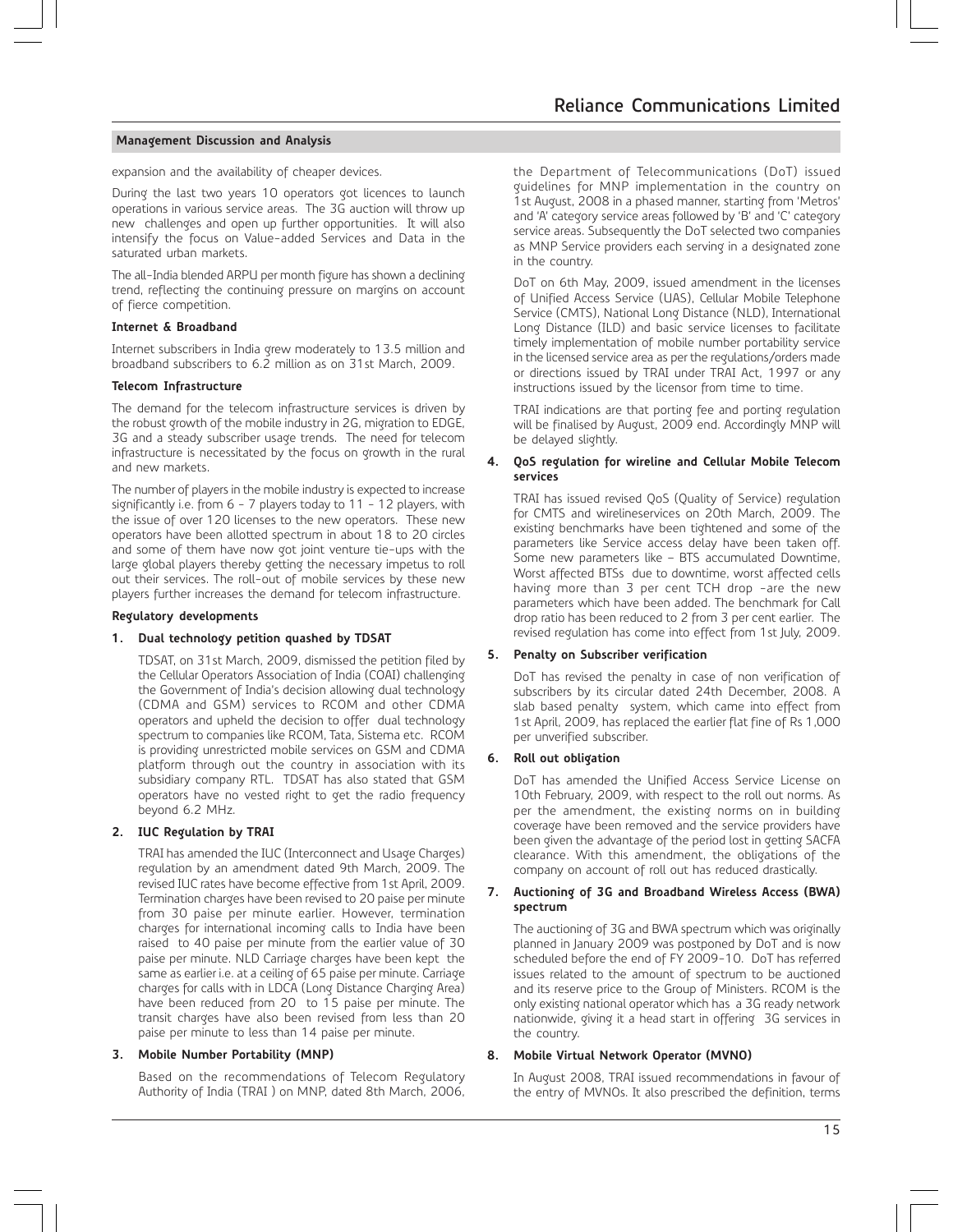and conditions of MVNO license, license fee, entry fee etc. The DoT, after taking into account the industry's views on the recommendations, had referred some of the issues back to TRAI on 27th February, 2009. After considering the suggestions/ changes suggested by the DoT, TRAI has issued revised recommendations on 12th March, 2009. But DoT is yet to take a final decision in the matter.

#### **9. 48th Telecom Tariff order by TRAI**

TRAI had issued a consultation paper on "Plethora of Tariff plans" in February 2008. After consulting the industry, the Authority issued the 48th Amendment to the Telecom Tariff Order. Under the new order, service providers cannot charge an administration fee of more than Rs 2 on a top up recharge. The maximum number of tariff plans in a circle has been capped at 25. The black out days i.e the days when no concessional voice rate/ SMS rate apply- cannot be more than 5 per calendar year. In case of a promotional plan – the start date and end date of the plan has to be indicated. For migration of prepaid to postpaid platform and vice versa- no migration fee can be levied by the service provider.

#### **10. Lock-in period of 3 years for promoter's equity**

The DoT, vide its Circular dated 23rd July, 2009, inter alia provided for a lock-in-period for sale of equity of a person whose share capital is 10 per cent or more in the UAS licensee company on the effective date of UAS licence and whose net-worth has been taken into consideration for determining the eligibility for grant of UAS license, till completion of three years from the effective date of the UAS licence or till fulfilment of all the rollout obligations, whichever is earlier.

#### **11. Merger guidelines for Intra service area**

DoT issued revised guidelines for intra service area merger on 22nd April, 2008. These guidelines have replaced the earlier guidelines issued on 21st February, 2004. The threshold level for any merger to take place has been revised to 40 per cent of revenue market share and subscriber market share. For considering the number of subscribers, wireline and wireless subscribers will be considered separately. The merged entity has to justify the total amount of spectrum held by the merging entities with respect to spectrum allotment guidelines which are based on subscriber based criteria. A period of 3 months will be given to the merged entity to meet the subscriber number shortfall if any, for justifying the total spectrum held by it. Excess spectrum, if any, will have to be surrendered. Any permission for merger shall be given only after completion of 3 years from the effective date of license. The duration of license of merged entity in the respective areas will be equal to the remaining duration of the license of the two merging licenses, whichever is less on the date of the merger.

#### **12. Internet telephony**

TRAI had issued recommendations on Internet telephony on 18th August, 2008. It recommended that ISPs with Internet telephony should be allowed to interconnect with Public Switched Telephone network, through NLD operator without payment of any additional entry fee. DoT had referred the recommendations back to TRAI on account of level playing issue with respect to Unified Access Service Licensees. However, TRAI has reaffirmed its earlier recommendations on 31st March, 2009. DoT has to take a final decision in this

matter.

#### **13. Acess Deficit Charge (ADC)**

TRAI has completely phased out the ADC with effect from 1st October, 2008.

#### **14. Provisioning of Internet Protocol Television Services (IPTV)**

Ministry of Information & Broadcasting, on the basis of recommendation of TRAI, issued Guideline on 8th September, 2008 inter alia providing for provisioning of IPTV services by (a) Telecom Service Providers under Unified Access Services License (UASL) and Cellular Mobile Telephony Service (CMTS) License or (b) Internet Service Providers (ISP) with net worth more than Rs.100 Crore and having permission from DoT to provide IPTV or (c) Cable TV Operators registered under Cable Television Network (Regulation) Act, 1995 (Cable Act). Ministry of Information & Broadcasting also modified the guideline for down-linking of television channels to enable broadcasters to provide their content to IPTV service providers.

#### **Key Developments in the Company**

#### **Wireless business**

#### **GSM Launch**

RCOM's GSM launch has been the fastest network roll-out covering over 11,000 towns within 11 months, having received start-up GSM spectrum only in January 2008. The Company commenced commercial operations of its nationwide GSM service on 30th December, 2008 with a unique Customer Experience Program (CEP) that resulted in a record addition of 5 million new subscribers in January 2009, the highest ever monthly customer acquisition in the history of telecom any where in the world. Perhaps the most successful product launch of this scale.

Overall 11.3 million new subscribers were added in quarter January to March 2009 and achieved 113% growth in quarter-on-quarter subscriber additions.

RCOM's GSM network now covers over 24,000 towns and 600,000 villages. The fastest roll-out of this scale and size was achieved by leveraging the existing nationwide sharable technology agnostic common infrastructure.

#### **Reliance Netconnect - Netconnect Broadband Plus**

During the year under review, we rolled out CDMA wireless broadband service, Reliance Netconnect Broadband Plus, India's fastest Wireless Internet service. Netconnect Broadband Plus has a downlink speed of upto 3.1 Mbps. This makes Netconnect Broadband+ best suited for video streaming, video surveillance, rich media content & superior Internet browsing.

Netconnect Broadband+ service is available in 35 cities with seamless handover to high speed 1x service covering 24,000 towns and 600,000 villages as well as all major road and rail routes across the country covering 99% of India's Internet population. The company retails Netconnect Broadband+ in 12,000 IT retail outlets across India as well as 2,300 exclusive Reliance Communication retail stores and nearly 240 Reliance World outlets.

Netconnect Broadband Plus is targeting about 6 million Road Warriors who need Internet access on the move with their laptop and about 8 million Home PC users who access entertainment and educational content.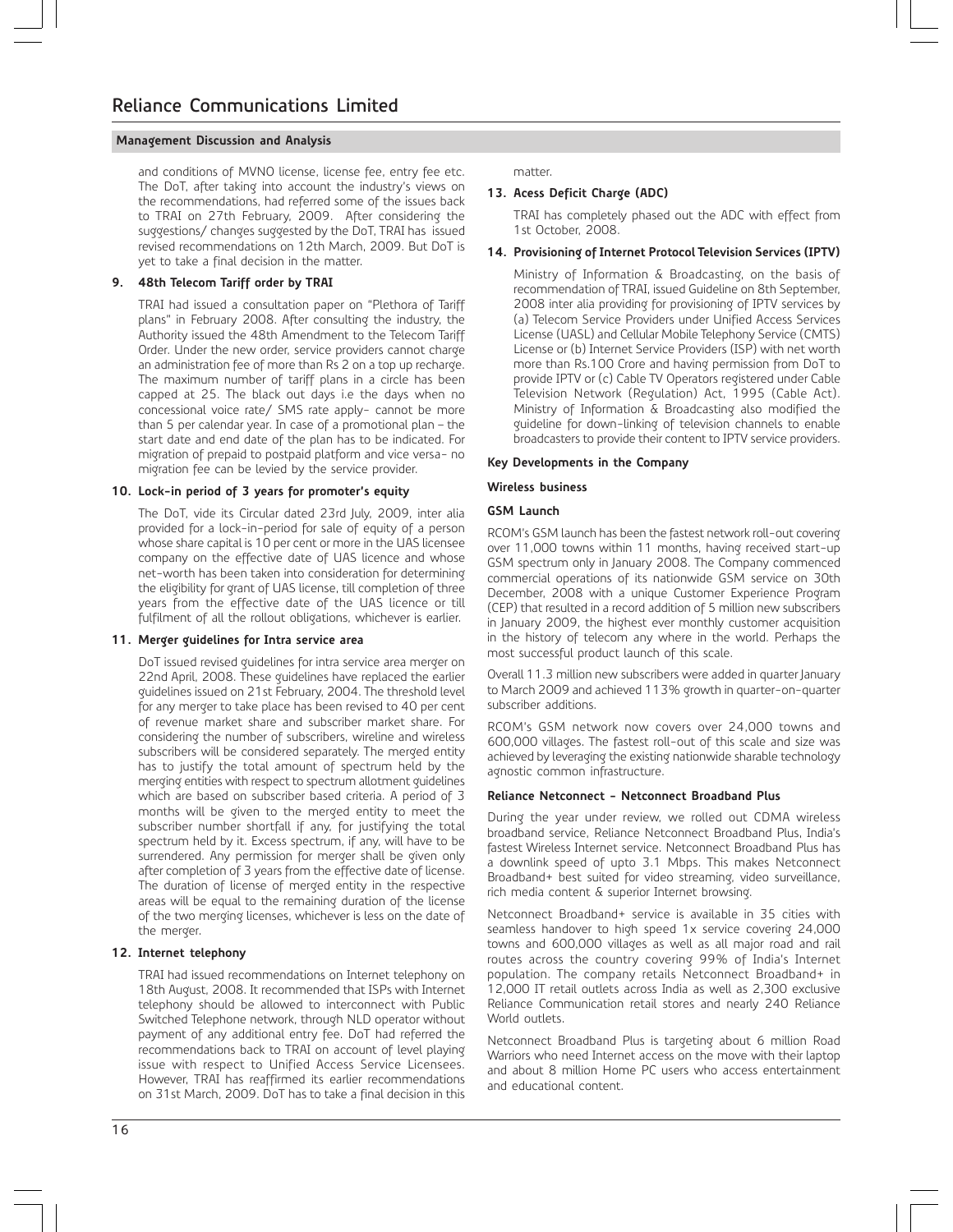#### **Handsets**

New models were introduced both as bundled and open market 3rd party handsets initiatives alongside the high-end models to give consumers adequate choice. We introduced high-end handsets (some with touch screen) to effectively tap into the upgrade and high end market.

We have also been aggressively forging partnerships with open market handset vendors to ensure high visibility and reach. With the launch of our GSM operations, we bundled our SIMs with other handset manufactures and this contributed to increasing the number of customers who have come onto our GSM network.

In September, 2008 we launched India's first prepaid service for BlackBerry on the prepaid platform. This 'pay as you use' pricing model with cost-effective options will give the consumer a flexibility and control over expenses.

**World Roaming:** To offer worldwide Voice and Data Roaming for our Blackberry and high-end customers, we tied up with leading operators across the world for dual network roaming. Today, Reliance offers International Roaming in 242 countries and 535 networks, with full-fledged Data Roaming Services across 182 countries and 380 networks.

**Range of unlimited usage plans:** We launched a range of unlimited usage plans following the creation of additional network capacity during the year. The first product — Unlimited local calls – was launched across Pre-paid mobile, Post-paid mobile and Fixed Wireless Phones. After acquiring over half a million customers in the unlimited product range, we have launched our unlimited STD product. These products offer complete "peace of mind" for high volume individual users, Corporate and SME segment etc and create a very strong Reliance Community of users.

#### **Global Business**

Reliance Globalcom's vendor and carrier agnostic, hybrid network provisioning approach has been enthusiastically received across the world. By offering a full portfolio of IP Multiprotocol Label Switching (MPLS), Ethernet and Managed Services, all through a single point of management utilizing best-in-breed partners across 230 countries and territories in the world, our customers have not only reduced total cost of ownership of their networks, but enhanced functionality.

Reliance Communications owns and operates the world's largest next generation IP enabled connectivity infrastructure, comprising over 277,000 kilometers of fibre optic cable systems in India, USA, Europe, Middle East and the Asia Pacific region.

#### **Global data services**

The Company continues to be a leading provider of international connectivity and data services to telecom operators, content providers, internet communities and enterprises around the globe.

Our International Data business is underpinned by our ownership of the largest private submarine cable system in the world, directly connecting 60 countries from the East coast of United States, to Europe, the Middle East, India, South and East Asia, through to Japan. The network seamlessly interconnects with our over 190,000 kilometers fibre optic cables. We are further expanding our global network with implementation of the Next Generation Network (NGN) cable system. Construction of NGN Mediterranean cable system between Egypt and France is underway. Upon completion of NGN Med, we will be the only service provider with multi-terabit owned cable on the busy traffic route between India, Middle East and Europe / U.S.

Our acquisition of Yipes Holdings Inc and Reliance Vanco Group Limited has strengthened our position in the global enterprise data market. We are leading provider of connectivity to world's top exchanges in the U.S. and U.K. through our flagship Global Ethernet solution brand FinancialConnect!. We are leading global Managed Network Services provider serving over 60,000 sites in over 160 countries. We continue to win new business from large MNCs to rollout and manage complex MPLS VPN networks in stiff competition with global competitors.

We have over 1,500 large enterprise customers globally.

#### **National Long Distance**

We offer NLD carriage and termination to other carriers and, on an inter-segment basis, to other business units of Reliance Communications. With the entry of new telecom operators, there is growing opportunity in bandwidth and infrastructure sales. Leveraging the opportunity to monetize our nation-wide NLD assets, we have forayed into bandwidth and telecommunications infrastructure segment.

#### **Voice**

In Voice segment, we offer International Long Distance carriage and termination to other carriers as well as, on an inter segment basis, to other business units of Reliance Communications as part of the wholesale product offering. We entered the long distance market in India in mid-2003 and are one of the largest carriers of international voice minutes with a market share of 30% for International Long Distance wholesale inbound traffic.

As part of our retail offering in voice, we offer virtual international calling services to retail customers for calls to 200 international destinations including India under the brand Reliance Global Call. Our retail services are available to customers in several countries including the United States, Canada, the United Kingdom, Australia, New Zealand, Hong Kong and Malaysia. We have over 2 million customers for our Reliance Global Call service. Usage of Reliance Global Call accounts for 40 per cent of total retail market calls from the United States to India.

#### **Enterprise Broadband**

The number of our Internet subscribers increased by 0.28 million during the year, with the broadband subscriber base reaching 1.40 million.

**Network coverage:** With the increased focus on directly connecting buildings in the top 44 cities in India, our Broadband business now has almost 1 million buildings directly connected to our network, recording more than 18% growth in the network coverage during the year.

During the year, the Enterprise Broadband business augmented its building connectivity program with the deployment of WiMax 802.16d based last mile access technology. Our Broadband business currently serves top 10 cities in the country using this wireless technology also.

Our robust nationwide network backbone is continiously controlled and monitored at National Operating and Control Center (NOCC) located at Mumbai. This NOCC facility is replicated at Hyderabad to guard against any catastrophe as a redundancy measure.

#### **Infrastructure**

Our infrastructure subsidiary, Reliance Infratel Limited (RITL), signed a long term contract with Etisalat DB Telecom ("EDB"), for passive infrastructure and transmission connectivity for over 30,000 sites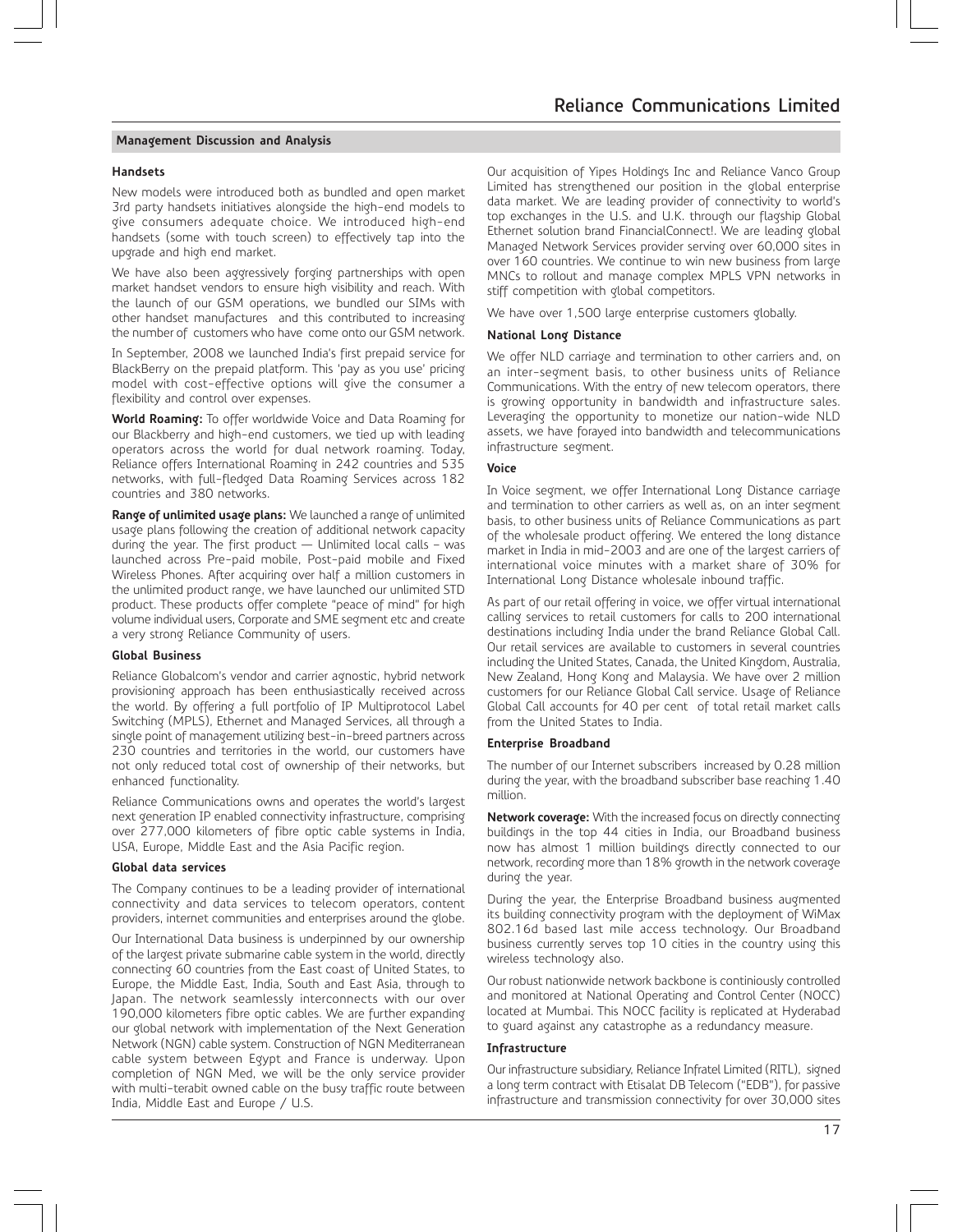to be taken in a phased manner over 18 months. This will get further enhanced with EDB's expansion plans for coverage and capacity. RITL will also explore other B2B services of Bandwidth, Carriage, NLD and ILD and co-location of field and core network. The EDB tenancy for passive services and connectivity of sites is likely to enhance RCOM's revenues by about Rs 10,000 crore over the next 10 years. Additionally, RCOM will also be signing contracts with other key operators.

- $\bullet$  With this deal our total tenancy goes up to 2.2 tenants per tower.
- $\bullet$  RITL now owns 190,000-Km optical fiber network, providing a more economical and better quality linking for tenants compared to microwave.
- $\bullet$  RCOM's current utilization of tower slot assets is 40-50 per cent and this provides significant potential for 3rd party tenants. It complements the existing passive infrastructure and provides an integrated solution to tenants.
- $\bullet$  As such, we offer our customers an extensive and diverse portfolio of well-positioned assets and we believe that our wide and expanding portfolio of tower sites positions us to be able to address the needs of national, regional, local and emerging wireless service providers in India.

#### **Home / DTH**

We launched, India's fully Digital Home Entertainment Service on world's most advanced MPEG4 Direct-To-Home (DTH) Platform. Reliance BIG TV DTH offers over 200 channels including 32 exclusive cinema channels with digital quality picture and sound. The feature-rich BIG TV DTH Service is available at over 100,000 outlets across 6,500 towns, making it by far the country's largest retail rollout of a Home Entertainment product and service.

Tracing the ethos and philosophy of Reliance ADA Group, BIG TV DTH at launch has a retail presence of 2-3 times more than any other DTH operator and offers services in more than double the number of cities than any other DTH operator.

#### **Content and value added services**

Our quest for enhancing content for our value added chain provides an easy access for our subscribers to the favorite content and applications — from wherever they are and on whatever device they're using giving multiple choices and delivering additional capabilities to the wireless devices.

We continue to pioneer new ways for providing content services and iconic devices to our subscribers.

Recently we have tied up the following:

- $\bullet$  Exclusive mobile games based on world celebrities and Hollywood movies focusing on the star's glamorous side on Reliance's CDMA and GSM networks across WAP/Brew, Blackberry platforms;
- -Advertising funded videos on its Reliance Mobile platform;
- $\bullet$  Tie-up with "Oxigen" India's first and single point recharge service. This tie up will offer its customers the entire portfolio of Oxigen's easy recharge option;
- $\bullet$  Alliance with BBC World Service to offer Live Audio service through Reliance's R-World VAS platform. This is the first such international offering to be launched by an Indian telecom company;

#### **Opportunities and Challenges**

#### **Opportunities**

**Convergence:** Our full fledged convergence model will hold a key to the overall success of the value chains built across the businesses, a process that is primarily driven by technology and demand. Convergence in Service, Network will drive the Telecom value chains through capacity, coverage, quality and Corporate Convergence will activate consolidations, mergers, acquisitions, or collaborations among the operators.

**Entry into GSM:** During the year under review, Reliance reached a historic landmark with launch of GSM services in 14 telecom circles in addition to operating in existing 8 circles.

**Dual Technology:** While offering dual technology CDMA and GSM services, Reliance will also benefit from the massive network execution already completed in CDMA. This will enable the Company to offer highly attractive tariffs and products, leveraging the available capacity and provide multiple choices to subscribers.

Passive Infrastructure: The expected technology rollouts in this year are driven by 2G, 3G and WiMAX needs of the new and existing mobile operators as well as for the ISP operators. This translate into the current demand of over 300,000 slots to more than double to 700,000 slots in the next couple of years for passive infrastructure as well as other telecom infrastructure range of services. Our next generation infrastructure is favorably positioned to capture this opportunity.

Unique Positions in India

- - We currently have tower sites in each of India's 22 circles and 48,000 telecommunication towers as on 31st March, 2009.
- $\bullet$  Current average age of our telecommunication towers is 2 years.
- - All of our existing telecommunication towers have the capacities to host multiple wireless service providers as tenants, which is unique capability of our infrastructure sharing business model.
- $\bullet$  Our multi-tenancy tower infrastructure has average capability to host 4 tenants on our towers. As on 31st March, 2009, we had the captive tenancy of 1.6, which puts us in unique position in the industry to offer more capacity/tenancy to the 3<sup>rd</sup> party operators (existing and new) in the B2B space.

**R World Content**: Our Reliance Mobile World (R World) is a virtual one-stop-shop for entertainment, communication, gaming and m-commerce. Thanks to the wide range of applications, it has endeared itself to users from all walks of life. Reliance Mobile World has over hundreds of useful applications and over 200,000 content titles which include Mobile TV, videos, cricket updates, music, ringtones, phonebook transfer and back-up service, mcommerce services like Mobile Banking, bill payments, mobile email and instant messenger, city and TV guides, booking gas cylinders, tracking Speed Post, Airlines and Railway reservations, examination results and much more.

**RTech:** RTech is poised to provide end-to-end ITes and management capabilities across the entire ICT value chain to the Group companies while continuing to provide services to various RCOM Business Units. RTech also offers fast track managed IT solutions for new telecom operators for market entry. The unique and competitive edge of RTech is the unique project management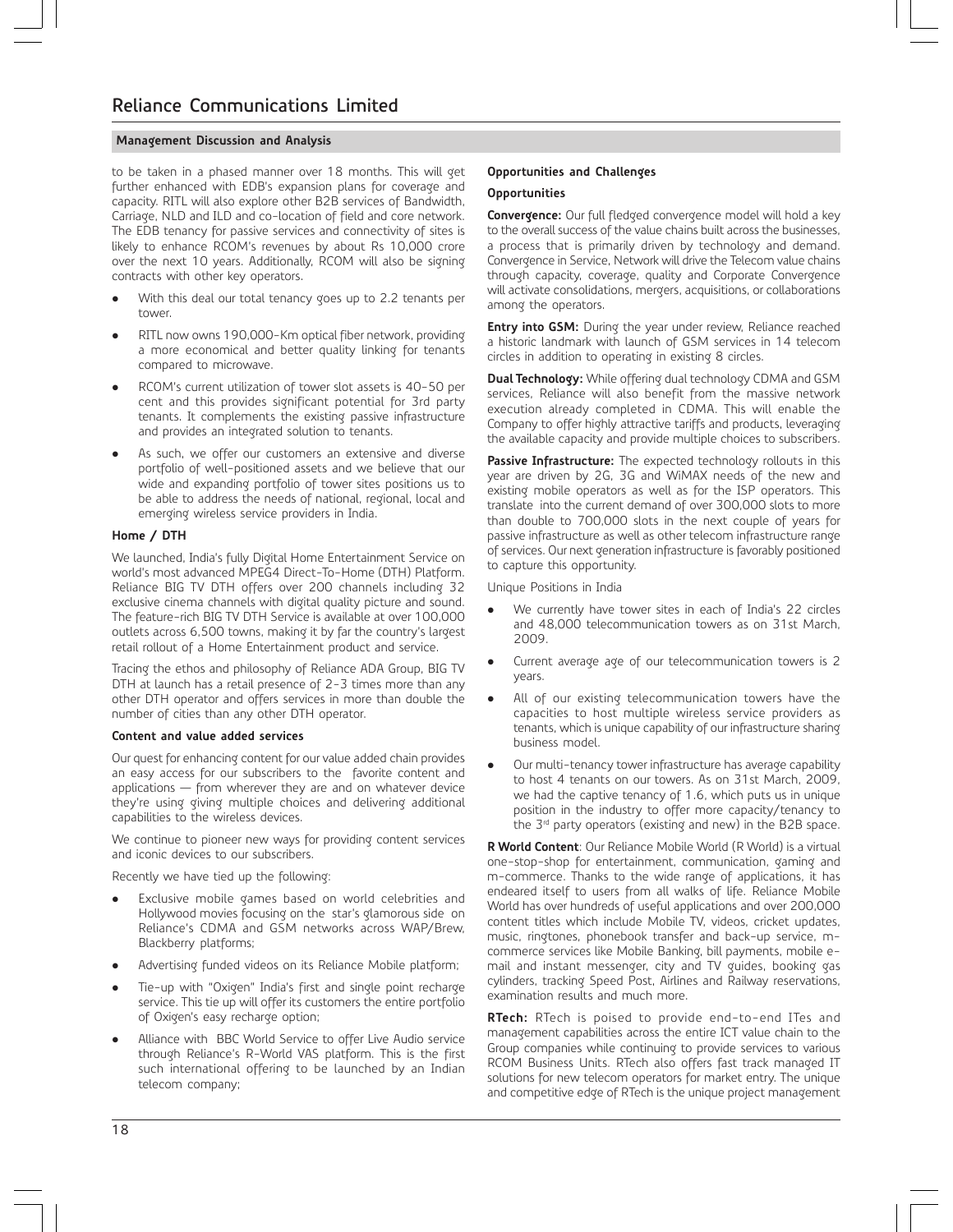capabilities, ability to infuse enormous domain and operational experience with technology and customer focus and operational transparency.

#### **Association with Bollywood and Cricket thereby attracting youth:**

The association with ICC and other Cricket tournaments, and also with leading Bollywood events have made the Company and its brand much sought after by the youth segment. This will enable the Company to increase its business in this highly profitable and growing market segment.

#### **Retail**

The Company has one of the most extensive distribution and service networks amongst all telecom players in India, consisting of nearly 2,300 Reliance World and Reliance Mobile Stores throughout India equipped to sell wireless handsets and service packages, customer service centers with multilingual capabilities that have over 6,000 agents. In addition, nearly a million retail outlets sell recharges (of which approximately 90 per cent are electronic recharge enabled). The Company also has alliance with 14,000 ATMs for electronic recharge.

Our 24 x 7 arrangement for contact center facility provides full customer careinterface and redressal measures.

#### **Challenges**

#### **Entry of many new competitors**

The year 2008 – 09 saw the entry of several new players in the mobile industry. It is also possible that some of the players who have acquired license recently and have tie-ups with leading international service providers will enter the wireless market. These events will intensify competition and may lead to pressure on tariff. The Company is uniquely positioned to meet the situation with its superior and world class network roll-out and expansion plans.

#### **Entry of Mobile Virtual Network Operator (MVNO) / Brand franchisees**

It is possible that the Government may progressively relax MVNO norms, and more players may access to Indian markets through this route. These operators may put pressure on tariffs.

#### **Risks and concerns**

- 1. Some of the licences are subject to regulatory compliance under the Terms and conditions of licences grant over different part of World. The rules and regulations, issued by the respective government and regulatory authorities, having jurisdiction over the Company's operations and licenses, schedules and obligations require it to meet specified conditions, network build-out requirements. However, the Company does not perceive any default on this account.
- 2. Mobile Number Portability (MNP) mandated by DoT expects to implement number portability in a phased manner, starting with all the 'Metro' and 'A' category circles. This move is bound to be beneficial for congestion free new networks as they can use aggressive pricing strategies to lure existing subscribers.
- 3. Rapid technological changes may increase competition and render the Company's technologies, products or services obsolete. We are at present using the latest technology and do not foresee obsolescence at present.
- 4. The telecommunication services industry is capital intensive. Capital Expenditure (CAPEX) on adaptation to latest

technology may put pressures on deliverables. However, the Company is constantly assessing such changes in the technologies and taking immediate action through timely CAPEX programs.

- 5. The Company may be adversely affected by changes in tariff structures for services subjected to government and regulator mandated regulations prevailing in the areas of services.
- 6. The Company faces significant and intense competition in its markets, which could aggravate with entry of new licensees that may result in decreases in current and potential customers, revenues and profitability.
- 7. We are subject to market risks primarily from changes in interest rates and foreign currency exchange rates. In managing exposure to these fluctuations, we may engage in various hedging transactions that have been authorized according to documented internal policies and procedures.

#### **Financial Performance - Overview**

#### **Results of operations**

The Audited Consolidated Financial Results are given for the Financial year ended on 31st March, 2009. This is the third reporting year of consolidated operations of the Company;

#### **Revenues and operating expenses**

The Company on consolidated basis earned total revenues of Rs 22,948.46 crore (US\$ 4,524.54 million) and the net profit after tax recorded by the Company was Rs 6,044.93 crore (US\$ 1,191.83 million). The Company incurred total operating expenses of Rs 13,643.52 crore (US\$ 2,689.97 million).

#### **Operating profit before finance charges, depreciation and amortisation, exceptional items and provision against fixed assets (EBITDA).**

The Company earned EBITDA of Rs. 9,304.94 crore (US\$ 1,834.57 million). The EBITDA margin for the year under review is 40.55%.

#### **Depreciation and amortisation**

Total of such charges was Rs 3,607.70 crore (US\$ 711.30 million).

#### **Profit before tax**

The profit before tax was Rs 6,196.72 crore (US\$ 1,221.75 million). The provision for taxes was a gain of Rs 51.79 crore (US\$ 10.21 million). The net profit after tax was Rs. 6,044.93 crore (US\$ 1,191.83 million).

#### **Balance sheet**

As at 31st March, 2009, the Company had total assets of Rs 102,207 crore (US\$ 20,151.22 million). Stakeholders equity was Rs 42,280.32 crore (US\$ 8,336.03 million), while net debt (excluding cash and cash equivalents) was Rs 22,578.25 crore (US\$ 4,451.55 million), giving a net debt to equity ratio of 0.53 times.

#### **Segment Wise Performance**

#### **1. Wireless Segment**

#### **Customer acquisition**

During the year the Company added 26.88 million wireless customers (net additions). The customer base grew by 58.70% during the year under review. As at 31st March, 2009, the Company had 72.67 million wireless customers on its network. During the year under review, the Company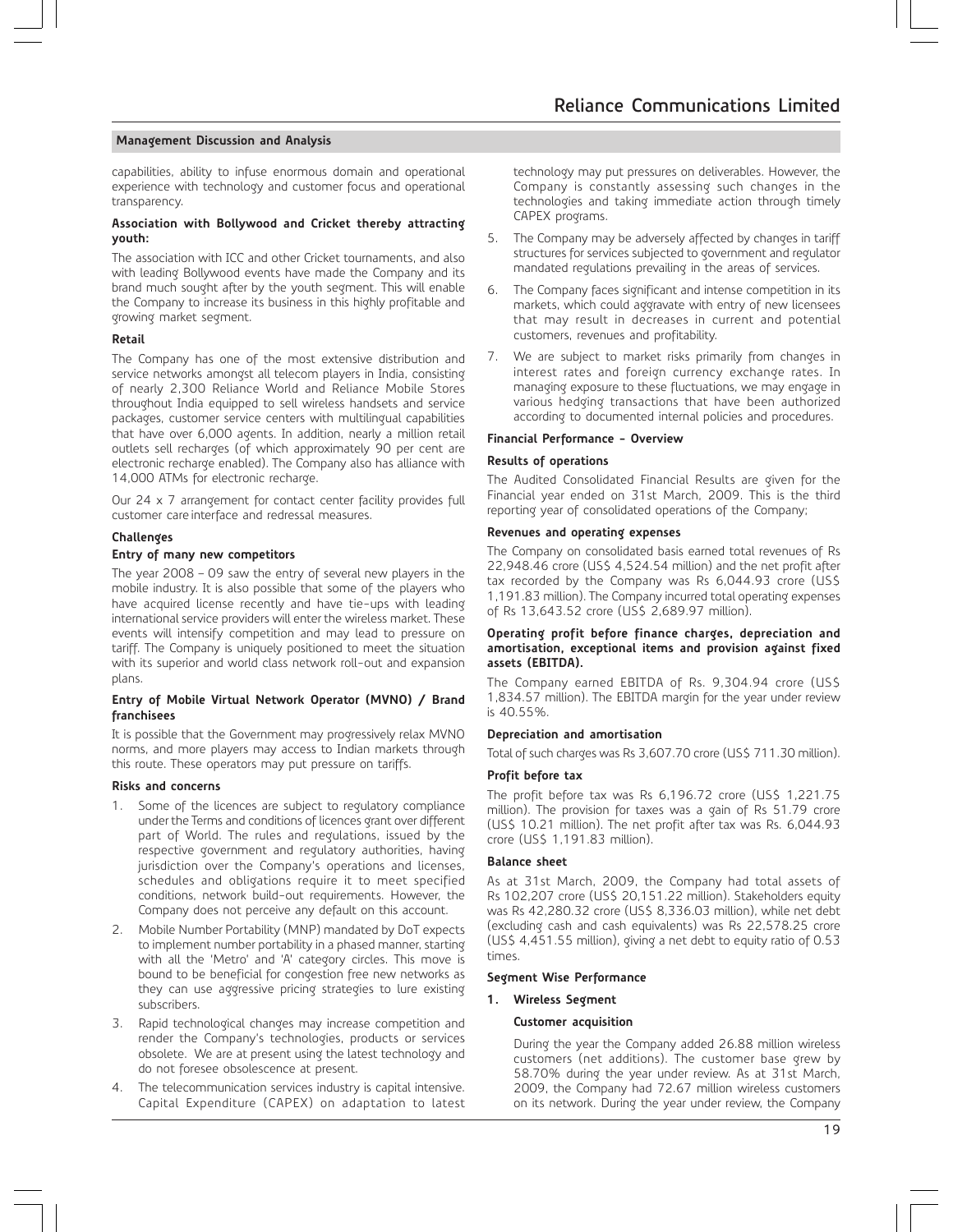reached out aggressively to rural areas on the back of a major network expansion that contributed to the Company's strong customer acquisition.

#### **Revenues and profit**

Revenues for the financial year ended 31st March, 2009 were Rs. 17,367.63 crore (US\$ 3,424.22 million). EBITDA during the year was Rs. 6,673.95 crore (US\$ 1,315.84 million). Earning before Interest and Tax (EBIT) during the year was Rs. 4,279.21 crore (US\$ 843.69 million).

#### **2. Global Segment**

#### **Minutes of use ILD and NLD operations**

Operations in ILD and NLD maintained consistent traffic growth rates, in-line with the growth of the overall market. ILD minutes of use annually were around 7.6 billion. NLD minutes of use annually were around 32 billion. The Company maintained its leadership position for ILD inbound India traffic with a market share of around 30%. During the year, Reliance Global Call maintained over 2.2 million international customers. Reliance India Call continued to be the largest retail service with over 40% market share in the U.S.A. for India Calling.

#### **Revenues and profit**

Revenues for the financial year ended 31st March, 2009 were Rs. 6,790.94 crore (US\$ 1,338.91 million). EBITDA during the year was Rs. 1,624.71 crore (US\$ 320.33 million). Earning before Interest and Tax (EBIT) during the year was Rs. 855.66 crore (US\$ 168.70 million).

#### **3. Enterprise Broadband Segment**

We maintained our position as premium integrated solutions provider for Top Corporate in the Broadband segment. Our Enterprise Broadband business maintained its leadership in Centrex, Virtual Private Network and International Data Centre products.

The Company's Enterprise Broadband segment continued to maintain its growth path and gained significantly during the year even in the midst of aggressive competition in the data and voice segments, and especially in the internet bandwidth segment, from many other telecom service providers. Of a current portfolio of more than 41 products, our Enterprise Broadband business has not only positioned larger number of products within the top corporate but also increased its share of wallet.

New products launched during the year included Reverse ITFS, Managed WAN, EWAN, Global MPLS, and Global Ethernet etc.

Broadband's innovative services assurance model of "TechCheck" continued to gain further impetus during the year 2008-09 in providing pro-active feedback to its subscribers on the service levels provided by the Company. Customers have rated Broadband Products and Services at a high customer satisfaction and delight rating. The CSAT (Customer Satisfaction) Score increased steadily, as Sample Customers were out called.

Broadband's Business IT Systems are ISO 27001:2005 Certified (an Information Security Management System Standard).

#### **Wireline**

Our Optical Fiber Cable network of 190,000+ route-km supports seamless last mile Broadband connectivity.

Our Broadband Access network is one of the largest networks in the world, having approx. 33,000+ nodes currently and additional 17,000+ nodes will be added in 2009-2010.

#### **Customer Base**

Customer acquisition kept momentum with the increase in network coverage during the year. Net additions during the year grew by more than 34%. During the year, the Company has acquired close to 354,000 customers taking the total customer base to 1.4 million.

As the Company's Broadband business is currently serving mainly enterprises, the revenue per line reflects the total portfolio of services and solutions being delivered to its customers. Our revenue per line has remained well above industry averages, on account of our mainly enterprise customer base and our successful cross-sell of services to our customers.

#### **Revenues and profit**

Revenues for the financial year ended 31st March, 2009 were Rs 2,524.27 crore (US\$ 497.69 million). EBITDA during the year was Rs 1,157.51 crore (US\$ 228.22 million). Earning before Interest and Tax (EBIT) during the year was Rs 815 crore (US\$ 160.69 million).

#### **Reliance Communications Infrastructure Limited (RCIL)**

We provide Internet Data Centre (IDC) services (Reliance Data Centre) owned by RCIL, a wholly owned subsidiary, from our IDCs located in Mumbai and Bangalore. We currently have IDC capacity of 304,000 sq ft. We are market leaders within the space having an estimated market share of close to 60%.

The Infrastructure facilities of RCIL are interlaced and integrated with wireless network of the Company. With a view to gain synergy in the business operations, the Balance portion of Network Fibre undertaking together with construction machinery was transferred to the Company during the year.

The Treasury division of RCIL was demerged and vested into Reliance Telecom Limited in terms of Scheme of Arrangement between these companies vide Order dated 19th June, 2009 approved by Hon'ble High Court, Bombay, effective from 26th June, 2009.

#### **Operations**

#### **Revenues and operating expenses**

RCIL earned total revenues of Rs 4,096.03 crore (US\$ 807.58 million) during the year as compared to Rs 3,622.69 crore (US\$ 905.22 million) for the previous year. RCIL incurred total operating expenses of Rs 3,416.16 crore (US\$ 673.53 million) as compared to Rs 3,315.22 crore (US\$ 828.39 million).

#### **Net Profit**

The net profit after tax recorded by RCIL was Rs 266.18 crore (US\$ 52.48 million) as compared to profit of Rs 621.26 crore (US\$ 155.24 million) in the previous year.

#### **Balance Sheet**

Balance sheet as at 31st March, 2009, RCIL had total assets (net) of Rs 3,478.11 crore (US\$ 685.75 million). Shareholders' fund was Rs 2,949.25 crore (US\$ 581.48 million).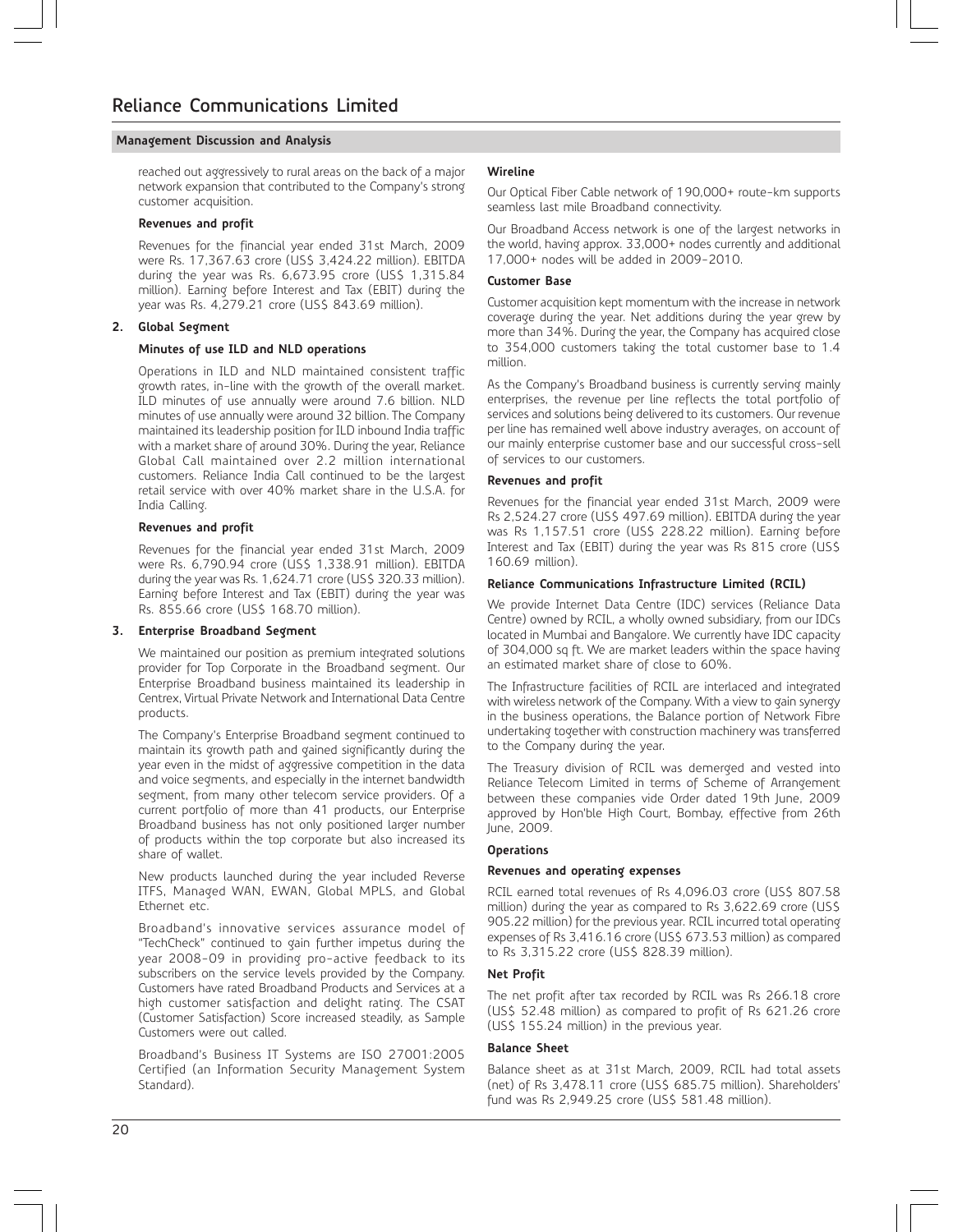#### **Reliance Telecom Limited (RTL)**

RTL is a wholly owned subsidiary of the Company. RTL operates in Madhya Pradesh, West Bengal, Himachal Pradesh, Orissa, Bihar, Assam, Kolkata and Northeast offering GSM services.

The Treasury division of RCIL was demerged and vested into RTL in terms of Scheme of Arrangement between these companies vide Order dated 19th June, 2009 approved by Hon'ble High Court, Bombay, effective from 26th June, 2009.

#### **Operations**

During the year under review, RTL completed a major network expansion increasing its coverage significantly in the eastern region. RTL revolutionized the Lifetime proposition by pricing it at Rs 222, which was a key driver in its acquisition strategy.

#### **Revenues and operating expenses**

RTL earned total revenues of Rs 2,050.83 crore (US\$ 404.34 million) during the year as compared to Rs. 1,361.95 crore (US\$ 340.32 million) in the previous year. The RTL incurred total operating expenses of Rs 1,507.67 crore (US\$ 297.25 million) as compared to Rs 1,079.46 crore (US\$ 269.73 million) in the previous year.

#### **Net Loss**

The net loss recorded by RTL was Rs 174.29 crore (US\$ 34.36 million) as compared to net profit after tax of Rs 46.82 crore (US\$ 11.70 million) in the previous year.

#### **Balance Sheet**

As at 31st March, 2009, RTL had total assets (net) of Rs 10,270.40 crore (US\$ 2,024.92 million). Shareholders' fund was Rs 280 crore (US\$ 55.21 million).

#### **Infrastructure**

#### **Reliance Infratel Limited (RITL)**

RITL's business is to build, own and operate telecommunication towers, optic fiber cable assets and related assets at designated sites and to provide these passive telecommunication infrastructure assets on a shared basis to wireless service providers and other communications service providers under long-term contracts. These customers use the space on our telecommunication towers to install their active communication-related equipment to operate their wireless communications networks. The customers can also use our optic fiber network to connect the sites to the core network and the connectivity between circles.

We have successfully carried out a huge project of commissioning over 30,000 towers in the last year and a half to build a portfolio of 48,000 multi-tenancy towers. In the last six months, we have used the towers for both our CDMA and GSM technology based services as a part of our strategy to provide dual services on a pan India basis. We have commissioned these towers with multi tenancy capabilities and they would have the capacity of over 200,000 slots, the most extensive compared to any other telecom infrastructure provider. We are capable of adding tenancy capability at marginal cost on demand.

#### **Revenues and operating expenses**

RITL earned total revenues of Rs 4,934 crore (US\$ 972.79 million) during the year as compared to Rs 1,457.62 crore (US\$ 364.22 million) for the previous year. The Company incurred total operating expenses of Rs 1,553.79 crore (US\$ 306.35 million) as compared to Rs 782.06 crore (US\$ 195.42 million) in the previous year.

#### **Net Profit**

The net profit after tax recorded by RITL was Rs 1,685.72 crore (US\$ 332.36 million) as compared to Rs 320.58 crore (US\$ 80.10 million) in the previous year.

#### **Balance Sheet**

As at 31st March, 2009, RITL had total assets (net) of Rs 19,198.08 crore (US\$ 3,785.11 million). Shareholders' fund was Rs 4,036.79 crore (US\$ 795.90 million).

#### **Outlook**

#### **Wireless Business**

The tele density in rural India is less than 15% as on 31st March, 2009. Opportunities galore in rural sectors for us to tap this potential. Rural wireless subscriber base continued to register growth. In the quarter ended March 2009, rural subscriber base increased to 109.71 million, registering a growth of 17.7 percent over the previous Quarter. We have swiftly moved towards rural capacity expansion and coverage to tap this potential, leveraging our robust nationwide Network.

Indian telecom industry continues to maintain high growth trajectory. Overall tele-density for the quarter ended March 2009 reached 36.9 per cent. The subscriber base for wireless services has increased to 391.76 million as on 31st March, 2009.

The Telecom sector provides tremendous growth potential for us. The trend in subscriber base growth and the projections using the past trend shows an even bigger opportunity left behind for us to tap. The performance indicator data as on quarter ending March, 2009 as released by annual report published by TRAI are given below:



The penetration of mobile services in India continues to be one of the lowest in the world. The overall tele-density in India stood at 36.9 per cent at the end of March 2009, while the wireless penetration was at 33.7 per cent. This shows that there is tremendous potential for future growth, especially considering that most international developed markets have close to 100 per cent penetration and most comparable developing markets currently have penetration levels of 60 per cent - 70 per cent.

#### **Wireless Penetration**



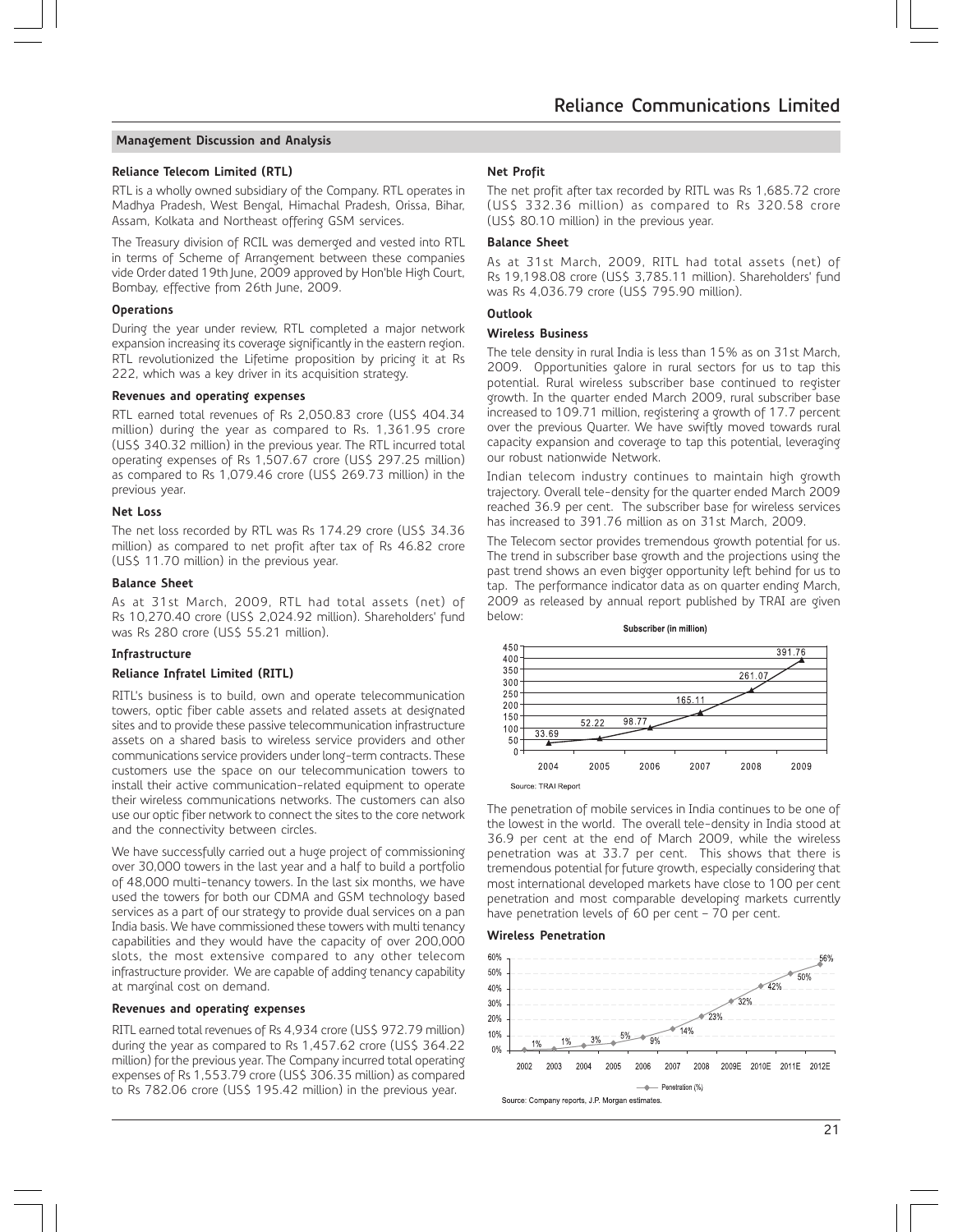We are the only nationwide operator in private sector to provide best of the two Technologies that is CDMA and GSM. The industry structure for telecom as released by TRAI for the quarter ended March, 2009 is shown below:



Source: TRAI Report

Tariffs in India are among the lowest in the world, with the main players operating on low margins, constantly manoeuvring products, pricing pressure to continue with the entry of new operators, however revenues are expected to get boosted due to strong monthly additions in subscriber base and increasing revenues from VAS.

#### **Industry Trends**

#### **1. Sustained High Growth**

India has been the fastest growing telecom market in the world in the past year passing China in the total number of new subscriber additions. This explosive growth phase is expected to last for a few years before growth starts leveling off.

#### **2. 3G and WiMax Roll-out**

With 3G and WiMax (BWA) spectrum auctions on the horizon, there is a great potential for the take-off of data access and broadband services.

#### **3. Enabling Competition**

Competition has received a great thrust with a host of procompetition policies like the changes to the 2G spectrum allocation criteria and IUC reduction. This has facilitated the entry of many new networks, both from green field operators as well as from regional incumbents entering into new service areas.

#### **4. Infrastructure sharing**

Greater potential for tower sharing / outsourcing model with the entry of new telecom players into India.

#### **Global Business**

We are proud to be one among the top Global IP Network carrier companies, in the private sector, having a portfolio of many Fortune 1,000 multinational corporations. We have richly invested in increasing Data Center capacities, which provide unmatched data rich applications and business solutions in real time.

We believe that our strategy to leverage our global terabit network together with leadership in Enterprise solutions is delivering a compelling value proposition to our global enterprise and carrier customers. Our customers are endorsing our strategy through repeat and new business wins. Going forward, we expect continued growth in every segment of Reliance Globalcom's business.

To specify a few initiatives:

**1. Expand global terabit network** to provide connectivity to emerging economies including India, Middle East and China Our Next Generation cable named Hawk in the Mediterranean between Middle East and Europe is on track for completion. We will be only the only private service with a multi-terabit capacity from India to Europe at unmatched cost advantage to consortium-owned and other private systems.

**2. Win lucrative enterprise markets** in the US and Europe looking for increased connectivity to emerging markets

We expect continued wins in the highly complex but extremely large and lucrative enterprise space in the U.S. and Europe which is over Rs 160,000 crores market for VPN and Ethernet solutions business.

**3. Expand and leverage existing leadership** in NLD network to capture strong demand for bandwidth and infrastructure

Our expansive network, almost twice as large as next largest private operator, makes us the most preferred private NLD carriage provider in India. There is strong demand for NLD bandwidth and infrastructure from most operators and we are well positioned to cater to this demand.

**4. Expand Global Voice offerings** We have been actively scanning to identify high-value addressable markets wherein we can launch products in Voice segment to take up leadership position. A major initiative in this direction is our foray into the global Audio Conferencing market. We expect to leverage our 1,500 enterprise customer base outside India and our global voice leadership to grab a fair share of this business.

#### **Enterprise Broadband and Internet Data Centers (IDC)**

Corporate broadband services demand is related to increasing ITled automation to improve productivity and operational excellence in all sectors of business and economy, particularly in the services sectors like Financial / Business Process Outsource /Knowledge Process Outsource services. These are remarkable growth sectors with stringent requirements on high Quality of Service and Service Level Agreements parameters. Our growth is expected to be multifaceted in all the three segments of the market: top corporate, Small Medium Business (SMB) as well consumer broadband. All the three are severely under served today.

Even in the SMB segment, the penetration levels are still relatively low today and there is a large scope of opportunity for offering broadband services. With the present low penetration of broadband in India, better growth is expected in near future. Yet another area of growth is the International Data Services like IPLC, Managed VPN services and IDC services.

The expansion of residential broadband will primarily be dependent on Network roll out and the expansion will be linear. With the present low penetration of broadband in India, large growth is expected.

One of the Enterprise product One Office Duo (OOD) offers unmatched benefits to the customers by giving them more convenience and higher efficiencies in managing their voice spend. The customers that till recently were not keen to churn their voice connectivity due to the pains of number change and other reasons are now more than keen to hear our OOD pitch. Through OOD, customers are able to reduce their Voice Spend by up to 15%-20%. Some of major customers in the Banking and White goods industry have even gone on record describing the value that we have added through OOD. Though OOD will continue to remain integral to Enterprise sales strategy, similar USPs around other product offerings are also being developed.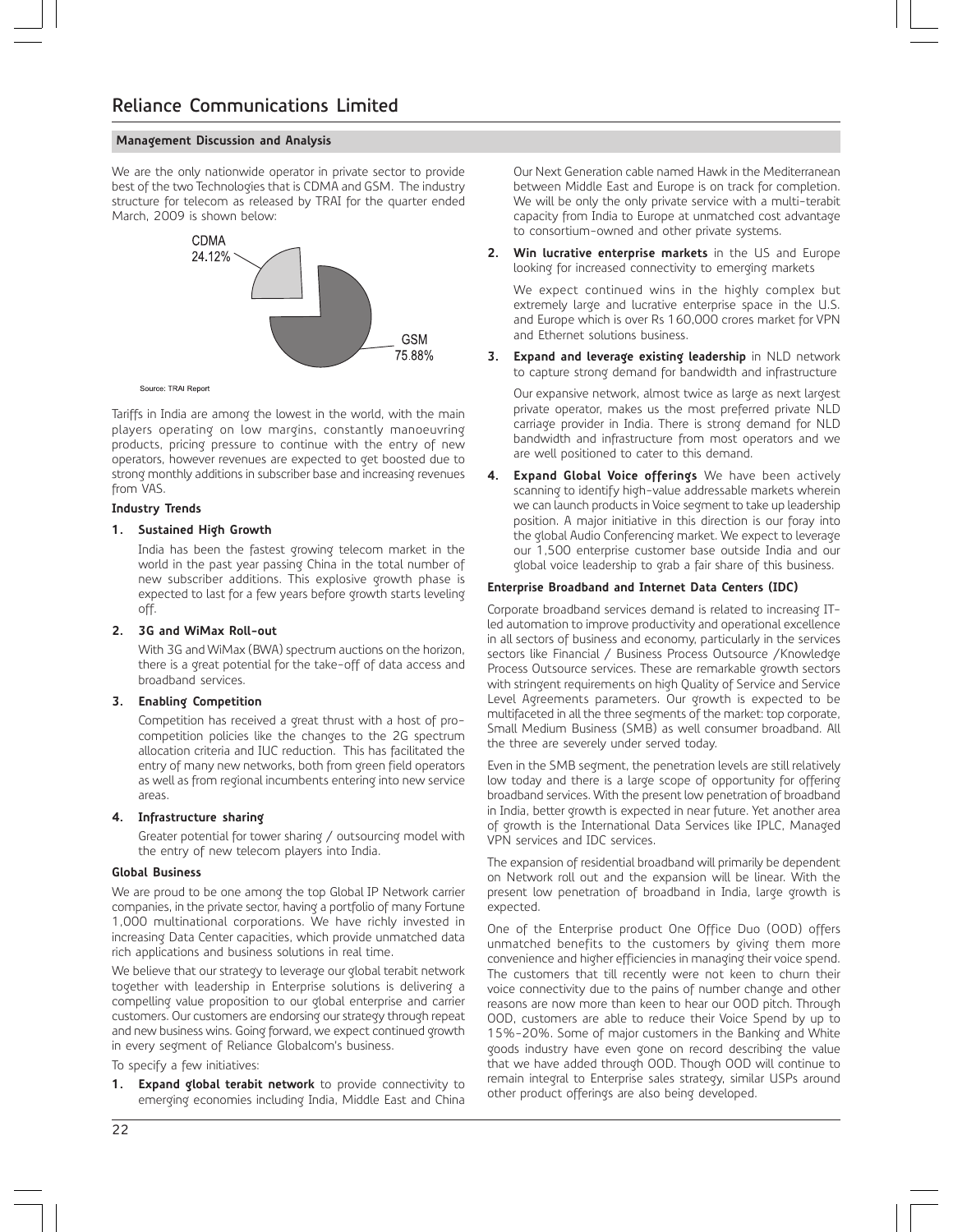With new IDCs coming up the leadership will not only be maintained but the share of the IDC business will be substantially increased.This will also help to up selling other products and thus increasing the share of wallet of the Enterprise customers. The current economic conditions have forced our customers to defer some of their data center requirements temporarily but coming quarters are sure to see a uptrend in this business.

#### **Telecom Infrastructure**

We are leveraging our extensive capability to offer a wide range of services as an integrated service provider across the whole infrastructure value chain. Our aim is to provide a fast track solution to our clients, existing telecom operators as well as new companies for market entry and for ongoing expansion as per their rollout requirement.

We are well-positioned vis-à-vis other infrastructure providers with better quality tower infrastructure, carriage and transport infrastructure along with the unified approach as an integrated service provider.

RITL has passive infrastructure network in all 22 telecom service areas covering 24,000 towns and 600,000 villages, an effort that cannot be easily replicated.

RITL is best positioned to attract tenants for:

- $\bullet$ High quality portfolio, capable of housing 4 tenants
- - With marginal Capex, tower tenant capacity of 4 can be enhanced up to 7 tenants.

#### **Home/DTH Business**

Reliance Big TV's DTH Services with advanced MPEG4 technology platform and iNTERACTIVE applications offer a world of exclusive portfolio with rich features at the touch of a button on the remote.

iSTOCK is the latest in a bouquet of growing interactive applications under its iNTERACTIVE services which include sporting action iSPORTS, games application iGAMES, daily astro feature iASTRO, recipe-rich iCOOKING and iNEWS with the latest news updates.

#### **Years Ahead**

The global financial & economic crisis which started in the second half of fiscal year 2009 also affected India to some extent is largely behind us. Our track record has demonstrated our ability to turn the adversity into opportunities.

We are very well positioned to capitalise on growth opportunities in the converged telecom market supported by our integrated telecom infrastructure and strong focus on quality of services.

We build our strength and leadership, which is supported by:

- - Upgradation and expansion of network, unleashing its power of state-of-the-art, latest technology;
- $\bullet$ Reaching out to tap rural markets;
- $\bullet$ Our commitment to stay ahead of Customer requirements;
- $\bullet$  International presence with owned submarine cable network and gateways;
- - Introducing innovative products and services with unmatched multiple choices across cutting edge technologies;
- $\bullet$ Track record of strong Growth and fast track execution;
- $\bullet$ Optimisation of resources;

 $\bullet$  Enriched human resources and strong focus on building human capital;

#### **Adequacy of internal control**

The Company has built adequate systems of internal controls towards achieving efficiency and effectiveness in operations, optimum utilisation of resources, and effective monitoring thereof as well as compliance with all applicable laws.

The internal control mechanism comprises a well-defined organisation structure, documented policy guidelines, predetermined authority levels and processes commensurate with the level of responsibility.

The Management Audit Team undertakes extensive checks and reviews through external firms of chartered accountants, who provide independent and professional observations. Audit Committee of the Board reviews major internal audit reports and periodically reviews the adequacy of internal controls.

#### **Risk Management Framework**

The Company has instituted self governed Risk Management framework comprising of identification of potential risk areas, evaluation of intensity, mitigation plans and procedures for the risk management and policies formulated both at the enterprise and at the operating levels.

The framework seeks to facilitate building a common understanding of the exposure to the various risks and uncertainties at an early stage, for timely response and their effective mitigation. Audit Committee of the Board reviews risk management framework periodically.

#### **Human resource and employees relations**

The year 2008-09 has been encouraging year for the employees. There have been several people initiatives which have been introduced for enhancing people productivity, morale and motivation.

The Organisation structure of the businesses was revisited for higher customer delivery, efficiency, productivity and improved cost. This facilitated the internal movement, development and growth for the employees. Performing employees with higher management bandwidth were considered for key management positions in the Organisation.

The Performance Management System was strengthened and fully automated; with the introduction of Quarterly Appraisal System. This was also linked with the Training and Development system and hence an integrated training and development calendar was rolled out. This has facilitated in competency and capability building with a large number of functional and behavioral programs.

The existing HR Policies were revisited with a view to make more employees friendly, transparent and objective and in line with the Industry standards. These Policies and the other HR processes have been automated for employee convenience and ease of administration.

In order to empower our Line Managers, HR Delegation Matrix around recruitment, retention, etc. was rolled out for higher accountability as well as speedier resolution of issues.

E People Solution – an employee portal was launched for redressing employee queries and grievances in a time bound manner with service level agreements.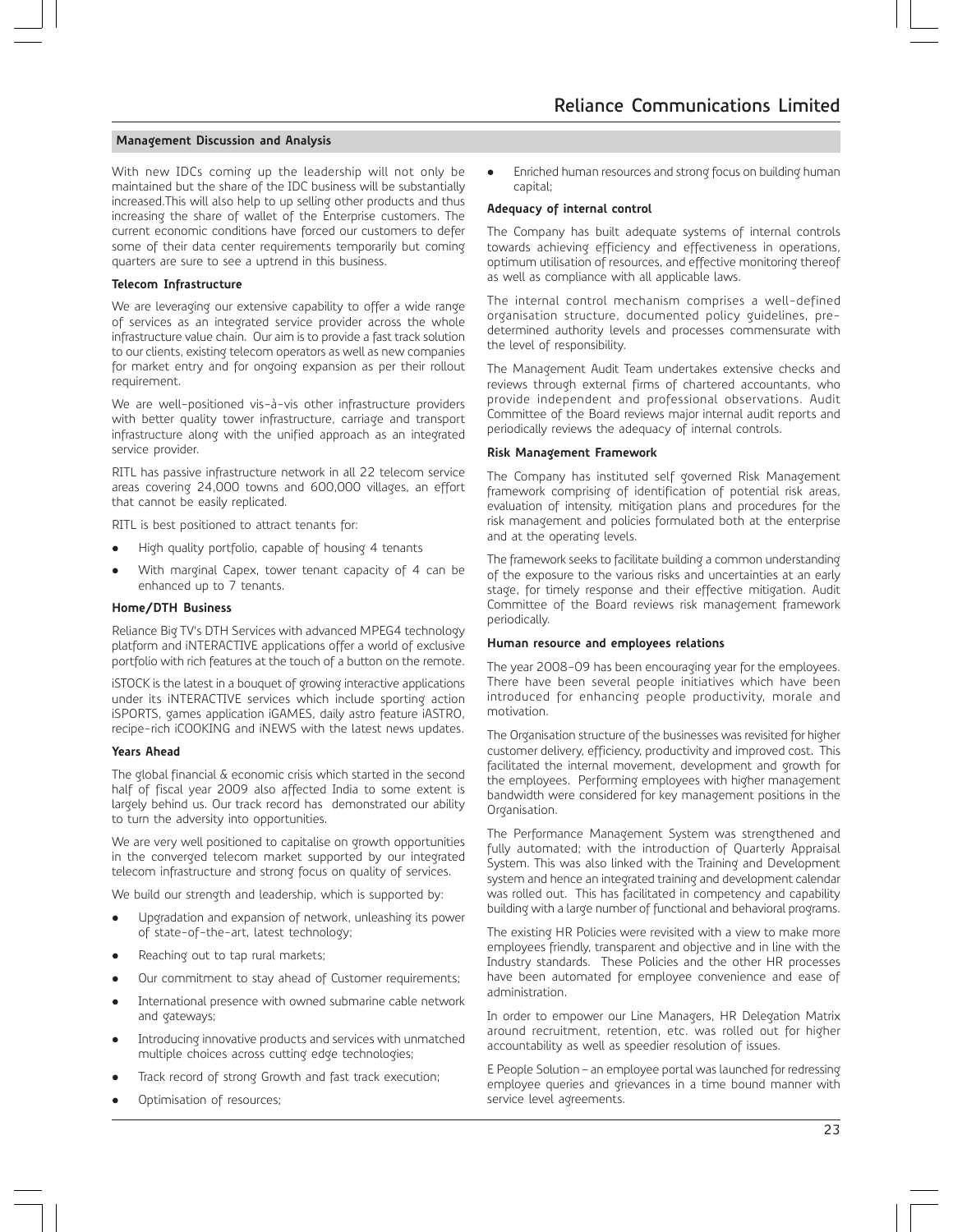During the year Company was successfully able to meet the manpower requirements emerging from our expanding business. The manpower as on 31st March, 2009 was 37,150 across all business.

#### **Information technology**

The Company's continued focus on Information Technology (IT) is demonstrated by our initiative to bring 'siloed' IT teams into a single profit centre with more than 13,400 person-years of rich experience across various domains. Almost 25% of our IT team has over ten years of experience.

During the year, we achieved a remarkable improvement in the key performance indicators measuring efficiency, responsiveness and innovation. We delivered significant reduction in costs and unmatched business flexibility and value through the use of common IT architecture and systems across various lines of business.

Our IT systems and processes converge across CDMA and GSM technologies providing a seamless customer experience. Everyday, we support more than five million transactions of over 12,000 of our field and contact center employees.

We have built on reusable and scalable components that can support over 100 million customers. Our delivery and operational processes are now certified and bench-marked against global standards of CMMI Level 3 and ISO 20000, a unique achievement for any telecom operator's insourced IT operations.

Reliance Technology Innovation Centre (RTIC), our technology arm, has replicated Reliance Communications' network on a reduced scale. Using this laboratory model, RTIC evaluates multiple vendor equipment, provides development support to vendors and to our internal teams, audits our systems to enable a smooth deployment of new equipment and certifies it prior to its commercial deployment.

Going forward, our information technology initiatives will focus on:

- - Widespread implementation of 'green computing' principles to reduce energy consumption, optimize existing systems and evaluate environmental attributes of new IT equipment.
- $\bullet$  Enhancing all back office (HR, supply chain, finance) and business continuity/risk management operations and processes.

- Developing a business intelligence/analytics framework for profiling common customers across our Group.

Our initiatives to use information technology for enabling and enhancing business value have received extensive recognition, leading to several accolades including Information Week's Global CIO 50 Award, Network Computing EDGE Award, CIO 100 Award for the third year in a row, SAP ACE Award for Customer Excellence in Telecom for the second consecutive year, IDC Enterprise Innovation Award (APAC Region), PC Best IT Implementation Award (finalist), NASSCOM IT User Award (finalist), CMAI's National Telecom Awards, CIOL's Enterprise Connect Award, Polycom Intelligent Enterprise Awards (finalist). We are also the sole representative of the Indian telecom industry on the Boards of the Tele Management Forum and the Mobile Marketing Association.

#### **Corporate social responsibility**

The Reliance ADA Group strives for sustainability and maintains the eco-balance in the area of its operations. Taking forward this motto, in the year gone by, we had implemented and initiated several programs to attain this objective.

RCOM jointly with Reliance ADA Group initiated the following:

- $\bullet$  E-learning internet literacy programs across varying age groups and communities, school children from underserved strata's of society from more than 200 government schools across 40 cities and towns.
- $\bullet$  Awareness program on Voluntary Blood Donation campaign among RADAG employees came together to contribute more than 11,000 units of blood in the last one year.
- - Socially relevant text messages were sent to over 100 million customers across the length and breadth of the country on issues covering "Save the girl child, Promoting voluntary blood donation, Women empowerment ".
- $\bullet$  Collaboration with One Laptop Per Child Foundation for creating an eco-system, including leading edge technology and infrastructure, to help children discover the joy of learning and bringing the benefits of education to all.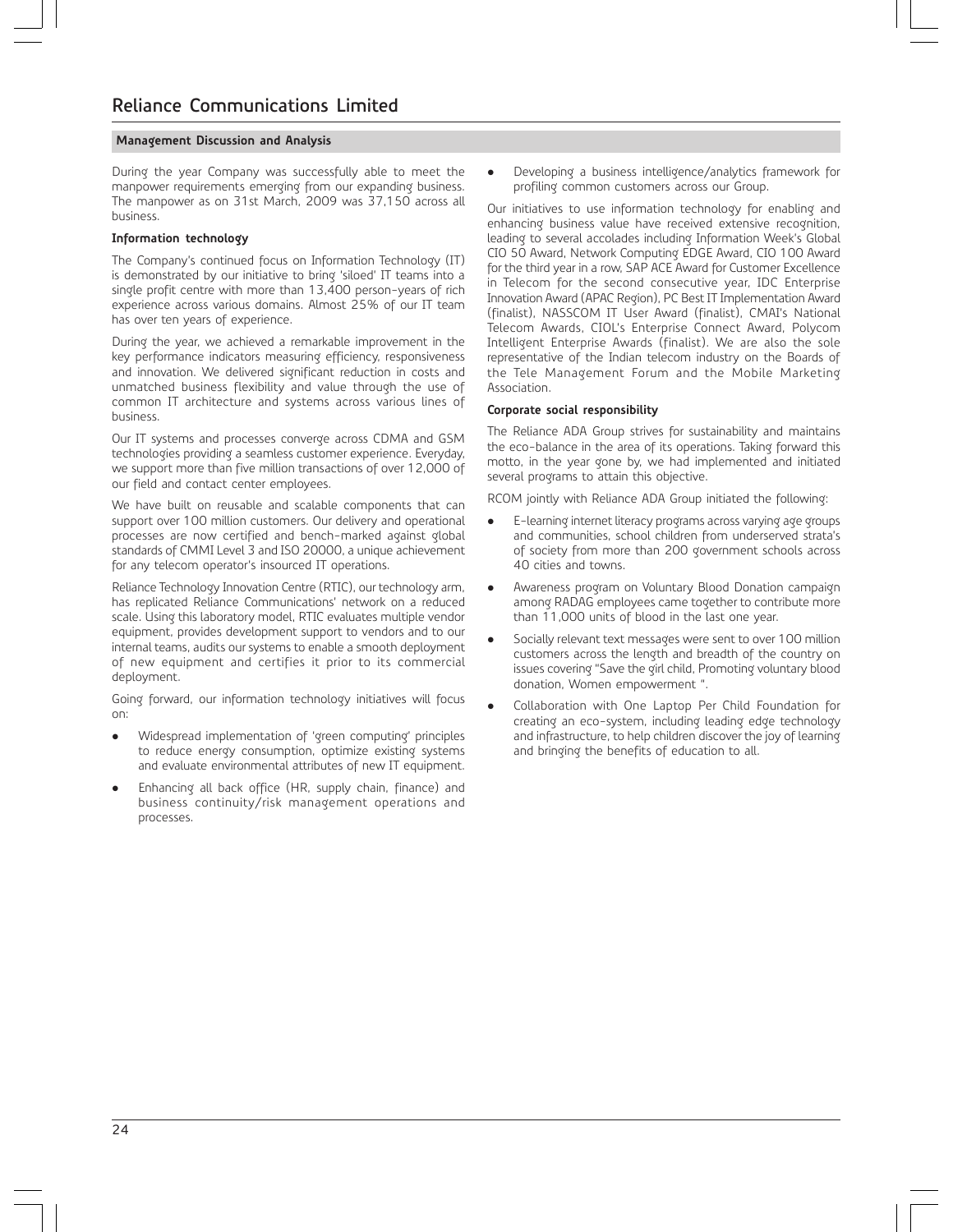#### **Auditors' Certificate on Corporate Governance**

**To,**

#### **The Members of Reliance Communications Limited**

We have examined the compliance of conditions of Corporate Governance by **Reliance Communications Limited** ('the Company') for the financial year ended on 31st March, 2009, as stipulated in Clause 49 of the Listing Agreement of the said Company with Stock Exchanges in India.

The compliance of conditions of Corporate Governance is the responsibility of the management. Our examination was limited to a review of the procedures and implementation thereof, adopted by the Company for ensuring compliance of the conditions of Corporate Governance. It is neither an audit nor an expression of opinion on the financial statements of the Company.

In our opinion and to the best of our information and according to the explanations given to us, we certify that the Company has complied with the conditions of Corporate Governance as stipulated in Clause 49 of the above mentioned Listing Agreement.

We further state that such compliance is neither an assurance as to the future viability of the Company nor the efficiency or effectiveness with which the management has conducted the affairs of the Company.

**For Chaturvedi & Shah For B S R & Co.**<br>Chartered Accountants and **For B S R & Co.** *Chartered Accountants Chartered Accountants*

**C. D. Lala C. D. Lala C. D. Lala C. D. Lala Natrajan Ramkrishna** *Partner Partner*

Mumbai 8th August, 2009

Membership No: 35671 Membership No: 032815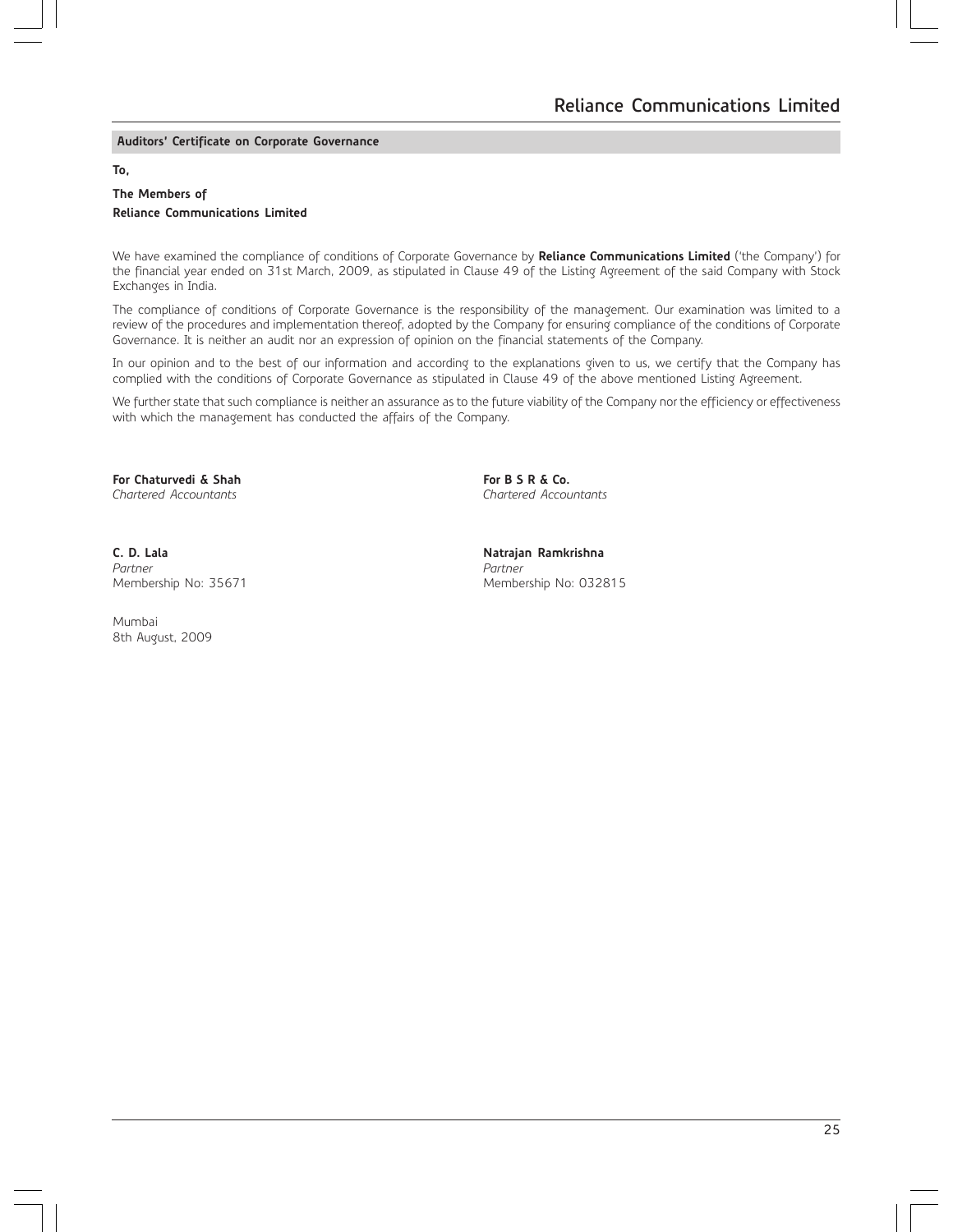Reliance Communications Limited has maintained the highest standards of corporate governance principles and best practices by adopting the **"Reliance Anil Dhirubhai Ambani Group - Corporate Governance Policies and Code of Conduct"** as is the norm for all constituent companies in the group. These Policies and Code prescribe a set of systems, processes and principles, which conform to the best international standards and are reviewed periodically to ensure their continuing relevance, effectiveness and responsiveness to the needs of investors both local and global and all other stakeholders.

The Company's philosophy on Corporate Governance envisages the attainment of the highest levels of transparency, accountability and equity, in all facets of its operations and in all interactions with its stakeholders, including shareholders, employees, the government, lenders and the society. The Company believes that all its operations and actions must serve the underlying goal of enhancing long-term shareholder value. In our commitment to practice sound governance principles, we are guided by the following core principles:

#### 1. **Transparency**

To maintain the highest standards of transparency in all aspects of our interactions and dealings.

#### 2. **Disclosure**

To ensure timely dissemination of all price sensitive information and matters of interest to our stakeholders.

#### 3. **Empowerment and accountability**

To demonstrate the highest levels of personal accountability and to ensure that employees consistently pursue excellence in everything they do.

4. **Compliance**

To comply with all the laws, rules and regulations applicable to the Company.

#### 5. **Ethical conduct**

To conduct the affairs of the Company in an ethical manner.

#### 6. **Stakeholders' interest**

To promote the interests of all stakeholders including customers, shareholders, employees, lenders, vendors and the community.

#### **Governance practices beyond regulatory requirements**

Our governance practices go beyond the mere letter of statutory and regulatory requirements. With this in mind, we have formulated a number of policy documents and introduced the following set of governance practices:

#### A. **Values and commitments**

We have set out and adopted a policy document on 'values and commitments' of Reliance Communications. We believe that any business conduct can be ethical only when it rests on the nine core values of honesty, integrity, respect, fairness, purposefulness, trust, responsibility, citizenship and caring.

#### B. **Code of ethics**

Our policy document on 'code of ethics' demands that our employees conduct the business with impeccable integrity and by excluding any consideration of personal profit or advantage.

#### C. **Business policy**

Our "business policies" cover a comprehensive range of issues such as fair market practices, inside information, financial records and accounting integrity, external communication, work ethics, personal conduct, policy on prevention of sexual harassment, health, safety, environment and quality.

#### D. **Separation of the Board's supervisory role from the executive management**

In line with the best global practices, we have adopted the policy of separating the Board's supervisory role from the executive management. We have also split the posts of Chairman and CEO.

#### E. **Prohibition of insider trading policy**

This document contains the policy on prohibiting trading in the equity shares of the Company, based on insider or privileged information.

#### F. **Prevention of sexual harassment**

Our policy on Prevention of sexual harassment aims at promoting a productive work environment and protects individual rights against sexual harassment.

#### G. **Whistle blower policy**

Our Whistle Blower policy encourages disclosure in good faith of any wrongful conduct on a matter of general concern and protects the whistle blower from any adverse personnel action.

#### H. **Environment policy**

The Company is committed to achieving excellence in environmental performance, preservation and promotion of clean environment are the fundamental concern in all our business activities.

#### I. **Risk management**

Our risk management procedures ensure that the management controls various business related risks through means of a properly defined framework.

#### J. **Boardroom practices**

#### i. **Chairman**

In line with the highest global standards of corporate governance, the Board has separated the Chairman's role from that of an executive in managing day-to-day business affairs.

#### ii. **Board charter**

The Board of Directors has adopted a comprehensive charter, which sets out clear and transparent guidelines on matters relating to the composition of the board, the scope and function of various board committees, etc.

#### iii. **Board committees**

The Board constituted Audit Committee, Nomination/ Remuneration Committee and Shareholders/ Investors Grievances Committee. The Board rotates the Chairman of these Committees once in two years.

#### iv. **Tenure of independent directors**

Tenure of independent directors on the board of the Company shall not exceed nine years, subject to their re-appointment on retirement by rotation as per statutory provisions.

#### Independent director's interaction with shareholders Member(s) of the Shareholders' / Investors' Grievances Committee interact with shareholders on their suggestions and queries, if any, which are forwarded to the Company Secretary.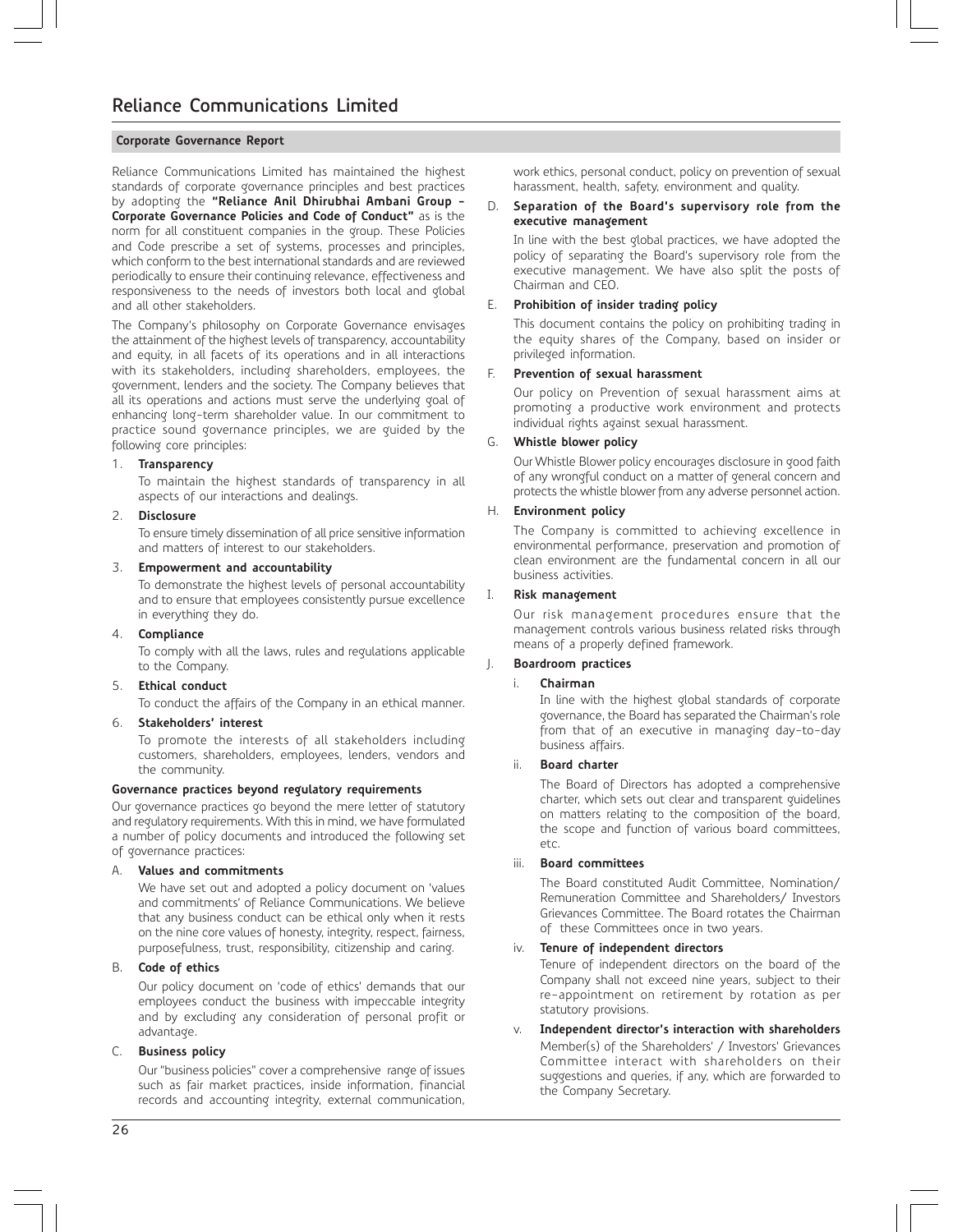#### vi. **Lead independent director**

Recognising the need for a representative and spokesperson for the independent directors, the Board has appointed an independent director as the lead independent director. The lead independent director performs the following roles in addition to the role of a non-executive independent director:

- $\bullet$  preside over all executive sessions of the Board's independent directors;
- $\bullet$  work closely with the Chairman to finalise the information flow, meeting agenda and meeting schedules;
- $\bullet$  liaise between the Chairman and the independent directors on the Board; and
- $\bullet$  take a lead role along with the Chairman in the Board evaluation process.

The Board designated Shri A. K.Purwar as the lead independent director. The position of the lead independent director is rotated once in two years.

vii. **Meeting of independent directors with operating team** The independent directors of the Company meet in executive sessions with the various operating teams as and when they deem necessary. These discussions may include topics such as, operating policies and procedures, risk management strategies, measures to improve efficiencies, performance and compensation, strategic issues for board consideration, flow of information to directors, management progression and succession and others as the independent directors may determine. During these executive sessions, the independent directors have access to members of management and other advisors, as the independent directors may determine and deem fit.

#### viii. **Monitoring of subsidiaries**

The minutes of meetings of boards of subsidiary companies are periodically placed before the board of the Company.

#### ix. **Commitment of directors**

The meeting dates for the entire financial year are scheduled in the beginning of the year and an annual calendar of meetings of the board and its committees is circulated to the directors. This enables the directors to plan their commitments and facilitates attendance of all directors at the meetings of the board and its committees.

#### K. **Governance practices being followed to promote the interests of our stakeholders**

We have introduced several trend setting governance practices to improve stakeholders satisfaction. Some of the major ones among them are:

#### i. **Customers**

We have taken various customer caring initiatives, which give various services to our subscribers at all times. We also have captive contact centers having one of the largest facilities accommodating approx. 9,500 personnel on round the clock shift basis. In addition to this, we have provided various on line measures on Reliance World platform which also give ready access to the customers. Our customers can view and pay their bills online and manage their account information online.

#### ii. **Employees**

- $\bullet$  We have a dedicated service portal which offers various online HR services and facilities to employees. Some of these facilities are: details of current and past salaries, income-tax computations, attendance and leave management, goal setting with relevant key Risk Indicators (KRIs) and Key Performance Indicators (KPIs), potential assessment module, performance evaluation system, feedback mechanism, reward and recognition policy, grievance redressal system, exit interviews, training and development module etc.
- $\bullet$  We are committed to make Reliance Communications an 'Employer of Choice'. Towards this, several initiatives have been taken in areas of talent acquisition and retention, capability enhancement and performance management. These initiatives have been strongly supported by extensive deployment of technology and automation which has consequently enabled various HR interventions and services such as attendance and leave management, goal setting, performance assessment, grievance redressal system etc.
- $\bullet$  With a wide range and reach of businesses, it is imperative to align people processes and practices to organizational objectives. As such robust, transparent and fair employee policies form the bedrock of all People Management processes. These policies not only ensure standardization of interpretation and implementation but also provide clarity on authority and accountability of all HR practices. Moreover, we have set up a robust HR Review and Audit mechanism in the Company.
- $\bullet$  HR is strongly agile and responsive to emerging market forces of the business environment in which RCOM operates. As a result HR adopts a prudent approach to people issues, benchmarking itself to global practices and local contexts. HR has successfully implemented some unique initiatives in areas of Employee Stock Options, Learning Management, Leadership Development etc.
- $\bullet$  Deeply rooted in the Reliance philosophy of scale, scope and service, HR endeavours to constantly innovate and re-engineer processes and practices so as to be parterning with Business in achieving organizational goals and objectives.

#### iii. **Shareholders**

The significant services and facilities being rendered to investors include ECS and e-payment of dividend at about 160 cities, odd lot share scheme for convenient disposal of odd lot shares held in physical form.

#### iv. **Lenders**

The Company has been prompt in honoring all debt obligations to its lenders.

#### Society

The Company, in keeping with its Corporate Social Responsibility policy, focuses on healthcare, education, and other social initiatives.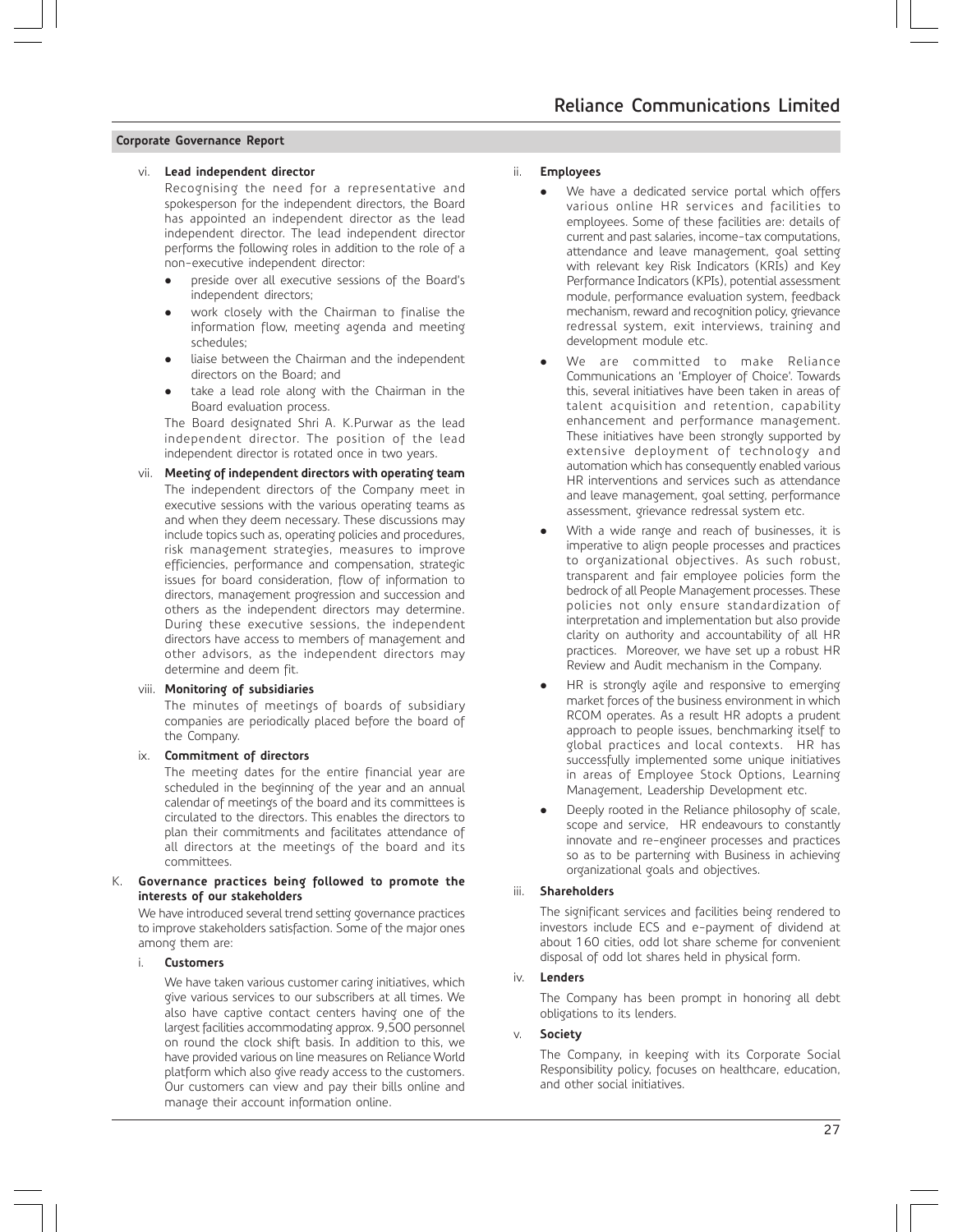#### **Compliance with the code and rules of Luxembourg Stock Exchange and Singapore Stock Exchange**

The Global Depository Receipts (GDR) issued by the Company are listed on the Luxembourg Stock Exchange (LSE). The Company had also issued Zero Coupon Foreign Currency Convertible Bonds, which are listed at Singapore Stock Exchange (SGX). The Company has reviewed the code on corporate governance of LSE and SGX, though the same are not applicable to the Company. However, the Company's corporate governance practices substantially conform to these codes and rules.

#### **Compliance with Clause 49 of the listing agreement**

The Company is fully compliant with the mandatory requirements of Clause 49 of the listing agreement formulated by the Securities and Exchange Board of India.

We present our report on compliance of governance conditions specified in Clause 49 of the listing agreement:

#### I. **Board of Directors**

#### 1. **Board composition – Board strength and representation**

As on 31st March, 2009, the board consisted of five members. The composition of and the category of directors on the board of the Company were as under:

| Category                                                   | <b>Particulars of directors</b>                                                        |
|------------------------------------------------------------|----------------------------------------------------------------------------------------|
| Promoter, non-executive<br>and non-independent<br>Director | Shri Anil D. Ambani, Chairman                                                          |
| Independent Directors                                      | Prof. J. Ramachandran<br>Shri S. P. Talwar<br>Shri Deepak Shourie<br>Shri A. K. Purwar |

The Company has appointed Shri Hasit Shukla, Company Secretary as the Manager of the Company in terms of provisions of Companies Act, 1956 for a period of five years with effect from 8th February, 2006.

#### 2. **Conduct of board proceedings**

The day to day business is conducted by the executives and the business heads of the Company under the direction of the Board led by the Chairman. The board holds minimum four meetings every year to review and discuss the performance of the Company, its future plans, strategies and other pertinent issues relating to the Company.

The Board performs the following specific functions in addition to oversee the business and the management:

- $\bullet$  review, monitor and approve major financial and business strategies and corporate actions;
- $\bullet$  assess critical risks facing by the Company – review options for their mitigation;
- $\bullet$  provide counsel on the selection, evaluation, development and compensation of senior management;
- $\bullet$  ensure that processes are in place for maintaining the integrity of
	- a. the Company
	- b. the financial statements
	- c. compliance with law
	- d. relationship with all the stakeholders
- $\bullet$  delegation of appropriate authority to the senior executives of the Company for effective management of operations.

#### 3. **Board meetings**

The Board held 4 meetings during 2008-09 on 30th April, 2008, 31st July,, 2008, 31st October, 2008 and 23rd January, 2009. The maximum time gap between any two meetings was 91 days and the minimum gap was 83 days.

The Board periodically reviews compliance reports of all laws applicable to the Company.

4. **Standards issued by ICSI:** The Company is in substantial compliance with the Secretarial Standards governing board meetings as also general meetings as set out in Secretarial Standards I and II issued by the Institute of Company Secretaries of India. The board of directors of the Company has taken necessary steps in order to ensure compliance with these standards. Besides, the board has constituted several committees to deal with various specialised issues.

#### 5. **Attendance of directors**

The overall attendance of directors was 95 per cent.

It is proposed to introduce tele-conferencing and videoconferencing facilities immediately upon amendment to the relevant statutes.

**Attendance of directors at the board meetings held during 2008-2009 and the last Annual General Meeting held on 30th September, 2008:**

| Name of the Director  | Meetings held<br>during the tenure | Meetings<br>attended | Attendance at<br>the last AGM |
|-----------------------|------------------------------------|----------------------|-------------------------------|
| Shri Anil D. Ambani   | 4                                  | 4                    | Present                       |
| Prof. J. Ramachandran | 4                                  | 4                    | Present                       |
| Shri S. P. Talwar     | 4                                  | 4                    | Present                       |
| Shri Deepak Shourie   | 4                                  |                      |                               |
| Shri A. K. Purwar     |                                    |                      | Present                       |

#### Notes:

a. None of the directors is related to any other director.

b. None of the directors has any business relationship with the Company.

c. None of the directors has received any loans and advances from the Company during the year.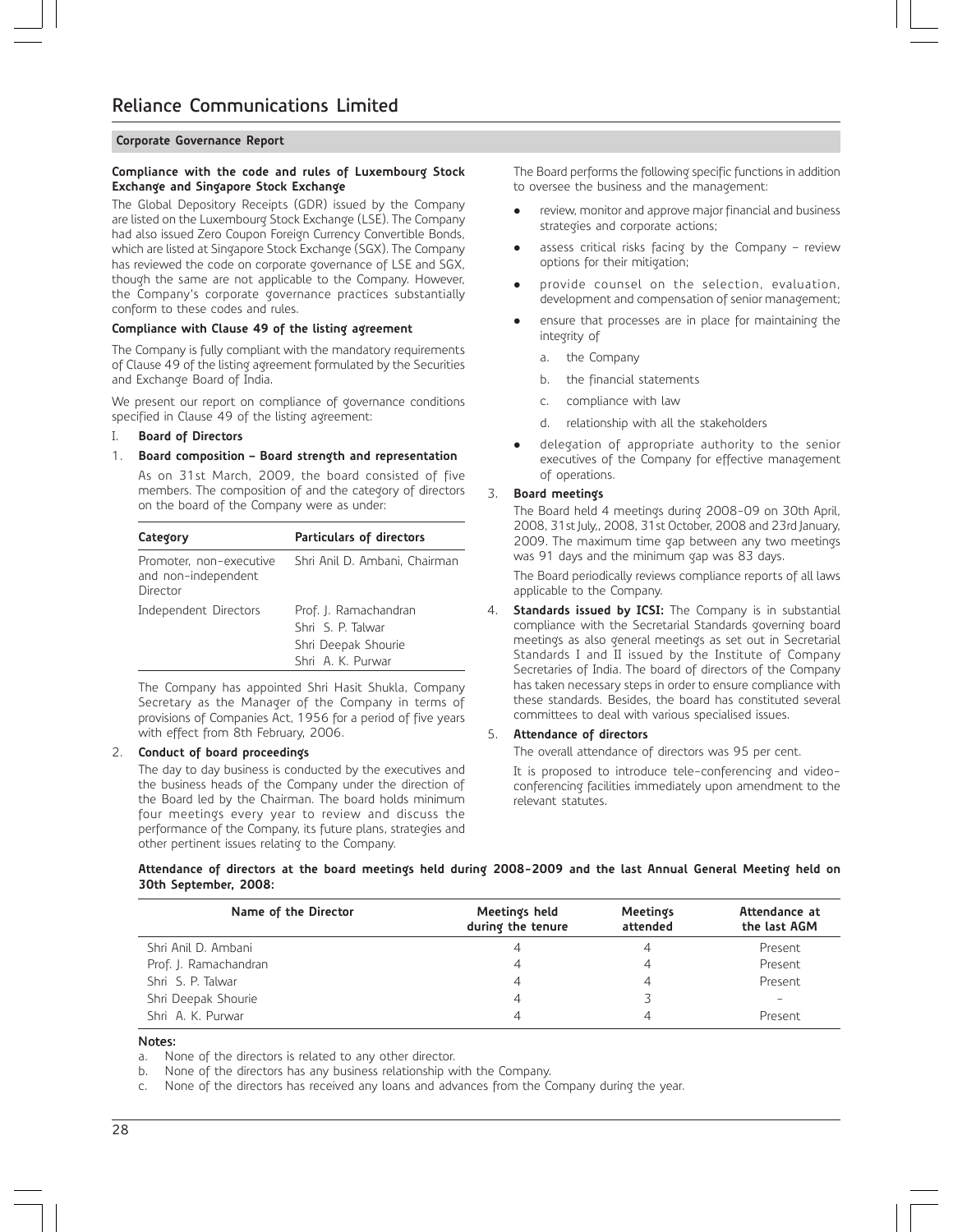#### 6. **Other directorships**

None of the directors hold directorships in more than 15 public limited companies.

The details of directorships (excluding private limited companies, foreign companies and companies under section 25 of the Companies Act, 1956), Chairmanships and the Committee memberships held by the directors as on 31st March, 2009.

| Name of directors     | Number of<br>directorship (including RCOM) | Committee(s) <sup>a</sup><br>membership <sup>b</sup> (including RCOM) |              |
|-----------------------|--------------------------------------------|-----------------------------------------------------------------------|--------------|
|                       |                                            | Membership                                                            | Chairmanship |
| Shri Anil D. Ambani   | 10                                         |                                                                       |              |
| Prof. J. Ramachandran | 8                                          | 8                                                                     |              |
| Shri S. P. Talwar     | 12                                         |                                                                       |              |
| Shri Deepak Shourie   |                                            |                                                                       |              |
| Shri A. K. Purwar     | 8                                          |                                                                       |              |

a. The information provided above pertains to the following committees in accordance with the provisions of Clause 49 of the listing agreement:

i. Audit committee

ii. Shareholders/investors' grievances committee

b. Membership of committees includes chairmanship, if any.

#### 7. **Membership of board committees**

No director holds membership of more than 10 committees of boards nor any director is a chairman of more than 5 committees of boards.

#### 8. **Details of directors**

The abbreviated resumes of all Directors are furnished hereunder:

#### **Shri Anil D. Ambani**

Regarded as one of the foremost corporate leaders of contemporary India, **Shri Anil D. Ambani** (50), the Chairman of all listed companies of the Reliance ADA Group, namely, Reliance Communications, Reliance Capital, Reliance Infrastructure, Reliance Natural Resources and Reliance Power. He is also the President of the Dhirubhai Ambani Institute of Information and Communication Technology, Gandhinagar, Gujarat.

An MBA from the Wharton School of the University of Pennsylvania, Shri Ambani is credited with pioneering several pathbreaking financial innovations in the Indian capital markets. He spearheaded the country's first forays into overseas capital markets with international public offerings of global depositary receipts, convertibles and bonds. Under his Chairmanship, the constituent companies of the Reliance ADA Group have raised nearly US\$ 7 billion from global financial markets in a period of less than 3 years.

Shri Ambani has been associated with a number of prestigious academic institutions in India and abroad.

He is currently a member of:

- $\bullet$ Wharton Board of Overseers, The Wharton School, USA
- $\bullet$  Board of Governors, Indian Institute of Management (IIM), Ahmedabad
- $\bullet$ Executive Board, Indian School of Business (ISB), Hyderabad.

In June 2004, Shri Ambani was elected as an Independent member of the Rajya Sabha – Upper House, Parliament of India, a position he chose to resign voluntarily on 29th March, 2006.

#### **Select Awards and Achievements**

 $\bullet$  Awarded by Light Readings as the Person of the Year – 2008 for outstanding achievements in the communication industry.

- - Voted 'the Businessman of the Year' in a poll conducted by The Times of India – TNS, December, 2006.
- - Voted the 'Best role model' among business leaders in the biannual Mood of the Nation poll conducted by India Today magazine, August 2006.
- $\bullet$  Conferred 'the CEO of the Year 2004' in the Platts Global Energy Awards.
- $\bullet$  Conferred 'The Entrepreneur of the Decade Award' by the Bombay Management Association, October 2002.
- $\bullet$  Awarded the First Wharton Indian Alumni Award by the Wharton India Economic Forum (WIEF) in recognition of his contribution to the establishment of Reliance as a global leader in many of its business areas, December, 2001.

#### **Prof. J. Ramachandran**

Prof. J. Ramachandran, Director (52) is the Chair Professor of Business Policy at the Indian Institute of Management, Bangalore. He is a qualified Chartered Accountant and Cost Accountant and has obtained his doctorate from the Indian Institute of Management, Ahmedabad.

He is also a director of Reliance Communications Infrastructure Limited, Sasken Communication Technologies Limited, Redington (India) Limited, Bhoruka Power Corporation Limited, Indofil Organic Industries Limited, Tejas Networks Limited and Infotech Enterprises Limited.

#### **Shri S. P. Talwar**

Shri S. P. Talwar, Director (70) was a former Deputy Governor of Reserve Bank of India. He was also former Chairman-cum-Managing Director of Bank of Baroda, Union Bank of India and Oriental Bank of Commerce. He is graduate in Arts and Law. He is also qualified as CAIIB. He has vast experience in financial services sector in the country.

He is also director of Crompton Greaves Limited, Reliance Communications Infrastructure Limited, Reliance General Insurance Company Limited, Reliance Infratel Limited, Videocon Industries Limited, Reliance Life Insurance Company Limited, Wall Street Finance Limited, AB Hotels Limited, Housing Development and Infrastructure Limited, Kalpataru Power Transmission Limited and Asian Oilfield Services Limited.

Shri S. P. Talwar is the Chairman of the Audit Committee of the Company, Videocon Industries Limited, Crompton Greaves Limited, Housing Development and Infrastructure Limited, Reliance Infratel Limited. He is member of Audit Committee of Reliance Life Insurance Company Limited, Reliance General Insurance Company Limited and Reliance Communications Infrastructure Limited. He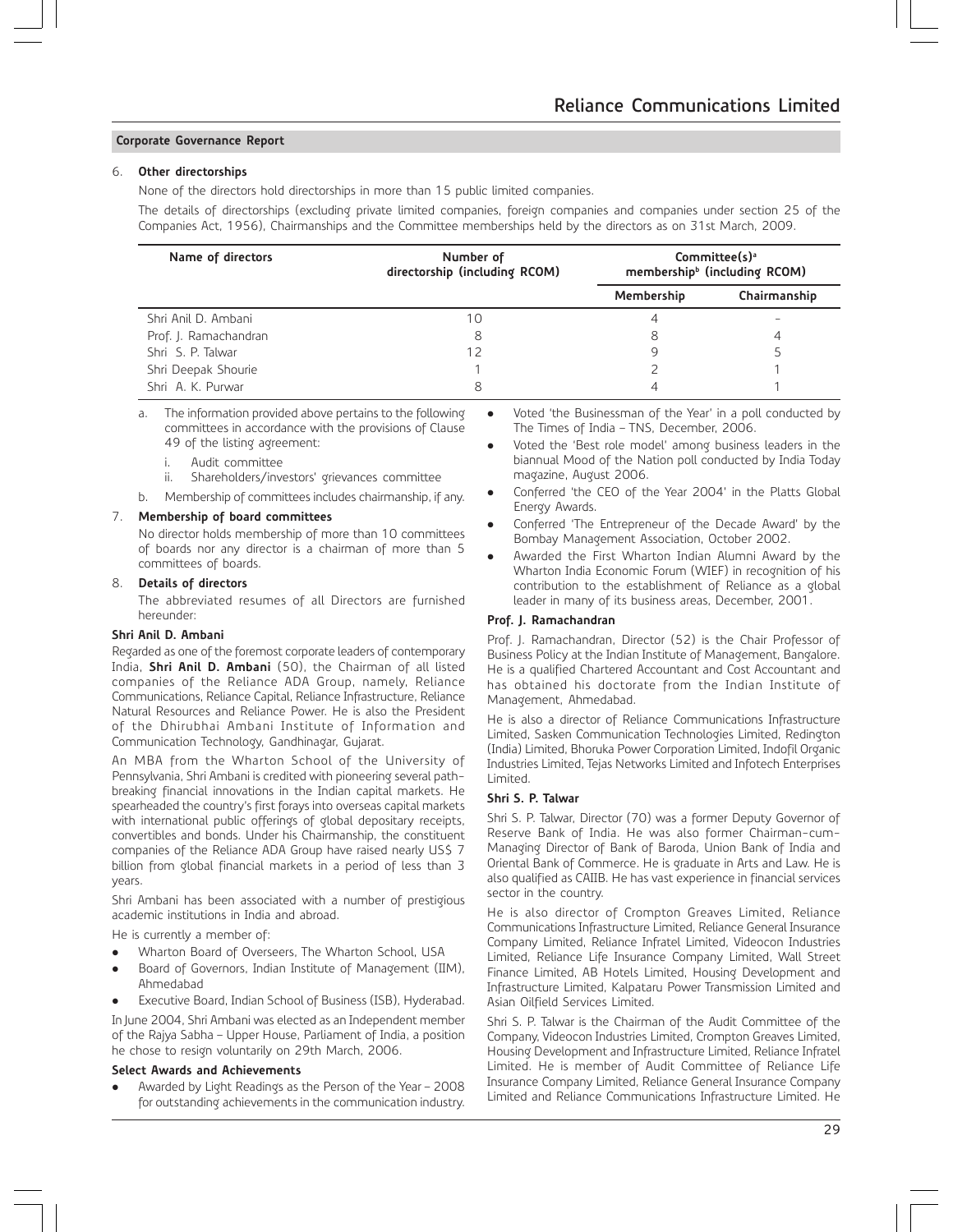is also member of the Investors Grievances Committee of the Company.

#### **Shri Deepak Shourie**

Shri Deepak Shourie, Director (60) is Bachelor of Arts in Economics with Honours and has more than 39 years' exposure with an emphasis on media, consumer goods, and corporate affairs.

He is on the Board of Indian Broadcasting Foundation. He was the Executive Vice President and Managing Director of Discovery Communications of India.

#### **Shri A. K. Purwar**

Shri A. K. Purwar, Director (63) was the former Chairman and Managing Director of State Bank of India (SBI). He was also former Managing Director of State Bank of Patiala. He is graduated in Commerce and Diploma in Business Administration. Under his leadership, the State Bank of India had taken giant strides in technological innovations, all the 13800+ branches of the SBI were fully computerized by 2004.

He is also Director of Vardhman Textiles Limited, Jindal Steel & Power Limited, Deccan Infrastructure and Land Holdings Limited, Apollo Tyres Limited, Engineers India Limited, IL&FS Renewable Energy Limited and India Infoline Limited. Shri Purwar has been associated with a number of prestigious academic institutions, committees set up by various State and Central Governments and international institutions.

#### 9. **Insurance coverage**

The Company has obtained Directors and Officers liability insurance coverage in respect of any legal action that might be initiated against directors.

#### II. **Audit Committee**

In terms of Clause 49 of the listing agreement as well as Section 292A of the Companies Act, 1956, the Board has constituted Audit Committee of the Board of Directors at its meeting held on 8th February, 2006. At present, the Committee consists of all the four independent non– executive directors of the Company. viz; Shri S. P. Talwar, Prof. J. Ramachandran, Shri Deepak Shourie and Shri A. K. Purwar.

In terms of the policy of rotating the chairman of the Committees of the Board of Directors of the Company, Shri S. P. Talwar is appointed as the Chairman of the Audit Committee on 31st March, 2009. Prof. J. Ramchandranan was the Chairman of the Audit Committee till 31st March, 2009. Shri S. P. Talwar has wide experience on accounting, financial, business policies and taxation issues. All other members of the Committee are financially literate.

The Audit Committee, inter alia advises the management on the areas where systems, processes, measures for controlling and monitoring revenue assurance, internal audit can be improved. The minutes of the meetings of the Audit Committee are placed before the Board. The terms of reference of the Audit Committee are in accordance with all the items listed in Clause 49(II)(D) and (E) of the listing agreement as follows:

- i. Overseeing of the Company's financial reporting process and the disclosure of its financial information to ensure that the financial information is correct, sufficient and credible;
- Recommending the appointment, reappointment and replacement/removal of statutory auditor and fixation of audit fee;
- iii. Approving payment for any other services by statutory auditors;
- iv. Reviewing with management the annual financial statements before submission to the Board, focusing primarily on;
	- a. Matters required to be included in the Director's Responsibility Statement included in the report of the Board of Directors
	- b. Any changes in accounting policies and practices and reasons thereof
	- c. Major accounting entries based on exercise of judgment by management
	- d. Qualifications in draft audit report
	- e. Significant adjustments arising out of audit
	- f. Compliance with listing and other legal requirements concerning financial statements
	- g. Disclosure of related party transactions
- v. Reviewing with the management the quarterly financial statements before submission to the Board for approval;
- vi. Reviewing with the management, the statement of uses / application of funds raised through an issue (public issue, rights issue, preferential issue, etc.), the statement of funds utilised for purposes other than those stated in the offer document/prospectus/notice and the report submitted by the monitoring agency monitoring the utilisation of proceeds of a public or right issue, and making appropriate recommendations to the Board to take up steps in this matter;
- vii. Reviewing with the management, the performance of the external and internal auditors, the adequacy of internal control systems;
- viii. Reviewing the adequacy of internal audit function, including the structure of the internal audit department, staffing and seniority of the official heading the department, reporting structure coverage and frequency of internal audit;
- ix. Discussion with internal auditors on any significant findings and follow up thereon;
- Reviewing the findings of any internal investigations by the internal auditors into matters where there is suspected fraud or irregularity or a failure of internal control systems of a material nature and reporting the matter to the board;
- xi. Discussion with statutory auditors before the audit commences about nature and scope of audit as well as post-audit discussion to ascertain any area of concern;
- xii. To look into the reasons for substantial defaults in the payment to the depositors, debentureholders, shareholders (in case of non-payment of declared dividends) and creditors;
- xiii. To review the functioning of the Whistle Blower mechanism;
- xiv. Carrying out all other functions as is mentioned in the terms of reference of the Audit committee;
- xv. Review the following information:
	- Management Discussion and Analysis of Financial Condition and Results of Operations
	- b. Internal audit reports relating to internal control weaknesses
	- c. Management letters / letters of internal control weaknesses issued by statutory / internal auditors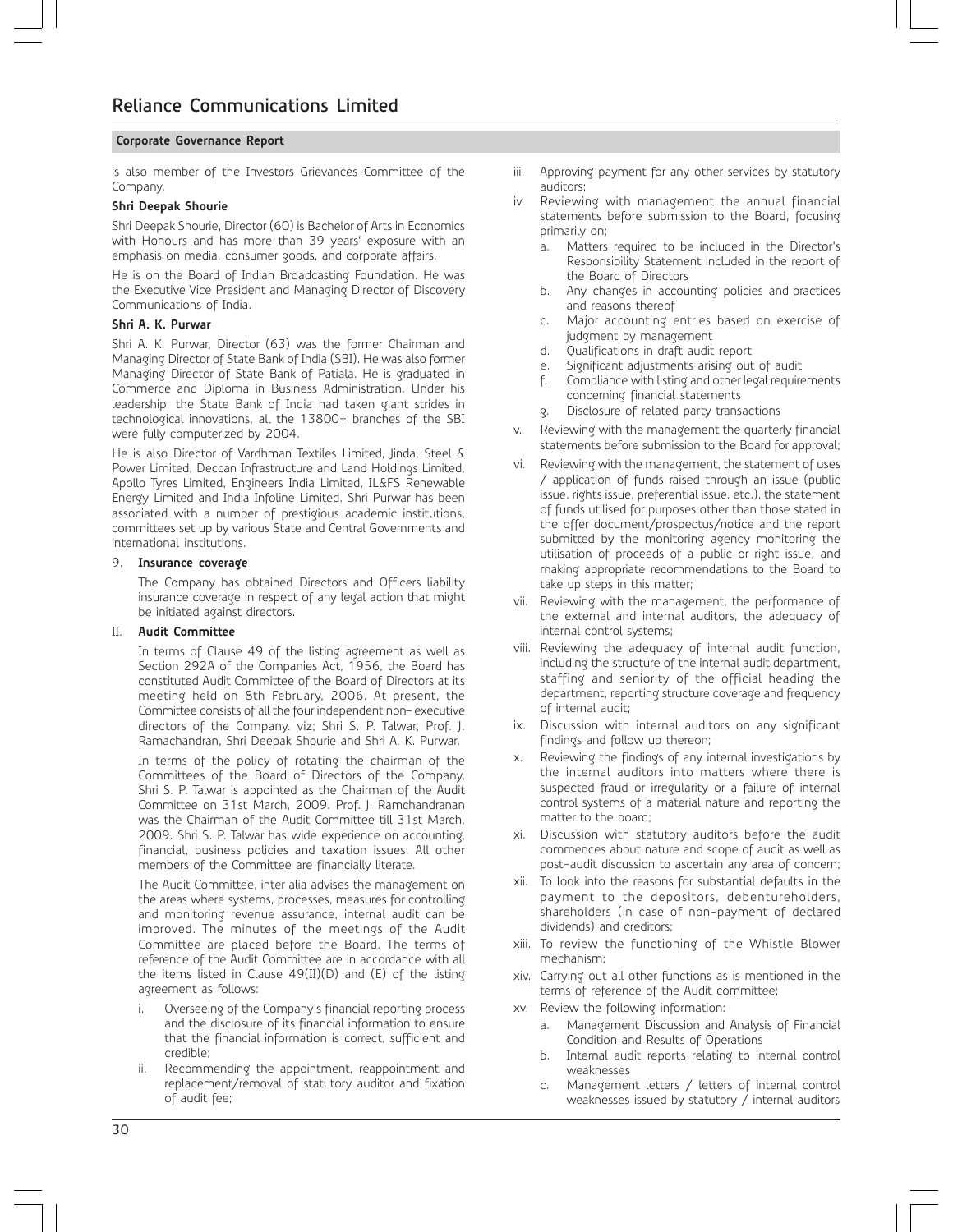- d. Statement of significant related party transactions and
- e. The appointment, removal and terms of remuneration of the Chief internal auditor.

The Audit Committee has the following powers:

- i. to investigate any activity within its terms of reference;
- ii. to seek any information from any employee;
- iii. to obtain outside legal and professional advice;
- iv. to secure attendance of outsiders with relevant expertise, if it considers necessary.

#### **Attendance at the meetings of the Audit Committee held during 2008-2009.**

The Audit Committee held its meetings on 29th April, 2008, 31st July, 2008, 13th September, 2008, 31st October, 2008, 23rd January, 2009 and 31st March, 2009. The maximum gap between any two meetings was 92 days and the minimum gap was 43 days.

| <b>Members</b><br>Number of<br>Meetings held<br>during the tenure |   | Number of<br>Meetings<br>attended |
|-------------------------------------------------------------------|---|-----------------------------------|
| Shri S. P. Talwar                                                 | 6 | 6                                 |
| Prof. J. Ramachandran                                             | 6 | 6                                 |
| Shri Deepak Shourie                                               | 6 | 4                                 |
| Shri A. K. Purwar                                                 | 6 | 6                                 |

The Chairman of the Audit Committee was present at the last AGM.

The meetings considered all the points in terms of its reference at periodic intervals.

Shri Hasit Shukla, Company Secretary acts as the Secretary to the Audit Committee.

#### III. **Nomination / Remuneration Committee**

The Nomination/Remuneration Committee of the Board is constituted to formulate from time to time (a) process for selection and appointment of new directors and succession plans and (b) recommend to the Board from time to time, a compensation structure for directors and the manager. Presently, the Company has no executive director.

The Nomination/Remuneration Committee comprises of five directors i.e. Prof. J. Ramachandran, Shri Anil D. Ambani, Shri S. P. Talwar, Shri Deepak Shourie and Shri A. K. Purwar. In terms of the policy of rotating the chairman of the Committees of the Board of Directors of the Company, Prof. J. Ramachandran was appointed as the Chairman of the Nomination / Remuneration Committee on 30th April, 2009. Shri S. P. Talwar was the Chairman of the Nomination/ Remuneration Committee till 30th April, 2009. During the year, the Nomination/Remuneration Committee met once on 31st July, 2008.

| <b>Members</b>        | Number of<br>Number of<br>Meeting held<br>Meeting<br>during the Year<br>attended |  |
|-----------------------|----------------------------------------------------------------------------------|--|
| Prof. J. Ramachandran |                                                                                  |  |
| Shri Anil D. Ambani   |                                                                                  |  |
| Shri S. P. Talwar     |                                                                                  |  |
| Shri Deepak Shourie   |                                                                                  |  |
| Shri A. K. Purwar     |                                                                                  |  |

Shri Hasit Shukla, Company Secretary acts as the Secretary to the nomination/remuneration Committee.

#### **Equity shares held by directors**

Number of equity shares held by the non-executive directors in the Company as on 31st March, 2009 are as follows:

| Name of Director                 | No. of equity shares held |  |  |
|----------------------------------|---------------------------|--|--|
| Shri Anil D. Ambani<br>18.59.171 |                           |  |  |
| Prof. J. Ramachandran            | 698                       |  |  |
| Shri S. P. Talwar                | Nil                       |  |  |
| Shri Deepak Shourie              | Nil                       |  |  |
| Shri A. K. Purwar                | Nil                       |  |  |

#### **Managerial remuneration policy**

The Nomination/Remuneration Committee determines and recommends to the Board, the compensation of the Directors and the Manager. The key components of the Company's Remuneration Policy are:

- $\bullet$ Compensation will be a major driver of performance.
- - Compensation will be competitive and benchmarked with a select group of companies from the service sector.
- - Compensation will be transparent, fair and simple to administer.
- -Compensation will be fully legal and tax compliant.

The Members had, through Postal Ballot on 31st March, 2006, subject to approval and permissions as may be required, approved payment of commissions to non executive directors, who are not in the full time employment, upto the limits laid down under the provisions of Section 309(4) of the Companies Act, 1956, computed in the manner specified in the Act or such other limit as approved by the Central Government, for a period of 5 years from the financial year commencing 1st April, 2006. The Company had obtained approval from the Central Government for payment of commission to non executive directors upto a limit of 3% of the profits of the Company each year for a period of 5 years from the financial year commencing 1st April, 2006.

The Board of Directors based on recommendation of Nomination/ Remuneration Committee at their meeting held on 31st July, 2008 had approved payment of commission of Rs.30.60 crore to the Non Executive Directors of the Company for the year ended 31st March, 2008 based on various parameters, which was paid during the year 2008-09.

#### **Criteria for making payments to non-executive directors**

The remuneration to non executive directors is benchmarked with the relevant market and performance oriented balanced between financial and sectored market comparative scales, aligned to Corporate goals, role assumed and number of meetings attended.

Details of Sitting fees and Commission paid during the year ended 31st March, 2009:

| Name of Director                                                                         | Commission*<br>(Rs. Lakh)          | <b>Sitting Fee</b><br>(Rs. Lakh) |
|------------------------------------------------------------------------------------------|------------------------------------|----------------------------------|
| Shri Anil D. Ambani<br>Prof. J. Ramachandran<br>Shri S. P. Talwar<br>Shri Deepak Shourie | 3000.00<br>15.00<br>15.00<br>15.00 | 2.20<br>3.40<br>3.60<br>2.40     |
| Shri A. K. Purwar                                                                        | 15.00                              | 3.40                             |

Commission paid for the year commencing 1st April, 2007 to 31st March, 2008.

There were no other pecuniary relationships or transactions of non-executive directors vis-à-vis the Company.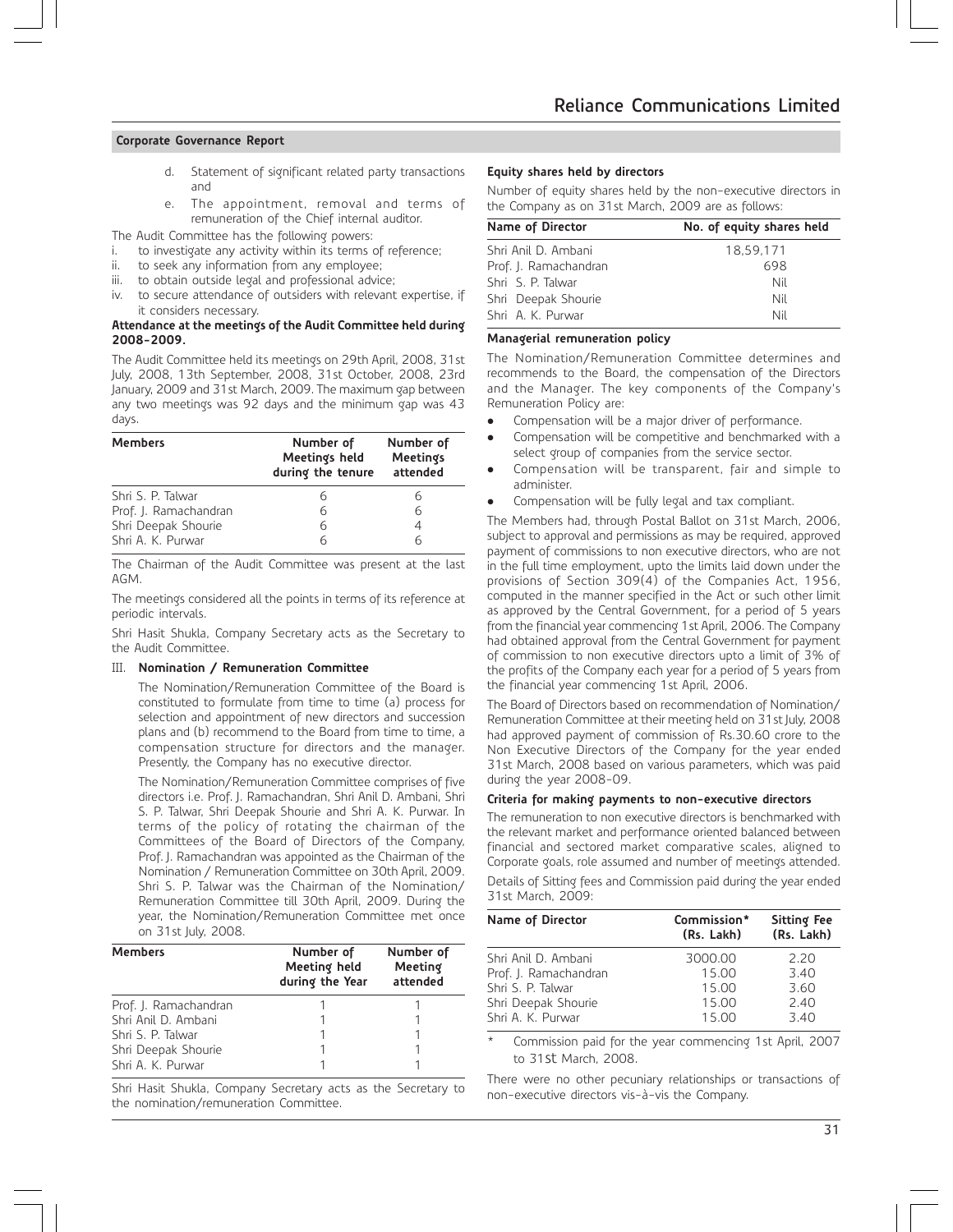All directors, being non executive, are paid sitting fees for attending the meetings of the Board and its committees.

The independent directors are also proposed to be remunerated by way of Commission of Rs.15.00 lac each for the year ended 31st March, 2009 as approved by the Nomination/Remuneration Committee and the Board of Directors of the Company at their meeting held on 8th August, 2009.

Shri Anil D. Ambani has not taken commission for the year 2008-09.

#### IV. **Shareholders'/ Investors' Grievances Committee**

The Shareholders'/ Investors' Grievances Committee comprising Shri A. K.Purwar, Shri Anil D. Ambani, Shri S. P. Talwar, Prof. J. Ramachandran and Shri Deepak Shourie. In terms of the policy of rotating the chairman of the Committees of the Board of Directors of the Company. Shri A. K. Purwar was appointed as the Chariman of the Shareholders / Investors' Grievances Committee on 30th April, 2009. Shri Deepak Shourie was the Chairman of the Shareholders'/Investors' Grievances Committee till 30th April, 2009.

The Committee deals with matters relating to transfer/ transmission of shares, issue of duplicate share certificates, review of shares dematerialised and all other related matters. The Committee also monitors redressal of investors' grievances. Particulars of investors grievances received and redressed are furnished in the Investor Information Section of this Report.

During the year, the Shareholders'/ Investors' Grievances Committee held its meetings on 29th April, 2008, 31st July, 2008, 30th September, 2008, 31st October, 2008 and 23rd January, 2009. The maximum gap between any two meetings was 92 days and the minimum gap was 30 days.

| <b>Members</b>        | Number of<br>Meetings held<br>during the Year | Number of<br>Meetings<br>attended |
|-----------------------|-----------------------------------------------|-----------------------------------|
| Shri A. K. Purwar     | 5                                             | 5                                 |
| Shri Anil D. Ambani   | 5                                             | 5                                 |
| Prof. J. Ramachandran | 5                                             | 5                                 |
| Shri S. P. Talwar     | 5                                             | 5                                 |
| Shri Deepak Shourie   | 5                                             | 3                                 |

The meeting considered all the points in terms of its reference at periodic intervals.

Shri Hasit Shukla, Company Secretary acts as the Secretary to the Shareholders'/ Investors' Grievances Committee. He also acts as the Compliance officer of the Company.

The total number of complaints received and replied to the satisfaction of shareholders during the year under review were 454. There were no complaints pending as on 31st March, 2009. The details of period take on transfer of shares and nature of complaints are furnished in the investor information section of this annual report.

#### V. **Employees Stock Option Scheme (ESOS) Compensation Committee**

The ESOS Compensation Committee comprises of four independent directors i.e. Shri S. P. Talwar as the Chairman, Prof. J. Ramachandran, Shri Deepak Shourie and Shri A. K. Purwar as members. Shri Hasit Shukla, Company Secretary acts as the Secretary to the ESOS Compensation Committee.

No meeting of the ESOS Compensation Committee was held during the year.

#### VI. **Employee Stock Option Scheme**

In order to share the growth in value and reward with employees for having participated in the unprecedented success of the Company, our Employee Stock Option Scheme (the Scheme) has been implemented by the Company with three Tier Model being Founders Club, Pioneers Club and Growth Club to the eligible employees based on specified criteria, under Employee Stock Option Plans.

The Plans are prepared in due compliance of Scheme, Securities and Exchange Board of India (Employee Stock Option Scheme and Employee Stock Purchase Scheme) Guidelines, 1999 and other applicable laws. The Options will vest at the end of one year from the date of Grant and shall be eligible for exercise up to a period of nine years from the date of Vesting under the Plans.

#### VII. **General Body Meetings**

The Company held its last three Annual General Meetings as under:

| Year                       | Location                                                                       | Date                 | Time       | <b>Whether Special</b><br><b>Resolution</b><br>passed or not |
|----------------------------|--------------------------------------------------------------------------------|----------------------|------------|--------------------------------------------------------------|
| 2005<br>(9 months)         | 4th Floor. Maker Chambers IV.<br>222. Nariman Point. Mumbai 400 021            | 24th January, 2006   | 3.00 p.m.  | No.                                                          |
| 2006-2007<br>$(15$ months) | Birla Matushri Sabhagar, 19,<br>Sir Vithaldas Thackersey Marg, Mumbai 400 020  | 17th July, 2007      | 11.00 a.m. | No.                                                          |
| 2007-2008                  | Birla Matushri Sabhagar, 19,<br>Sir Vithaldas Thackersey Marg, Mumbai 400 020. | 30th September, 2008 | 11.00 a.m. | No.                                                          |

#### VIII. **Postal Ballot**

During the year, the Company had not passed any resolution by conducting Postal Ballot. At the ensuing Annual General Meeting also, there is no resolution which is proposed to be passed by postal ballot.

The Company had conducted postal ballot on 28th May, 2009 as required under the Companies (Passing of Resolution by Postal Ballot) Rules, 2001. Shri Anil Lohia, Chartered Accountant was appointed as the Scrutinizer for overseeing Postal Ballot process. The following resolution was passed with requisite majority: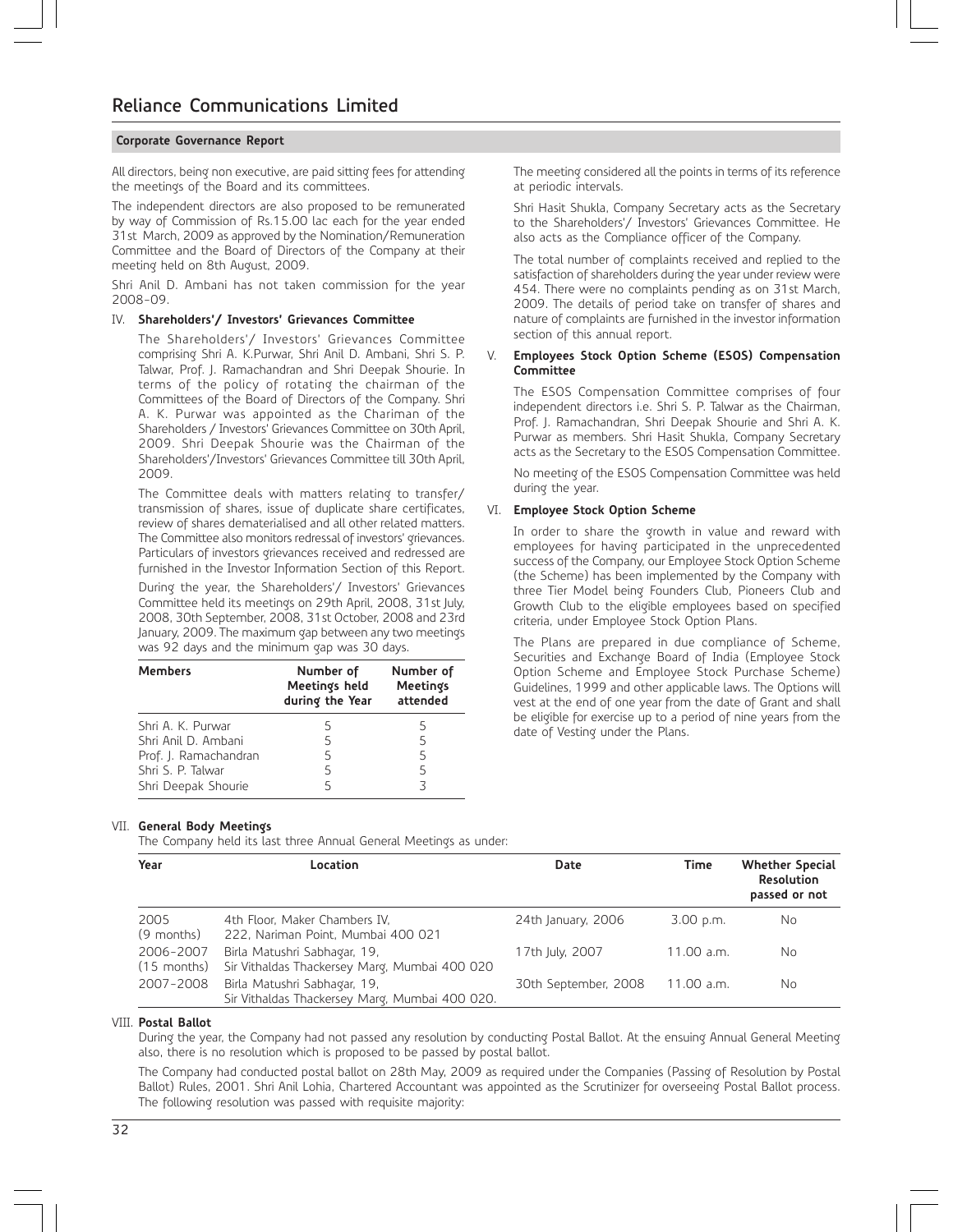| Date of declaration<br>of the result of<br>postal ballot | Particulars of special resolution                                                                                                                   | Percentage of votes<br>cast in favour of resolution |
|----------------------------------------------------------|-----------------------------------------------------------------------------------------------------------------------------------------------------|-----------------------------------------------------|
| 2nd July, 2009                                           | Enabling resoultion authorising the Board of Directors of the Company<br>to also issue equity related Security to Qualified Institutional Investors | 97.19                                               |

The Company had complied with the procedures for Postal Ballot in terms of the provision of Section 192A of the Companies Act, 1956 as well as Companies (Passing of Resolution by Postal Ballot) Rules, 2001 and amendments thereto from time to time.

#### IX. **Means of communication**

Information like quarterly financial results and media releases on significant developments in the Company as also presentations that have been made from time to time to the media, institutional investors and analysts are hosted on the Company's web site and has also been submitted to the stock exchanges on which the Company's equity shares, GDR and FCCBs are listed, to enable them to put them on their own web sites. The Company has published its Financial Results in The Financial Express (English) all India Edition and Navshakti (Marathi).

#### X **EDIFAR / Corporate Filing**

As per the requirements of clauses 51 and 52 of the listing agreement with the stock exchanges, all the data relating to quarterly financial results, shareholding pattern, quarterly report on Corporate Governance etc. are being electronically filed on www.corpfiling.co.in in addition to the filling the same with the Stock Exchanges within the timeframe prescribed in this regard. However, the Company has also filed the above data through electronic data information filing and retrieval (EDIFAR), website of SEBI (www.sebiedifar.nic.in).

#### XI. **Compliance with other mandatory requirements**

#### 1. **Management Discussion and Analysis**

A Management Discussion and Analysis Report forms part of this Annual Report and includes discussions on various matters specified under Clause 49(IV)(F) of the listing agreement.

#### 2. **Subsidiaries**

The Company does not have any material non-listed Indian subsidiary company. However, keeping in view of best governance practices, the independent directors of the Company, have also been appointed on the Board of Reliance Infratel Limited and Reliance Communications Infrastructure Limited, subsidiaries of the Company. The minutes of the meetings of the board of directors of subsidiary companies are placed before the meeting of board of directors of the Company and the attention of the directors is drawn to all significant transactions and arrangements entered into by the subsidiary companies.

#### 3. **Disclosures**

#### a. **Disclosures on materially significant related party transactions that may have a potential conflict of interest with the interests of Company at large**

During the year 2008-09, no transactions of material nature had been entered into by the Company with the Promoters or Directors or Management, their subsidiaries or their relatives that may have a potential conflict with interest of the Company. We have disclosed the related party transactions with the subsidiary companies and others in Notes to Accounts.

#### b. **Details of non-compliance by the Company, penalties and strictures imposed on the Company by Stock Exchange or SEBI or any statutory authority, or any matter related to Capital Markets, during the last three year**

The Company has complied with all the requirements of the Stock Exchange or SEBI on matters related to Capital Markets, as applicable from time to time.

#### c. **Disclosure of accounting treatment**

In the preparation of financial statements, the Company has followed the Accounting Standards as prescribed under Companies (Accounting Standards) Rules, 2006, as applicable.

#### d. **Disclosures on risk management**

The Company has laid down Risk Management Policy defining Risk profiles involving Strategic, Technological, Operational, Financial, Organisational, Legal and Regulatory risks within well defined framework. The Risk Management Policy shall act as an enabler of growth for the Company by helping its businesses to identify the inherent risks, continuously assess/ evaluate and monitor these risks and undertake effective steps to manage these risks. The Board and Audit Committee periodically reviews the business related risks.

#### e. **Code of conduct**

The Company has adopted the code of conduct and ethics for directors and senior management. The code has been circulated to all the members of the board and senior management and the same has been put on the Company's website www.rcom.co.in. The board members and senior management have affirmed their compliance with the code and a declaration signed by the Manager of the Company appointed in terms of the Companies Act, 1956 (i.e. the CEO within the meaning of Clause 49-V of the listing agreement) is given below:

"It is hereby declared that the Company has obtained from all members of the board and senior management affirmation that they have complied with the code of conduct for directors and senior management of the Company for the year 2008-09."

> Hasit Shukla Manager

#### f. **CEO/CFO certification**

Shri Hasit Shukla has also been appointed as the Chief Executive Officer (CEO) of the Company. A certificate from the CEO and CFO was placed before the Board.

been prepared as per applicable accounting standards

#### g. **Review of Directors' responsibility statement** The Board in its report have confirmed that the financial accounts for the year ended 31st March, 2009 have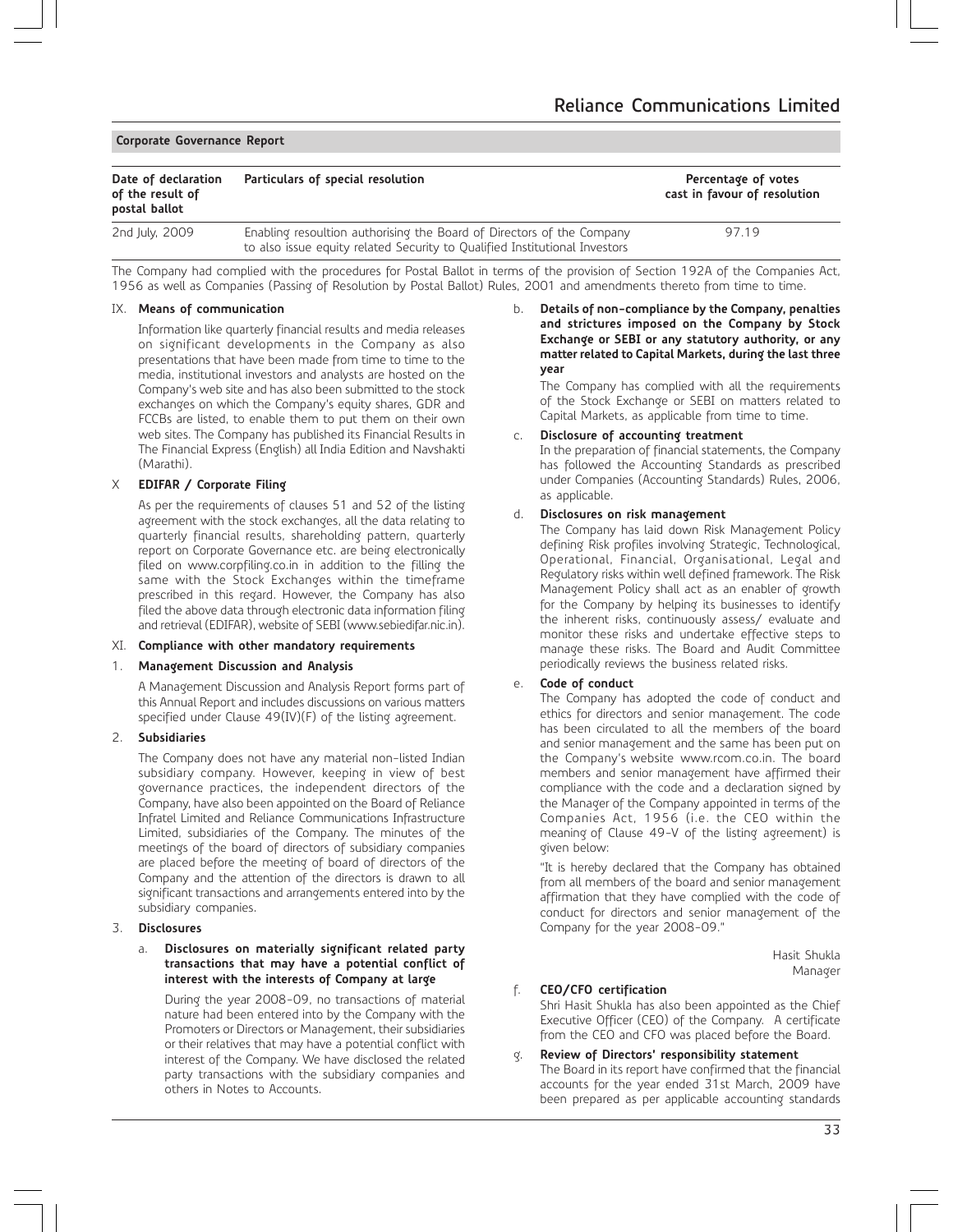and policies and that sufficient care has been taken for maintaining adequate accounting records.

#### XII. **Policy on insider trading**

The Company has formulated a Code of Conduct for Prevention of Insider Trading (Code) in accordance with the guidelines specified under the Securities and Exchange Board of India (Prohibition of Insider Trading) Regulations, 1992. The Board has appointed Shri Hasit Shukla, Company Secretary as the Compliance Officer under the Code responsible for complying with the procedures, monitoring adherence to the rules for the preservation of price sensitive information, preclearance of trade, monitoring of trades and implementation of the Code of Conduct under the overall supervision of the Board. The Company's Code, inter alia, prohibits purchase and/or sale of shares of the Company by an insider, while in possession of unpublished Price Sensitive Information in relation to the Company during certain prohibited periods. The Company's updated Code is available on the Company's website.

#### XIII. **Compliance with non-mandatory requirements**

#### 1. **Tenure of independent directors on the Board**

The tenure of independent directors on the Board of the Company shall not exceed nine years in aggregate.

#### 2. **Nomination / Remuneration Committee**

The Board has set up a Nomination / Remuneration Committee, details whereof are furnished at Sr. No. III of this report.

#### 3. **Shareholder rights**

The quarterly financial results including summary of significant events of relevant period of three months are published in newspapers and hosted on the website of the Company.

#### 4. **Audit qualifications**

Strategic decisions were taken during the year resulting in unqualified financial statements of the Company.

#### 5. **Training of board members**

A programme has been devised to train board members in

#### **Investor Information**

#### **Annual General Meeting**

The Fifth Annual General Meeting of the Company will be held on Tuesday, the 22nd September, 2009 at 11.00 a.m. at Birla Matushri Sabhagar, 19, Sir Vithaldas Thackersey Marg, Marine Lines, Mumbai 400 020.

#### **Financial year of the Company**

The financial year of the Company is from 1st April to 31st March each year.

#### **Website**

The website of the Company www.rcom.co.in contains a section about Investor Relations and Media Section. It carries comprehensive database of information of interest to our investors including on the financial results of the Company, dividends declared by the Company, any price sensitive information disclosed to the regulatory authorities from time to time, business activities of the Company and the services rendered / facilities extended by the Company to our investors.

the business model of the Company, risk profile of the business parameters and their responsibilities as directors.

#### 6. **Whistle blower policy**

The Company has formulated a policy to prohibit managerial personnel from taking adverse action against employees, who are disclosing in good faith alleged wrongful conduct on matters of public concern involving violation of any law, mismanagement, gross waste or misappropriation of public funds, substantial and specific danger to public health and safety or an abuse of authority. The policy also lays down the mechanism for making enquiry in to whistle blower complaint received by the Company.

Employees aware of any alleged wrongful conduct are encouraged to make a disclosure to the audit committee. Employees knowingly making false allegations of alleged wrongful conduct to the audit committee shall be subject to disciplinary action. No personnel of the company have been denied access to the grievance redressal mechanism of the Company.

#### XIII. **General shareholder information**

The mandatory and various additional information of interest to investors are voluntarily furnished in a separate section on investor information in this annual report.

#### **Auditor's certificate on corporate governance**

The Auditors certificate on compliance of Clause 49 of the listing agreement relating to corporate governance is published elsewhere in this report.

#### **Review of governance practices**

We have in this report attempted to present the governance practices and principles being followed at Reliance Communications, as evolved over a period, and as best suited to the needs of our business and stakeholders.

Our disclosures and governance practices are continually revisited, reviewed and revised to respond to the dynamic needs of our business and ensure that our standards are at par with the globally recognised practices of governance, so as to meet the expectations of all our stakeholders.

#### **Dedicated email id for investors**

For the convenience of our investors, the Company has designated an exclusive email id for investors i.e. RCOM.investors@relianceada.com.

#### **Compliance Officer**

Shri Hasit Shukla, Company Secretary is the Compliance Officer of the Company.

#### **Registrar and Transfer Agent (RTA)**

M/s Karvy Computershare Private Limited Unit: Reliance Communications Limited Plot No. 17-24, Vittal Rao Nagar Madhapur Hyderabad 500 081

#### **Investor Helpdesk**

| Toll free no (India) : 1800 4250 999 |                                                |
|--------------------------------------|------------------------------------------------|
| Telephone No                         | $: +914023420815 - 8025$                       |
| Fax No                               | $: +914023420859$                              |
| Email                                | $:$ rcom@karvy.com                             |
|                                      | Post your request : http://kcpl.karvy.com/adag |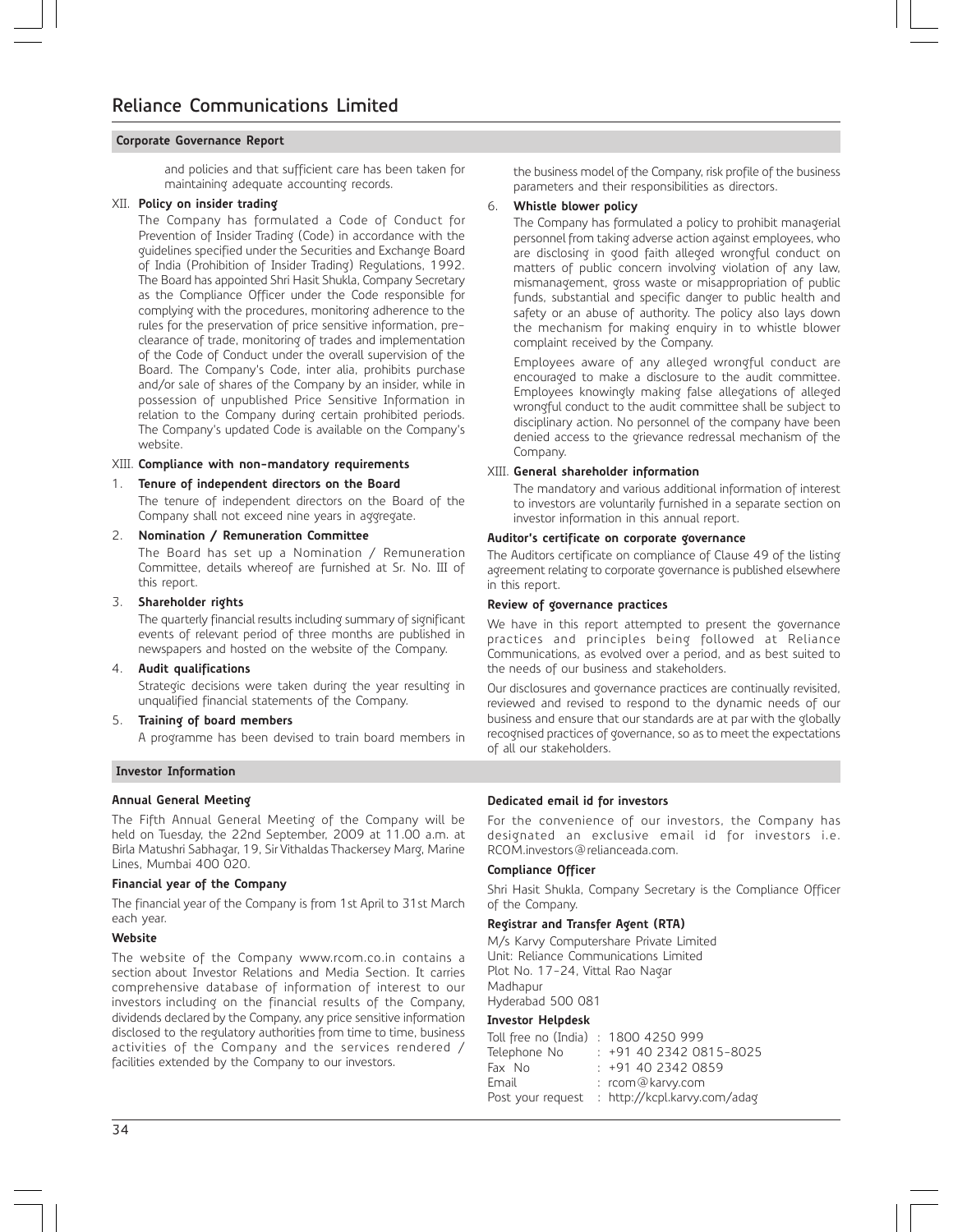#### **Investor Information**

Shareholders/Investors are requested to forward share transfer documents, dematerialisation requests (through their respective Depository Participant) and other related correspondence directly to M/s. Karvy Computershare Private Limited at the above address for speedy response.

#### **Dividend announcement**

The Board of Directors of the Company has paid Interim dividend of Re. 0.80 per Equity Share of Rs.5 each i.e. 16% for the financial year ended 31st March, 2009. The Board has proposed to confirm said Interim Dividend as final dividend.

#### **Book closure dates for the purpose of AGM**

The Register of Members and Share Transfer Books of the Company will remain closed from Friday, the 18th September, 2009 to Tuesday, 22nd September, 2009 (both days inclusive) for the purpose of AGM.

#### **Dividend payment for the year 2008-09**

The Company has paid interim dividend of Re.0.80 per equity share of Rs.5/- each on 6th August, 2009 and same is to be treated as final dividend.

#### **Unclaimed dividend**

Dividend for the financial year ended 31st March, 2007 declared on 17th July, 2007, which remain unpaid or unclaimed for a period of 7 years (upto 16th August, 2014) and financial year ended 31st March, 2008 declared on 30th September, 2008, which remain unpaid or unclaimed for a period of 7 years (upto 29th October, 2015) will be transferred by the Company to Investor Education and Protection Fund (IEPF). Members who have not so far encashed dividend warrant for the aforesaid years are requested to seek issue of duplicate warrant by writing to the Company's Registrar and Transfer Agent, M/s. Karvy Computershare Private Limited, immediately. Members are requested to note that no claims shall lie against the Company or the IEPF in respect of any amounts which were unclaimed and unpaid for a period of seven years from the date that it first became due for payment and no payment shall be made in respect of any such claim.

#### **Direct deposit of dividend (electronic clearing service)**

Members desirous of receiving dividend by direct electronic deposit to their bank account may authorise the Company with their mandate. For details, kindly write to the Registrar and Transfer Agent at the address mentioned above or you may visit the Investor Relations Section at our website: www.rcom.co.in.

#### **Bank details for physical shareholdings**

In order to provide protection against fraudulent encashment of dividend warrants, Members are requested to provide, if not provided earlier, their bank account numbers, bank account type, names and addresses of bank branches, quoting folio numbers, to the Registrar and Transfer Agent of the Company to enable them to incorporate the same on their dividend warrants. This is a mandatory requirement in terms of Securities and Exchange Board of India (SEBI) circular No. No.D&CC/FITTC/CIR-04/2001 dated 13th November, 2001.

#### **Bank details for electronic shareholdings**

While opening Accounts with Depository Participants (DPs), you may have given your Bank Accounts details, which will be used by the Company for printing on dividend warrants for remittance of dividend. SEBI vide its circular No. DCC/FITTCIR-3/2001 dated 15th October, 2001 has advised that all companies should mandatorily use Electronic Clearing Service (ECS) facility, wherever available. SEBI has also, vide its circular dated 13th November, 2001 referred to above, advised companies to mandatorily print the Bank Account details furnished by the Depositories, on the

dividend warrants. This ensures that the dividend warrants, even if lost or stolen, cannot be used for any purpose other than for depositing the monies in the Account specified on the dividend warrants and ensures safety for the investors. However, members who wish to receive dividend in an Account other than the one specified while opening the Depository Account, may notify their DPs about any change in Bank Account Details. Members are requested to furnish complete details of their Bank Accounts including MICR codes of their Banks to their DPs.

#### **Nomination facility**

Individual shareholders holding physical shares can nominate any person/s for the shares held by them. This will save the nominee from going through the lengthy process of getting the shares later on transmitted to his/her name. For further details, shareholders may write to the Registrar and Share Transfer Agent of the Company or visit the Investor Relations section at our website : www.rcom.co.in.

#### **Share transfer system**

Shareholders / Investors are requested to send share transfer related documents directly to our Registrar and Transfer Agent whose address is given elsewhere in this report. The Board has delegated powers to the executives of the Company and RTA to approve transfers/transmission / dematerialisation / rematerialisation. If the transfer documents are in order, the transfer of shares is registered within 7 days of receipt of transfer documents by our RTA.

#### **Odd lot shares scheme for small shareholders**

In view of the difficulty experienced by the shareholders of the Company in selling their odd lot shares in the stock market and to mitigate the hardships caused to them, Reliance Anil Dhirubhai Ambani Group has framed a scheme for the purchase and disposal of odd lot equity shares at the prevailing market price. The scheme has been launched and is available to the shareholders of Reliance Communications Limited, who hold upto 49 shares in physical form. The shareholders who wish to avail the above facility can contact the Registrar and Transfer Agent of the Company.

#### **Group coming within the definition of group as defined in the Monopolies and Restrictive Trade Practices Act, 1969 (54 of 1969)**

The following persons constitute the Group coming within the definition of "Group" as defined in the Monopolies and Restrictive Trade Practices Act, 1969 (54 of 1969), which exercises, or is established to be in a position to exercise, control, directly or indirectly, over the Company. Shri Anil Dhirubhai Ambani

Smt. Tina A. Ambani

Smt. Kokila D. Ambani

Master Jai Anmol Ambani

Master Jai Anshul Ambani

Reliance Innoventures Private Limited

AAA Enterprises Private Limited

AAA Communication Private Limited

AAA Project Ventures Private Limited

AAA Power Systems (Global) Private Limited

Telecom Infrastructure Finance Private Limited

Reliance General Insurance Company Limited

Sonata Investments Limited

Reliance Limited

Reliance India Private Limited

AAA Pivotal Enterprises Private Limited

AAA Infrastructure Consulting and Engineers Private Limited K.D. Ambani Trust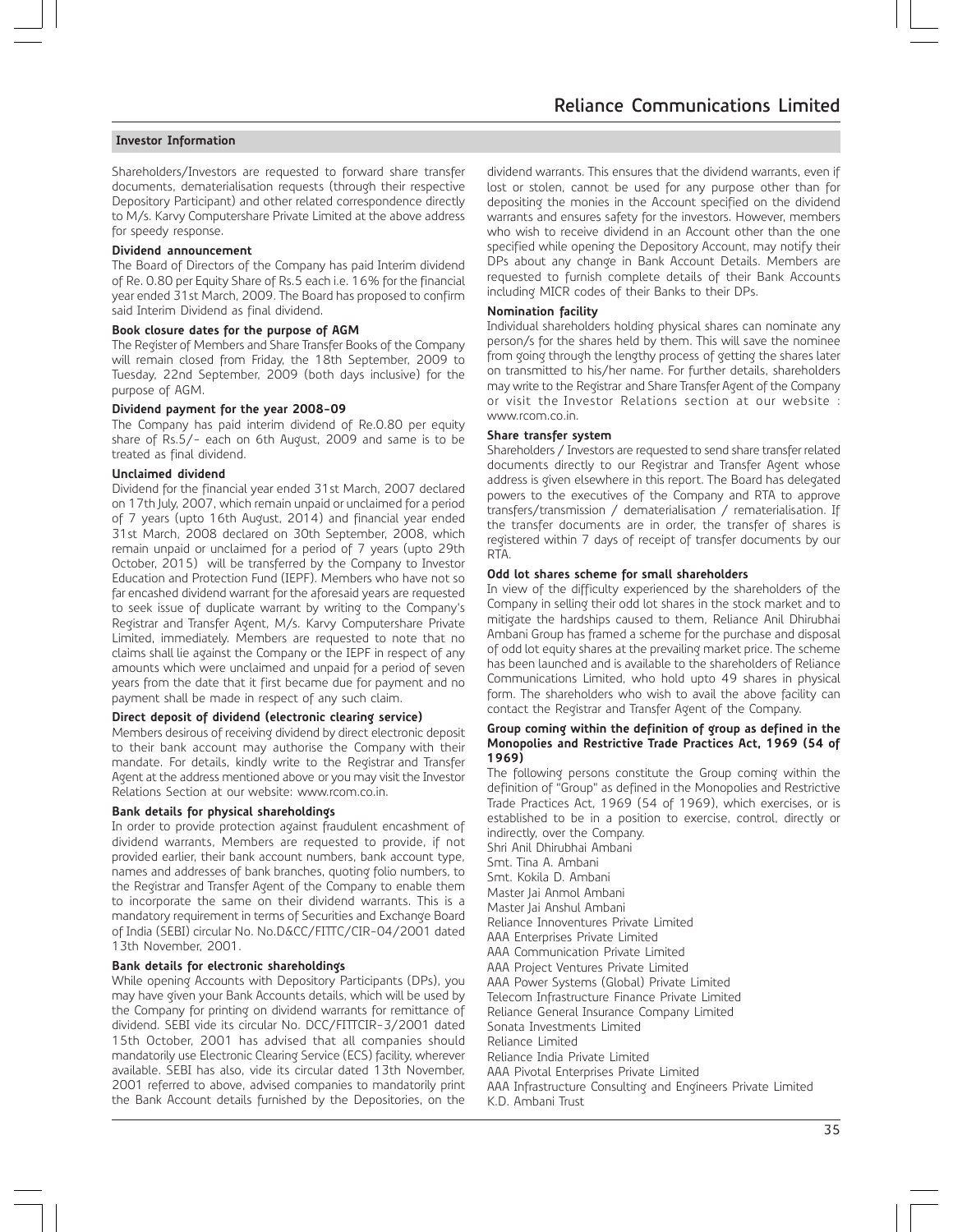#### **Investor Information**

AAA Entertainment Private Limited AAA Industries Private Limited Reliance Enterprises and Ventures Private Limited AAA Global Ventures Private Limited Ambani Industries Private Limited Solaris Information Technologies Private Limited AAA & Sons Enterprises Private Limited AAA International Capital Private Limited Ambani International Private Limited AAA Business Machines Private Limited Reliance Big Private Limited ADA Enterprises and Ventures Private Limited ADAE Global Private Limited Ikosel Investments Limited Reliance Anil Dhirubhai Ambani Group (UK) Private Limited Reliance Anil Dhirubhai Ambani Investments (UK) Limited Serbus Asia Private Limited Millsfield Enterprises Limited Tareson Company Limited Adlabs Films Limited Reliance Infrastructure Limited Reliance Capital Limited Reliance Natural Resources Limited Reliance Power Limited Rosa Power Supply Company Limited Sasan Power Limited Maharashtra Energy Generation Limited Vidarbha Industries Power Limited Chitrangi Power Private Limited Siyom Hydro Power Private Limited Tato Hydro Power Private Limited Urthing Sobla Hydro Power Private Limited Kalai Power Private Limited Coastal Andhra Power Limited Maharashtra Energy Generation Infrastructure Limited Coastal Andhra Power Infrastructure Limited Sasan Power Infrastructure Limited Sasan Power Infraventures Private Limited Reliance Coal Resources Private Limited Reliance Power Transmission Limited Reliance Energy Generation Limited Reliance Goa and Samalkot Power Limited Reliance Energy Limited Reliance Infraventures Limited Reliance Property Developers Limited Reliance Net Limited

AAA Infrastructure Finance Management Private Limited AAA Corporation Private Limited AAA Facilities Solution Private Limited AAA Cap Advisory Services Private Limited AAA Finance Management Private Limited AAA Project Finance Management Private Limited ADA Enterprises & Ventures Private Limited AAA Resources Private Limited AAA Advisory Services Private Limited AAA Home Entertainment Services Private Limited AAA Infra Advising Services Private Limited AAA Advertisement Private Limited AAA Infrastructure Investments Private Limited AAA Enterprises and Ventures Private Limited AAA Telecom Holdings Private Limited Shreenathji Krupa Project Management Private Limited Shreeji Krupa Endeavour Management Private Limited Reliance Big Entertainment Private Limited Big Flicks Private Limited Big Animation (India) Private Limited Jump Games Private Limited Zapak Digital Entertainment Limited Reliance Big Broadcasting Private Limited Reliance Big News Private Limited AAA Infrastructure Solutions Private Limited ND's Art World Private Limited Reliance Entertainment Ventures Private Limited Gaylord Investments and Trading Private Limited Fidelity Shares and Securities Private Limited Guruvas Textiles Private Limited Hansdhwani Trading Company Private Limited KDA Enterprises Private Limited BSES Kerala Power Limited Reliance Land Private Limited Reliance Futura Limited Reliance Prima Limited Quadro Mercantile Private Limited Trans-Pacific Advisory Services Private Limited Whitehills Corporate Services Private Limited. Sevenstar Corporate Services Private Limited AAA Digital Imaging Private Limited Reliance ADA Group Trustees Private Limited

The above disclosure has been made, inter alia, for the purpose of Regulation 3(1)(e) of the Securities and Exchange Board of India (Substantial Acquisition of Shares and Takeovers) Regulations, 1997.

#### **Shareholding pattern**

| Category                               | As on 31.03.2009                                                                               |        | As on 31.03.2008 |        |
|----------------------------------------|------------------------------------------------------------------------------------------------|--------|------------------|--------|
| No.                                    | No. of shares                                                                                  | $\%$   | No. of shares    | %      |
| Promoters                              | 1389861060                                                                                     | 67.34  | 1364811060       | 66.12  |
| Foreign holdings                       |                                                                                                |        |                  |        |
| А.                                     | 45123561                                                                                       | 2.19   | 52586084         | 2.55   |
| Direct By Foreign Companies<br>В.      | 281704                                                                                         | 0.01   | 281087           | 0.01   |
| Individual and Others                  | 13175933                                                                                       | 0.64   | 12640008         | 0.61   |
| Foreign Institutional Investors<br>D.  | 152580857                                                                                      | 7.39   | 205377423        | 9.95   |
| Sub-Total                              | 211162055                                                                                      | 10.23  | 270884602        | 13.12  |
| 3.                                     |                                                                                                |        |                  |        |
| and Central and State Government owned |                                                                                                |        |                  |        |
|                                        | 197613884                                                                                      | 9.57   | 160914407        | 7.80   |
| Bank and Mutual Funds                  | 50917674                                                                                       | 2.47   | 66331035         | 3.21   |
| General Public                         | 214472208                                                                                      | 10.39  | 201085777        | 9.75   |
| <b>Total</b>                           | 2064026881                                                                                     | 100.00 | 2064026881       | 100.00 |
| Sr.                                    | Foreign holdings - GDRs<br>Public Financial/ Development Institutions<br>Institutions holdings |        |                  |        |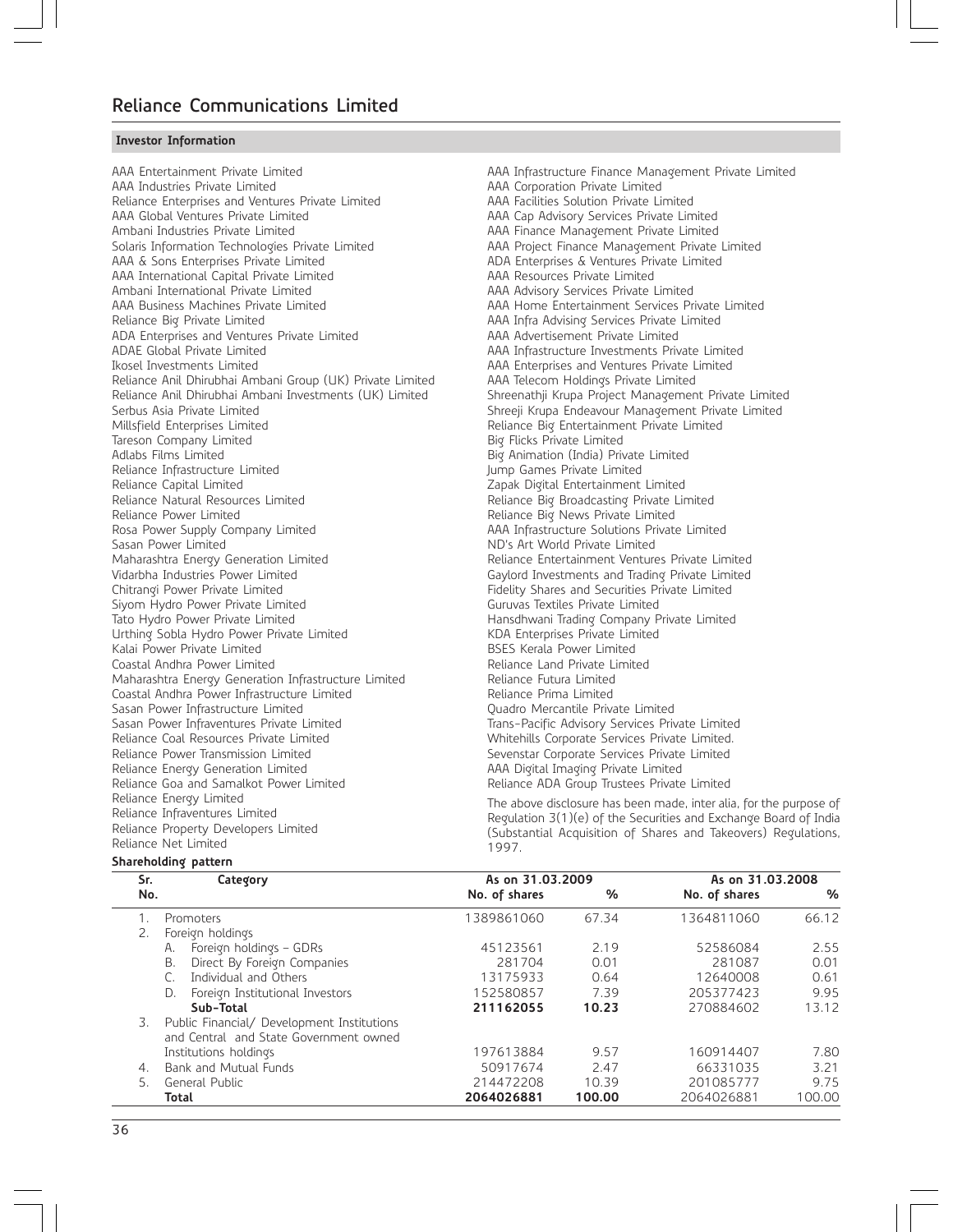#### **Investor Information**

#### Notes:

a. During the year, the Company had repurchased and cancelled 350 Foreign Currency Convertible Bonds of US\$ 1,00,000 each issued by the Company. After 31st March, 2009, Company has repurchased and cancelled 297 Foreign Currency Convertible Bonds of US\$ 1,00,000 each issued by the Company. The outstanding Foreign Currency Convertible Bonds issued by the Company, if converted into the Equity Shares of the Company, would result in increase to the paid up Equity Share Capital of the Company by 8,91,38,991 Equity Shares each of Rs.5/-.

b. The Company has granted 1,32,17,975 options exercisable into equal number of fully paid up Equity Shares of the Company to the Eligible employees under ESOS Plan 2009.

#### **Distribution of shareholding**

| <b>Number</b><br>of Shares | Number of<br>Shareholders as<br>on 31.03.2009 |        | <b>Total Shares</b><br>as on 31.03.2009 |        | Number of<br>Shareholders as<br>on 31.03.2008 |        | <b>Total Shares</b><br>as on 31.03.2008 |        |
|----------------------------|-----------------------------------------------|--------|-----------------------------------------|--------|-----------------------------------------------|--------|-----------------------------------------|--------|
|                            | <b>Number</b>                                 | %      | <b>Number</b>                           | %      | Number                                        | %      | Number                                  | %      |
| <b>Upto 500</b>            | 2106667                                       | 97.20  | 137363545                               | 6.66   | 2003690                                       | 97.22  | 127354949                               | 6.17   |
| 501 to 5000                | 58015                                         | 2.67   | 64755953                                | 3.14   | 54492                                         | 2.64   | 61277222                                | 2.97   |
| 5001 to 100000             | 2393                                          | 0.11   | 38370471                                | 1.85   | 2440                                          | 0.12   | 42107779                                | 2.04   |
| 100001 and above           | 331                                           | 0.02   | 1823536912                              | 88.35  | 464                                           | 0.02   | 1833286931                              | 88.82  |
| <b>Total</b>               | 2167406                                       | 100.00 | 2064026881                              | 100.00 | 2061086                                       | 100.00 | 2064026881                              | 100.00 |

#### **Investors' grievances attended**

| Received from         |              | Received during |           | Redressed during | Pending as on |           |  |
|-----------------------|--------------|-----------------|-----------|------------------|---------------|-----------|--|
|                       | 2008-2009    | 2007-2008       | 2008-2009 | 2007-2008        | 31.3.2009     | 31.3.2008 |  |
| <b>SEBI</b>           | 23           | 4               | 23        | 4                | Nil           | Nil       |  |
| Stock Exchanges       | 28           | 17              | 28        | 17               | Nil           | Nil       |  |
| NSDL/CDSL             | $\mathsf{Q}$ | 15              | Q         | 15               | Nil           | Nil       |  |
| Direct from investors | 394          | 513             | 394       | 513              | Nil           | Nil       |  |
| <b>Total</b>          | 454          | 549             | 454       | 549              | Nil           | Nil       |  |

#### **Analysis of grievances**

|                                   | 2008-2009      |            |         | 2007-2008  |
|-----------------------------------|----------------|------------|---------|------------|
|                                   | <b>Numbers</b> | Percentage | Numbers | Percentage |
| Non Receipt of Annual Reports     | 10             | 2.20       | 22      | 4.01       |
| Non-receipt of dividend warrants  | 386            | 85.03      | 416     | 75.77      |
| Non credit of shares              |                | 0.66       | O       | $\Omega$   |
| Non-receipt of share certificates | 55             | 12.11      | 111     | 20.22      |
| Others                            |                | Ω          | Ω       | $\Omega$   |
| <b>Total</b>                      | 454            | 100.00     | 549     | 100.00     |

There were no complaints pending as on 31st March, 2009.

Investor's queries/ grievances are normally attended within a period of three days from the date of receipt thereof, except in cases involving external agencies or compliance with longer procedural requirements specified by the authorities concerned. The queries and grievances received correspond to 0.020 % of the number of members.

#### **Legal proceedings**

There are certain pending cases relating to disputes over title to shares, in which the Company is made a party. These cases are however not of material in nature.

#### **Dematerialisation of shares**

The Company has admitted its shares to the depository system of National Securities Depository Limited (NSDL) and Central Depository Services (India) Limited (CDSL) for dematerialisation of Shares. The International Securities Identification Number (ISIN) allotted to the Company is INE 330H01018. The equity shares of the Company are compulsorily traded in dematerialised form as mandated by SEBI.

Out of total 206,40,26,881 equity shares, 200,87,02,564 equity shares constituting 97.32% of total equity share capital are held in dematerialized form with NSDL and CDSL as on 31st March, 2009.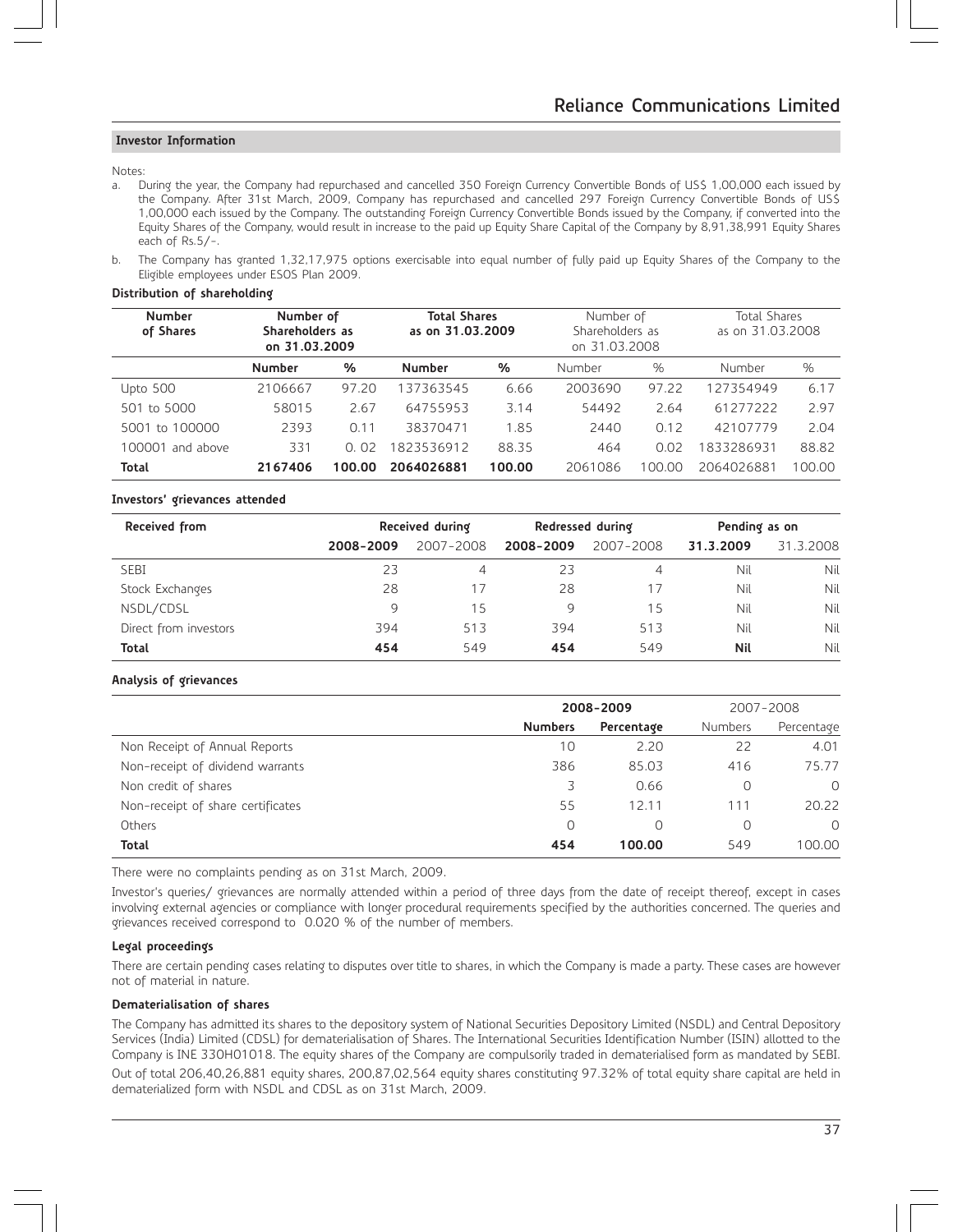# **Investor Information**

| Electronic holdings                |                         |       | <b>Physical holdings</b> |                         |      |                               | Total                   |        |
|------------------------------------|-------------------------|-------|--------------------------|-------------------------|------|-------------------------------|-------------------------|--------|
| No. of<br><b>Beneficial Owners</b> | No. of<br><b>Shares</b> | %     | No. of<br><b>Folios</b>  | No. of<br><b>Shares</b> | %    | No. of<br><b>Shareholders</b> | No. of<br><b>Shares</b> | %      |
| 1210734                            | 2008702564              | 97.32 | 956672                   | 55324317                | 2.68 | 2167406                       | 2064026881              | 100.00 |

The Company's equity shares are actively traded on the Indian Stock Exchanges.<br>  $\overline{P}_{\text{2.68\%}}^{\text{Physical}}$ 



# **Equity capital build up**

| Sr.<br>No. | Date       | <b>Particulars</b>                          | Issue Price(Rs.) | No. of Shares | Cumulative<br>(No. of Shares) |
|------------|------------|---------------------------------------------|------------------|---------------|-------------------------------|
|            |            |                                             |                  |               |                               |
|            | 16.07.2004 | Allotted upon Incorporation                 | 10               | 10000         | 10000                         |
|            | 25.07.2005 | Additional issue of shares                  | 10               | 40000         | 50000                         |
|            | 11.08.2005 | Sub division equity shares                  |                  |               |                               |
|            |            | of Rs.10 into Rs.5 per share                | N.A.             | 100000        | 100000                        |
| 4          | 27.01.2006 | Allotment pursuant to Scheme of Arrangement | N.A              | 1223130422    | 1223230422                    |
|            | 27.01.2006 | Cancelled pursuant to scheme                | N.A              | (100000)      | 1223130422                    |
| 6          | 14.09.2006 | Allotment pursuant to Scheme of Arrangement | N.A              | 821484568     | 2044614990                    |
|            | 18.10.2007 | Conversion of FCCBs                         | 480.68/          |               |                               |
|            | to         |                                             | 661.23           | 19411891*     | 2064026881                    |
|            | 31.01.2008 |                                             |                  |               |                               |

\* Of above 667,090 shares were converted @ Rs. 661.23 on 31-10-2007

# **Stock exchange listings**

The Company's equity shares are actively traded on the Indian Stock Exchanges.<br>And Start surface the contribution the change of the Company are also Serves as

| А.          | Stock exchanges on which the shares of the Company are<br>listed                                                                                                                                                                                                                                       | C. | Zero percent foreign currency convertible bonds are listed<br>on |                                    |                                                                                                                                                              |  |
|-------------|--------------------------------------------------------------------------------------------------------------------------------------------------------------------------------------------------------------------------------------------------------------------------------------------------------|----|------------------------------------------------------------------|------------------------------------|--------------------------------------------------------------------------------------------------------------------------------------------------------------|--|
| $1_{\cdot}$ | National Stock Exchange of India Limited (NSE)<br>Exchange Plaza, Plot no. C/1, G Block,<br>Bandra-Kurla Complex, Bandra (East), Mumbai 400 051<br>: +91 22 2659 8235 / 8236 / 8100 - 8114<br>Telephone<br>$: +912226598237 - 38$<br>Fax<br>: cmlist@nse.co.in<br>e-mail<br>Website : www.nseindia.com |    |                                                                  | Singapore 068804<br>Fax<br>Website | Singapore Exchange Securities Trading Limited (SGX-ST)<br>2 Shenton Way, #19-00 SGX Centre 1<br>Telephone : +65 6236 8888<br>$: +656236888$<br>: www.sqx.com |  |
| 2.          | Bombay Stock Exchange Limited (BSE)<br>Phiroze Jeejeebhoy Towers, Dalal Street, Fort,<br>Mumbai 400 001<br>$: +91$ 22 2272 1233 - 34<br>Telephone<br>$: +912222721919$<br>Fax<br>e-mail : corp.relations@bseindia.com<br>: www.bseindia.com<br>Website                                                 | D. |                                                                  | 1. Depository<br>Telephone         | Depository for GDR holders<br>Deutsche Bank Trust<br>Company Americas<br>60, Wall Street,<br>New York - 10005<br>$: +12122509100$                            |  |
| В.          | GDRs of the Company are listed on<br>Luxembourg Stock Exchange (LSE)<br>Société de la Bourse de Luxembourg<br>11, avenue de la Porte-Neuve<br>L-2227 Luxembourg<br>Telephone<br>: +352 47 79 36 -1<br>$: +352473298$<br>Fax<br>e-mail : info@bourse.lu<br>Website : www.bourse.lu                      |    | 2.                                                               | <b>Fax</b><br>Custodian            | $: +12127970327$<br>Deutsche Bank AG<br>Mumbai Branch<br>222, Kodak House,<br>Post Box No.1142. Fort<br>Mumbai - 400001                                      |  |
|             | The listing fees payable to BSE and NSE for 2009-10, SGX-ST for 2009 and LSE for 2009 have been paid in full by the Company.                                                                                                                                                                           |    |                                                                  |                                    |                                                                                                                                                              |  |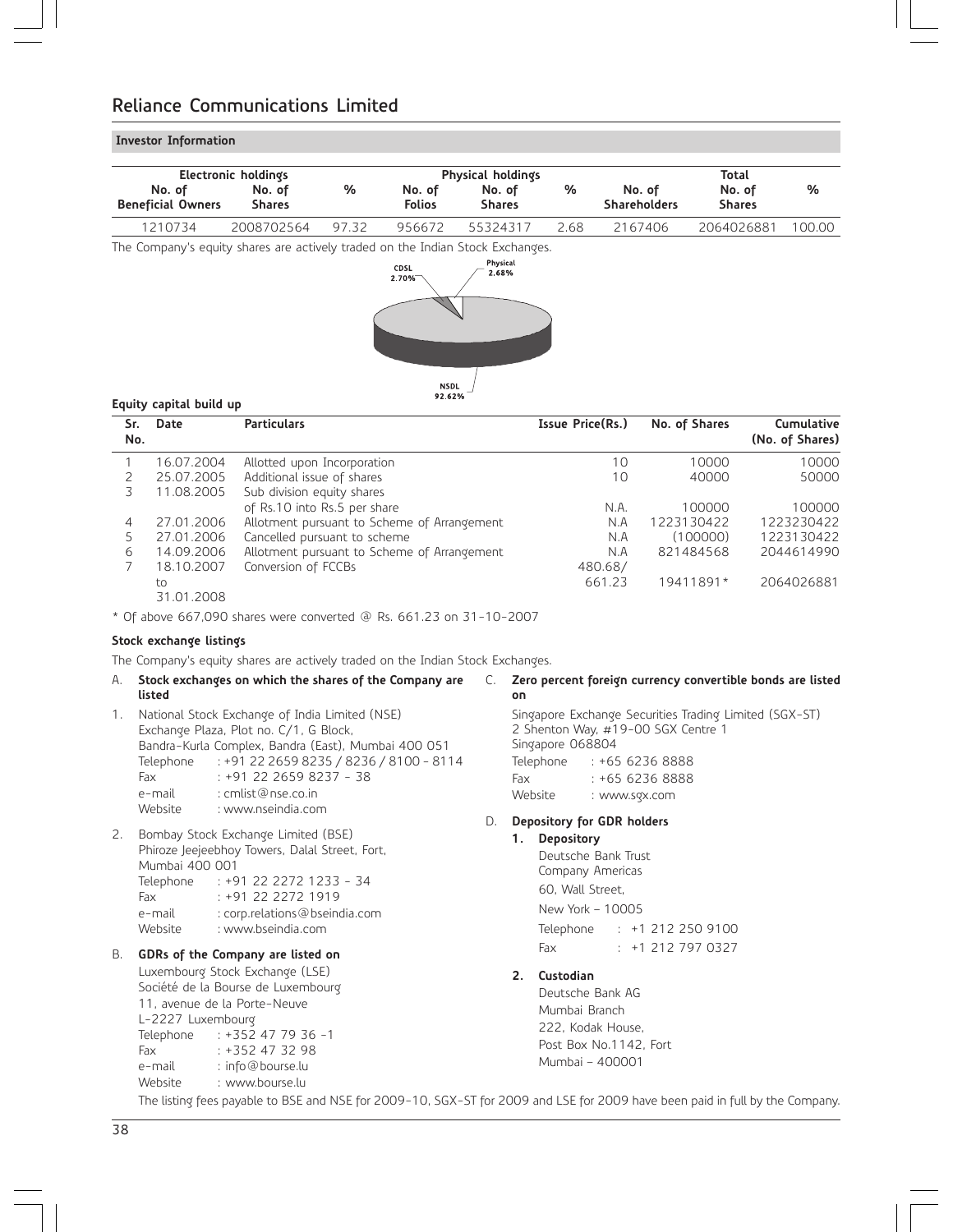# **Investor Information**

# E. **Debt Securities :**

11.20% Secured Redeemable Non-Convertible Debentures of the Company are listed on the Wholesale Debt Market(WDM) Segment of BSE and NSE.

# **Debenture Trustees :**

Axis Trustee Services Limited

Maker Towers, F Wing

6th Floor, Cuffe Parade, Colaba

Mumbai – 400 005

Telephone : +91 22 6707 1310 Fax : +91 22 2216 2467

#### **Stock codes**

|                                                   | <b>Physical</b> | Electronic   |
|---------------------------------------------------|-----------------|--------------|
| BSE (Equity shares)                               | 532712          | INE330H01018 |
| NSE (Equity shares)                               | <b>RCOM</b>     | INE330H01018 |
| Non convertible Debentures (BSE)                  | 946049          | INE330H07015 |
| Non convertible Debentures (NSE)                  | RCOM19          | INE330H07015 |
| Singapore Stock Exchange (FCCBs US\$ 1 Billion)   | N.A.            | XS0286677447 |
| Singapore Stock Exchange (FCCBs US\$ 0.5 Billion) | N.A.            | XS0249122309 |

#### **Security codes of GDRs**

|             | Master Rule 144A GDRs | <b>Master Regulation S GDRs</b> |
|-------------|-----------------------|---------------------------------|
| cusip       | 75945T106             | 75945T205                       |
| isin        | US75945T1060          | US75945T2050                    |
| Common Code | 025317530             | 025317645                       |

**Note:** The GDRs are admitted to listing on the official list of the Luxembourg Stock Exchange and trading on the Euro MTF market. The Rule 144A GDRs have been accepted for clearance and settlement through the facilities of DTC, New York. The Regulation S GDRs have been accepted for clearance and settlement through the facilities of Euroclear and Clearstream, Luxembourg. The Rule 144A GDRs have been designated as eligible for trading on PORTAL.

**An Index Scrip:** Equity shares of the Company are included in S & P CNX Nifty index, CNX 100, S&P CNX500 and Futures and Options trading. BSE 30, BSE 100, BSE 200, BSE 500.

# **Outstanding GDRs of the Company, conversion date and likely impact on equity**

Outstanding GDRs as on 31st March, 2009 represent 4,51,23,561 equity shares constituting 2.19 % of the paid-up equity share capital of the Company.

#### **Stock price and volume**

|               |                | <b>Bombay Stock Exchange</b> |                |                | National Stock Exchange |                |
|---------------|----------------|------------------------------|----------------|----------------|-------------------------|----------------|
| Month         | Highest<br>Rs. | Lowest<br>Rs.                | Volume<br>Nos. | Highest<br>Rs. | Lowest<br>Rs.           | Volume<br>Nos. |
| April, 08     | 584.80         | 484.40                       | 34193687       | 585.05         | 484.90                  | 90037912       |
| May, 08       | 603.75         | 539.05                       | 37740388       | 603.65         | 539.45                  | 95592471       |
| June, 08      | 555.35         | 442.40                       | 40157086       | 554.55         | 442.80                  | 87236684       |
| July, 08      | 525.25         | 389.50                       | 60843213       | 525.70         | 389.70                  | 155774800      |
| August, 08    | 454.45         | 385.45                       | 60018771       | 454.75         | 384.85                  | 151070813      |
| September, 08 | 405.25         | 326.30                       | 33003937       | 405.35         | 326.40                  | 94761464       |
| October, 08   | 343.35         | 193.40                       | 70102400       | 343.25         | 193.35                  | 167393855      |
| November, 08  | 255.50         | 182.25                       | 81446283       | 250.45         | 182.00                  | 177346639      |
| December, 08  | 249.20         | 187.65                       | 92024294       | 249.00         | 187.40                  | 210670951      |
| January, 09   | 263.75         | 160.15                       | 100442061      | 263.80         | 160.30                  | 244516695      |
| February, 09  | 181.65         | 154.45                       | 63476549       | 181.55         | 154.50                  | 154998244      |
| March, 09     | 183.85         | 133.25                       | 65561937       | 183.75         | 132.75                  | 177465401      |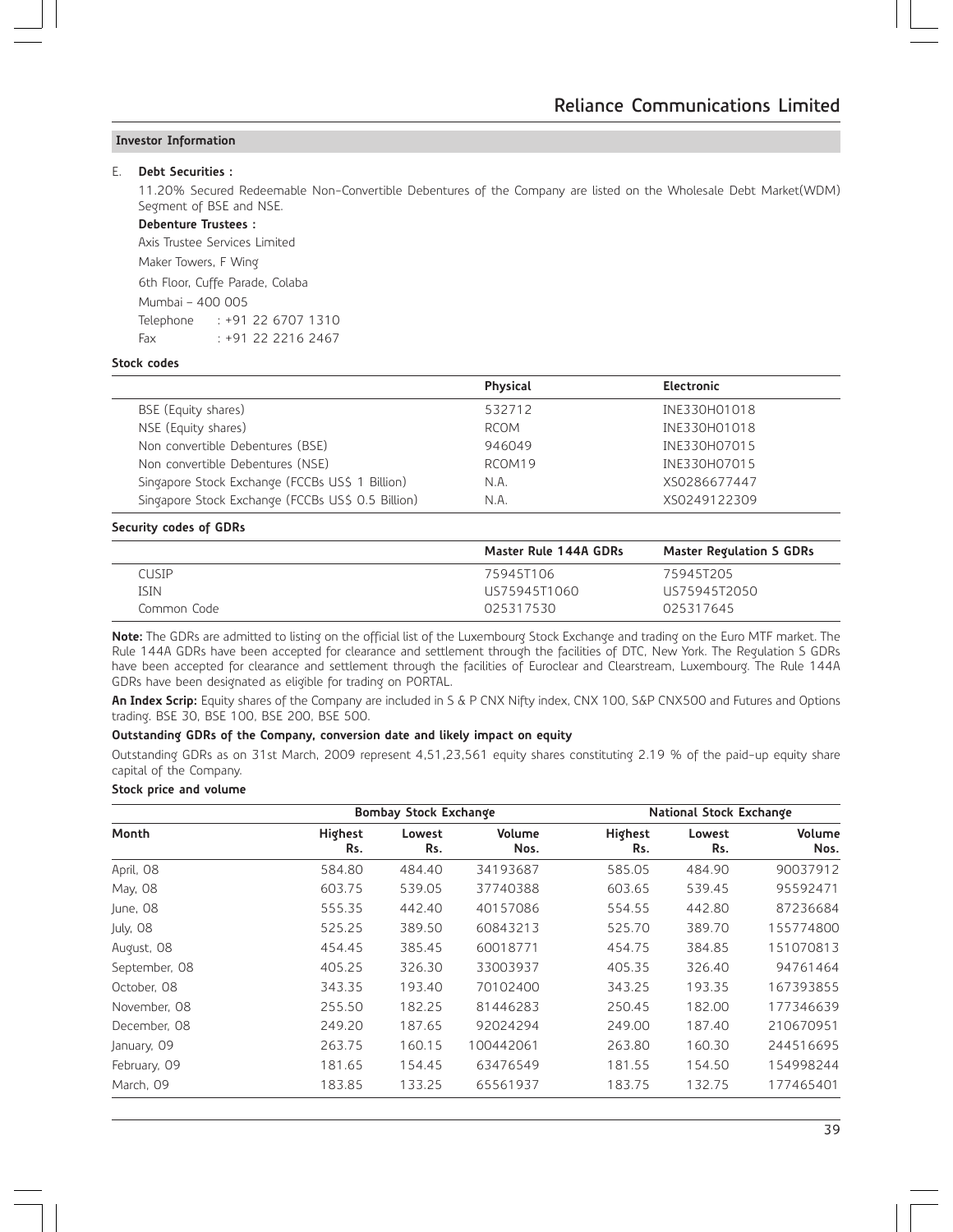# **Investor Information**

**Share Price Performance in comparison to broad based indices - BSE Sensex and NSE Nifty**



#### **Depository services**

For guidance on depository services, shareholders may write to the Registrar and Transfer Agent (RTA) of the Company or National Securities Depository Limited, Trade World, 5th Floor, Kamala Mills Compound, Senapati Bapat Marg, Lower Parel, Mumbai 400013, Telephone : +91 22 2499 4200, Fax: +91 22 2497 2993 / 2497 6351, e-mail:info@nsdl.co.in, website: www.nsdl.com or Central Depository Services (India) Limited, Phiroze Jeejeebhoy Towers, 16th Floor, Dalal Street, Mumbai 400023. Telephone: +91 22 2272 3333 Fax: +91 22 2272 3199 / 2072, website: www.cdslindia.com, email: investors@cdslindia.com.

#### **Communication to members**

The Quarterly Financial Results of the Company are announced within a month of the end of the respective quarter. The Company's Media Releases and details of significant developments are also made available on the Company's website. These are published in leading newspapers, in addition to hosting them on the Company's website: www.rcom.co.in

# **Secretarial audit for reconciliation of capital**

The Securities and Exchange Board of India has directed vide Circular No. D&CC/ FITTC/CIR-16/2002 dated 31st December, 2002 that all issuer companies shall submit a certificate of capital integrity, reconciling the total shares held in both the depositories, viz. NSDL and CDSL and in physical form with the total issued / paid-up capital.

The said certificate, duly certified by the Chartered Accountants is submitted to the Stock Exchanges where the securities of the Company are listed within 30 days of the end of each quarter and the Certificate is also placed before the Board of Directors of the Company.

# **Key Financial Reporting Dates for the Financial Year (F.Y.) 2009-10**

Unaudited results for the first quarter ended 30th June, 2009 : Contract the only on or before 31st July, 2009

- Unaudited results for the second quarter / half year ended 30th September, 2009 : On or before 31st October, 2009
- Unaudited results for the third quarter ended 31st December, 2009 : On or before 31st January, 2010

Audited results for the financial year 2009-10 : On or before 30th June, 2010

- -
- 
- 

# **Investors' correspondence may be addressed to the Compliance Officer of the Company:**

Shri Hasit Shukla President, Company Secretary and Manager

Reliance Communications Limited H Block, 1st Floor Dhirubhai Ambani Knowledge City Mumbai 400 710 Telephone : +91 22 3038 6286<br>Fax : +91 22 3037 6622 Fax : +91 22 3037 6622<br>Email : RCOM.investors@reli Email : RCOM.investors@relianceada.com

#### **Plant locations**

The Company is engaged in the business of providing telecommunications services and as such has no plant.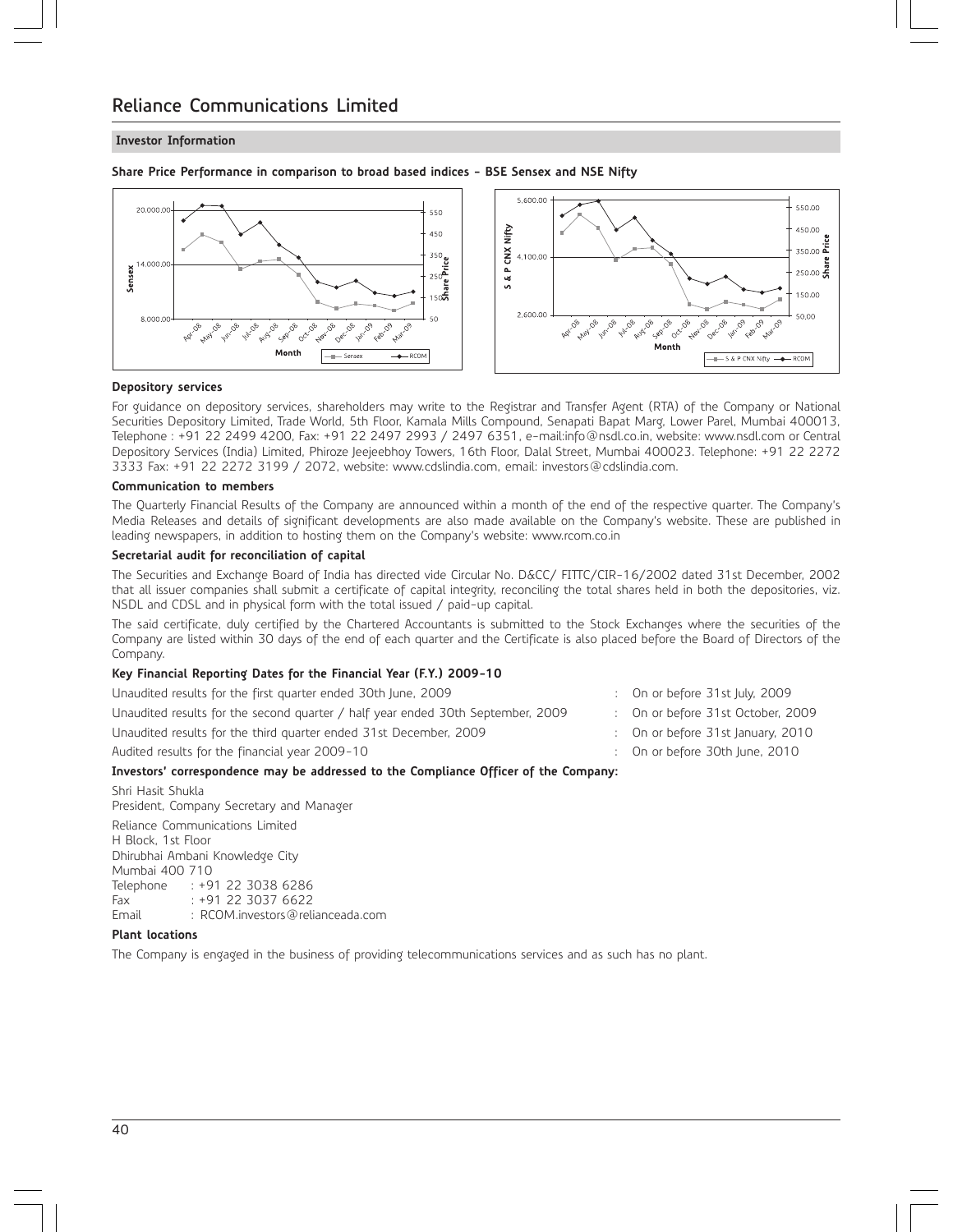#### **Auditors' Report on Abridged Accounts**

#### **To the Members of Reliance Communications Limited**

We have examined the attached abridged Balance Sheet of Reliance Communications Limited ('the Company'), as at 31<sup>st</sup> March 2009 and also the abridged Profit and Loss account and abridged Cash flow statement for the year ended on that date annexed thereto, together with the significant accounting policies and notes thereon. These abridged financial statements have been prepared by the Company pursuant to Rule 7A of the Companies (Central Government's) General Rules and Forms, 1956 and are based on the audited accounts of the Company for the year ended 31<sup>st</sup> March 2009 prepared in accordance with the provisions of

#### **Auditors' Report**

# **To**

# **The Members of Reliance Communications Limited**

- 1 We have audited the attached Balance Sheet of Reliance Communications Limited ('the Company') as at 31 March 2009 and also the Profit and Loss Account and the Cash flow statement for the year ended on that date, annexed thereto. These financial statements are the responsibility of the Company's management. Our responsibility is to express an opinion on these financial statements based on our audit.
- 2 We conducted our audit in accordance with the auditing standards generally accepted in India. Those Standards require that we plan and perform the audit to obtain reasonable assurance about whether the financial statements are free of material misstatement. An audit includes examining, on a test basis, evidence supporting the amounts and disclosures in the financial statements. An audit also includes assessing the accounting principles used and significant estimates made by management, as well as evaluating the overall financial statement presentation. We believe that our audit provides a reasonable basis for our opinion.
- 3 As required by the Companies (Auditor's Report) Order, 2003 ('the Order') issued by the Central Government of India in terms of sub-section (4A) of Section 227 of the Companies Act, 1956 ('the Act'), we enclose in the Annexure, a statement on the matters specified in paragraphs 4 and 5 of the said Order.
- 4 (a) Without qualifying our report, we draw attention to the fact that the Company has, pending filing of the Scheme of Arrangement ("the scheme") sanctioned by the Hon'ble High Court of Judicature at Mumbai, as required under section 394(3) of the Companies Act,1956 with the Registrar of Companies (RoC), given effect to the scheme with its subsidiary Reliance Infratel Limited in the financial statement as detailed in note 5(ii) in schedule Q. The Company has represented that it is reasonably certain that the scheme, post completion of the procedural formality, will be filed with the RoC in due course.
	- (b) Without qualifying our report, we draw attention to the fact that pursuant to the scheme of arrangement as approved by the Hon'ble High Court of Judicature at Mumbai, the Company has withdrawn from General Reserve III and credited to the Profit and Loss Account Rs 4,464.57 crores in respect of loss on account of

Section 211 of the Companies Act, 1956 and covered by our report of even date to the members of the Company, which is attached hereto.

For **Chaturvedi & Shah** For **B S R & Co.**<br>Chartered Accountants **For Schartered Accountants** Chartered Accountants Chartered Accountants

Partner Partner Membership No. 35671 Membership No.032815

Mumbai 8 August, 2009

# **C. D. Lala Natrajan Ramkrishna**

change in foreign exchange rate relating to loans/ liabilities. Refer note 5(ii) in schedule Q.

- 5. Further to our comments in the Annexure referred to in the paragraph 3 above, we report that:
	- (a) we have obtained all the information and explanations which to the best of our knowledge and belief were necessary for the purposes of our audit;
	- (b) in our opinion, proper books of account as required by law have been kept by the Company so far as appears from our examination of those books;
	- (c) the Balance Sheet, Profit and Loss Account and Cash Flow Statement dealt with by this report are in agreement with the books of account;
	- (d) in our opinion, the Balance Sheet, Profit and Loss Account and Cash Flow Statement dealt with by this report comply with the Accounting Standards referred to in sub-section (3C) of Section 211 of the Companies Act, 1956;
	- (e) on the basis of written representations received from the directors of the Company as at  $31<sup>st</sup>$  March 2009 and taken on record by the Board of Directors, we report that none of the directors is disqualified as at 31 March 2009 from being appointed as a director of the Company under clause (g) of sub-section (1) of Section 274 of the Companies Act, 1956; and
	- (f) in our opinion, and to the best of our information and according to the explanations given to us, the said accounts give the information required by the Companies Act, 1956, in the manner so required and give a true and fair view in conformity with the accounting principles generally accepted in India:
	- (i) in the case of the Balance Sheet, of the state of affairs of the Company as at 31 March 2009;
	- (ii) in the case of the Profit and Loss Account, of the profit of the Company for the year ended on that date; and
	- (iii) in the case of the Cash Flow Statement, of the cash flows of the Company for the year ended on that date.

For Chaturvedi & Shah For B S R & Co. Chartered Accountants Chartered Accountants

Partner Mumbai 8 August, 2009

**C. D. Lala Natrajan Ramkrishna**<br>Partner Natragan Derbert Partner

Membership No: 35671 Membership No: 032815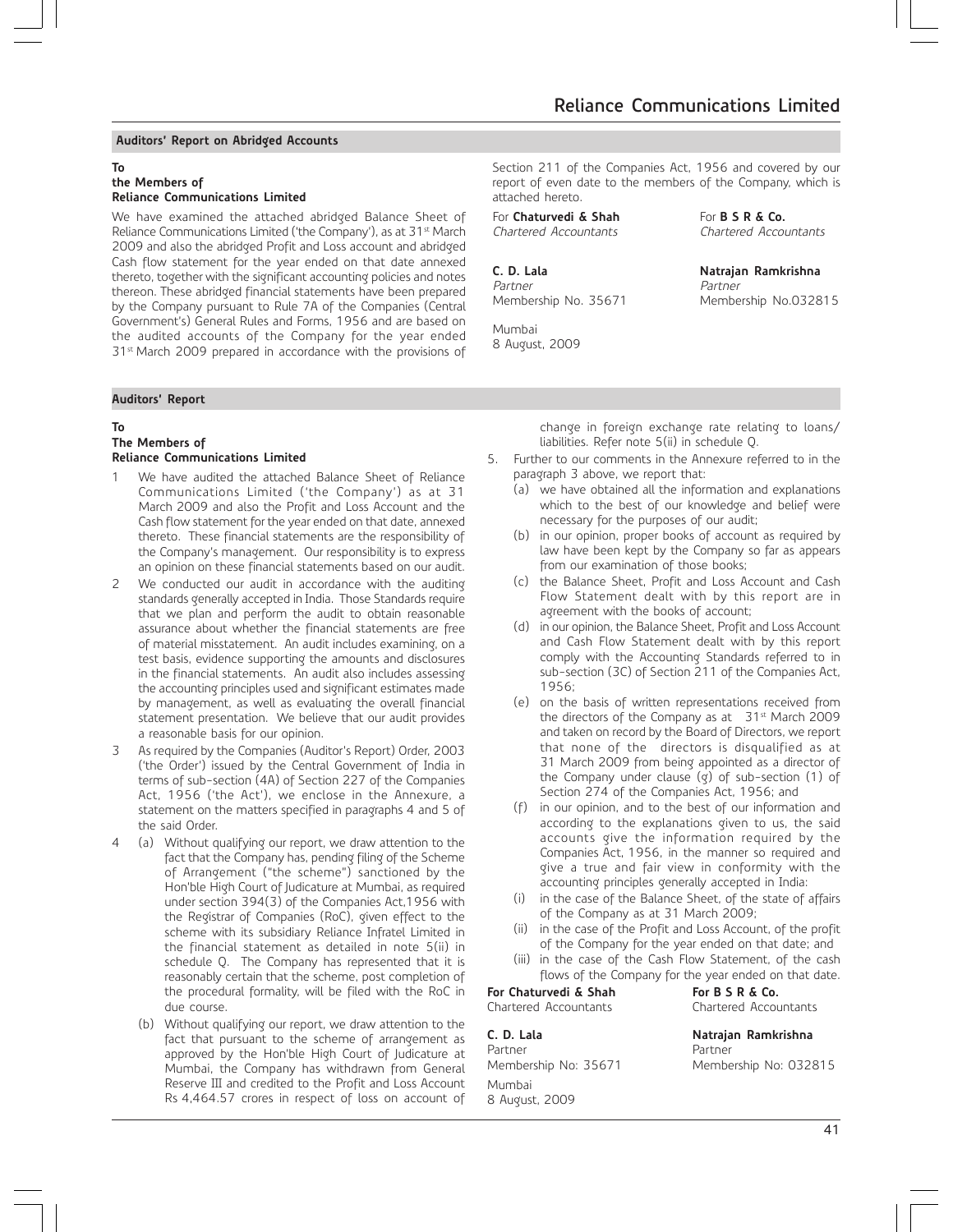# **Annexure to the Auditors' Report – 31 March 2009**

With reference to the Annexure referred to in the Auditors' Report to the Members of Reliance Communications Limited ('the Company') on the financial statements for the year ended 31 March 2009, we report the following:

- 1. (a) The Company is in the process of updating its fixed asset register for certain additions made during the year and to give effect to the assets transferred on demerger of the optical fibre undertaking to a subsidiary company.
	- (b) We are informed that the Company physically verifies its assets over a three year period, except for base transreceiver stations. We are informed that these assets are under continuous operational surveillance at National Network Operating Centre and are therefore not separately physically verified. In our opinion, this periodicity of physical verification is reasonable having regard to the size of the Company and the nature of its assets. In accordance with this policy, the Company has physically verified certain fixed assets during the year.
	- (c) Optical fibre cable network transferred to a subsidiary company during the year, as per the scheme sanctioned by the High Court, does not affect the going concern assumption.
- 2. (a) The inventory has been physically verified by management during the current year. In our opinion, the frequency of such verification is reasonable.
	- (b) The procedures for the physical verification of inventories followed by management are reasonable and adequate in relation to the size of the Company and the nature of its business.
	- (c) The Company is maintaining proper records of inventory. Discrepancies identified on physical verification of inventories as compared to book records were not material.
- 3. The Company has neither granted nor taken any loans, secured or unsecured, to or from companies, firms or other parties covered in the register maintained under section 301 of the Companies Act, 1956. Accordingly, paragraph 4(iii) of the Order is not applicable.
- 4. In our opinion, and according to the information and explanations given to us, and having regard to the explanation that purchases of certain items of inventories and fixed assets are for the Company's specialised requirements for which suitable alternative sources are not available to obtain comparable quotations, there is an adequate internal control system commensurate with the size of the Company and nature of its business with regard to the purchase of inventories and fixed assets and with regard to the sale of services. In

our opinion, and according to the information and explanations given to us, there is no continuing failure to correct major weaknesses in the internal control system.

- 5. In our opinion, and according to the information and explanations given to us, there are no contracts and arrangements the particulars of which need to be entered into the register maintained under section 301 of the Companies Act, 1956.
- 6. The Company has not accepted any deposits from the public.
- 7. In our opinion, the Company has an internal audit system commensurate with the size and nature of its business.
- 8. We have broadly reviewed the books of account maintained by the Company pursuant to the rules prescribed by the Central Government for maintenance of cost records under section 209(1)(d) of the Companies Act, 1956 in respect of telecommunication activities and are of the opinion that prima facie, the prescribed accounts and records have been made and maintained. However, we have not made a detailed examination of the records.
- 9. (a) According to the information and explanations given to us and on the basis of our examination of the records of the Company, amounts deducted/accrued in the books of account in respect of undisputed statutory dues including Provident Fund, Wealth Tax, Income Tax, Service Tax, Customs Duty, Sales Tax, Entry Tax, Employees' State Insurance and other material statutory dues have been generally regularly deposited during the year by the Company with the appropriate authorities. As explained to us, the Company did not have any dues on account of Excise Duty and Investor Education and Protection Fund. There were no dues on account of cess under Section 441A of the Companies Act, 1956 since the date from which the aforesaid section comes into force has not yet been notified by the Central Government. According to the information and explanations given to us, no undisputed amounts payable in respect of Provident Fund, Wealth Tax, Income Tax, Service Tax, Customs Duty, Sales Tax, Entry Tax, Employees' State Insurance and other material statutory dues were in arrears as at 31<sup>st</sup> March 2009 for a period of more than six months from the date they became payable.
	- (b) According to the information and explanations given to us, there are no dues of Income Tax, Wealth Tax, Service Tax, Customs Duty, Employees' State Insurance which have not been deposited on account of any dispute. The dues of Excise Duty, Sales Tax and Entry Tax as disclosed below have not been deposited by the Company on account of disputes.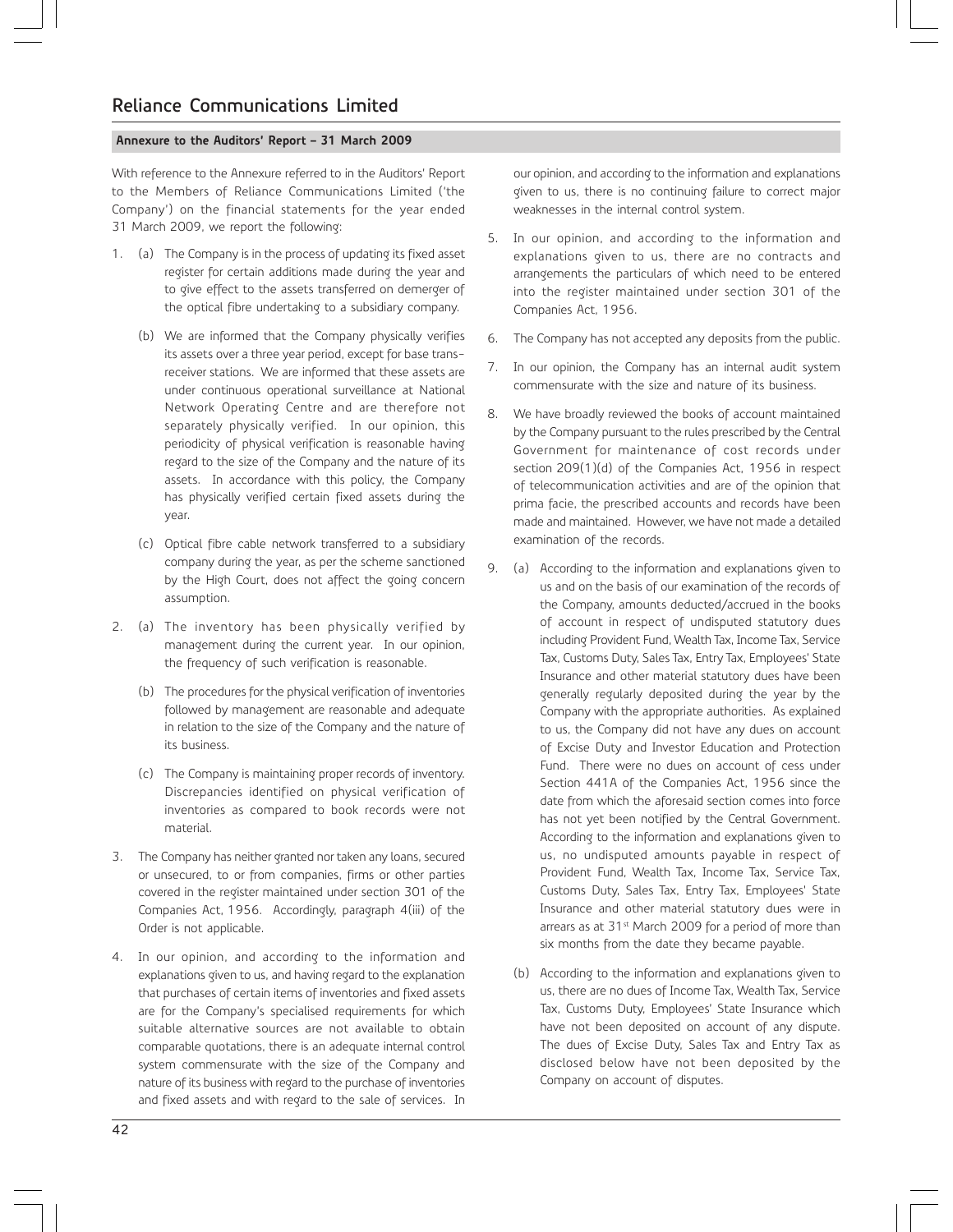# **Auditors' Report on Abridged Accounts**

| Name of the Statute                                 | Nature of<br>the Dues | Amount<br>(Rs. crore) | Period to which<br>the amount relates | Forum where<br>dispute is pending                    |
|-----------------------------------------------------|-----------------------|-----------------------|---------------------------------------|------------------------------------------------------|
| The Central Excise and                              |                       |                       |                                       |                                                      |
| Salt Act, 1944                                      | Excise Duty           | 2.08                  | $2002 - 04$                           | Tribunal                                             |
| Entry Tax Act, Uttar Pradesh                        | Entry Tax             | 0.13                  | $2003 - 04$                           | Trade Tax Tribunal, Lucknow                          |
| Trade Tax Act. Uttar Pradesh                        | Sales Tax             | 1.12                  | $2004 - 05$                           | Trade tax Tribunal, (Appeals)                        |
|                                                     |                       | 10.53                 | $2005 - 06$                           | Joint Commissioner (Appeals)                         |
|                                                     |                       | 0.24                  | $2003 - 04$                           | Trade Tax Tribunal, Lucknow                          |
| Entry Tax Act, Madhya Pradesh                       | Entry Tax             | 0.29                  | $2002 - 03$                           | Deputy Commissioner of Appeals<br>(Commercial Taxes) |
| Entry Tax Act, Chhattisgarh                         | Entry Tax             | 0.09                  | $2002 - 03$                           | Deputy Commissioner of Appeals<br>(Commercial Taxes) |
| Punjab VAT Act                                      | <b>VAT</b>            | 0.01                  | $2007 - 08$                           | Deputy Commissioner (Appeals)                        |
| Entry Tax Act, Madhya Pradesh<br>(Commercial Taxes) | Entry Tax             | 0.20                  | 2003-04                               | Deputy Commissioner (Appeals)                        |
| Entry Tax Act, Chhattisgarh<br>(Commercial Taxes)   | Entry Tax             | 0.03                  | $2003 - 04$                           | Deputy Commissioner (Appeals)                        |
| Entry Tax Act, Chattisgarh                          | Entry Tax             | 0.08                  | $2003 - 04$                           | Assistant Commissioner of<br>Commercial Taxes        |
| Uttarakhand                                         | VAT Act               | <b>VAT</b>            | 0.01                                  | Deputy Commissioner of<br>Commercial Taxes           |
| West Bengal                                         | VAT Act               | <b>VAT</b>            | 1.49                                  |                                                      |

- 10. The Company does not have any accumulated losses at the end of the financial year and has not incurred cash losses in the current financial year and in the immediately preceding financial year.
- 11. In our opinion and according to the information and explanations given to us, the Company has not defaulted in repayment of dues to its bankers or debenture holders or to any financial institutions.
- 12. According to the information and explanations given to us, the Company has not granted loans and advances on the basis of security by way of pledge of shares, debentures and other securities.
- 13. In our opinion and according to the information and explanations given to us, the Company is not a chit fund/ nidhi/ mutual benefit fund/ society.
- 14. According to the information and explanations given to us, the Company is not dealing or trading in shares, securities, debentures and other investments.
- 15. In our opinion and according to the information and explanations given to us, the terms and conditions on which the Company has given guarantees for loans taken by wholly owned subsidiaries from banks or financial institutions are not prejudicial to the interest of the Company.
- 16. In our opinion and according to the information and explanations given to us, the term loans taken by the Company have been applied for the purpose for which they were raised.
- 17. According to the information and explanations given to us and on an overall examination of the balance sheet of the Company, we are of the opinion that the funds raised on short-term basis have not been used for long-term investment.
- 18. The Company has not made any preferential allotment of shares to companies/firms/parties covered in the register maintained under Section 301 of the Companies Act, 1956.
- 19. According to the information and explanations given to us, the Company is in the process of creating a security in respect of debentures issued during the year.
- 20. The Company has not raised any money by public issues during the year.
- 21. According to the information and explanations given to us, no significant fraud on or by the Company, that causes a material misstatement to the financial statements, has been noticed or reported during the year.

# For Chaturvedi & Shah For B S R & Co.

C. D. Lala **Natrajan Ramkrishna** Partner Partner Mumbai 8 August, 2009

Chartered Accountants Chartered Accountants

Membership No: 35671 Membership No: 032815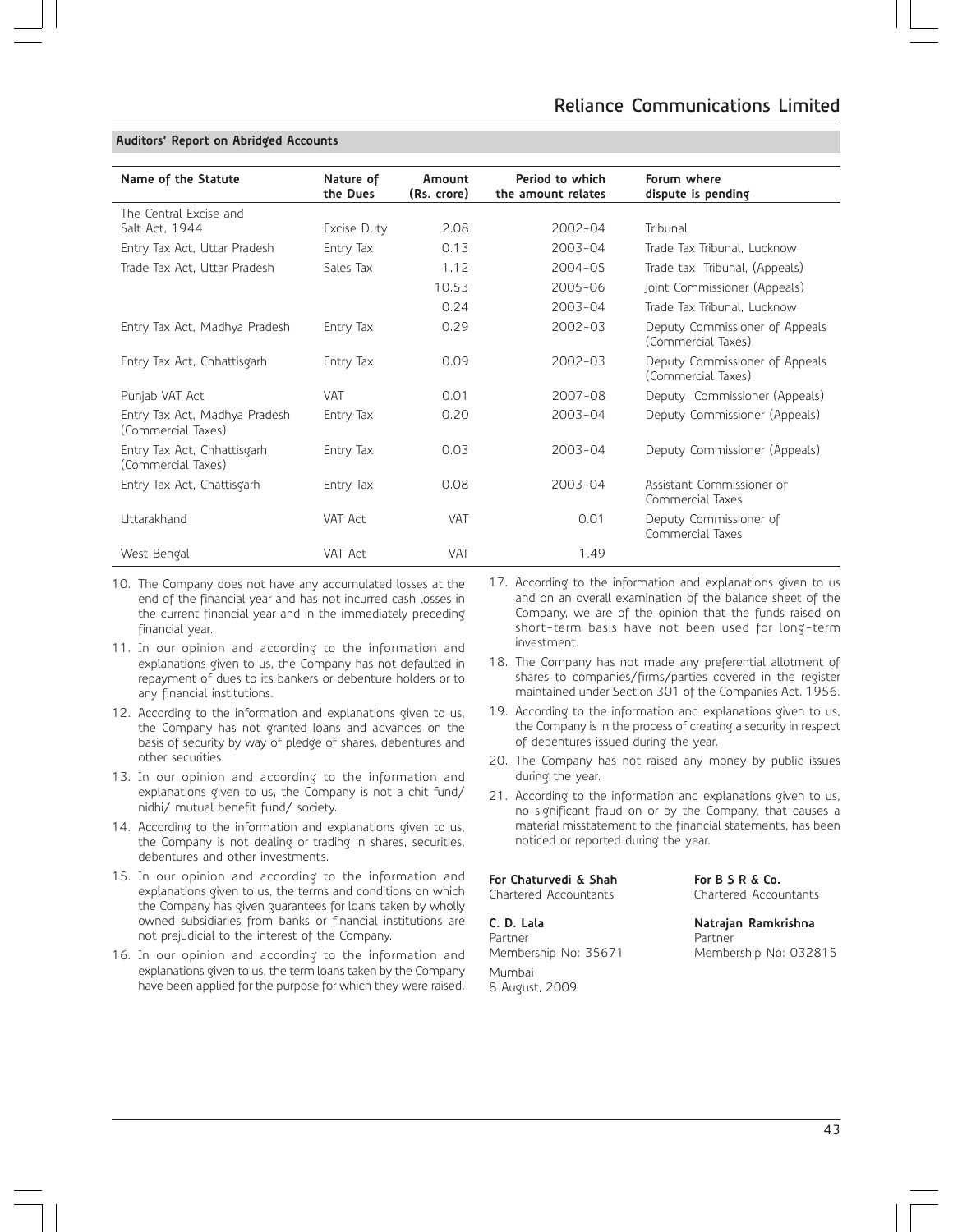# **Abridged Balance Sheet as at 31st March, 2009**

(Statement containing the salient features of Balance Sheet as per Section 219(1)(b)(iv) of the Companies Act, 1956)

|         |                                                                                    |                                                                                                    |                       | As at<br>31st March, 2009      |           | (Rs. in crore)<br>As at<br>31st March, 2008 |
|---------|------------------------------------------------------------------------------------|----------------------------------------------------------------------------------------------------|-----------------------|--------------------------------|-----------|---------------------------------------------|
|         | <b>SOURCES OF FUNDS</b>                                                            |                                                                                                    |                       |                                |           |                                             |
|         | Shareholders' Fund<br>(a) Capital                                                  |                                                                                                    |                       |                                |           |                                             |
|         | (i)<br>Equity Capital                                                              |                                                                                                    |                       | 1,032.01                       |           | 1,032.01                                    |
| (b)     | (Refer Note 2, Notes on Accounts)<br>Reserves and Surplus                          |                                                                                                    |                       |                                |           |                                             |
|         | Capital Reserve<br>(i)                                                             |                                                                                                    | 0.05                  |                                | 0.05      |                                             |
|         | (ii) Debenture Redemption Reserve                                                  |                                                                                                    | 6.98                  |                                |           |                                             |
|         | (iii) Securities Premium Account                                                   | (Refer Note 2(i), (ii), (v) and 4(i), Notes on Accounts)                                           | 9.171.93              |                                | 9,497.42  |                                             |
|         | (iv) General Reserve I<br>(Refer Note 4(ii), Notes on Accounts)                    |                                                                                                    | 5,538.00              |                                | 5,538.00  |                                             |
|         | General Reserve II<br>(v)                                                          |                                                                                                    | 2,785.21              |                                | 2,785.21  |                                             |
|         | (Refer Note 4(iii), Notes on Accounts)<br>(vi) General Reserve III                 |                                                                                                    | 4,335.43              |                                | 400.00    |                                             |
|         | (vii) General Reserve IV                                                           |                                                                                                    | 27,030.86             |                                |           |                                             |
|         | (Refer Note 5 (i) (b), Notes on Accounts)                                          |                                                                                                    |                       |                                |           |                                             |
|         | (viii) Reserve for Business Restructuring<br>(Refer Note 4(iv), Notes on Accounts) |                                                                                                    | 1,287.10              |                                | 1,287.10  |                                             |
|         | (ix) Surplus in Profit and Loss Account                                            |                                                                                                    | 502.75                | 50,658.31                      | 4,300.24  | 23,808.02                                   |
| (a)     | Loan Funds<br>Secured Loans                                                        |                                                                                                    | 3,000.00              |                                | 950.00    |                                             |
|         | (b) Unsecured Loans                                                                |                                                                                                    | 27,903.61             |                                | 19,336.43 |                                             |
|         | (Refer Note 2, Notes on Accounts)                                                  |                                                                                                    |                       | 30,903.61                      |           | 20,286.43                                   |
|         | <b>TOTAL</b>                                                                       |                                                                                                    |                       | 82,593.93                      |           | 45,126.46                                   |
|         | <b>APPLICATION OF FUNDS</b><br><b>Fixed Assets</b>                                 |                                                                                                    |                       |                                |           |                                             |
| (b)     | (a) Net Block (Original Cost Less Depreciation)                                    |                                                                                                    | 31,407.77<br>3,643.86 |                                | 16,887.63 |                                             |
|         | Capital Work-in-Progress<br>(Refer Note 5. Notes on Accounts)                      |                                                                                                    |                       | 35,051.63                      | 7,117.56  | 24,005.19                                   |
|         | Investments<br>(a) Government Securities                                           |                                                                                                    | 0.13                  |                                | 0.01      |                                             |
|         | (b) Investment in Subsidiary Companies - Unquoted                                  |                                                                                                    | 31,342.32             |                                | 13,712.39 |                                             |
|         | (Refer Note 5, Notes on Accounts)                                                  |                                                                                                    |                       |                                |           |                                             |
| (c)     | Others - Unguoted                                                                  |                                                                                                    | 22.30                 | 31,364.75                      | 131.74    | 13 844.14                                   |
|         | Current Assets, Loans and Advances                                                 |                                                                                                    |                       |                                | 201.22    |                                             |
| (b)     | (a) Inventories<br>Sundry Debtors                                                  |                                                                                                    | 253.14<br>1,482.22    |                                | 1,093.21  |                                             |
|         | (c) Cash and Bank Balances                                                         |                                                                                                    | 535.15                |                                | 192.66    |                                             |
| (d)     | Other Current Assets<br>To Subsidiary Companies<br>(i)                             |                                                                                                    | 8,898.40              |                                | 8,009.51  |                                             |
|         | (ii) To Others                                                                     |                                                                                                    | 1,333.91              |                                | 982.63    |                                             |
| (e)     | Loans and Advances<br>To Subsidiary Companies<br>(i)                               |                                                                                                    | 10,731.88             |                                | 5,758.37  |                                             |
|         | (Refer Note 16, Notes on Accounts)                                                 |                                                                                                    |                       |                                |           |                                             |
|         | To Others<br>(ii)                                                                  |                                                                                                    | 2,308.31              |                                | 2,277.69  |                                             |
|         | Less: Current Liabilities and Provisions                                           |                                                                                                    | 25,543.01             |                                | 18,515.29 |                                             |
| (a)     | Current Liabilities<br>(Refer Note 14, Notes on Accounts)                          |                                                                                                    | 5,774.74              |                                | 7,207.76  |                                             |
| (b)     | Provisions                                                                         |                                                                                                    | 3,590.72              |                                | 4,030.40  |                                             |
|         | (Refer Note 6 and 4(v), Notes on Accounts)                                         |                                                                                                    |                       |                                |           |                                             |
|         | <b>Net Current Assets</b>                                                          |                                                                                                    | 9,365.46              | 16,177.55                      | 11,238.16 | 7,277.13                                    |
|         | TOTAL                                                                              |                                                                                                    |                       | 82,593.93                      |           | 45,126.46                                   |
|         | Refer Significant Accounting Policies                                              |                                                                                                    |                       |                                |           |                                             |
|         | <b>Refer Notes on Accounts</b>                                                     |                                                                                                    |                       |                                |           |                                             |
|         | As per our Report of even date                                                     | Compiled from the Audited Accounts of the Company referred to in our Report dated 8th August, 2009 |                       |                                |           |                                             |
|         | For Chaturvedi & Shah                                                              | For B S R & Co.                                                                                    | Chairman              | For and on behalf of the Board |           | Anil D. Ambani                              |
|         | Chartered Accountants                                                              | Chartered Accountants                                                                              |                       |                                |           |                                             |
| Partner | C. D. Lala                                                                         | Natrajan Ramkrishna<br>Partner                                                                     | Directors             |                                |           | J. Ramachandran<br>S. P. Talwar             |
|         | Membership No. 35671                                                               | Membership No. 032815                                                                              |                       |                                |           | Deepak Shourie<br>A. K. Purwar              |

Company Secretary and Manager **Hasit Shukla** 

Mumbai<br>8<sup>th</sup> August, 2009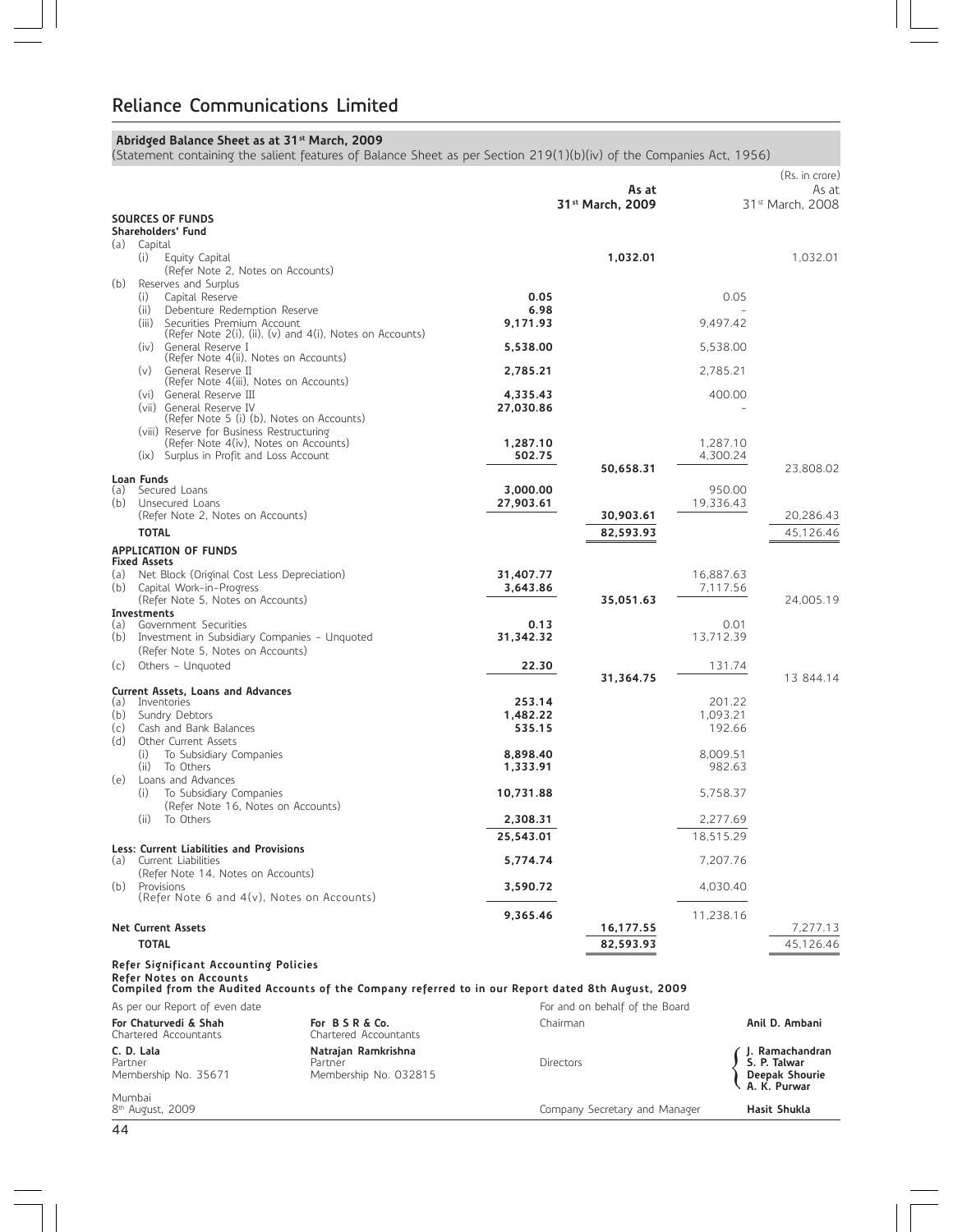#### **Abridged Profit and Loss Account for the year ended 31st March, 2009**

(Statement containing the salient features of Profit and Loss Account as per Section 219(1)(b)(iv) of the Companies Act, 1956)

| I.      | <b>INCOME</b>                                                                                                                                                                  |                                                                                                                                                                                                                                                 |                                | For the year ended<br>31 <sup>st</sup> March, 2009 | (Rs. in crore)<br>For the year ended<br>31 <sup>st</sup> March, 2008 |
|---------|--------------------------------------------------------------------------------------------------------------------------------------------------------------------------------|-------------------------------------------------------------------------------------------------------------------------------------------------------------------------------------------------------------------------------------------------|--------------------------------|----------------------------------------------------|----------------------------------------------------------------------|
|         | Service Revenue (Net of Service Tax)<br>Other Operating Income (Net of Service Tax)<br>Other Income                                                                            |                                                                                                                                                                                                                                                 |                                | 12,583.79<br>1,026.79<br>84.08<br>13,694.66        | 12,706.43<br>709.76<br>10.46<br>13,426.65                            |
| и       | <b>EXPENDITURE</b><br>Access Charges, License Fees and Network Expenses<br>Selling Expenses<br>Managerial Remuneration<br>Provision for Commission to Non Excecutive Directors | Salary, Wages and Other Employee Benefits (Refer Note 19, Notes on Accounts)                                                                                                                                                                    |                                | 7,054.74<br>1,158.05<br>757.66<br>0.70<br>(3.80)   | 5,279.73<br>1,472.33<br>821.96<br>0.53<br>19.99                      |
|         | (Refer Note 6(i) and (ii), Notes on Accounts)<br>Financial Charges (Net)                                                                                                       | (Includes Financial Income of Rs. 138.72 crore and Interest Income Rs. 572.05)                                                                                                                                                                  |                                | 252.75                                             | 445.17                                                               |
|         | Depreciation and Amortisation<br>(Refer Note 4 (v), Notes on Accounts)                                                                                                         | crore (Previous year Rs. 402.79 crore and Rs. 22.09 crore respectively))<br>Depreciation adjusted against Provision for Business Restructuring                                                                                                  |                                | 2,296.53<br>(363.02)                               | 2,358.49<br>(514.83)                                                 |
|         | Auditors Remuneration (Refer Note 9, Notes on Accounts)<br>Provision for Doubtful Debts, Loans and Advances                                                                    | General Administration Expenses (Refer Note 19, Notes on Accounts)                                                                                                                                                                              |                                | 6.86<br>105.04<br>1,073.91                         | 6.29<br>146.58<br>770.15                                             |
|         | Tax and Exceptional Items<br>Exceptional Items (Refer Note 18, Notes on Accounts)                                                                                              | Profit before adjustments pursuant to the Scheme of Amalgamation/Arrangement,                                                                                                                                                                   |                                | 1,355.24                                           | 2,620.26                                                             |
|         | Revaluation of Investments                                                                                                                                                     | Amortisation of Compensation under Employee Stock Option Scheme<br>Profit on transfer of Optic Fiber Undertaking pursuant to the Scheme of Arrangement<br>Adjustments pursuant to the Scheme of Arrangement inter alia for                      |                                | 7.47<br>(404.03)<br>(3,063.27)                     | 16.17                                                                |
|         | Passive Infrastructure Assets written off                                                                                                                                      | demerger of Passive Infrastructure into Reliance Infratel Limited<br>Equivalent amount withdrawn from Reserve for Business Restructuring arising                                                                                                |                                |                                                    | 3,200.74                                                             |
|         | (not created) out of the said Scheme                                                                                                                                           | Adjustments pursuant to the Scheme of Amalgamation/Arrangement                                                                                                                                                                                  |                                |                                                    | (3,200.74)                                                           |
|         | Investments in Reliance Gateway Net Limited written off                                                                                                                        | inter alia for merger of Reliance Gateway Net Limited into the Company<br>Equivalent amount withdrawn from General Reserve (Refer Note 5(i), Notes on Accounts)<br>Adjustments pursuant to the Scheme of Arrangement inter alia for demerger of |                                | 2,096.43<br>(2,096.43)                             |                                                                      |
|         | Optic Fiber Undertaking into Reliance Infratel Limited<br>Equivalent amount withdrawn from General Reserve<br>(Refer Note 3, Notes on Accounts)                                | Losses on account of change in exchange rate relating to loans/ liabilities (net)                                                                                                                                                               |                                | 4,464.57<br>(4, 464.57)                            |                                                                      |
| IV      | III Profit Before Tax<br>Provision for<br>- Current Tax                                                                                                                        |                                                                                                                                                                                                                                                 |                                | 4,815.07                                           | 2,604.09<br>2.10                                                     |
| v       | - Fringe Benefit Tax<br><b>Profit After Tax</b><br>Add: Balance Brought Forward from Previous year                                                                             |                                                                                                                                                                                                                                                 |                                | 12.40<br>4,802.67<br>4,300.24                      | 15.54<br>2,586.45<br>2,294.90                                        |
|         | Amount available for Appropriations<br>VI APPROPRIATIONS                                                                                                                       |                                                                                                                                                                                                                                                 |                                | 9,102.91                                           | 4,881.35                                                             |
|         | Debenture Redemption Reserve<br>Proposed Dividend on Equity Shares<br>Interim Dividend paid on Equity Shares                                                                   |                                                                                                                                                                                                                                                 |                                | 6.98<br>165.12                                     | 154.80                                                               |
|         | Tax on Dividend<br>Transfer to General Reserve III                                                                                                                             |                                                                                                                                                                                                                                                 |                                | 28.06<br>8,400.00<br>502.75                        | 26.31<br>400.00<br>4,300.24                                          |
|         | Balance carried to Balance Sheet                                                                                                                                               | Basic and Diluted Earnings per Share of face value of Rs. 5 each before Exceptional Items                                                                                                                                                       |                                |                                                    |                                                                      |
|         | (Refer Note 15, Notes on Accounts)<br>Basic (Rs.)<br>Diluted (Rs.)                                                                                                             | Basic and Diluted Earnings per Share of face value of Rs. 5 each after Exceptional Items                                                                                                                                                        |                                | 6.51<br>6.23                                       | 12.68<br>10.29                                                       |
|         | (Refer Note 15, Notes on Accounts)<br>- Basic (Rs.)<br>Diluted (Rs.)<br>Refer Significant Accounting Policies                                                                  |                                                                                                                                                                                                                                                 |                                | 23.27<br>22.28                                     | 12.60<br>10.21                                                       |
|         | <b>Refer Notes on Accounts</b>                                                                                                                                                 | Compiled from the Audited Accounts of the Company referred to in our Report dated 8th August, 2009                                                                                                                                              |                                |                                                    |                                                                      |
|         | As per our Report of even date                                                                                                                                                 |                                                                                                                                                                                                                                                 | For and on behalf of the Board |                                                    |                                                                      |
|         | For Chaturvedi & Shah<br>Chartered Accountants                                                                                                                                 | For BSR&Co.<br>Chartered Accountants                                                                                                                                                                                                            | Chairman                       |                                                    | Anil D. Ambani                                                       |
| Partner | C. D. Lala<br>Membership No. 35671                                                                                                                                             | Natrajan Ramkrishna<br>Partner<br>Membership No. 032815                                                                                                                                                                                         | <b>Directors</b>               |                                                    | J. Ramachandran<br>S. P. Talwar<br>Deepak Shourie<br>A. K. Purwar    |
|         |                                                                                                                                                                                |                                                                                                                                                                                                                                                 |                                |                                                    |                                                                      |

Mumbai<br>8<sup>th</sup> August, 2009

Company Secretary and Manager **Hasit Shukla**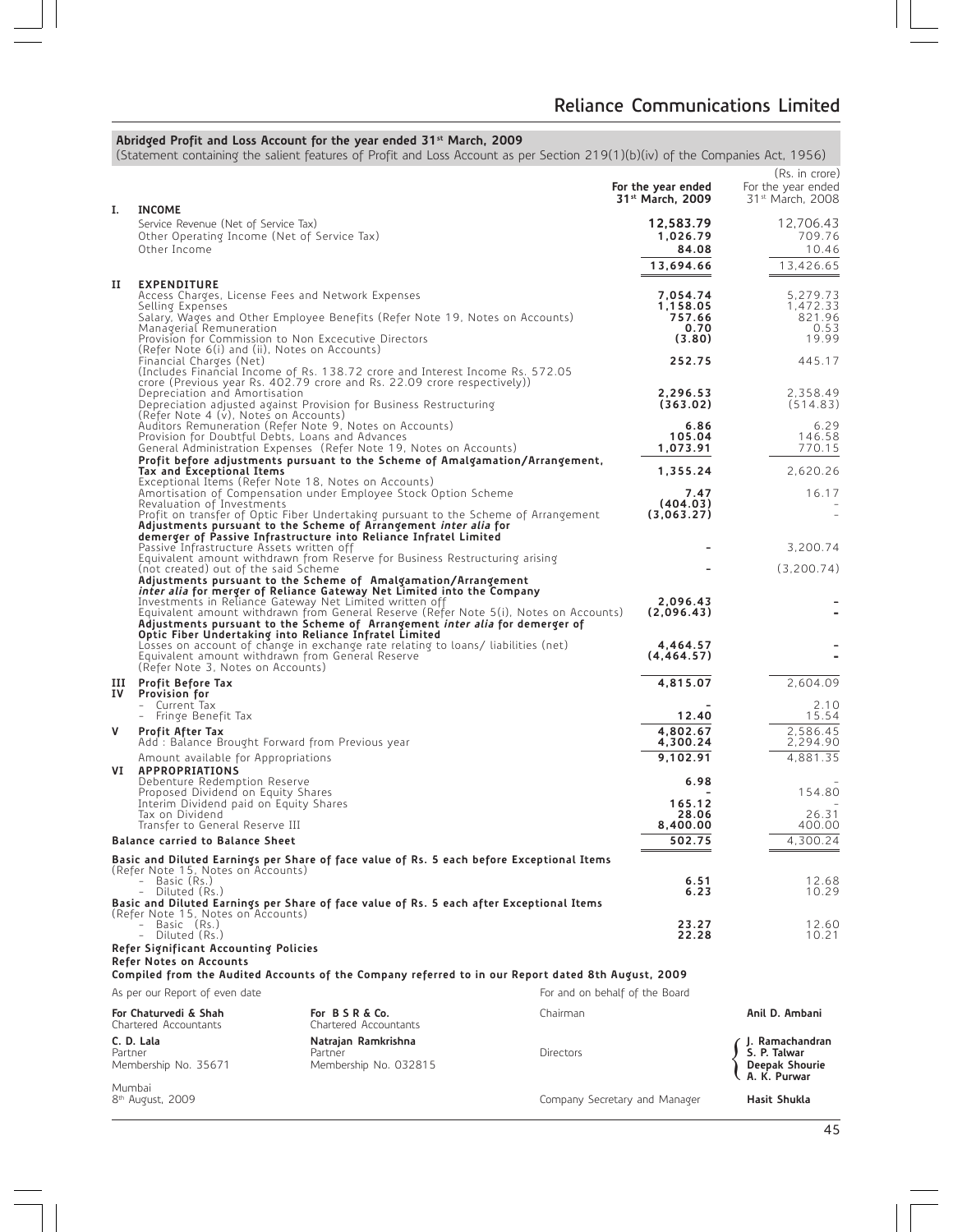# **Significant Accounting Policies to Abridged Balance Sheet as at 31st March, 2009 and Abridged Profit and Loss Account for the year ended on that date**

# **1 Basis of Preparation of Financial Statements**

The Financial Statements are prepared under historical cost convention and fair valuation under a scheme approved by the High Court, in accordance with the generally accepted accounting principles in India and provisions of the Companies Act, 1956 read with the Companies (Accounting Standards) Rules, 2006 (Accounting Standard Rules) as well as applicable pronouncements of the Institute of Chartered Accountants of India (the ICAI).

# **2 Use of Estimates**

The preparation and presentation of Financial Statements requires estimates and assumptions to be made that affect the reported amount of assets and liabilities and disclosure of contingent liabilities on the date of the Financial Statements and the reported amount of revenues and expenses during the reporting period. Difference between the actual results and estimates is recognised in the period in which the results are known / materialised.

# **3 Fixed Assets**

- (i) Fixed Assets are stated at cost / fair value net of Modvat / Cenvat, Value Added Tax and include amount added in revaluation less accumulated depreciation, amortisation and impairment loss, if any.
- (ii) All costs including financing cost of qualifying assets till commencement of commercial operations, net charges of foreign exchange contracts and adjustments arising up to 31st March, 2007 from exchange rate variations, relating to borrowings attributable to fixed assets, are capitalised.
- (iii) Expenses incurred relating to project, prior to commencement of commercial operation, are considered as project development expenditure and shown under Capital Work-in-Progress.
- (iv) Telecom Licenses are stated at fair value less accumulated amortisation.
- (v) Indefeasible Rights of Connectivity (IRC) are stated at cost less accumulated amortisation.

# **4 Lease**

In respect of Operating Leases, lease rentals are expensed on straight line basis with reference to lease terms and considerations except for lease rentals pertaining to the period up to the date of commencement of commercial operations, which are capitalised.

# **5 Depreciation / Amortisation**

- (i) Depreciation on Fixed Assets is provided on Straight Line Method at the rates and in the manner prescribed in Schedule XIV to the Companies Act, 1956 except in case of the following assets which are depreciated as given below.
	- (a) Telecom Electronic Equipments 10 years
	- (b) Furniture, Fixtures and Office Equipments 10 years
	- (c) Customer Premises Equipments 3 years
	- (d) Vehicles 5 years
	- (e) Ducts and Cables 18 years
- (ii) Leasehold Land is depreciated over the period of the lease term.
- (iii) Intangible assets, namely Telecom Licenses and Brand Licence are amortised equally over the balance period of Licenses. IRC and Software are amortised from the date of acquisition or commencement of commercial services, whichever is later. The life of amortisation of the intangible assets are as follows.
	- (a) Telecom Licenses 12.5 to 20 years
	- (b) Brand License 10 years
	- (c) Indefeasible Rights of Connectivity 15, 20 years
	- (d) Software 5 years
- (iv) Depreciation on additions is calculated pro rata from the following month of addition.

# **6 Impairment of Assets**

An asset is treated as impaired when the carrying cost of assets exceeds its recoverable value. An impairment loss is charged to the Profit and Loss Account in the year in which an asset is identified as impaired. The impairment loss recognised in prior accounting period is increased/ reversed where there has been change in the estimate of recoverable value. The recoverable value is the higher of the assets' net selling price and value in use.

# **7 Investments**

Current Investments are carried at lower of cost and market value computed Investment wise. Long Term Investments are stated at cost or fair value as required under order of the High Court. Provision for diminution in the value of long term investments is made only if such a decline is other than temporary in the opinion of the management.

# **8 Inventories of Stores and Spares**

Inventories of stores and spares are accounted for at cost, determined on weighted average basis or net realisable value, whichever is less.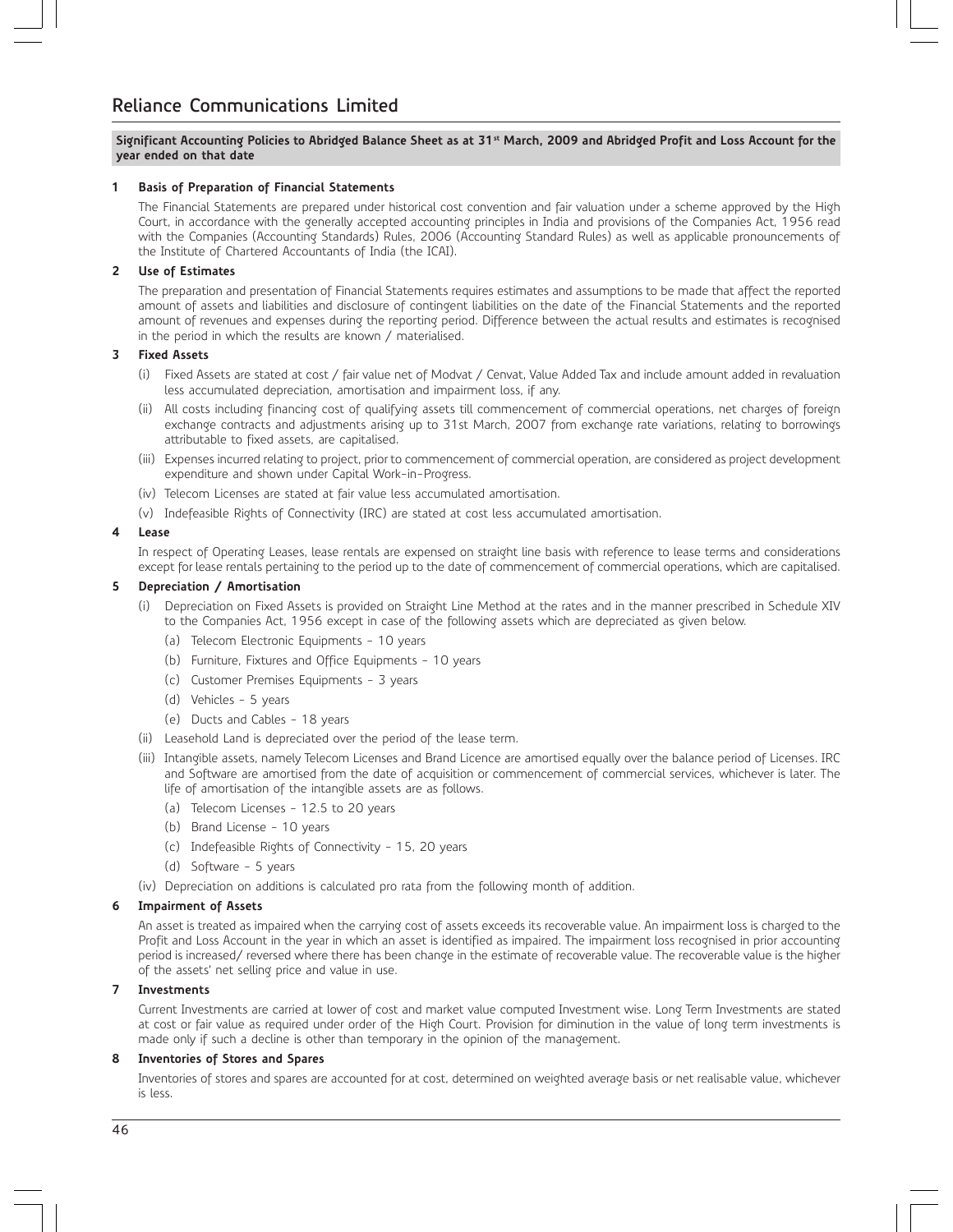**Significant Accounting Policies to Abridged Balance Sheet as at 31st March, 2009 and Abridged Profit and Loss Account for the year ended on that date**

#### **9 Employee Benefits**

#### **Short term employee benefits**

All employee benefits payable wholly within twelve months of rendering the service are classified as short term employee benefits. These benefits include compensated absences such as paid annual leave and sickness leave. The undiscounted amount of short term employee benefits expected to be paid in exchange for the services rendered by employees are recogsized as an expense during the period.

# **Long term employee benefits**

#### **(i) Defined contribution plan**

The Company's contribution towards Employees' Superannuation Plan is recognised as an expense during the period in which it accrues.

#### **(ii) Defined benefit plans**

#### **Provident Fund**

Provident Fund contributions are made to a Trust administered by the Trustees. Interest payable to the Provident Fund members, shall not be at a rate lower than the statutory rate. Liability is recognised for any shortfall in the income of the fund vis-à-vis liability of the interest to the members as per statutory rates.

#### **Gratuity Plan**

The Company's gratuity benefit scheme is a defined benefit plan. The Company's net obligation in respect of the gratuity benefit scheme is calculated by estimating the amount of future benefit that employees have earned in return for their service in the current and prior periods; that benefit is discounted to determine its present value and the fair value of any plan assets is deducted.

The present value of the obligation under such defined benefit plan is determined based on actuarial valuation using the Projected Unit Credit Method.

The obligation is measured at the present value of the estimated future cash flows. The discount rates used for determining the present value of the obligation under defined benefit plan, are based on the market yields on Government Securities as at the Balance Sheet date.

Actuarial gains and losses are recognised immediately in the Profit and Loss Account.

#### **(iii) Other Long term employment benefits**

Compensated absences which are not expected to occur within twelve months after the end of the period in which the employee renders the related services are recognised as a liability at the present value of the defined benefit obligation at the Balance Sheet date, determined based on actuarial valuation using Projected Unit Credit Method. The discount rates used for determining the present value of the obligation under defined benefit plan, are based on the market yields on Government Securities as at the Balance Sheet date.

# **10 Borrowing Cost**

Borrowing costs that are attributable to the acquisition or construction of qualifying assets are capitalised as part of the cost of such assets upto the commencement of commercial operations. A qualifying asset is one that necessarily takes substantial period of time to get ready for intended use. Other borrowing costs are recognised as expense in the year in which they are incurred.

#### **11 Issue Expenses and Premium on FCCBs**

The premium payable on redemption of Foreign Currency Convertible Bonds (FCCBs) is charged to Securities Premium Account over the period of the issue. Issue expenses are debited to Securities Premium account at the time of the issue.

#### **12 Foreign Currency Transactions**

- (i) Transactions denominated in foreign currencies are recorded at the exchange rates prevailing at the time of the transaction.
- (ii) Monetary items denominated in foreign currencies at the year end are restated at year end rates. In case of monetary items, which are covered by forward exchange contracts, the difference between the transaction rate and rate on the date of the contract is recognised as exchange difference and the premium paid on forward contracts is recognised over the life of the contract.
- (iii) Non monetary foreign currency items are carried at cost.
- (iv) Any income or expense on account of exchange difference either on settlement or on translation is recognised in the Profit and Loss Account.
- (v) Any income or loss arising out of marking derivative contracts to market price is recognised in the Profit and Loss Account.

#### **13 Revenue Recognition**

(i) Revenue is recognised as and when the services are provided on the basis of actual usage of the Company's network. Revenue on upfront charges for services with lifetime validity and fixed validity periods of one year or more are recognised over the estimated useful life of subscribers and specified fixed validity period, as appropriate. The estimated useful life is consistent with estimated churn of the subscribers.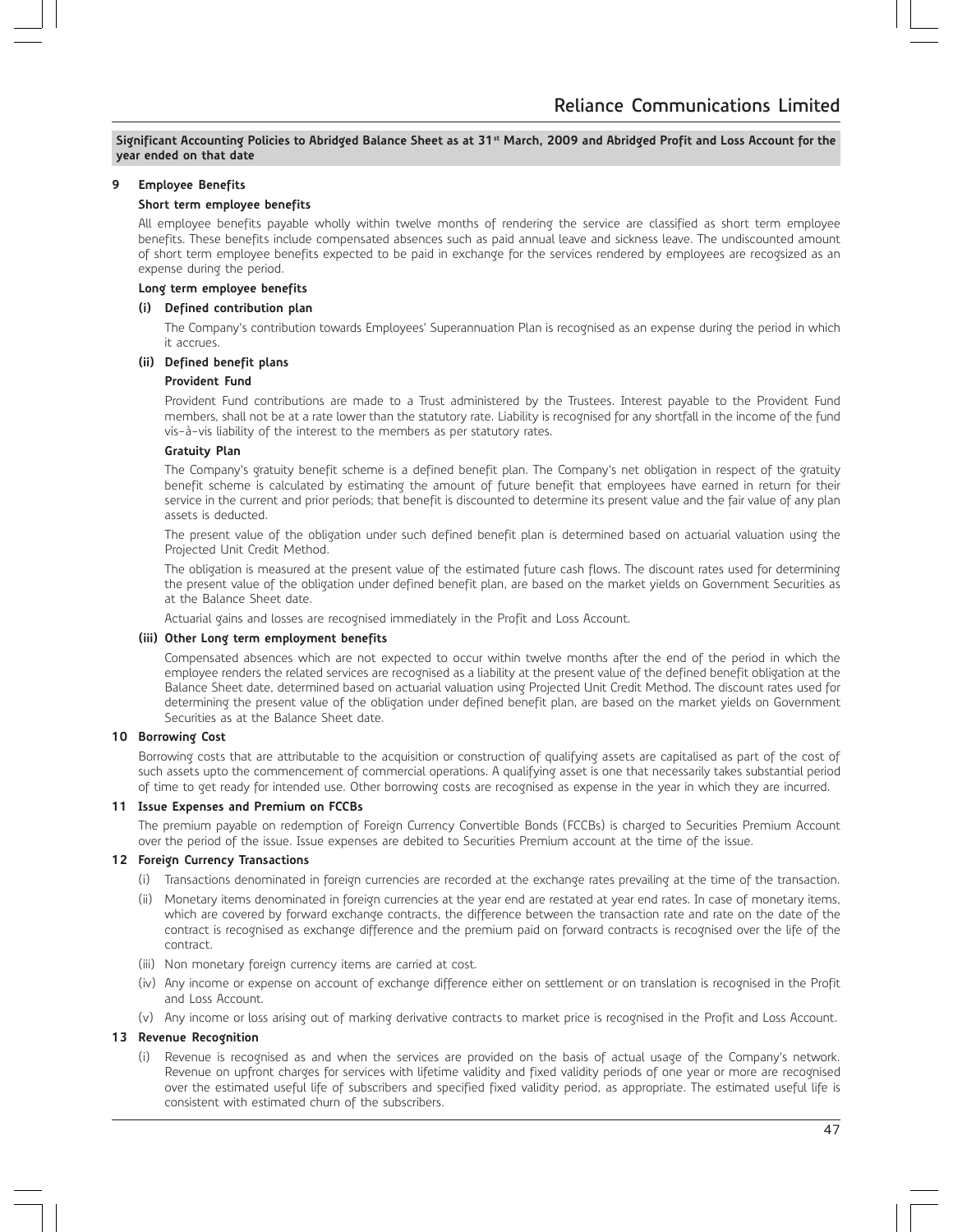# **Significant Accounting Policies to Abridged Balance Sheet as at 31st March, 2009 and Abridged Profit and Loss Account for the year ended on that date**

(ii) Interest income on investment is recognised on time proportion basis. Dividend is considered when right to receive is established.

# **14 Provision for Doubtful Debts and Loans and Advances**

Provision is made in the accounts for doubtful debts, loans and advances in cases where the management considers the debts, loans and advances to be doubtful of recovery.

#### **15 Miscellaneous Expenditure**

Miscellaneous Expenditure is charged to the Profit and Loss Account as and when it is incurred.

# **16 Taxes on Income, Fringe Benefit Tax and Deferred Tax**

Provision for Income Tax is made on the basis of taxable income for the year at current rates. Tax expense comprises of Current Tax, Fringe Benefit Tax and Deferred Tax at the applicable enacted or substantively enacted rates. Current Tax represents the amount of Income Tax payable / recoverable in respect of the taxable income / loss for the reporting period. Deferred Tax represents the effect of timing difference between taxable income and accounting income for the reporting period that originate in one period and are capable of reversal in one or more subsequent periods. The Deferred Tax Asset is recognised and carried forward only to the extent that there is a reasonable certainty that the assets will be realised in future. However, where there is unabsorbed depreciation or carried forward loss under taxation laws, Deferred Tax Assets are recognised only if there is virtual certainty of realisation of assets.

# **17 Government Grants**

Subsidies granted by the Government for providing telecom services in rural areas are recognised as Other Operating Income in accordance with the relevant terms and conditions of the scheme and agreement.

#### **18 Provisions, Contingent Liabilities and Contingent Assets**

Provisions involving substantial degree of estimation in measurement are recognised when there is a present obligation as a result of past events and it is probable that there will be an outflow of resources. A disclosure for a contingent liability is made when there is a possible obligation or a present obligation that may, but probably will not, require an outflow of resources. When there is a possible obligation or a present obligation in respect of which the likelihood of outflow of resources is remote, no provision or disclosure is made. Contingent assets are neither recognised nor disclosed in the Financial Statements.

#### **19 Earning per Share**

In determining Earning per Share, the Company considers the net profit after tax and includes the post tax effect of any extraordinary / exceptional item. The number of shares used in computing Basic Earning per Share is the weighted average number of shares outstanding during the period. The number of shares used in computing Diluted Earning per Share comprises the weighted average shares considered for deriving Basic Earnings per Share and also the weighted average number of shares that could have been issued on the conversion of all dilutive potential Equity Shares unless the results would be anti - dilutive. Dilutive potential Equity Shares are deemed converted as of the begining of the period, unless issued at a later date.

#### **20 Employee Stock Option Scheme**

In respect of stock options granted pursuant to the Company's Employee Stock Option Scheme, the intrinsic value of the options (excess of market price of the share over the exercise price of the option) is treated as discount and accounted as employee compensation cost over the vesting period.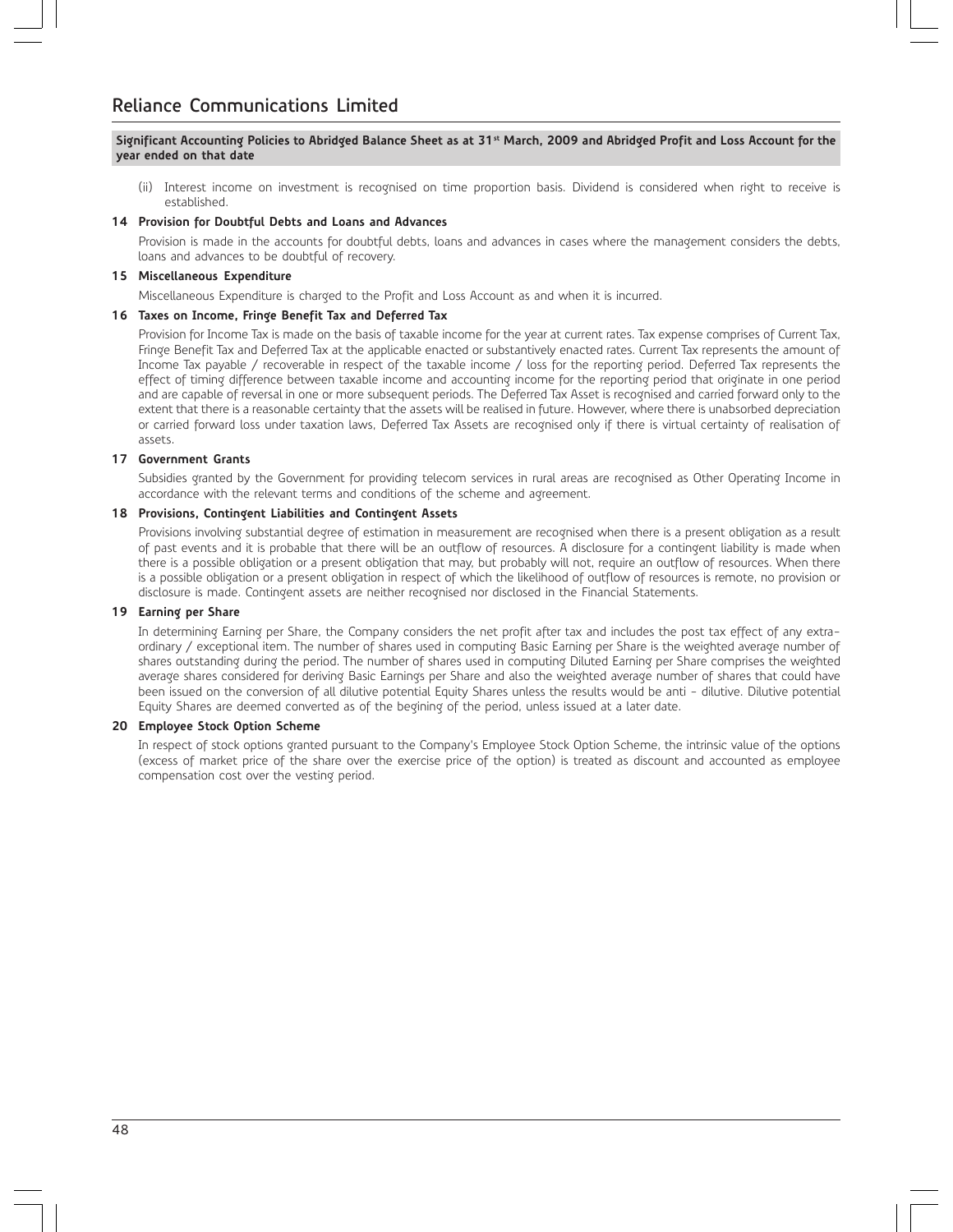# **1 Previous Year**

Figures of the Previous year have been regrouped and reclassified, wherever required. Previous year's figures are not comparable with that of the current year on account of the effects of the Schemes.

# **2 Foreign Currency Convertible Bonds (FCCBs)**

- (i) The Company issued FCCBs in two tranches; 5,00,000 FCCBs for 5 Years, 4.65%, US\$ 500 million issued on 9th May, 2006 and 10,000 FCCBs for 5 Years, 4.95%, US \$ 1000 million issued on 28th February, 2007. Pursuant to the exercise of an option by the FCCB Holders and in accordance with the terms and conditions thereof, the Company, during the previous year, allotted 1,87,44,801 fully paid Equity Shares of Rs. 5 each at a pre determined premium of Rs. 475.68 per Share against 2,03,051 FCCBs and 6,67,090 fully paid Equity Shares of Rs. 5 each at a pre determined premium of Rs. 656.23 per Share against 100 FCCBs respectively.
- (ii) During the year, the Company has bought back and cancelled 350 nos. of 5 Year, 4.95%, FCCBs of the face value of USD 1,00,000 each, as per approval of the Reserve Bank of India, at a discount to the face value. This has resulted in a saving of Rs. 79.61 crore which has been reflected as part of Other Income. Consequent upon such buy back and cancellation, the Company's obligations to convert the said Bonds into Shares, if so claimed by the Bond Holders and/ or to redeem the same in foreign currency, has come to an end vis-à-vis the cancelled Bonds. Rs.7.68 crore (Previous year Rs. Nil) being premium on redemption has been reversed on buyback of FCCBs.

Out of total FCCBs issued, 2,96,949 FCCBs and 9,550 FCCBs were outstanding as on 31st March, 2009.

- (iii) In the event, these outstanding FCCBs are fully converted into Equity Shares, the Equity Share Capital of the Company would increase by approximately 9.11 crore Equity Shares of Rs. 5 each.
- (iv) In case of the above mentioned FCCBs, on and at anytime after 9th May, 2009 and 28th February, 2010 respectively, on and prior to the maturity date, the Company may, subject to certain terms and conditions as per the offering memorandum, redeem the FCCBs in whole and not in part at their Early Redemption amount, provided that no such redemption may be made unless the aggregate value (as defined in the terms and conditions) on each trading day during the period of not less than 30 consecutive trading days, ending not earlier than 14 days prior to the date upon which notice of such redemption is given, was at least 130 percent of the Early Redemption amount.
- (v) FCCBs amount includes Rs. 733.62 crore (Previous year Rs. 330.00 crore), being the premium on redemption of FCCBs computed on pro rata basis for the period up to 31st March, 2009 (31st March, 2008).

# **3 Foreign Exchange**

On account of various factors including, in particular, an amendment to Schedule VI of the Companies Act, 1956 ("the Act") withdrawing the requirement to adjust changes in the amounts of liability relating to loans/liabilities in foreign currency attributable to Fixed Assets acquired by the Company in the cost of the said Fixed Assets, the Company has decided after the end of the financial year 2008 - 09 and after the approval of the Unaudited Financial Results for the quarter and the year ended on 31st March, 2009 that it would be more appropriate to account for the changes in the amounts of liabilities, consequent to changes in foreign exchange rates, as the profit or loss of the Company for the year in which the changes take place without adjusting the amount of the change in the cost of Fixed Assets.

The accounting policy is in line with the Accounting Standard ("AS") 11, "The Effect of Changes in Foreign Exchange Rates" as also in line with the accounting policy adopted by the Company in the previous year ended 31st March, 2008 and the accounting policy followed by the Company for similar changes relating to liabilities expressed in foreign exchange other than those relating to fixed assets.

Accordingly, in respect of the year ended on 31st March, 2009, Rs. 4,608.39 crore being the foreign exchange difference relating to such loans/ liabilities, which were earlier adjusted in the cost of fixed assets, have now been charged to the Profit and Loss Account and net foreign exchange gain of Rs.143.82 crore has been reversed. Net amount of Rs. 4,464.57 crore has been withdrawn from the General Reserve of the Company in accordance with the terms of the Scheme of Arrangement between the Company and Reliance Infratel Limited (RITL) approved by the Hon'ble High Court of Bombay on 18th July, 2009, as determined by the Board and as referred in Note 5 (ii) below. Consequently, there is no impact vis-à-vis profits of the year ended 31st March, 2009 of such charge except for consequential effects relating to depreciation etc. which have been appropriately dealt with.

Further to the above, during the year, loss of Rs. 139.03 crore (Previous year Rs. 468.73 crore) arising out of marking related Derivative Contracts to market has also been recognised in the Profit and Loss Account, in compliance with the announcement dated 29th March, 2008 by the ICAI regarding Accounting for Derivatives. The net gain of Rs. 119.57 crore (Previous year Rs. 400.37 crores) including gain on account of conversion of overseas bank balances amounting to Rs. 32.76 crore (Previous year loss of Rs. 77.70 crores) is reflected in "Financial Charges (net)" as the effect of foreign currency exchange fluctuation.

# **4 Schemes of Amalgamation and Arrangement of earlier years**

The Company, during the past years, undertook various Schemes including restructuring of ownership structure of telecom business so as to align the interest of the shareholders. Accordingly, pursuant to the Schemes of Amalgamation and Arrangement ("the Schemes") under Sections 391 to 394 of the Companies Act, 1956 approved by the Hon'ble High Court of respective judicature, the Company, during the respective years, recorded all necessary accounting effects, along with requisite disclosure in the notes to the accounts, in accordance with the provisions of the said Schemes. The cumulative effects of the Schemes in case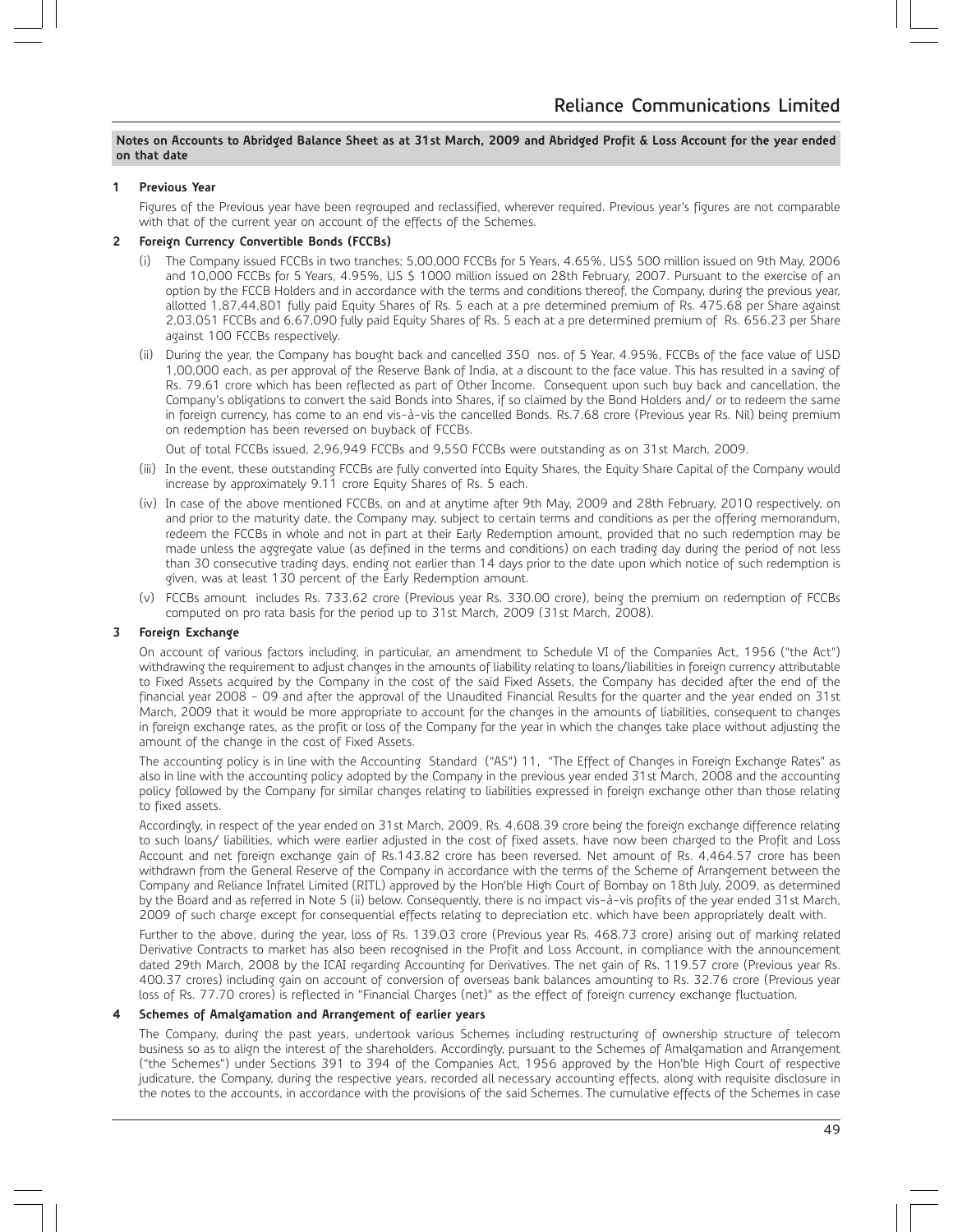of Equity Share Capital of the Company have been disclosed below the respective Schedule to the Accounts. Reserves, pursuant to the said Schemes, include;

- (i) Securities Premium Account of Rs. 9,497.42 crore, being part of the Securities Premium of erstwhile Reliance Infocomm Limited (RIC), the transferor company, representing the amount attributable to shares of RIC other than those being cancelled under the Schemes.
- (ii) General Reserve I of Rs. 5,538.00 crore representing the unadjusted balance being the excess of assets over liabilities relatable to Telecommunications Undertaking transferred and vested into the Company.
- (iii) General Reserve II of Rs. 2,785.21 crore representing the unadjusted balance of the excess of assets over liabilities received by the Company.
- (iv) Reserve for Business Restructuring of Rs. 1,287.10 crore representing the unadjusted balance of revaluation of investment in Reliance Communications Infrastructure Limited (RCIL), the holding company of Reliance Infratel Limited (RITL) after withdrawing an amount equivalent to writing off Passive Infrastructure assets, transferred to RITL, to the Profit and Loss Account. Balance in Reserve for Business Restructuring shall be available to meet the increased depreciation, costs, expenses, and losses including on account of impairment of or write down of assets etc.
- (v) Additional depreciation arising on fair value of the assets has been adjusted to Provision for Business Restructuring.

# **5 Schemes of Amalgamation and Arrangement**

(i) Pursuant to the Scheme of Amalgamation ("the Scheme") under Sections 391 to 394 of the Companies Act, 1956 sanctioned by the Hon'ble High Court of Bombay vide Order dated 3rd July, 2009 and filed with the Registrar of Companies (RoC) on 13th July, 2009, Reliance Gateway Net Limited ("RGNL"), a Wholly Owned Subsidiary of the Company, engaged in telecommunication allied activities and as a holding company for all the offshore Investments of the Company, has been amalgamated into the Company with effect from the Appointed Date as 31st March, 2009.

Upon the Scheme becoming effective;

- (a) All the assets and liabilities as appearing in the books of RGNL as on the Appointed Date have been recorded at their respective fair values by the Company.
- (b) Excess of Rs. 16,428.48 crore arising on such transfer of assets and liabilities, before making the adjustments, in accordance with the Scheme, for cancellation of investments of Rs. 2,096.43 crore (including Equity Shares of Rs. 977.00 crore acquired on conversion of loan) in RGNL and net effect on fair valuation of assets and liabilities of the Company identified by the Board as prescribed to be fair valued, based on market approach/ depreciated replacement cost basis by an independent valuer, for this purpose ("Identified Assets") of Rs. 12,698.81 crore has been credited to General Reserve, to be dealt with in accordance with the Scheme.

Had the Scheme not prescribed this treatment, Rs. 14,332.05 crore would have been credited to Capital Reserve as required by the Purchase Method prescribed by Accounting Standard ("AS") 14 on "Accounting for Amalgamation" and General Reserve would have been lower by Rs. 12,698.81 crore.

(ii) Pursuant to the Scheme of Arrangement ("the Scheme") under Sections 391 to 394 of the Companies Act, 1956, the Hon'ble High Court of Bombay pronounced an Order on 18th July 2009, the Optic Fibre Undertaking, as defined in the Scheme, of the Company, shall be transferred and vested into Reliance Infratel Limited ("RITL"), a Subsidiary of the Company engaged in providing Telecom Infrastructue Services, with effect from the Appointed Date, 1st April, 2008.

As per the Scheme, RITL is required to record in its books all the assets and liabilities pertaining to Optic Fiber Undertaking as appearing in the books of the Company as on the Appointed Date at their respective fair values.

The Scheme shall become effective upon the Company filing the Order of the Hon'ble High Court sanctioning the Scheme with the RoC, as required by Section 394(3) of the Companies Act, 1956. Pending such filing, the Accounts have been compiled as if the Scheme has become effective and consequently, the following effects have been incorporated in the Accounts.

|                                                                                                                                                                                                                                                                                                                                                                         | (Rs. in crore) |
|-------------------------------------------------------------------------------------------------------------------------------------------------------------------------------------------------------------------------------------------------------------------------------------------------------------------------------------------------------------------------|----------------|
| In the Profit and Loss Account:                                                                                                                                                                                                                                                                                                                                         |                |
| Profits arising from such transfer<br>$\bullet$                                                                                                                                                                                                                                                                                                                         | 3,063.27       |
| Effects of transactions between RITL as the owner of the Optic Fibre Undertaking and the<br>Company including, in particular, effects of amounts that would be required to be charged<br>to the Company's Profit and Loss Account as per Accounting Standard (AS) 19 "Leases" and<br>effects of reduction in the charge by way of depreciation resulting in a net debit | 765.12         |
| In the Balance Sheet:                                                                                                                                                                                                                                                                                                                                                   |                |
| The amount included in the Current Assets as amount that would be due from RITL as<br>$\bullet$<br>consideration for the transfer of assets relating to Optic Fibre Undertaking                                                                                                                                                                                         | 7.206.42       |
| Reduction of Current Liabilities on account of liabilities to be transferred to RITL being the<br>liabilities of the Optic Fibre Undertaking                                                                                                                                                                                                                            | 487.48         |
| Withdrawal from General Reserve, as determined by the Board in accordance with the<br>$\bullet$<br>Scheme, for losses on account of change in exchange rate relating to loans/ liabilities                                                                                                                                                                              | 4.464.57       |
|                                                                                                                                                                                                                                                                                                                                                                         |                |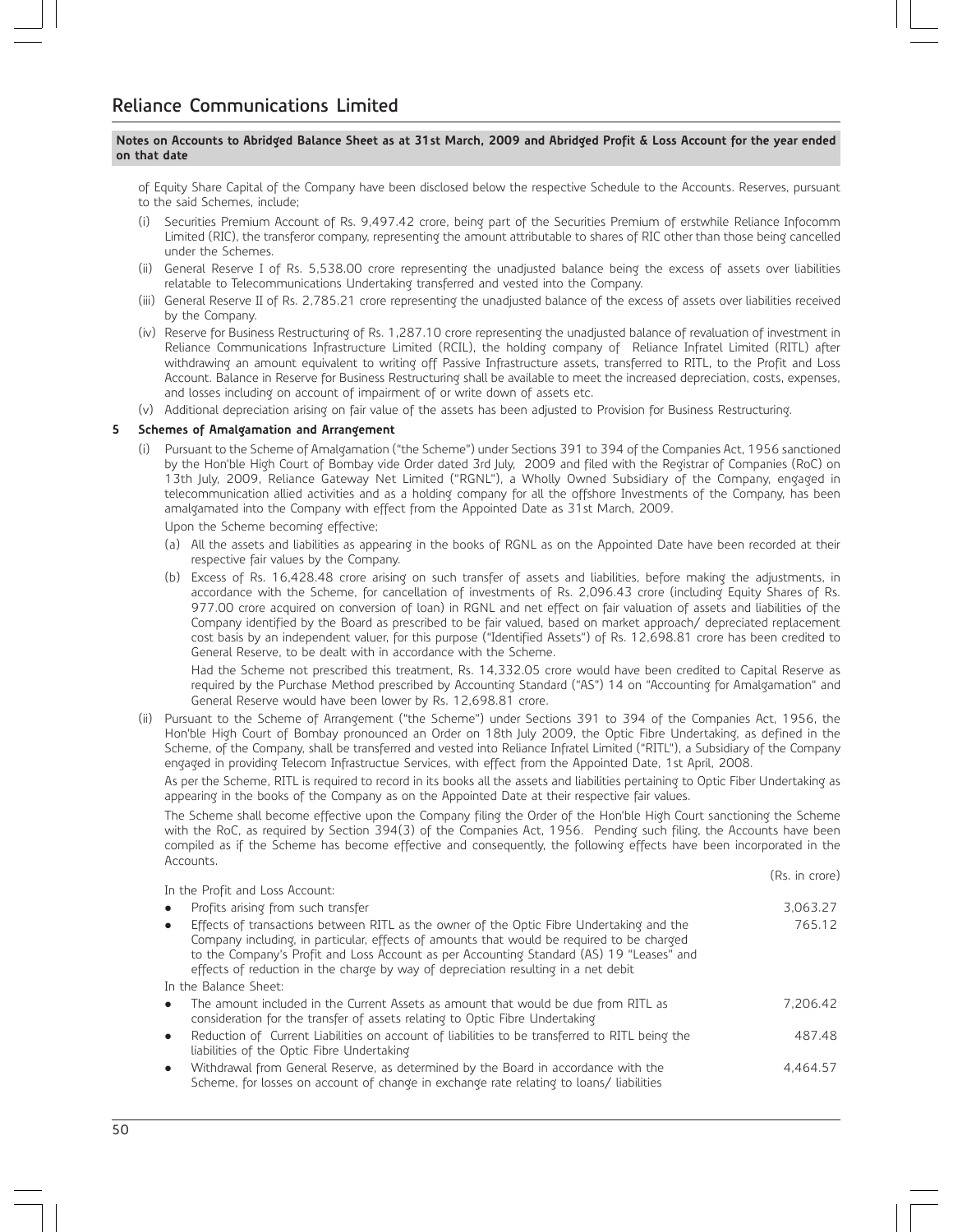$\bullet$ Reduction in Fixed Assets, including Capital-Work-In Progress, for transfer of Optic Fibre 4,632.07 Undertaking to RITL (net of accumulated depreciation). This also includes an addition to Fixed Assets of Rs. 489.11 crore during the period from the Appointed Date till 31st March, 2009.

In accordance with the undertaking given by the Company and by RITL to the Hon'ble High Court, interest will be payable by RITL to the Company on the outstanding amount due by RITL to the Company from and after Effective Date of the Scheme, i.e., from and after the date on which the Order of the Hon'ble High Court approving the Scheme is filed with the RoC. Accordingly, no interest has been included in the amounts incorporated in the Accounts, as aforesaid.

# **6 Provisions (Note 7 - Schedule Q of Annual Accounts)**

(i) Provisions include, provision for disputed claims and others of Rs. 1,844.80 crore (Previous year Rs. 1,905.20 crore) and provision for commission to Non Executive Directors of Rs. 0.60 crore (Previous year Rs. 35.00 crore).

Provision for disputed claims consists of provision for disputed claims of Rs. 1,835.76 crore (Previous year Rs.1,896.16 crore) and for verification of customers Rs. 9.04 crore (Previous year Rs.9.04 crore).

- (ii) During the year, an amount of Rs. Nil (Previous year Rs. 49.52 crore) relating to Access Deficit Charge (ADC) and Rs. 4.40 crore relating to commission to Non Executive Directors (Previous year Rs. 15.01 crore) have been reversed. An amount of Rs. Nil (Previous year Rs. 106.39 crore) has been provided towards disputed interconnect usage charges and an amount of Rs. 31.18 crore (Previous year Rs. Nil ) has been reversed out of disputed interconnect usage charges, Rs. Nil (Previous year Rs. 25.77 crore) has been provided towards disputed Spectrum Charges. An amount of Rs. Nil (Previous year Rs. 14.87 crore) has been utilised towards address verification of prepaid subscribers, an amount of Rs. 29.22 crore paid towards disputed liablities (Previous year Rs. Nil), an amount of Rs. 30.60 crore (Previous year Rs. 30.33 crore) paid towards commission to Non Executive Directors.
- (iii) The Board of Directors has approved the payment of Commission to Non Executive Directors of Rs. 0.60 crore at its meeting held on 8th August, 2009, which will be paid during the year 2009-10.
- (iv) Also refer Note 2 (v) above.

The aforesaid provisions shall be utilised on settlement of the claims, if any, thereagainst.

|       |                                                                                                                      |                           | (Rs. in crore)            |
|-------|----------------------------------------------------------------------------------------------------------------------|---------------------------|---------------------------|
| 7     | Contingent Liabilities and Capital Commitment (Note 8 - Schedule Q of Annual Accounts)                               |                           |                           |
|       |                                                                                                                      | As at<br>31st March, 2009 | As at<br>31st March, 2008 |
| (i)   | Estimated amount of contracts remaining to be executed on<br>capital accounts (net of advances) and not provided for | 651.15                    | 4.365.87                  |
| (ii)  | Disputed liabilities in appeal                                                                                       |                           |                           |
|       | Sales Tax and VAT<br>$\overline{\phantom{a}}$                                                                        | 13.76                     | 18.42                     |
|       | Excise and Service Tax<br>$\overline{\phantom{a}}$                                                                   | 2.08                      | 2.08                      |
|       | Entry Tax and Octroi<br>$\overline{\phantom{m}}$                                                                     | 1.18                      | 5.93                      |
|       | Other Litigations<br>$\overline{\phantom{a}}$                                                                        | 0.40                      | 0.43                      |
| (iii) | Corporate Guarantees given by the Company on behalf of<br>its Subsidiaries                                           | 5,741.28                  | 2,998.57                  |
| (iv)  | Corporate Guarantees given by the Company on behalf of<br>other companies for business purpose                       | 145.97                    | 28.49                     |

#### **8 Deferred Tax Assets and Liabilities (Note 9 - Schedule Q of Annual Accounts)**

The Company being in the business of Telecommunication Services is eligible for deduction u/s 80IA (Tax Holiday) of the Income Tax Act, 1961. Since the Deferred Tax Liability in respect of timing difference is expected to reverse during the Tax Holiday Period, the same is not recognised in books of accounts as at 31st March, 2009 as per Accounting Standard ("AS") 22 of "Accounting for Taxes on Income" as referred to in Accounting Standards Rules.

# **9 Auditor's Remuneration (Excluding service tax) (Note 10 - Schedule Q of Annual Accounts)**

|                                  |                           | (Rs. in crore)            |
|----------------------------------|---------------------------|---------------------------|
|                                  | As at<br>31st March, 2009 | As at<br>31st March, 2008 |
| Statutory Audit                  | 6.20                      | 6.20                      |
| Certification and Other Services | 0.50                      |                           |
| Out Of Pocket Expenses           | 0.16                      | 0.09                      |
|                                  | 6.86                      | 6.29                      |
|                                  |                           |                           |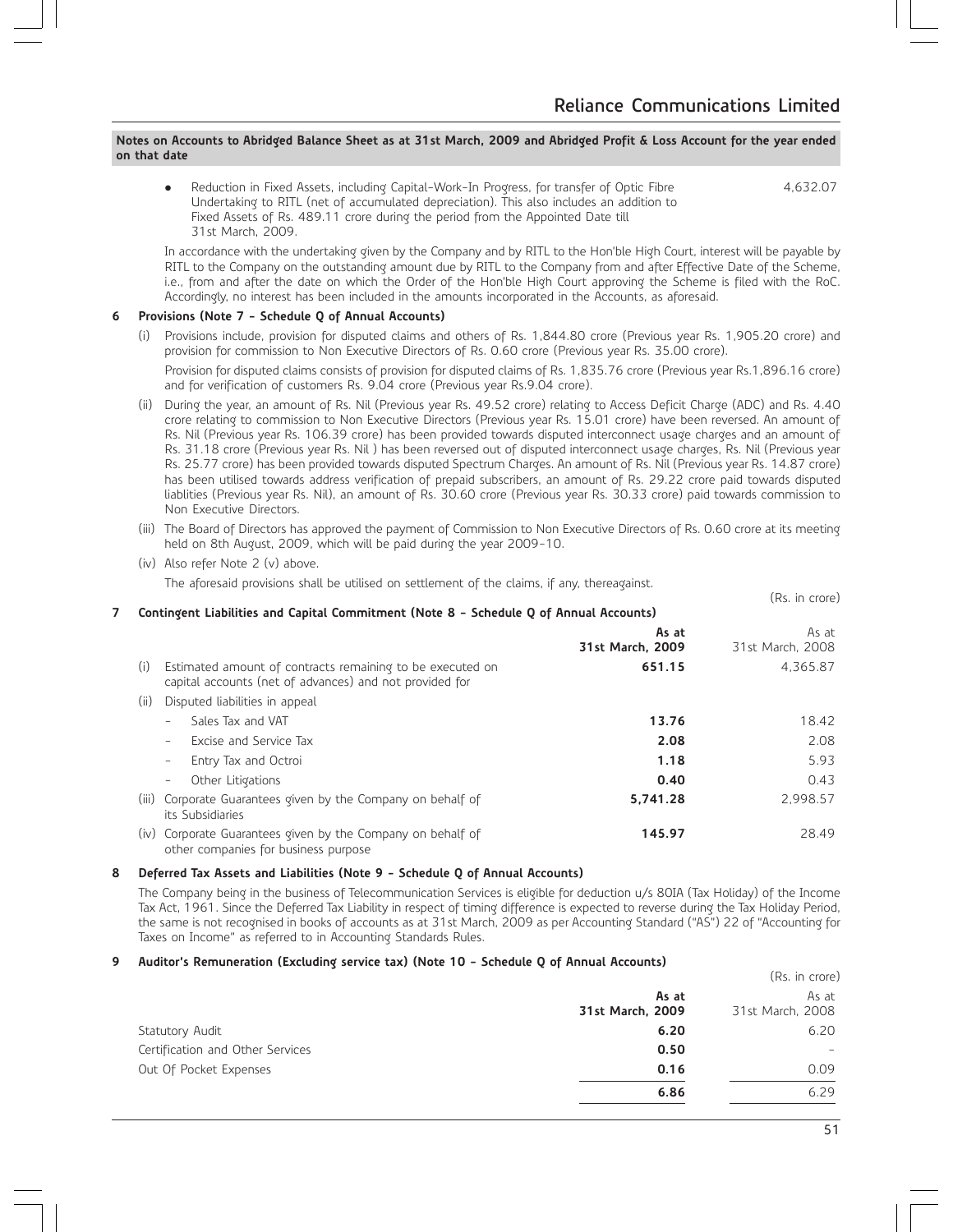# **10 Operating Lease (Note 15 - Schedule Q of Annual Accounts)**

The Company's significant leasing arrangements are in respect of operating leases for premises and network sites. These lease agreements provide for cancellation by either parties thereto as per the terms and conditions of the agreements. In addition to the Scheme, referred to in Note 5 (ii), becoming effective, the Company will be the lessee in respect of Optical Fibres. In respect of this Lease, lease rent of Rs. 903.00 crore, including Rs. 893.00 crore not leviable for the year as per the lease agreement, has been recognised on a straight line basis as Network Expenses and corresponding amount is included in Sundry Creditors.

# **11 Particulars of Derivative Instruments (Note 16 - Schedule Q of Annual Accounts)**

| <b>Particulars of Derivative Instruments</b> | No. of Instruments | Value          |                |
|----------------------------------------------|--------------------|----------------|----------------|
| acquired for hedging                         |                    | (USD in crore) | (Rs. in crore) |
| Principal Only Swap                          | 6                  | 6.00           | 304.32         |
|                                              | (10)               | (11.70)        | (469.55)       |
| Currency Swaps                               | 7                  | 7.40           | 375.13         |
|                                              | (7)                | (7.40)         | (296.73)       |
| Interest Rate Swaps FC                       | 23                 | 119.50         | 6.061.04       |
|                                              | (33)               | (99.60)        | (3,995.95)     |
| Interest Rate Swaps INR                      | 28                 | 16.76          | 850.00         |
|                                              | (27)               | (30.96)        | (1,242.00)     |
| Options FC                                   | 22                 | 63.80          | 3,236.12       |
|                                              | (34)               | (147.59)       | (5,921.11)     |
| Options INR                                  | 2                  | 15.00          | 760.80         |
|                                              | (12)               | (61.00)        | (2.447.32)     |

No derivative instruments are acquired for speculation purpose.

In respect of Foreign Currency Swap and Interest Rate Swap transactions, which are linked with LIBOR rates and exchange rate during the period of contract, gains / losses are recognised on the settlement day or the reporting day, whichever is earlier, at the rate prevailing on respective day.

Foreign Currency exposures that are not hedged by derivative instruments or otherwise are USD 200.60 crore (Previous year USD 270.40 crore), equivalent to Rs.10,173.89 crore (Previous year Rs. 10,848.00 crore).

Above exposure status does not include the effects of accruals.

The unamortized premium of Buyers' Credit to be recognised is Rs. 14.71 crore (Previous year Rs.21.87 crore) for one or more subsequent accounting periods.

# **12 Segment Performance (Note 18 - Schedule Q of Annual Accounts)**

Disclosure as per Accounting Standard ("AS") 17 "Segment Reporting" is reported in Consolidated Accounts of the Company. Therefore, the same has not been separately disclosed in line with the provision of AS.

#### **13 Employee Benefits (Note 19 - Schedule Q of Annual Accounts)**

Gratuity : In accordance with the applicable Indian laws, the Company provides for gratuity, a defined benefit retirement plan (Gratuity Plan) for all employees. The Gratuity Plan provides a lump sum payment to vested employees, at retirement or termination of employment, an amount based on respective employee's last drawn salary and for the years of employment with the Company.

The following table sets out the status of the Gratuity Plan as required under Accounting Standard ("AS") 15 (Revised) "Employee Benefits" (Revised).

#### (i) **Reconciliation of opening and closing balances of the present value of the defined benefit obligation**

|                                         | Gratuity * | Gratuity * | Leave<br>Encashment                                                          | (Rs. in crore)<br>Leave<br>Encashment |
|-----------------------------------------|------------|------------|------------------------------------------------------------------------------|---------------------------------------|
| <b>Particulars</b>                      | As at      | As at      | As at<br>31st March, 2009 31st March, 2008 31st March, 2009 31st March, 2008 | As at                                 |
| Obligation at the beginning of the year | 23.24      | 14.60      | 100.12                                                                       | 77.80                                 |
| Service Cost                            | 6.45       | 4.75       | 45.51                                                                        | 40.94                                 |
| Interest Cost                           | 2.09       | 1.32       | 5.11                                                                         | 6.03                                  |
| Actuarial (gain) / loss                 | (0.02)     | 3.76       | 1.25                                                                         | (3.09)                                |
| Benefits Paid                           | (2.58)     | (1.19)     | (54.31)                                                                      | (21.55)                               |
| Obligation at the end of the year       | 29.18      | 23.24      | 97.68                                                                        | 100.12                                |
|                                         |            |            |                                                                              |                                       |

\* Defined benefit obligation liability as at the Balance Sheet date is wholly funded by the Company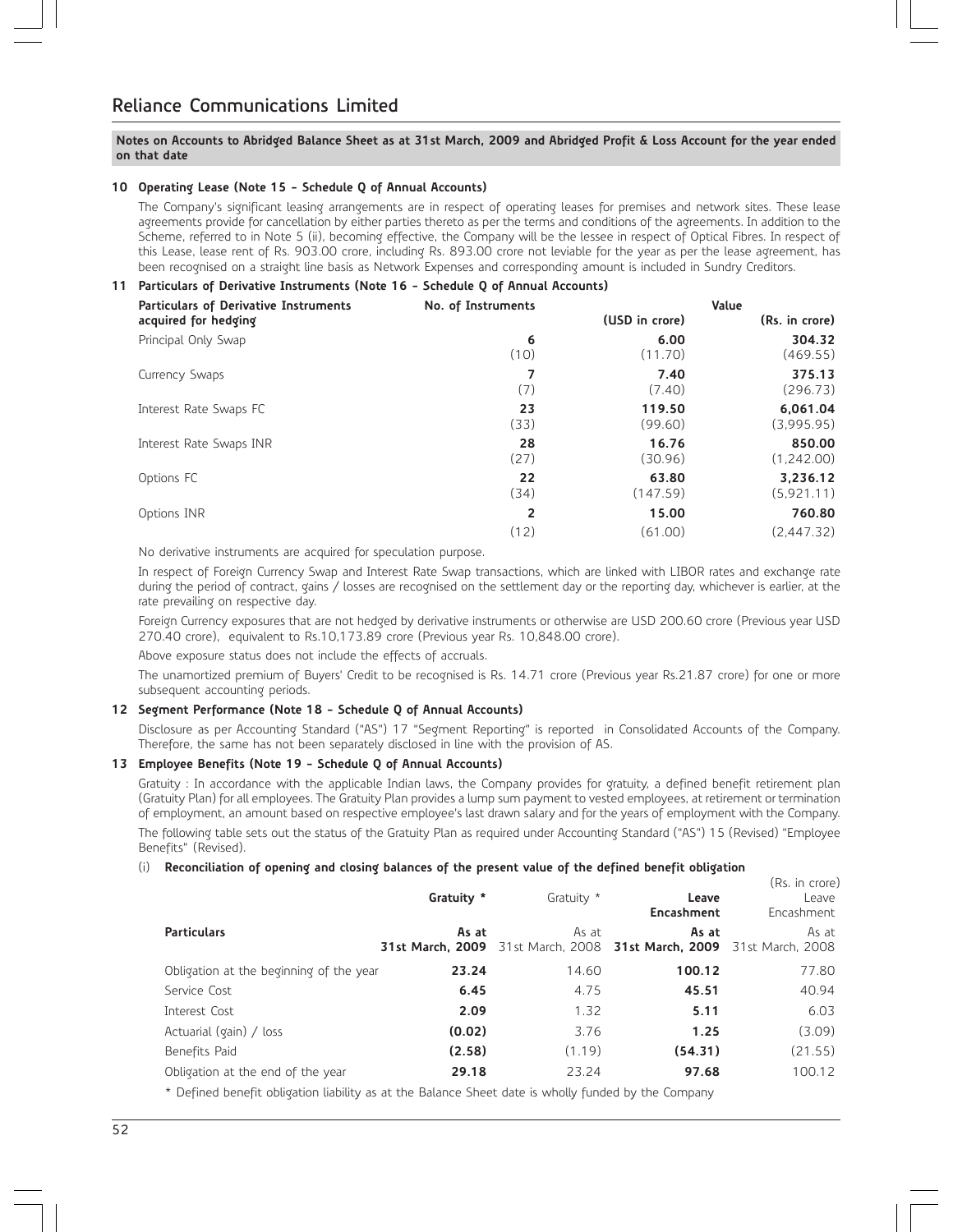|                                                                                                              | Gratuity | Gratuity | Leave<br>Encashment | (Rs. in crore)<br>Leave<br>Encashment |
|--------------------------------------------------------------------------------------------------------------|----------|----------|---------------------|---------------------------------------|
| (ii)<br>Change in plan assets                                                                                |          |          |                     |                                       |
| Plan assets at the beginning of the year<br>at fair value                                                    | 23.58    | 11.06    |                     |                                       |
| Expected return on plan assets                                                                               | 2.12     | 1.00     |                     |                                       |
| Actuarial (gain) / loss                                                                                      | (1.95)   | 0.50     |                     |                                       |
| Contributions                                                                                                | 0.06     | 12.21    | 54.31               | 21.55                                 |
| Benefits                                                                                                     | (2.58)   | (1.19)   | (54.31)             | (21.55)                               |
| Plan assets at the end of the year at fair value                                                             | 21.23    | 23.58    |                     |                                       |
| Reconciliation of present value of the obligation and the fair value of the plan assets<br>(iii)             |          |          |                     |                                       |
| Fair value of plan assets at the end of the year<br>Present value of the defined benefit obligation          | 21.23    | 23.58    | 97.68               | 100.12                                |
| at the end of the year                                                                                       | 29.18    | 23.24    |                     |                                       |
| Liability recognised in the Balance Sheet                                                                    | 7.95     | (0.34)   | 97.68               | 100.12                                |
| Cost for the period<br>(iv)                                                                                  |          |          |                     |                                       |
| Service Cost                                                                                                 | 6.45     | 4.75     | 45.51               | 40.94                                 |
| Interest Cost                                                                                                | 2.09     | 1.32     | 5.11                | 6.03                                  |
| Expected return on plan assets                                                                               | (2.12)   | (1.00)   | <b>NA</b>           | <b>NA</b>                             |
| Actuarial (gain) / loss                                                                                      | 1.93     | 3.26     | 1.25                | (3.09)                                |
| Net Cost                                                                                                     | 8.35     | 8.34     | 51.87               | 43.88                                 |
| $(v)$ Investment details of plan assets<br>100% of the plan assets are invested in Balanced Fund Instruments |          |          |                     |                                       |
| (vi) Actual return on plan assets                                                                            | 0.17     | 1.50     |                     |                                       |
| (vii) Assumptions                                                                                            |          |          |                     |                                       |
| Interest rate                                                                                                | 7.00%    | 9.00%    | 7.00%               | 9.00%                                 |
| Estimated return on plan assets                                                                              | 7.00%    | 9.00%    | 7.00%               | 9.00%                                 |
| Salary growth rate                                                                                           | 6.00%    | 8.20%    | 6.00%               | 8.20%                                 |

The estimates, of future salary increases, considered in actuarial valuation, take into account inflation, seniority, promotion and other relevant factors such as supply and demand factors in the employment market.

Provident Fund : The guidance on implementing Accounting Standards ("AS") 15 "Employee Benefits" (revised 2005) issued by the ICAI states that the benefits involving employer established Provident Fund, which require interest shortfalls to be recompensed are to be considered defined benefit plans. The actuary of the Company has expressed his inability to reliably measure provident fund liabilities. Accordingly, the Company is unable to provide the related information.

**14 Disclosure under Micro, Small and Medium Enterprises Development Act, 2006 (Note 20 - Schedule Q of Annual Accounts)** Under the Micro, Small & Medium Enterprises Development Act, 2006 (MS&MED) which came into force from 2nd October 2006, certain disclosures are required to bde made relating to Micro, Small & Medium Enterprises (MS&ME). On the basis of the information and records available with the Company, the following disclosures are made for the amounts due to the Micro and Small enterprises.

|       |                                                                             |                  | Rs. in crore     |
|-------|-----------------------------------------------------------------------------|------------------|------------------|
|       |                                                                             | As at            | As at            |
|       |                                                                             | 31st March, 2009 | 31st March, 2008 |
| (i)   | Principal amount due to any supplier as at the year end                     | 28.18            | 4.68             |
| (ii)  | Interest due on the principal amount unpaid at the year end to any supplier | 0.45             | 0.05             |
| (iii) | Amount of Interest paid by the Company in terms of Section 16 of the        |                  |                  |
|       | MS&MED, along with the amount of the payment made to the supplier           |                  |                  |
|       | beyond the appointed day during the accounting year                         |                  |                  |
|       | (iv) Payment made to the enterprises beyond appointed date under            | 13.31            | 12.16            |
|       | Section 16 of MS&MED                                                        |                  |                  |
|       | (v) Amount of Interest due and payable for the period of delay in making    | 0.26             | 0.28             |
|       | payment, which has been paid but beyond the appointed day during            |                  |                  |
|       | the year, but without adding the interest specified under MS&MED            |                  |                  |
|       | (vi) The amount of interest accrued and remaining unpaid at the end         | 0.71             | 0.33             |
|       | of each accounting year; and                                                |                  |                  |
|       | (vii) The amount of further interest remaining due and payable even in the  | 0.33             |                  |
|       | succeeding years, until such date when the interest dues as above are       |                  |                  |
|       | actually paid to the small enterprise, for the purpose of disallowance      |                  |                  |
|       | as a deductible expenditure under Section 23 of the MS&MED                  |                  |                  |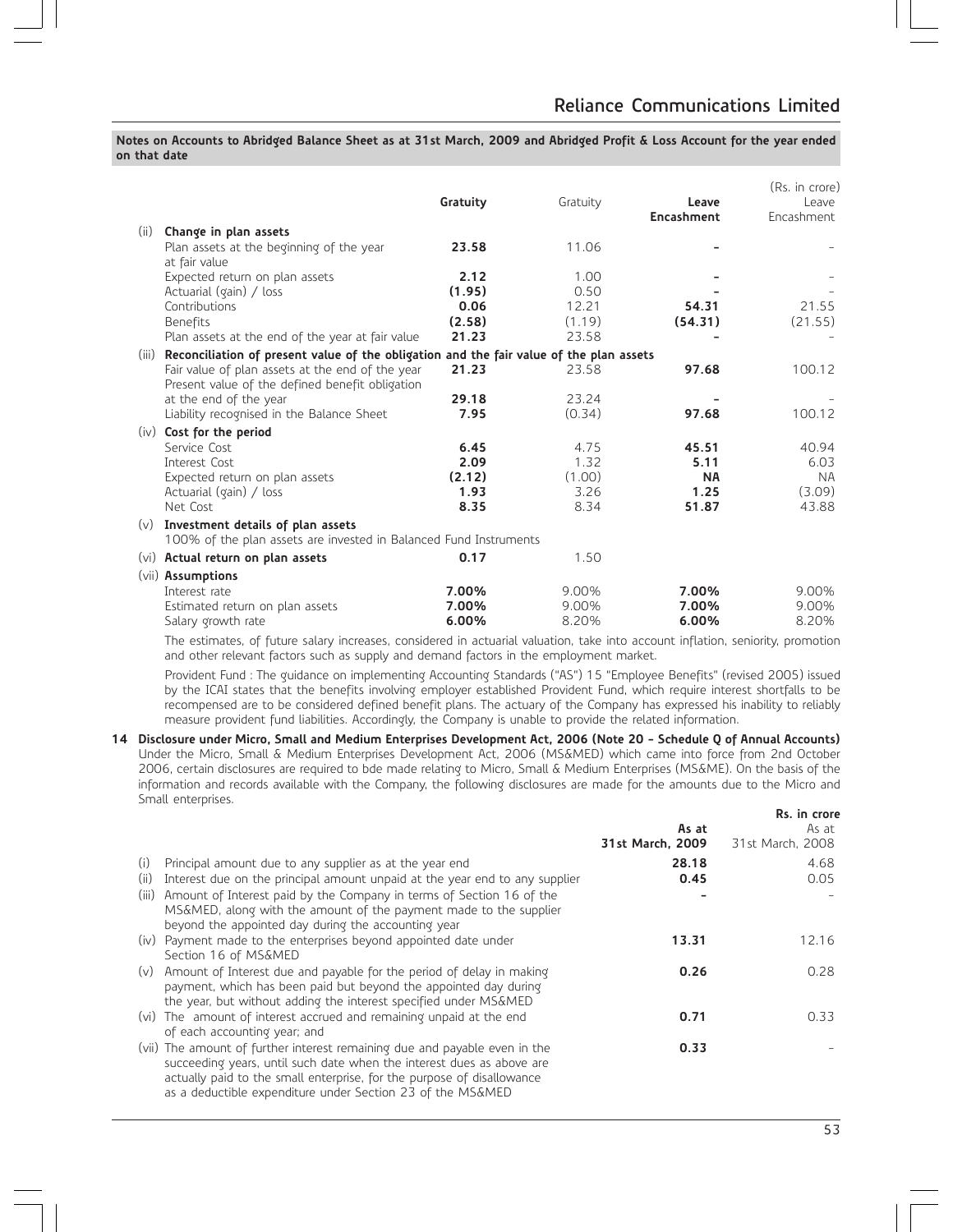# **15 Earnings per Share (EPS) (Note 21 - Schedule Q of Annual Accounts)**

|                                                                                                                                                            | As at<br>31st March, 2009 | As at<br>31st March, 2008 |
|------------------------------------------------------------------------------------------------------------------------------------------------------------|---------------------------|---------------------------|
| <b>Basic and Diluted EPS</b>                                                                                                                               |                           |                           |
| (i)<br>Profit / (Loss) attributable to Equity Shareholders before<br>Exceptional Items (Rs. in crore)<br>(Numerator used for calculation of Basic EPS)     | 1.342.84                  | 2.602.62                  |
| Profit / (Loss) attributable to Equity Shareholders before<br>(ii)<br>Exceptional Items (Rs. in crore)<br>(Numerator used for calculation of Dilutive EPS) | 1,342.84                  | 2,225.25                  |
| (iii) Profit / (Loss) attributable to Equity Shareholders after<br>Exceptional Items (Rs. in crore)<br>(Numerator used for calculation of Basic EPS)       | 4,802.67                  | 2.586.45                  |
| (iv) Profit / (Loss) attributable to Equity Shareholders after<br>Exceptional Items (Rs. in crore)<br>(Numerator used for calculation of Dilutive EPS)     | 4,802.67                  | 2,209.08                  |
| (v) Weighted average number of Equity Shares<br>(Used as Denominator for calculating Basic EPS)                                                            | 2,064,026,881             | 2,052,028,972             |
| (vi) Add: Effect of potential Equity Shares to be issued under FCCBs                                                                                       | 91,120,244                | 105,453,968               |
| (vii) Add: Effect of potentially dilutive Equity Shares under ESOS                                                                                         |                           | 5,780,192                 |
| (viii) Weighted average number of Equity Shares<br>(Used as Denominator for calculating Diluted EPS)                                                       | 2,155,147,125             | 2,163,263,132             |
| (ix) Basic Earnings per Share of Rs. 5 each (Rs.) before Exceptional Items                                                                                 | 6.51                      | 12.68                     |
| Diluted Earnings per Share of Rs. 5 each (Rs.) before Exceptional Items<br>(x)                                                                             | 6.23                      | 10.29                     |
| Basic Earnings per Share of Rs. 5 each (Rs.) after Exceptional Items<br>(x <sub>i</sub> )                                                                  | 23.27                     | 12.60                     |
| (xii) Diluted Earnings per Share of Rs. 5 each (Rs.) after Exceptional Items                                                                               | 22.28                     | 10.21                     |

**16 Loans and Advances in the nature of loans to Subsidiary Companies (Note 22 - Schedule Q of Annual Accounts)**

|                                                                    |                              |                              |                                       | (Rs. in crore)                                 |
|--------------------------------------------------------------------|------------------------------|------------------------------|---------------------------------------|------------------------------------------------|
|                                                                    | As at<br>31st March,<br>2009 | As at<br>31st March.<br>2008 | Maximum<br>Balance during<br>the year | Maximum<br>Balance during<br>the previous year |
| Reliance Gateway Net Limited<br>(i)                                |                              | 977.67                       | 977.67                                | 977.67                                         |
| Reliance Webstore Limited<br>(ii)                                  | 460.88                       | 897.36                       | 951.04                                | 1 368.25                                       |
| Netizen Rajasthan Limited<br>(iii)                                 | 7.20                         | 7.20                         | 7.20                                  | 7.20                                           |
| Gateway Net Trading Pte. Limited<br>(iv)                           | 10.14                        |                              | 10.14                                 |                                                |
| Reliance Telecom Limited<br>(v)                                    | 1,164.00                     | 388.91                       | 1,178.22                              | 1,471.39                                       |
| (vi) Campion Properties Limited                                    | 90.83                        | 59.37                        | 90.83                                 | 59.37                                          |
| (vii) Reliance Communications Infrastructure Limited               | 30.49                        | 2.067.57                     | 2,167.57                              | 2,073.59                                       |
| (viii) Reliance Infocomm Infrastructure Private Limited            | 767.30                       | 1.175.64                     | 1,175.64                              | 1,175.64                                       |
| Reliance Big TV Limited<br>(ix)                                    | 137.83                       | 78.11                        | 193.11                                | 78.11                                          |
| Reliance Infratel Limited<br>(x)<br>(Refer Note 5(ii), Schedule Q) | 6,975.21                     |                              | 6,975.21                              | 1 210.00                                       |
| (xi) Reliance Tech Services Private Limited                        | 3.63                         |                              | 65.63                                 |                                                |
|                                                                    | 9.647.51                     | 5,651.83                     | 13,792.26                             | 8.421.22                                       |

Loans and Advances to Subsidiaries are interest free loans, where there is no repayment schedule and are repayable on demand.

# **17 Employee Stock Option Scheme (Note 23 - Schedule Q of Annual Accounts)**

The Company operates two Employee Stock Option Plans; ESOS Plan 2008 and ESOS Plan 2009, which cover eligible employees of the Company, the Holding Company and its Subsidiaries. ESOS Plans are administered through an ESOS Trust. The vesting of the options is on the expiry of one year from the date of grant as per Plan under the respective ESOS(s). In respect of Options granted, the accounting value of Options (based on market price of the share on the date of the grant of the option) is accounted as deferred employee compensation, which is amortised on a straight line basis over the vesting period. Each Option entitles the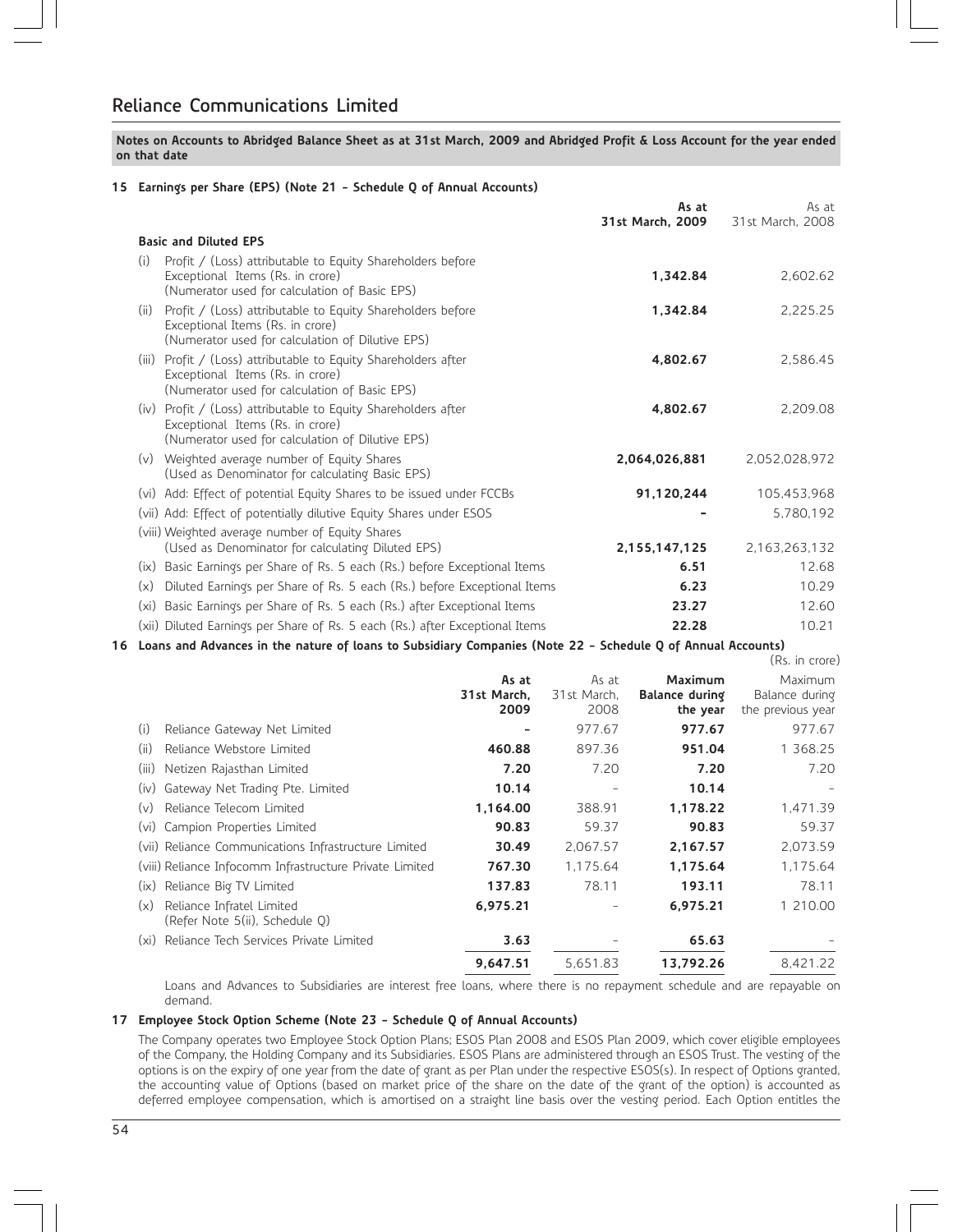holder thereof to apply for and be allotted one Equity Share of the Company of Rs. 5 each upon payment of the exercise price during the exercise period. The maximum Exercise Period is 10 years from the date of grant of options.

The Company has established a Trust for the implementation and management of ESOS for the benefit of its present and future employees. Advance of Rs. 159.00 crore has been granted to the Trust. Rs. 154.91 crore has been utilised by the Trust for purchasing 92 lac Equity Shares during the period upto 31st March, 2009.

Amortization of compensation includes a further charge of Rs. 7.47 crore (Previous year Rs.16.17 crore) based on intrinsic value Options which have been vested under ESOS Plan 2008. Amount earlier charged in respect of surrendered Options under ESOS Plan 2008 have been reversed during the year. No amount is chargeable in respect of Options granted under ESOS Plan 2009.

|                                                        |                             |                                                | <b>Employees Stock Option Plans</b> |                                                |
|--------------------------------------------------------|-----------------------------|------------------------------------------------|-------------------------------------|------------------------------------------------|
| <b>Particulars</b>                                     | <b>PLAN 2008</b>            |                                                | <b>PLAN 2009</b>                    |                                                |
|                                                        | Number of<br><b>Options</b> | Weighted<br>average<br>exercise<br>price (Rs.) | Number of<br><b>Options</b>         | Weighted<br>average<br>exercise<br>price (Rs.) |
| No of Options outstanding at the beginning of the year | 14.991.185                  | 371.24                                         | Nil                                 |                                                |
| Number of Options granted                              | Nil                         |                                                | 13.217.975                          | 206.00                                         |
| Total number of Options surrendered                    | 13.217.975                  | 369.10                                         | Nil                                 |                                                |
| Number of Options vested during the year               | 1.607.320                   | 394.06                                         | Nil                                 |                                                |
| Total number of Options exercised                      | Nil                         |                                                | Nil                                 |                                                |
| Total number of Options forfeited / lapsed             | 165.890                     | 382.98                                         | 1.938.980                           | 206.00                                         |
| No of Options outstanding at the end of the year       | 1.607.320                   | 394.06                                         | 11.278.995                          | 206.00                                         |

If the entity would have estimated fair value computed on the basis of Black-Scholes pricing model, the compensation cost for the year ended 31st March, 2009 for ESOS Plan 2008 and ESOS Plan 2009 would have been higher by Rs. 6.64 crore and Rs.9.25 crore respectively. The key assumptions used to estimate the fair value of options are given below.

| <b>Particulars</b>                                                  | <b>ESOS Plan 2008</b> | <b>ESOS Plan 2009</b> |
|---------------------------------------------------------------------|-----------------------|-----------------------|
| Risk-free interest rate                                             | 7.27%                 | 5.00%                 |
| Expected life                                                       | 1 vear                | 1 year                |
| Expected volatility                                                 | 37.58%                | 70.00%                |
| Expected dividend yield                                             | 0.1386%               | 0.4301%               |
| Price of the underlying share in market at the time of option grant | Rs. 541.15            | Rs. 174.00            |
|                                                                     |                       |                       |

# **18 Exceptional Items (Note 24 - Schedule Q of Annual Accounts)**

- (i) The Company holds foreign currency denominated Redeemable Preference Shares, of its Subsidiaries; Reliance Globalcom BV (RGBV) and Gateway Net Trading Pte. Limited (GNTPL). The said investments qualify as monetary assets under Accounting Standard ("AS") 11 "Effects of changes in foreign exchange rates". As required by the AS, the said monetary assets have been restated on the basis of closing rate of foreign currency as at 31st March, 2009. The total difference being financial charges of Rs. 704.16 crore out of which Rs. 404.03 crore relatable to the period ended upto 31st March, 2008 have been reflected under Exceptional Items.
- (ii) Amortization of compensation of Rs. 7.47 crore under ESOS Plan 2008 as mentioned in Note 17 above.
- (iii) Profit on transfer of OFC Undertaking of Rs. 3,063.27 crore as mentioned in Note 5 (ii). above.

# **19 Recovery of Expenses (Note 25 - Schedule Q of Annual Accounts)**

Expenses under the heads Provision for Employees Cost and Other Expenses are net of recoveries for common cost from Reliance Communications Infrastructure Limited (RCIL), a Wholly Owned Subsidiary of the Company. Such amounts recovered for the year amount to Rs. 133.05 crore for Employee Cost and Rs. 500.28 crore for Sales and General Administration Expenses comprising of Rs. 87.50 crore for Advertising Expenses, Rs. 332.10 crore for Customer Acquisition and Customer Care, Rs. 80.68 crore for Selling and Marketing. Similarly, the Company has also collected interest, equivalent to its cost of funds, from RCIL and Reliance Telecom Limited (RTL) amounting to Rs. 116.72 crore and Rs. 445.17 crore respectively for the year ended 31st March, 2009.

# **20 License Fees (Note 26 - Schedule Q of Annual Accounts)**

The Company accounts for its liabilities in respect of Licence Fees payable by way of Revenue Share to be computed on the Gross Revenue of the Company after taking into account the decision of the Telecom Disputes Settlement And Appellate Tribunal (the TDSAT) dated 30th August, 2007 specifying that revenues not related to UAS and Other Licences under which the Company operates are not to be included in the computation of Revenue Share. The TDSAT has, by its decision dated 26th March, 2009 applied the said decision dated 30th August, 2007 to the Company. The decision of the TDSAT is the subject matter of Appeal pending before the Supreme Court. No provision is considered necessary in this regard.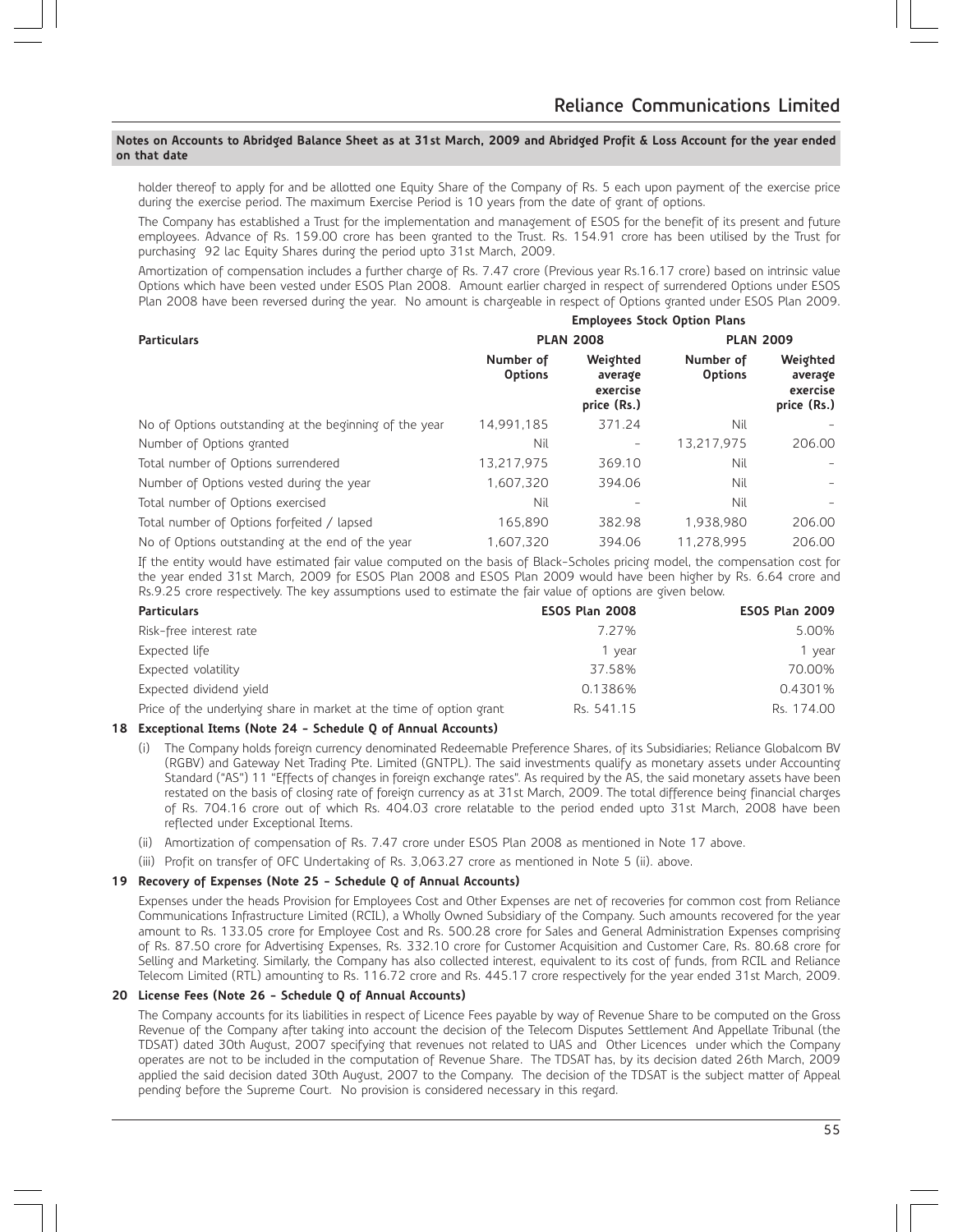# **21 Financial Statements of Subsidiary Companies (Note 27 - Schedule Q of Annual Accounts)**

The Ministry of Corporate Affairs, Government of India vide its Order No.47/51/2009-CL-III dated 13th February, 2009 issued under Section 212 (8) of the Companies Act, 1956 has exempted the Company from attaching the Balance Sheets, Profit and Loss Accounts, Cash Flow Statements and other documents of its subsidiaries under Section 212(1) of the Companies Act, 1956. As per the order, key details of each subsidiary is attached.

| 22 Performance Ratios                                                | For the Year Ended<br>31st March. 2009 | For the Year Ended<br>31st March, 2008 |
|----------------------------------------------------------------------|----------------------------------------|----------------------------------------|
| Income / Total Assets<br>(i)                                         | 0.15                                   | 0.24                                   |
| Net Profit Before Interest and Tax /<br>(ii)<br>Capital Employed (%) | 6.14                                   | 6.76                                   |
| (iii) Return on Networth (%)                                         | 9.29                                   | 10.41                                  |
| (iv) Profit After Tax / Income (%)                                   | 35.07                                  | 19.26                                  |

# **23 Related Parties (Note 28 - Schedule Q of Annual Accounts)**

As per Accounting Standard ("AS") 18 'Related Party Disclosures', prescribed under the Accounting Standard Rules, the disclosure of transactions with the related parties are given below.

# **A List of Related Parties; where control exists**

# Sr. Name of the Subsidiary Companies **Sr. Name of the Subsidiary Companies**<br>No. (direct and step down subsidiaries) **Step and Step down subsidiaries**)

- 
- 1 Reliance Communications Infrastructure Limited
- 2 Reliance Infratel Limited
- 3 Netizen Rajasthan Limited
- 4 Reliance Mobile Limited
- 5 Matrix Innovations Limited
- 6 Reliance Telecom Limited
- 7 Reliance Global IDC Limited
- 8 Reliance Big TV Limited
- 9 Campion Properties Limited
- 10 Reliance Infocomm Infrastructure Private Limited
- 11 Reliance Digital Home Services Limited
- 12 Reliance Webstore Limited
- 13 Reliance Tech Services Private Limited
- 14 Reliance WiMax Limited (formerly Gateway Systems (India) Limited)
- 15 Reliance Communications Investment and Leasing Limited
- 16 Reliance Gateway Net Limited (upto 31st March, 2009), a Subsidiary of the Company has been merged into the Company. The Scheme is effective from 13th July, 2009, whereas Appointed Date of the Scheme is 31st March, 2009.
- 17 Access Guinea SARL (w.e.f. 10th September, 2008)
- 18 Anupam Global Soft (U) Limited
- 19 Equatorial Communications Limited (w.e.f. 18th December, 2008)
- 20 Equatorial Communications SARL (w.e.f. 18th December, 2008)
- 21 Euronet Spain SA (w.e.f. 25th May, 2008)
- 22 FLAG Access India Private Limited
- 23 FLAG Atlantic UK Limited
- 24 FLAG Holdings (Taiwan) Limited Board Control
- 25 FLAG Pacific Limited
- 26 FLAG Telecom (Taiwan) Limited
- 27 FLAG Telecom Asia Limited
- 28 FLAG Telecom Belgium Network SA

#### **No. (direct and step down subsidiaries) No. (direct and step down subsidiaries)**

- 29 FLAG Telecom Deutschland GmbH
- 30 FLAG Telecom Development Limited
- 31 FLAG Telecom Development Services Company LLC
- 32 FLAG Telecom Espana Network SAU
- 33 FLAG Telecom Espana SA (Ceased on 13th March, 2009)
- 34 FLAG Telecom Group Services Limited
- 35 FLAG Telecom Hellas AE
- 36 FLAG Telecom Ireland Network Limited
- 37 FLAG Telecom Japan Limited
- 38 FLAG Telecom Nederland BV
- 39 FLAG Telecom Network Services Limited
- 40 FLAG Telecom Network USA Limited
- 41 FLAG Telecom Servizi Italia SpA
- 42 FLAG Telecom Singapore Pte. Limited
- 43 FLAG Telecom Taiwan Services Limited
- 44 FLAGWEB Limited
- 45 Gateway Net Trading Pte. Limited (w.e.f. 1st October, 2008)
- 46 Interconnect Brazzaville S.A. (w.e.f. 21st October, 2008)
- 47 Lagerwood Investments Limited Board Control
- 48 Net Direct SA (Proprietary) Limited (w.e.f. 25th May, 2008)
- 49 RCOM Malaysia SDN. BHD.
- 50 Reliance Communications (Australia) Pty Limited
- 51 Reliance Communications (Hong Kong) Limited.
- 52 Reliance Communications (New Zealand) Pte Limited
- 53 Reliance Communications (Singapore) Pte Limited
- 54 Reliance Communications (UK) Limited
- 55 Reliance Communications Canada Inc.
- 56 Reliance Communications International Inc.
- 57 Reliance FLAG Atlantic France SAS
- 58 Reliance FLAG Pacific Holdings Limited (formerly FLAG Pacific Holdings Limited)
- 59 Reliance FLAG Telecom Ireland Limited
- 60 Reliance Globalcom (UK) Limited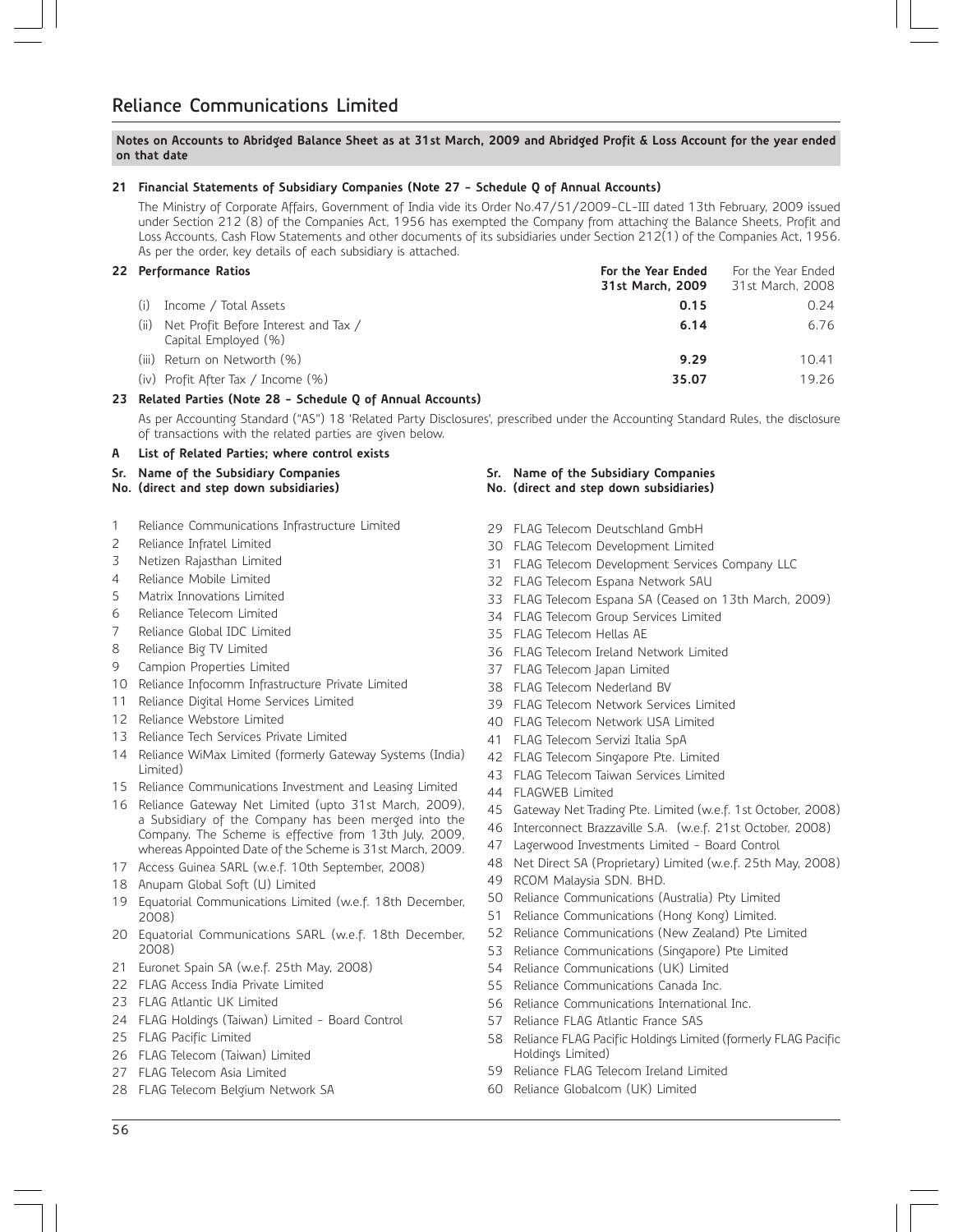- 61 Reliance Globalcom BV (formerly Reliance Infocom BV)
- 62 Reliance Globalcom Limited
- 63 Reliance Globalcom Services Inc.
- 64 Reliance Infocom Inc.
- 65 Reliance Netway Inc.
- 66 Reliance Telecom Infrastructure (Cyprus) Holdings Limited-Board Control
- 67 Reliance WiMAX World BV (w.e.f. 26th August, 2008)
- 68 Reliance WiMAX World BVI (formerly eWave World Limited) (w.e.f. 4th April, 2008) (formerly eWave World Limited)
- 69 Reliance WiMAX World LLC (w.e.f. 23rd September, 2008)
- 70 Reliance WiMAX World Limited (w.e.f. 11th August, 2008)
- 71 Relilance Communications Inc.
- 72 Reliance WiMAX Cameroon B. V. (w.e.f. 18th December, 2008)
- 73 Reliance WiMAX Congo-Brazzaville B.V. (w.e.f. 21st October, 2008)
- 74 Reliance WiMAX Guinea B. V. (w.e.f. 10th September, 2008)
- 75 Reliance WiMAX Sierra Leone B. V. (w.e.f. 18th December, 2008)
- 76 Seoul Telenet Inc. Board Control
- 77 Vanco (Asia Pacific) Pte Limited (w.e.f. 25th May, 2008)
- 78 Vanco (Shanghai) Co. Limited (w.e.f. 25th May, 2008)
- 79 Vanco ApS (w.e.f. 25th May, 2008)
- 80 Vanco Australasia PTY Limited. (w.e.f. 25th May, 2008)
- 81 Vanco Benelux BV (w.e.f. 25th May, 2008)
- 82 Vanco BV (w.e.f. 25th May, 2008)
- 83 Vanco Deutschland GmbH (w.e.f. 25th May, 2008)
- 84 Vanco EpE (w.e.f. 25th May, 2008)
- 85 Vanco Euronet Sro (w.e.f. 25th May, 2008)
- 86 Vanco Global Limited (w.e.f. 25th May, 2008)
- 87 Vanco GmbH (w.e.f. 25th May, 2008)
- 88 Vanco Hong Kong Solutions Limited (w.e.f. 25th May, 2008)
- 89 Vanco (India) Private Limited (w.e.f. 25th May, 2008)
- 90 Vanco International Limited (w.e.f. 25th May, 2008)
- 91 Vanco Japan KK (w.e.f. 25th May, 2008)
- 92 Vanco Net Direct Limited (w.e.f. 25th May, 2008)
- 93 Vanco NV (w.e.f. 25th May, 2008)
- 94 Vanco Row Limited (w.e.f. 25th May, 2008)
- 95 Vanco SAS (w.e.f. 25th May, 2008)
- 96 Vanco Solutions Inc (w.e.f. 25th May, 2008)
- 97 Vanco South America Ltda (w.e.f. 25th May, 2008)
- 98 Vanco Sp Zoo (w.e.f. 25th May, 2008)
- 99 Vanco Srl (w.e.f. 25th May, 2008)
- 100 Vanco Sweden AB (w.e.f. 25th May, 2008)
- 101 Vanco Switzerland AG (w.e.f. 25th May, 2008)
- 102 Vanco UK Limited (w.e.f. 25th May, 2008)
- 103 Vanco US, LLC (w.e.f. 25th May, 2008)
- 104 VNO Direct Limited (w.e.f. 25th May, 2008)
- 105 WANcom GmbH (w.e.f. 25th May, 2008)
- 106 Yipes Holdings Inc.
- 107 Yipes Systems Inc.
- 108 YTV Inc.
- 109 Flag Telecom Korea Limited (Ceased on 31st December, 2008)
- 110 Vanco Net Direct Ltd., Ireland (w.e.f. 25th May, 2008)
- 111 Reliance Vanco Group Limited (formerly Vanco Group Limited) (w.e.f. 25th May, 2008)
- 112 FLAG Telecom France Services Eurl, (Ceased on 2nd April, 2008)
- 113 FLAG Telecom France Network SAS (Ceased on 2nd April 2008)

# **Holding Companies**

- 114 Reliance Innoventures Private Limited (Ultimate Holding Company)
- 115 AAA Communication Private Limited

# **Individuals**

#### **Promoters**

116 Shri Anil D. Ambani, the person having control during the year

# **Manager**

- 117 Shri Hasit Shukla
- **B List of Other Related Parties; where there have been transactions Associate Company**
- 1 Warf Telecom International Private Limited

# **Fellow Subsidiaries**

- 2 Reliance Capital Limited
- 3 Reliance General Insurance Company Limited

#### **Disclosure in respect of transactions which are more than 10% of the total transactions of the same type with a related party during the year**

1 Fixed assets acquired during the year include Rs. 5.01 crore from Reliance FLAG Atlantic France SAS, Rs. 43.34 crore from Reliance Tech Services Private Limited and Rs. 932.87 crore from Reliance Infratel Limited.(Previous year - Fixed assets acquired include Rs. 34.00 crore from Reliance FLAG Atlantic France SAS, Rs. 83.20 crore from Reliance Communications Infrastructure Limited and Rs. 164.99 crore from Reliance Infratel Limited).

During the year, the Company has acquired the Optic Fibre Undertaking of Reliance Communications Infrastructure Limited (RCIL), a wholly owned subsidiary of the Company, comprising, as on 1st April, 2008, of ducts, dark optical fibre cables including all other assets comprising inter alia of construction machinery, rights, powers, authorities, interests and privileges in all property, moveable and immoveable and all other future rights and interest, arising out of such property, forming part of the network laid by RCIL on pan India routes, on a going concern basis, for a token consideration of Rs. 5 crore.

During the year, the Company has transferred the Optic Fibre Undertaking to Reliance Infratel Limited under the Scheme (Refer Note 5 (ii), Notes on Accounts).

2 Loans and Advances include loan granted during the year of Rs. 1,554.21 crore to Reliance Telecom Limited, Rs.1,238.13 crore to Reliance Communications Infrastructure Limited, Rs. 890.79 crore to Reliance Webstore Limited, Rs. 31.46 crore to Campion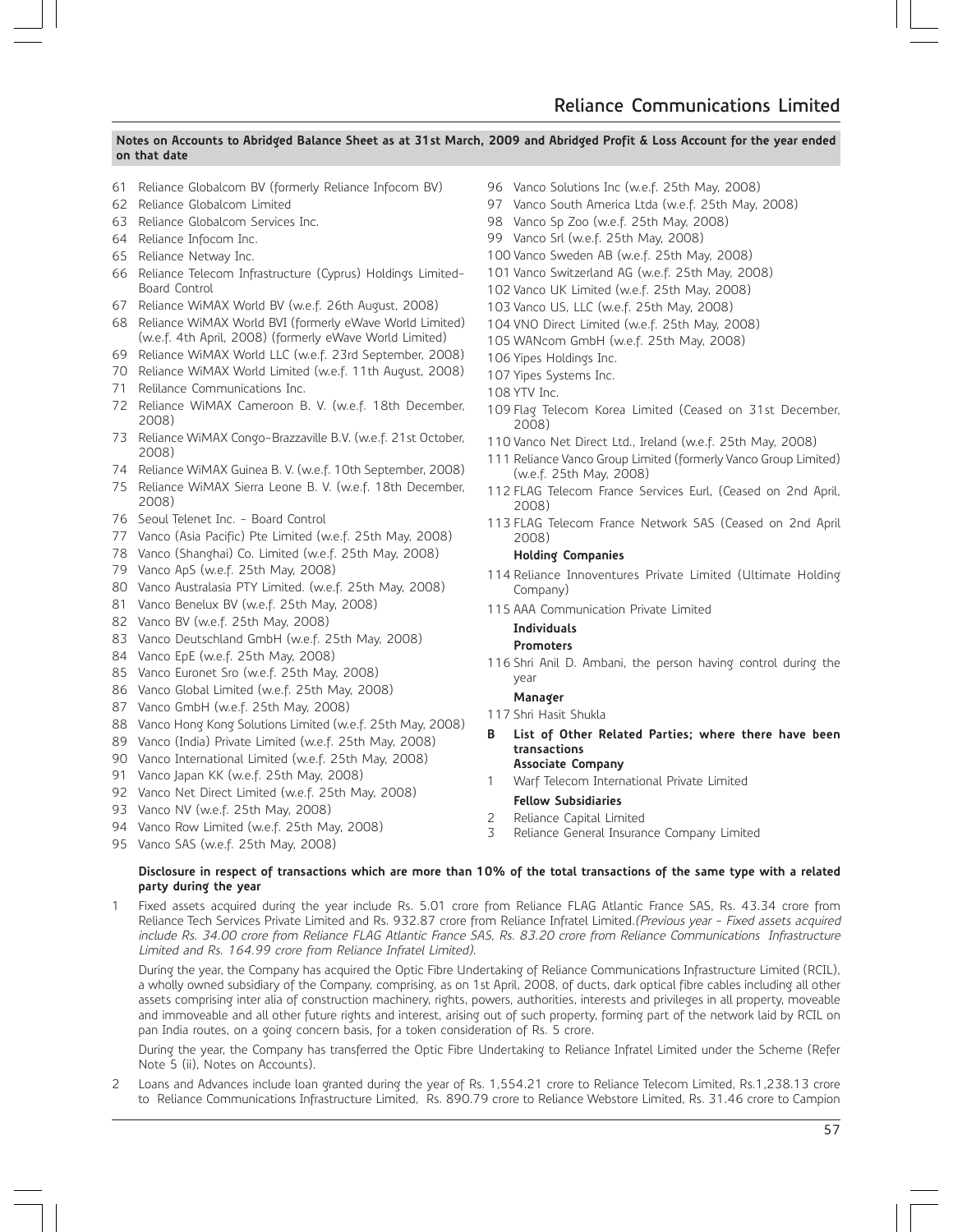Properties Limited, Rs. 2,543.54 crore to Reliance Infratel Limited, Rs. 206.49 crore to Reliance Big TV Limited, Rs. 793.02 crore to Reliance Infocomm Infrastructure Private Limited, Rs. 71.89 crore to Reliance Tech Services Private Limited and Rs. 6,718.94 crore, as per the Scheme of Arrangement, to Reliance Infratel Limited and repaid during the year Rs. 3,275.20 crore by Reliance Communications Infrastructure Limited, Rs. 1,327.27 crore by Reliance Webstore Limited, Rs. 1,201.36 crore by Reliance Infocomm Infrastructure Private Limited, Rs. 146.78 crore by Reliance Big TV Limited, Rs. 779.12 crore by Reliance Telecom Limited, Rs. 2,287.27 crore by Reliance Infratel Limited, Rs.68.25 crore by Reliance Tech Services Private Limited and converted into Equity Shares Rs. 977.62 crore by Reliance Gateway Net Limited. (Previous year-Loans and Advances include loan granted during year Rs. 1,434.63 crore to Reliance Communications Infrastructure Limited, Rs. 102.00 crore to Reliance Telecom Limited, Rs. 300.30 crore to Reliance Webstore Limited, Rs. 22.59 crore to Campion Properties Limited, Rs. 545.64 crore to Reliance Infocomm Infrastructure Private Limited, Rs. 1,210 crore to Reliance Infratel Limited, Rs. 81.11 crore to Reliance Big TV Limited. and repaid during the year Rs. 871.65 crore by Reliance Communications Infrastructure Limited, Rs. 981.18 crore by Reliance Telecom Limited, Rs. 531.03 crore by Reliance Webstore Limited, Rs.1,210 crore by Reliance Infratel Limited, Rs. 3.00 crore by Reliance Big TV Limited).

- 3 Deposits include deposits granted during the year of Rs. 26,102.34 crore to Reliance Communications Infrastructure Limited and repaid during the year of Rs. 24,797.93 crore by Reliance Communications Infrastructure Limited and converted into Equity Shares Rs. 1,001 crore by Reliance Communications Infrastructure Limited, pursuant to the Scheme of Arrangement between Reliance Communications Infrastructure Limited and Reliance Telecom Limited, the deposit of Rs. 6,715.49 crore transferred to Reliance Telecom Limited from Reliance Communications Infrastructure Limited. (Previous year -Deposit includes deposits granted during the year of Rs. 14,659.45 crore to Reliance Communications Infrastructure Limited and repaid during the year of Rs. 16,831.39 crore by Reliance Communications Infrastructure Limited).
- 4 Sundry Debtors include Rs. 298.53 crore from Reliance Communications Inc., Rs. 99.67 crore from FLAG Telecom Ireland Network Limited, Rs. 42.28 crore from Reliance Communications Infrastructure Limited, Rs. 61.03 crore from Reliance Communications International Inc., Rs. 4.57 crore from Reliance Communications Canada Inc., Rs. 0.20 crore from Reliance Wimax Limited (formerly Gateway Systems (India) Limited), Rs. 47.96 crore from Reliance Telecom Limited and Rs. 6.94 crore from Reliance Big TV Limited. (Previous year - Sundry Debtors include Rs. 103.29 crore from Reliance Communications Inc., Rs. 60.99 crore from Reliance FLAG Telecom Ireland Limited and Rs. 6.11 crore from Reliance Telecom Limited).
- Advances include Rs. 18.16 crore to Reliance Big TV Limited, Rs. 23.58 crore to Reliance Infocomm Infrastructure Private Limited, Rs. 21.53 crore to Reliance Flag Atlantic France SAS, Rs. 0.08 crore to Reliance Communications Investment and Leasing Limited, Rs. 1,582.78 crore to Reliance Communications Infrastructure Limited, Rs. 6.62 crore to Alcatel-Lucent Managed Solutions India Private Limited, a Joint Venture (JV) and Rs. 20.95 crore to Reliance General Insurance Company Limited. (Previous year -Advances include Rs. 90.92 crore to Reliance Webstore Limited, Rs. 15.52 crore to Reliance Big TV Limited, Rs. 16.27 crore to Reliance General Insurance Company Limited).
- 6 Sundry Creditors include Rs. 234.99 crore to Reliance FLAG Atlantic France SAS, Rs. 1,265.36 crore to Reliance Infratel Limited, Rs. 9.95 crore to Reliance Webstore Limited, Rs. 12.43 crore to Reliance Communications (UK) Limited, Rs. 15.87 crore to Reliance Tech Services Private Limited, Rs. 4.15 crore to Reliance Infocom Inc., Rs. 17.94 crore to Gateway Net Trading Pte. Ltd., Rs. 0.47 crore to Reliance Communications Inc., Rs. 0.63 crore to Reliance Communications International Inc., Rs. 0.12 crore to Reliance Wimax Limited (formerly Gateway Systems (India) Limited) Rs. 3.41 crore to Reliance Capital Limited and Rs. 14.61 crore to Reliance Infocomm Infrastructure Private Limited, Rs. 36.88 crore to Alcatel-Lucent Managed Solutions India Private Limited, a JV (Previous year - Sundry Creditors include Rs. 643.89 crore to Reliance Communications Infrastructure Limited, Rs. 64.13 crore to Reliance FLAG Atlantic France SAS, Rs. 17.06 crore to Reliance FLAG Telecom Ireland Limited, Rs. 463.06 crore to Reliance Infratel Limited, Rs. 35.07 crore to Reliance Communications International lnc.).
- 7 Turnover includes Rs. 476.19 crore from Reliance Communications Infrastructure Limited, Rs. 596.17 crore from Reliance Communications Inc., Rs. 227.16 crore from Reliance Communications International Inc., Rs. 76.04 crore from Reliance Webstore Limited, Rs. 22.82 crore from Flag Telecom Ireland Network Limited, Rs. 4.91 crore from Reliance Communications Canada Inc., Rs. 0.62 crore from Reliance Wimax Limited, Rs. 8.83 crore from Reliance Big TV Limited, Rs. 313.65 crore from Reliance Telecom Limited and Rs. 1.47 crore from Reliance Communication (UK) Limited. (Previous year -Turnover includes Rs. 379.23 crore from Reliance Communications Infrastructure Limited, Rs. 789.95 crore from Reliance Communications Inc., Rs. 102.83 crore from Reliance Communications International Inc., Rs. 13.90 crore from Reliance FLAG Telecom Ireland Limited, Rs. 165.30 crore from Reliance Telecom Limited and Rs. 64.75 crore from Reliance Webstore Limited).
- Expenditure includes Access Charges; Rs. 83.85 crore to Reliance Communications Inc., Rs. 91.11 crore to Reliance Telecom Limited, Network Operation Expenses; Rs.2,749.23 crore to Reliance Infratel Limited, Rs. 120.85 crore to Reliance FLAG Atlantic France SAS, Rs. 1.27 crore to Reliance Telecom Limited, Rs.3.92 crore to Reliance Communications Infrastructure Limited and Rs.0.95 crore to Reliance Communications (UK) Limited, Selling and Marketing expenses; Rs. 87.26 crore to Reliance Communications Infrastructure Limited, Rs. 171.04 crore to Reliance Webstore Limited, General and Administrative Expense; Rs. 171.07 crore to Reliance Communications Infrastructure Limited, Rs. 43.51 crore to Reliance Infocomm Infrastructure Private Limited, Rs. 15.18 crore to Reliance Tech Services Private Limited, Rs.63.37 crore to Alcatel-Lucent Managed Solutions India Private Limited, a JV, Rs.17.20 crore to Reliance General Insurance Company Limited, Professional Fees; Rs. 1.09 crore to Reliance Infocom Inc., Rent, Rates and Taxes; Rs. 5.87 crore to Reliance Capital Limited. Finance Charges includes Rs. 445.17 crore receivable from Reliance Telecom Limited and Rs. 116.72 receivable from Reliance Communications Infrastructure Limited.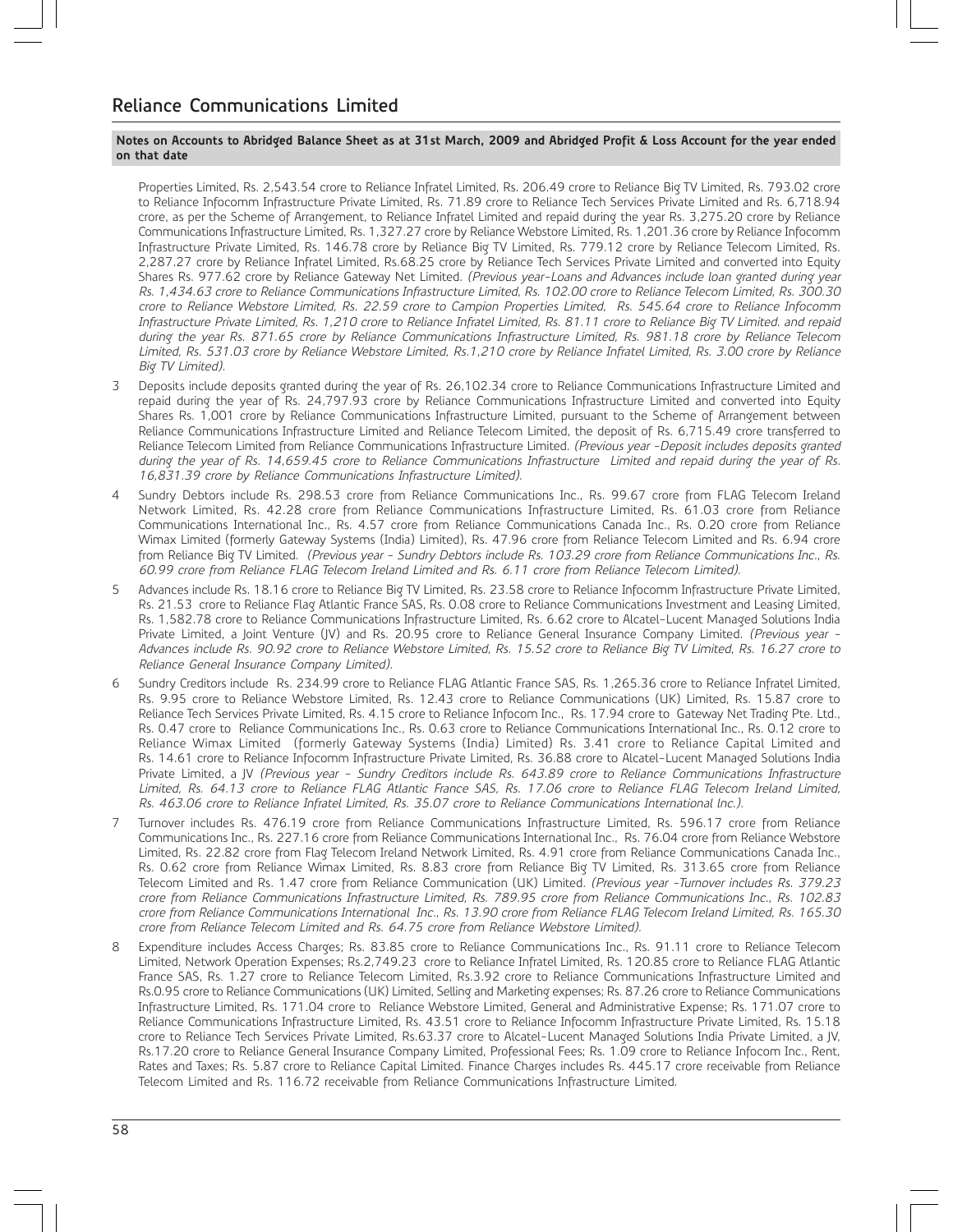Expenditure under the heads Provision for Employees Cost and Other Expenses are net of recoveries for common cost from Reliance Communications Infrastructure Limited (RCIL), a Wholly Owned Subsidiary of the Company (Refer Note 19, Notes on Accounts)

(Previous year - Expenditure includes Access Charges Rs. 44.59 crore to Reliance Communications Inc., Rs. 47.67 crore to Reliance Telecom Limited . Network Operation Expenses Rs. 936.19 crore to Reliance Infratel Limited, Rs. 61.97 crore to Reliance Communications Infrastructure Limited, Rs. 37.13 crore to Reliance FLAG Atlantic France SAS , Rs. 8.91 crore to Reliance Globalcom Limited, Bermuda, Selling and Marketing expenses Rs. 91.63 crore to Reliance Communications Infrastructure Limited and Rs. 96.43 crore to Reliance Webstore Limited, Professional Fees Rs. 1.71 crore to Reliance Infocom Inc., General and Administrative Expense Rs. 146.31 crore to Reliance Communications Infrastructure Limited, Rs. 61.17crore to Reliance Infocomm Infrastructure Private Limited, Rs. 17.23 crore to Reliance General Insurance Company Limited, Rent, Rates and Taxes Rs. 4.41 crore to Reliance Capital Limited).

- 9 Financial Guarantee issued includes Rs. 69.80 crore to Reliance Globalcom BV. (Previous year Rs. 69.80 crore to Reliance Globalcom BV).
- 10 Corporate Guarantee issued to the Banks include Rs. 102.00 crore for Reliance Telecom Limited, Rs. 3,123.93 crore for Reliance Infratel Limited, Rs. 2,422.20 crore for Gateway Net Trading Pte. Limited. (Previous year - Rs. 2,956.00 crore Reliance Infratel Limited).
- 11 The Non Executive Directors are also proposed to be remunerated by way of commission not exceeding Rs. 0.60 crore for the year commencing 1st April, 2008 to 31st March, 2009 as decided by the Nomination / Remuneration Committee and the Board of Directors of the Company, at their meeting held on 8th August, 2009 including allocation to the individual directors. (Previous year - Rs.30.60 crore).
- 12 The Company has collected interest, equivalent to its cost of funds, from Reliance Communications Infrastructure Limited and Reliance Telecom Limited amounting to Rs. 116.72 crore and Rs. 445.17 crore for the year ended 31st March, 2009 *(Previous year - Rs. Nil)*.

| No. | Sr. Nature of Transaction                                                           | <b>Subsidiaries</b>      | <b>Associates</b>        | <b>Fellow</b><br><b>Subsidiaries</b> | <b>Others</b> | <b>Total</b>             |
|-----|-------------------------------------------------------------------------------------|--------------------------|--------------------------|--------------------------------------|---------------|--------------------------|
|     | (A) Investments                                                                     |                          |                          |                                      |               |                          |
|     | Balance as at 1 <sup>st</sup> April, 2008                                           | 13,821.84<br>(5,358.51)  | 22.30<br>(17.40)         |                                      |               | 13,844.14<br>(5,375.91)  |
|     | Purchased/ adjusted during the year                                                 | 2.130.29<br>(3,983.57)   | (4.90)                   |                                      |               | 2,130.29<br>(3,988.47)   |
|     | Purchased/ adjusted during the year on<br>account of Revaluation/ Forex Revaluation | 809.46<br>(4,487.84)     |                          |                                      |               | 809.46<br>(4,487.84)     |
|     | Purchased/ adjusted/ fair valued as per<br>the Scheme of Arrangement                | 16.677.19<br>(0.02)      |                          |                                      |               | 16,677.19<br>(0.02)      |
|     | Sold/ adjusted as per the Scheme of<br>Arrangement                                  | 2,096.43<br>(8.10)       |                          |                                      |               | 2,096.43<br>(8.10)       |
|     | Balance as at 31st March, 2009                                                      | 31,342.35<br>(13,821.84) | 22.30<br>(22.30)         |                                      |               | 31,364.65<br>(13,844.14) |
|     | (B) Purchase of Assets                                                              | 981.23<br>(282.19)       | $\overline{\phantom{0}}$ |                                      |               | 981.23<br>(282.19)       |
|     | (C) Sundry Debtors                                                                  | 561.17<br>(174.42)       |                          |                                      |               | 561.17<br>(174.42)       |
|     | (D) Loans and Advances                                                              |                          |                          |                                      |               |                          |
|     | (i) Loans given                                                                     |                          |                          |                                      |               |                          |
|     | Balance as at 1 <sup>st</sup> April, 2008                                           | 5,651.83<br>(5,561.78)   |                          |                                      |               | 5,651.83<br>(5,561.78)   |
|     | Given during the year                                                               | 7,339.67<br>(3,696.28)   |                          |                                      |               | 7,339.67<br>(3,696.28)   |
|     | Given/ adjusted during the year as per<br>the Scheme of Arrangement                 | 6,718.94                 |                          |                                      |               | 6,718.94                 |

#### **Transactions with Related Parties during the period 1st April, 2008 to 31st March, 2009**

(Rs. in crore)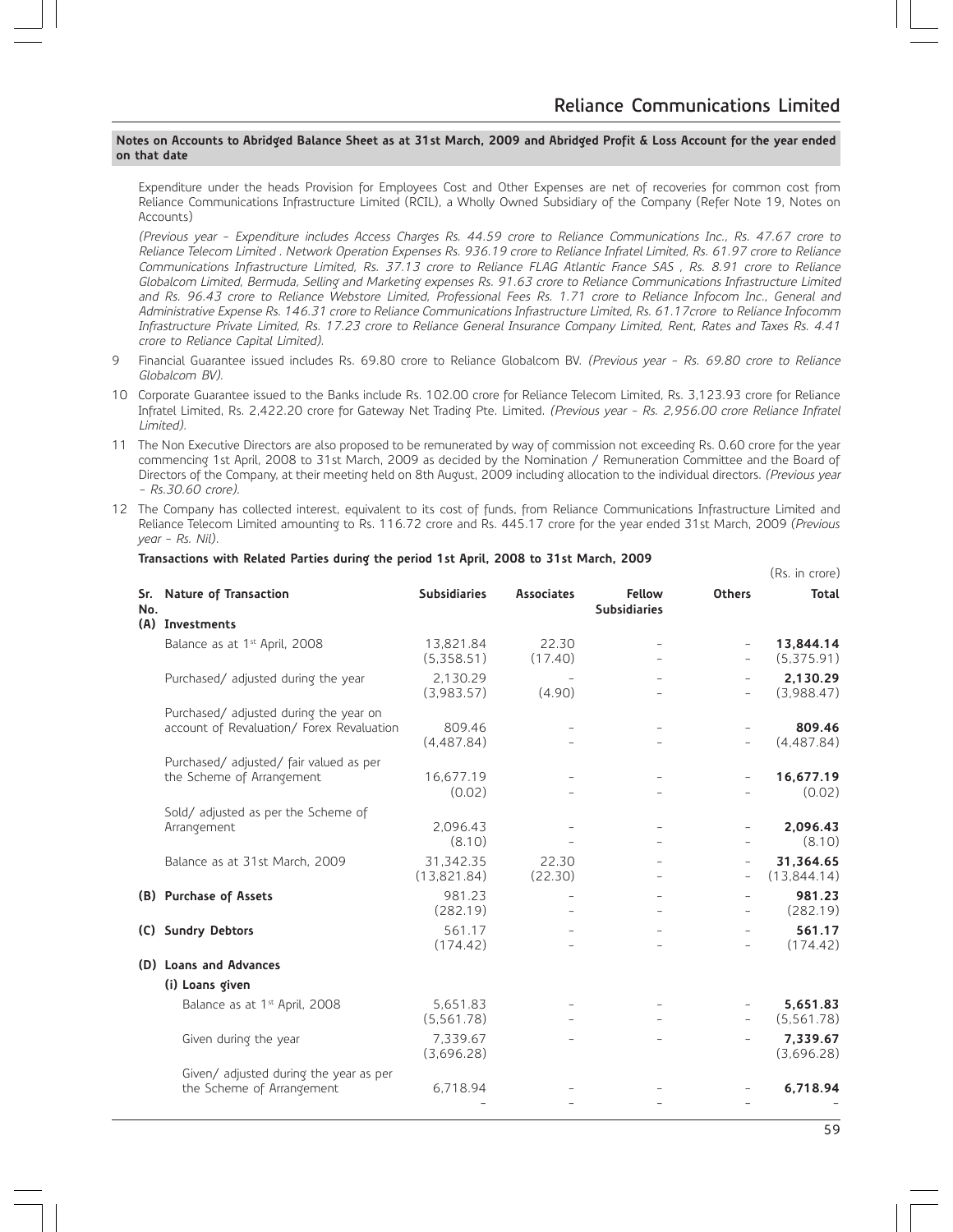|                            |                                                                      |                           |                                   |                                      |                                                      | (Rs. in crore)            |
|----------------------------|----------------------------------------------------------------------|---------------------------|-----------------------------------|--------------------------------------|------------------------------------------------------|---------------------------|
| Sr.<br>No.                 | Nature of Transaction                                                | <b>Subsidiaries</b>       | <b>Associates</b>                 | <b>Fellow</b><br><b>Subsidiaries</b> | <b>Others</b>                                        | <b>Total</b>              |
|                            | Repaid/ adjusted during the year                                     | 10,062.88<br>(3,606.23)   | ÷                                 |                                      | $\overline{a}$<br>$\overline{a}$                     | 10,062.88<br>(3,606.23)   |
|                            | Repaid/ adjusted during the year as<br>per the Scheme of Arrangement | 0.05                      |                                   | $\overline{\phantom{a}}$             | $\overline{\phantom{0}}$                             | 0.05                      |
|                            | Balance as at 31st March, 2009                                       | 9,647.51<br>(5,651.83)    |                                   |                                      |                                                      | 9,647.51<br>(5,651.83)    |
|                            | (ii) Deposits                                                        |                           |                                   |                                      |                                                      |                           |
|                            | Balance as at 1 <sup>st</sup> April, 2008                            | 8.009.52<br>(10, 181.46)  |                                   | $\overline{\phantom{a}}$             | $\overline{\phantom{0}}$                             | 8,009.52<br>(10, 181.46)  |
|                            | Given during the year                                                | 26,102.34<br>(14, 659.45) |                                   |                                      |                                                      | 26,102.34<br>(14, 659.45) |
|                            | Given/ adjusted during the year as<br>per the Scheme of Arrangement  | 6,715.49                  |                                   |                                      | -<br>÷,                                              | 6,715.49                  |
|                            | Repaid during the year                                               | 25.798.93<br>(16,831.40)  |                                   |                                      | $\overline{\phantom{0}}$                             | 25,798.93<br>(16,831.40)  |
|                            | Repaid/ adjusted during the year<br>as per the Scheme of Arrangement | 6,715.49                  |                                   |                                      | -<br>÷                                               | 6,715.49                  |
|                            | Balance as at 31st March, 2009                                       | 8,312.93<br>(8,009.51)    |                                   |                                      | $\overline{\phantom{0}}$<br>$\overline{\phantom{0}}$ | 8,312.93<br>(8,009.51)    |
|                            | (iii) Advances                                                       | 1,646.26<br>(106.54)      | 6.62<br>$\overline{\phantom{0}}$  | 20.95<br>(16.31)                     | $\overline{\phantom{0}}$                             | 1,673.83<br>(122.85)      |
|                            | (E) Sundry Creditors                                                 | 1,576.52<br>(1,239.91)    | 36.88<br>÷                        | 3.41<br>(8.38)                       | $\overline{\phantom{0}}$<br>$\bar{ }$                | 1,616.81<br>(1,248.29)    |
|                            | (F) Turnover                                                         | 2,289.76<br>(1,522.37)    | ÷                                 |                                      | $\overline{\phantom{0}}$<br>$\overline{\phantom{0}}$ | 2,289.76<br>(1,522.37)    |
|                            | (G) Expenditure                                                      |                           |                                   |                                      |                                                      |                           |
|                            | Access Charges                                                       | 174.96<br>(92.26)         |                                   |                                      | $\overline{\phantom{0}}$<br>$\overline{\phantom{0}}$ | 174.96<br>(92.26)         |
|                            | Network Operation Expenses                                           | 2,876.22<br>(1,052.80)    |                                   |                                      | $\overline{\phantom{0}}$                             | 2,876.22<br>(1,052.80)    |
|                            | Selling and Marketing Expenses                                       | 258.30<br>(188.07)        |                                   |                                      | $\overline{\phantom{0}}$<br>$\overline{\phantom{0}}$ | 258.30<br>(188.07)        |
|                            | General and Administration Expenses                                  | 229.76<br>(207.48)        | 63.38<br>$\overline{\phantom{0}}$ | 17.20<br>(17.23)                     | $\overline{a}$<br>$\overline{\phantom{0}}$           | 310.34<br>(224.71)        |
|                            | Professional Fees                                                    | 1.09<br>(1.71)            |                                   |                                      |                                                      | 1.09<br>(1.71)            |
|                            | Rent, Rates and Taxes                                                |                           |                                   | 5.87<br>(4.41)                       |                                                      | 5.87<br>(4.41)            |
|                            | (H) Corporate Guarantee                                              | 5,648.13<br>(3,925.00)    |                                   |                                      |                                                      | 5,648.13<br>(3,925.00)    |
|                            | (I) Person having control during the year                            |                           |                                   |                                      |                                                      |                           |
|                            | Shri Anil D. Ambani - Sitting Fees                                   |                           |                                   |                                      | 0.02<br>(0.03)                                       | 0.02<br>(0.03)            |
| $\left( \mathrm{J}\right)$ | Key Managerial Person<br>Shri Hasit Shukla - Managerial remuneration |                           |                                   |                                      | 0.70<br>(0.53)                                       | 0.70<br>(0.53)            |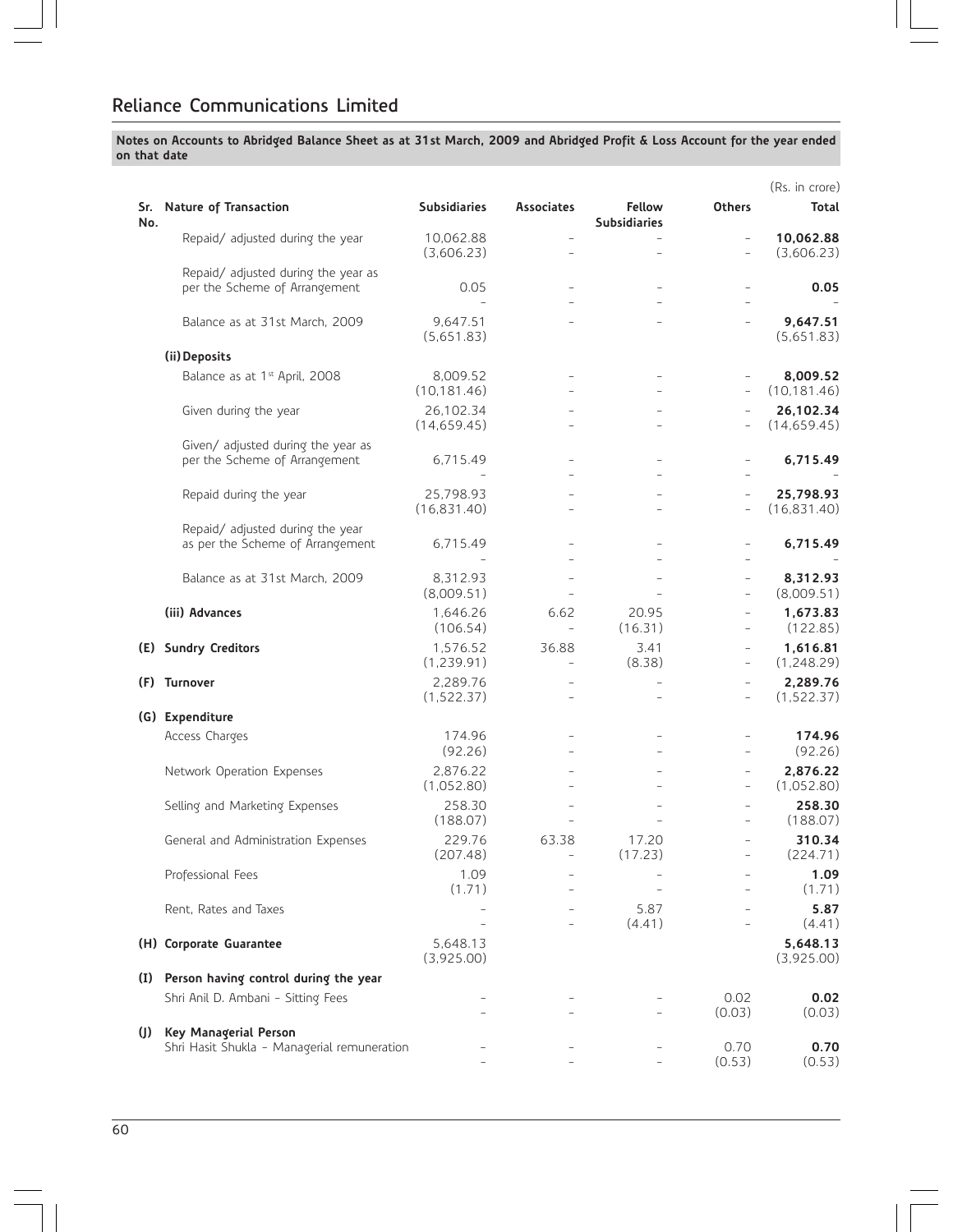**24 Additional information as required under Part IV of Schedule VI to the Companies Act, 1956**

**Balance Sheet Abstract and Company's General Business Profile:**

| I. Registration Details:                                                     |   |              |                |                |         |                |                |              |                |                |                                |             |   |              |                |             |                   |                                                                                                            |                |                |                |
|------------------------------------------------------------------------------|---|--------------|----------------|----------------|---------|----------------|----------------|--------------|----------------|----------------|--------------------------------|-------------|---|--------------|----------------|-------------|-------------------|------------------------------------------------------------------------------------------------------------|----------------|----------------|----------------|
| Registration No.                                                             |   | $\mathbf{1}$ | $\mathbf{1}$   |                | 1       | $\overline{4}$ | $\overline{7}$ | 5            | 3              |                | $1$ State Code                 |             |   |              |                |             |                   |                                                                                                            |                | 1              | 1              |
| Balance Sheet Date:                                                          | 3 | $\mathbf{1}$ |                | $\circ$        | 3       |                | $\overline{c}$ | $\circ$      | $\circ$        | 9              |                                |             |   |              |                |             |                   |                                                                                                            |                |                |                |
| II. Capital raised during the year: (Amount Rs. in crore)                    |   |              |                |                |         |                |                |              |                |                |                                |             |   |              |                |             |                   |                                                                                                            |                |                |                |
| Public Issue:                                                                |   |              |                |                |         |                |                | N            | $\mathbf{I}$   | L              | Rights Issue:                  |             |   |              |                |             |                   |                                                                                                            | N              | $\rm I$        | L.             |
| Bonus Issue:                                                                 |   |              |                |                |         |                |                | $\mathsf{N}$ | $\mathbf{I}$   | L.             | Private Placement:             |             |   |              |                |             |                   |                                                                                                            | N              | $\mathbf I$    | L              |
| III. Position of mobilisation and deployment of funds: (Amount Rs. in crore) |   |              |                |                |         |                |                |              |                |                |                                |             |   |              |                |             |                   |                                                                                                            |                |                |                |
| Total Liabilities:                                                           |   |              | 8              | 2              | 5       | 9              | 3              |              | 9              | 3              | Total Assets:                  |             |   | 8            | 2              | 5           | 9                 | 3                                                                                                          |                | 9              | $\overline{3}$ |
| Sources of Funds:                                                            |   |              |                |                |         |                |                |              |                |                | <b>Application of Funds:</b>   |             |   |              |                |             |                   |                                                                                                            |                |                |                |
| Paid up Capital:                                                             |   |              |                | $\mathbf{1}$   | 0       | 3              | $\overline{c}$ |              | 0              | $\mathbf{1}$   | Net Fixed Assets:              |             |   | 3            | 5              | O           | 5                 | 1                                                                                                          |                | 6              | $\overline{3}$ |
| Reserves and Surplus:                                                        |   |              | 5              | $\mathsf O$    | 6       | $\overline{5}$ | $\,8\,$        |              | 3              | $\mathbf{1}$   | Investments:                   |             |   | 3            | $\mathbf{1}$   | 3           | $\overline{6}$    | $\overline{4}$                                                                                             |                | $\overline{7}$ | $\overline{5}$ |
| Share Application Money:                                                     |   |              |                |                |         |                |                | $\mathsf{N}$ | $\mathbf I$    | L              | Net Current Assets:            |             |   | $\mathbf{1}$ | 6              | 1           | $\overline{7}$    | $\overline{7}$                                                                                             |                | 5              | $5\,$          |
| Secured Loans:                                                               |   |              |                | 3              | $\circ$ | 0              | 0              |              | 0              | $\circ$        | Miscellaneous<br>Expenditure:  |             |   |              |                |             |                   |                                                                                                            |                |                | $\circ$        |
| Unsecured Loans:                                                             |   |              | $\overline{c}$ | $\overline{7}$ | 9       | 0              | 3              |              | 6              | $\mathbf{1}$   | Profit and Loss Account:       |             |   |              |                |             |                   |                                                                                                            |                |                | $\circ$        |
| IV. Performance of the Company: (Amount Rs. in crore)                        |   |              |                |                |         |                |                |              |                |                |                                |             |   |              |                |             |                   |                                                                                                            |                |                |                |
| Net Turnover:                                                                |   |              | $\mathbf{1}$   | $\overline{3}$ | 6       | 9              | $\overline{4}$ |              | 6              | 6              | Total Expenditure:             |             |   |              | 8              | 8           | 7                 | $\overline{9}$                                                                                             |                | 5              | 9 <sup>1</sup> |
| Profit / $(-)$ Loss                                                          |   |              |                |                |         |                |                |              |                |                | Profit / $(-)$ Loss            |             |   |              |                |             |                   |                                                                                                            |                |                |                |
| before tax:                                                                  |   |              |                | $\overline{4}$ | 8       | 1              | 5              |              | 0              | 7              | after tax:                     |             |   |              | $\overline{4}$ | 8           | 0                 | $\overline{c}$                                                                                             |                | 6              | 7              |
| Earnings per Share in Rs:                                                    |   |              |                |                |         |                |                |              |                |                |                                |             |   |              |                |             |                   |                                                                                                            |                |                |                |
| <b>Basic</b>                                                                 |   |              |                |                |         | $\overline{c}$ | 3              |              | $\overline{c}$ | $\overline{7}$ | Dividend Rate (%):             |             |   |              |                |             |                   |                                                                                                            |                | $\mathbf{1}$   | 6              |
| Diluted                                                                      |   |              |                |                |         | $\overline{c}$ | $\overline{c}$ |              | $\overline{c}$ | $\,8\,$        |                                |             |   |              |                |             |                   |                                                                                                            |                |                |                |
| V. Generic Names of principal services of the Company:                       |   |              |                |                |         |                |                |              |                |                |                                |             |   |              |                |             |                   |                                                                                                            |                |                |                |
| Item Code number                                                             |   |              |                |                |         |                |                |              | N              | $\mathsf{A}$   | Product Description            | Τ           | E | L            | $\mathsf E$    | $\mathsf C$ | 0                 | $\mathsf{M}% _{T}=\mathsf{M}_{T}\!\left( a,b\right) ,\ \mathsf{M}_{T}=\mathsf{M}_{T}\!\left( a,b\right) ,$ | M              | U              | $\mathsf N$    |
|                                                                              |   |              |                |                |         |                |                |              |                |                |                                | $\mathbf I$ | C | Α            | Τ              | $\rm I$     | $\bigcirc$        | $\mathsf{N}$                                                                                               |                |                |                |
|                                                                              |   |              |                |                |         |                |                |              |                |                |                                | S           | Ε | R            | V              | Ι           | С                 | $\mathsf E$                                                                                                | $\mathsf S$    |                |                |
|                                                                              |   |              |                |                |         |                |                |              |                |                |                                |             |   |              |                |             |                   |                                                                                                            |                |                |                |
|                                                                              |   |              |                |                |         |                |                |              |                |                | For and on behalf of the Board |             |   |              |                |             |                   |                                                                                                            |                |                |                |
|                                                                              |   |              |                |                |         |                |                |              |                |                | Chairman                       |             |   |              |                |             |                   |                                                                                                            | Anil D. Ambani |                |                |
|                                                                              |   |              |                |                |         |                |                |              |                |                |                                |             |   |              |                |             | / J. Ramachandran |                                                                                                            |                |                |                |



Mumbai Company Secretary and Manager **Hasit Shukla**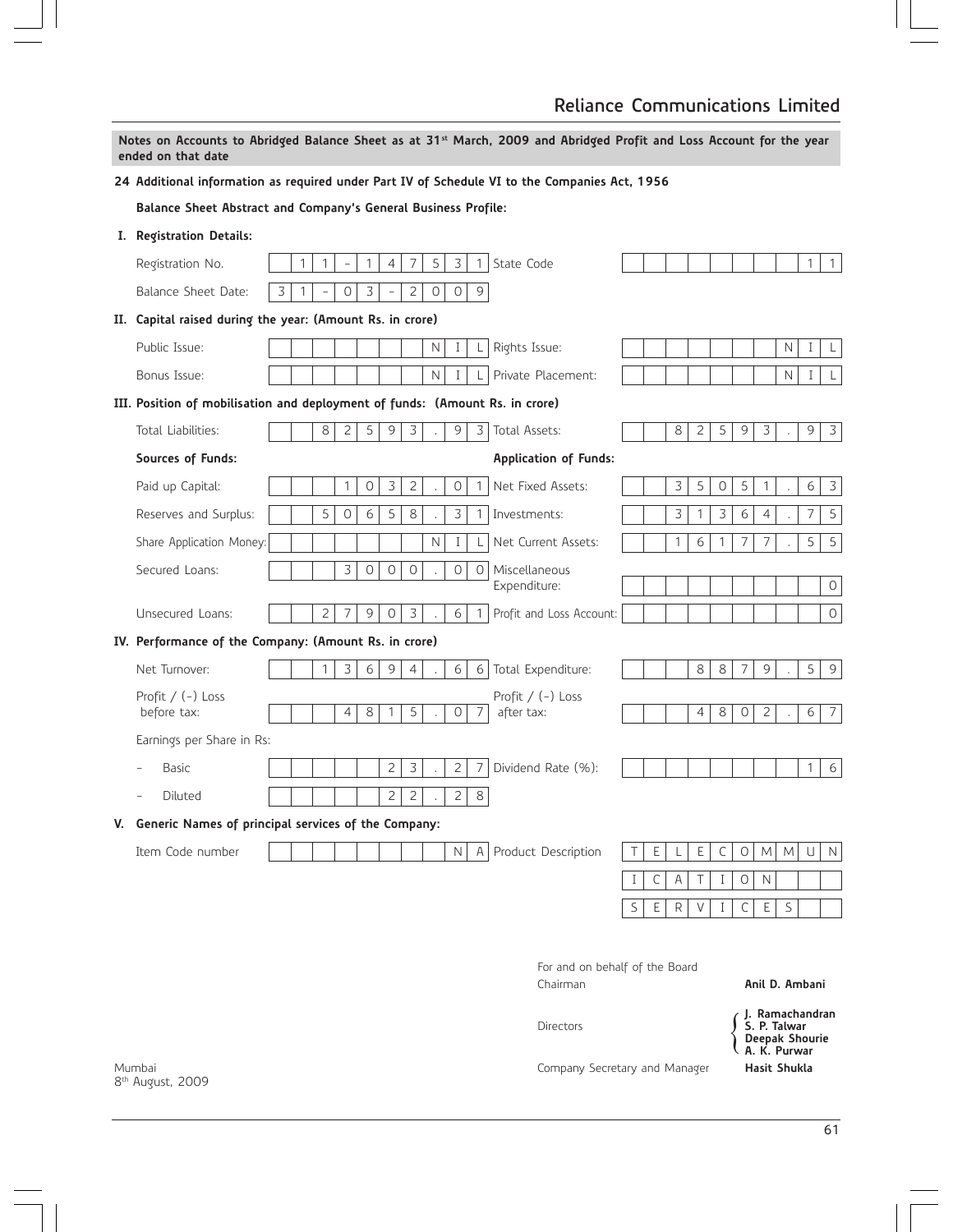# **Cash Flow Statement Annexed to the Abridged Balance Sheet for the year ended on 31st March, 2009**

| A | CASH FLOW FROM OPERATING ACTIVITIES                  |            | For the year<br>ended 31st<br>March, 2009 |            | (Rs. in crore)<br>For the year<br>ended 31st<br>March 2008 |
|---|------------------------------------------------------|------------|-------------------------------------------|------------|------------------------------------------------------------|
|   | Net Profit before tax as per Profit and Loss Account |            | 4.815.07                                  |            | 2,604.09                                                   |
|   | Adjusted for:                                        |            |                                           |            |                                                            |
|   | Provision for doubtful debts                         | 105.04     |                                           | 146.58     |                                                            |
|   | Amortisation of Intangibles and depreciation         | 1.933.51   |                                           | 1,843.66   |                                                            |
|   | Exceptional and Non Recurring items                  |            |                                           |            |                                                            |
|   | Discount on buyback of FCCBs                         | (79.61)    |                                           |            |                                                            |
|   | Employee compensation expenses (ESOS)                | 7.47       |                                           | 16.17      |                                                            |
|   | Revaluation of Investments                           | (404.03)   |                                           |            |                                                            |
|   | Profit on transfer of OFC Undertaking                | (3,063.27) |                                           |            |                                                            |
|   | Effect of foreign exchange rate change               | (246.99)   |                                           | (382.42)   |                                                            |
|   | Profit on sale of Assets                             | (0.16)     |                                           | (0.12)     |                                                            |
|   | Loss on sale of Assets                               |            |                                           | 0.05       |                                                            |
|   | Profit on sale of Investments                        |            |                                           | (6.17)     |                                                            |
|   | Loss on sale of Investments                          |            |                                           | 10.01      |                                                            |
|   | Interest expenses                                    | 963.52     |                                           | 849.24     |                                                            |
|   | Rent income                                          | (2.92)     |                                           | (3.08)     |                                                            |
|   | Interest income                                      | (572.05)   |                                           | (24.51)    |                                                            |
|   |                                                      |            | (1,359.49)                                |            | 2,449.41                                                   |
|   | Operating Profit before Working Capital Changes      |            | 3,455.58                                  |            | 5,053.50                                                   |
|   | Adjusted for:                                        |            |                                           |            |                                                            |
|   | Receivables and other Advances                       | (1,641.07) |                                           | (425.36)   |                                                            |
|   | Inventories                                          | (51.92)    |                                           | (102.71)   |                                                            |
|   | Trade Payables                                       | 333.66     |                                           | (1,489.30) |                                                            |
|   |                                                      |            | (1,359.33)                                |            | (2,017.37)                                                 |
|   | Cash Generated from Operations                       |            | 2,096.25                                  |            | 3,036.13                                                   |
|   | Tax Refund                                           |            |                                           |            | 53.77                                                      |
|   | Tax Paid                                             |            | (211.38)                                  |            | (107.08)                                                   |
|   | Net Cash from Operating Activities                   |            | 1,884.87                                  |            | 2.982.82                                                   |
| B | CASH FLOW FROM INVESTING ACTIVITIES:                 |            |                                           |            |                                                            |
|   | Additions to Fixed Assets                            |            | (4,382.62)                                |            | (7,319.84)                                                 |
|   | Sale of Fixed Assets                                 |            | 10.00                                     |            | 0.26                                                       |
|   | Purchase of Investments                              |            | (151.78)                                  |            | (11, 200.65)                                               |
|   | Sale of Investments                                  |            |                                           |            | 7,274.94                                                   |
|   | Refund of loans given to Subsidiaries                |            | 8,488.40                                  |            | 3,596.86                                                   |
|   | Loans given to Subsidiaries                          |            | (7, 339.67)                               |            | (3,696.28)                                                 |
|   | Deposits with Subsidiaries payable on demand (Net)   |            | (4, 288.04)                               |            | (4,436.83)                                                 |
|   | Rent income                                          |            | 2.92                                      |            | 3.08                                                       |
|   | Interest income                                      |            | 10.25                                     |            | 77.76                                                      |
|   | Net Cash Used in Investing Activities                |            | (7,650.54)                                |            | (15,700.70)                                                |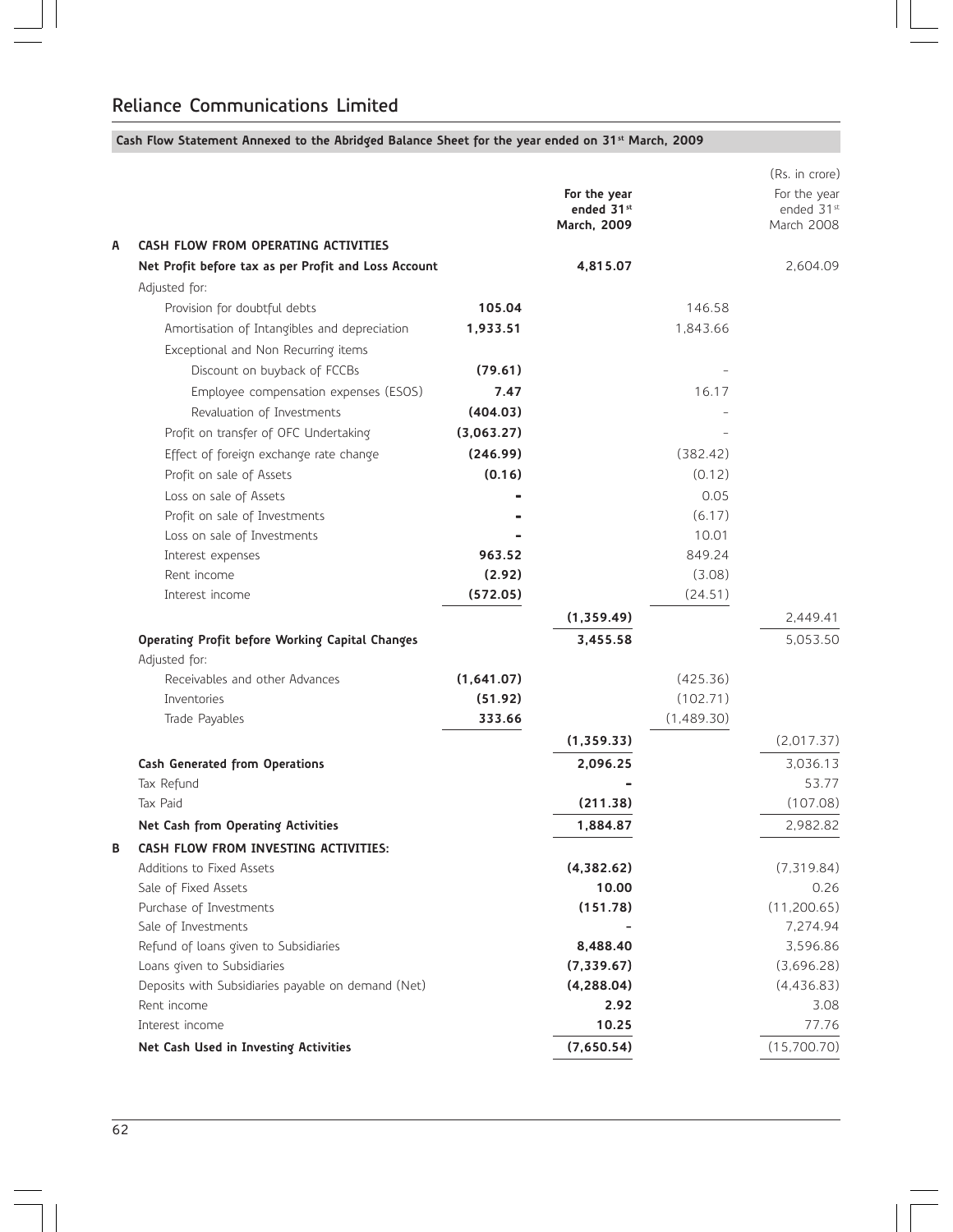# Cash Flow Statement Annexed to the Abridged Balance Sheet for the year ended on 31<sup>st</sup> March, 2009

|   |                                                             |                                           | (Rs. in crore)                           |
|---|-------------------------------------------------------------|-------------------------------------------|------------------------------------------|
|   |                                                             | For the year<br>ended 31st<br>March, 2009 | For the year<br>ended 31st<br>March 2008 |
| C | CASH FLOW FROM FINANCING ACTIVITIES                         |                                           |                                          |
|   | Expense refund of FCCBs                                     |                                           | 0.06                                     |
|   | Realised forex loss withdrawn from General Reserve          | (1, 118.89)                               |                                          |
|   | Proceeds from Short Term Borrowings (net)                   | 1,438.20                                  | 7,550.91                                 |
|   | Proceeds from Debentures                                    | 3.000.00                                  |                                          |
|   | Repayment of Secured Term Loans                             | (950.00)                                  | (4038.52)                                |
|   | Proceeds from Unsecured Term Loans                          | 5,396.91                                  | 5,891.22                                 |
|   | Repayment of Unsecured Term Loans                           | (90.59)                                   | (2, 234.31)                              |
|   | Dividend Paid (including Tax)                               | (179.23)                                  | (118.28)                                 |
|   | Interest Paid                                               | (1,091.15)                                | (816.33)                                 |
|   | Net Cash from Financing Activities                          | 6,405.25                                  | 6,234.75                                 |
|   | Net Increase / (Decrease) in Cash and Cash Equivalents      | 639.58                                    | (6,483.13)                               |
|   | Opening Balance of Cash and Cash Equivalents                | 202.66                                    | 6,687.22                                 |
|   | Effect of Exchange (Loss)/Gain on Cash and Cash Equivalents | 2.91                                      | (1.43)                                   |
|   | *Closing Balance of Cash and Cash Equivalents               | 845.15                                    | 202.66                                   |
|   | *Closing Balance of Cash and Cash Equivalents               |                                           |                                          |
|   | Cash and Bank Balances (including Fixed Deposit)<br>(i)     | 535.15                                    | 192.66                                   |
|   | (ii)<br>Deposit with Subsidiaries payable on Demand         | 310.00                                    | 10.00                                    |
|   |                                                             | 845.15                                    | 202.66                                   |
|   |                                                             |                                           |                                          |

# **Notes**

- (i) Unrealised exchange difference of Rs. 3,345.68 crore has not been shown separately as adjusted by withdrawal from General Reserve (Refer Note 3, Notes on Accounts).
- (ii) Assets and liabilities pertaining to the Optic Fibre Undertaking transferred pursuant to the Scheme of Arrangement during the year have not been considered in the above Statement.
- (iii) 1 crore Equity Shares of Re 1/- each at a premium of Rs. 1000/- per Share totaling to Rs. 1001.00 crore acquired during the year from Reliance Communications Infrastructure Limited by adjusting Deposit and 0.495 crore Equity Share of Rs.10/- each at a premium of Rs. 1965/- per share totaling to Rs. 977.63 crore acquired during the year from Reliance Gateway Net Limited (merged into the Company w.e.f. Appointed Date 31st March, 2009) by adjusting Loan thereto have not been considered in the above Statement.

**For Chaturvedi & Shah For B S R & Co.** Chairman **Anil D. Ambani**<br>Chartered Accountants Chartered Accountants

Mumbai<br>8<sup>th</sup> August, 2009

Chartered Accountants Chartered Accountants

**C. D. Lala Natrajan Ramkrishna J. Ramachandran** Partner **Partner Partner Communist Partner Communist Partner Communist Partner Partner Partner Partner Partner P** Membership No. 35671 Membership No. 032815 **Deepak Shourie**

As per our Report of even date **For and on behalf of the Board** For and on behalf of the Board

**A. K. Purwar**

Company Secretary and Manager **Hasit Shukla**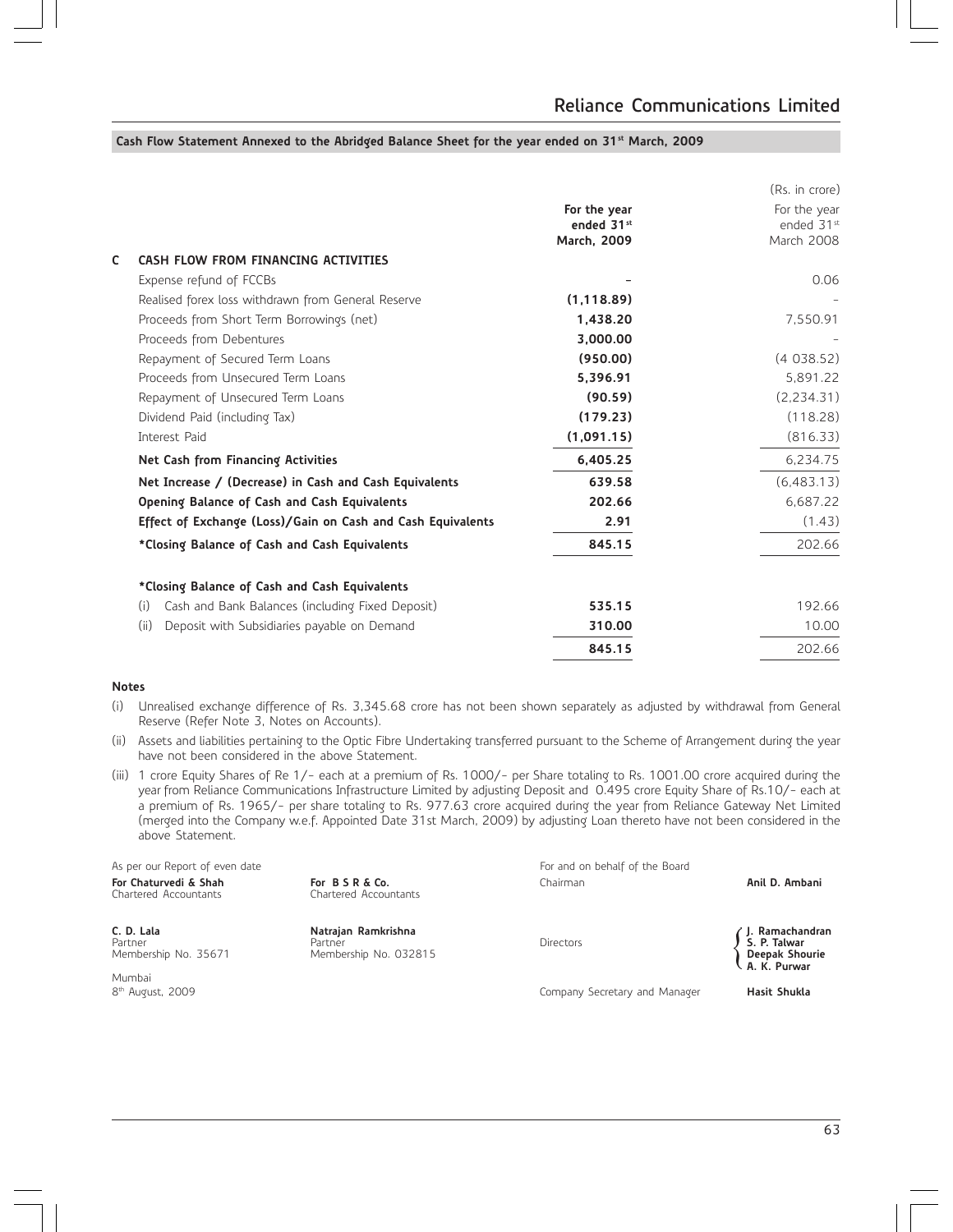|                | Financial information of Subsidiary Companies                        |                      |                               |                                    |                              |                              |                            |                              |                                    |                        | (Rs. in lakh unless otherwise stated)                             |  |
|----------------|----------------------------------------------------------------------|----------------------|-------------------------------|------------------------------------|------------------------------|------------------------------|----------------------------|------------------------------|------------------------------------|------------------------|-------------------------------------------------------------------|--|
| <u>ದ ತೆ</u>    | Particulars                                                          | Country              | Capital                       | <b>Reserves</b>                    | <b>Total Assets</b>          | <b>Total Liabilities</b>     | Investment                 | <b>Total Income</b>          | Profit / (Loss)<br>before Taxation | Taxation               | Provision for Profit / (Loss) after Proposed Dividend<br>Taxation |  |
|                | Reliance Communications Infrastructure<br>Limited                    | India                | 20,102.00                     | 274,823.07                         | 893,977.07                   | 893,977.07                   | 501.02                     | 409,603.00                   | 26,659.00                          | 41.00                  | 26,618.00                                                         |  |
| $\sim$         | Reliance Infratel Limited                                            | India                | 39,902.03                     | 363,776.72                         | 2,076,136.57                 | 2,076,136.78                 |                            | 493,395.99                   | 158,543.70                         | (10,027.81)            | 168,571.51                                                        |  |
| $\sim$         | Reliance Mobile Limited                                              | India                | 5.00                          | (8.29)                             | 0.30                         | 0.30                         |                            |                              | (0.14)                             |                        | (0.14)                                                            |  |
| 4              | Matrix Innovations Limited                                           | India                | 5.00                          | (7.050.17)                         | 2,297.32                     | 2,297.32                     | 0.45                       | 7,363.99                     | 57.01                              | 6.46                   | 50.55                                                             |  |
| S              | Reliance WiMax Limited (Formerly<br>Gateway Systems (India) Limited) | India                | 68.71                         | 1,042.39                           | 1,414.92                     | 1,414.92                     | 164.93                     | 159.65                       | (478.69)                           | 1.15                   | (479.84)                                                          |  |
| $\circ$        | Netizen Rajasthan Limited                                            | India                | 5.00                          | (56.99)                            | 672.92                       | 672.92                       |                            |                              | (37.38)                            |                        | (37.38)                                                           |  |
| $\overline{ }$ | Reliance Communications Investment<br>and Leasing Limited            | India                | 210.00                        | 40.05                              | 262.53                       | 262.53                       |                            | 5.75                         | 16.86                              | 5.30                   | 11.56                                                             |  |
| $\infty$       | Reliance Global IDC Limited                                          | India                | 5.00                          | (2.15)                             | 2.99                         | 2.99                         |                            |                              | (0.20)                             |                        | (0.20)                                                            |  |
| $\circ$        | Reliance Digital Home Services Limited                               | India                | 5.00                          | (0.18)                             | 5.24                         | 5.24                         |                            |                              | 0.10                               | 0.03                   | 0.07                                                              |  |
| $\approx$      | Gateway Net Trading Pte Limited<br>Unit of Currency - USD            | Singapore            | 13,238.43<br>01,000.00<br>26, | (18, 480.86)<br>(36, 437, 023, 06) | 188,092.26<br>370,844,356.00 | 188,092.26<br>370,844,356.00 | 45,053.42<br>88,827,728.00 | 15,760.93<br>310,743.79      | 18,332.08<br>36,143,686.00         |                        | 18,332.08<br>36,143,686.00                                        |  |
| $\overline{-}$ | Campion Properties Limited                                           | India                | 356.36                        | (2,452.87)                         | 8,416.63                     | 8,416.63                     |                            |                              | (110.93)                           |                        | (110.93)                                                          |  |
| $\bar{c}$      | Reliance Webstore Limited                                            | India                | 5.00                          | 71.79                              | 70,155.07                    | 70,155.07                    | 18,623.35                  | 50,255.09                    | 86.78                              | 74.27                  | 12.52                                                             |  |
| $\overline{1}$ | Reliance Infocomm Infrastucture Private<br>Limited                   | India                | 500.00                        | 73,203.96                          | 156,490.74                   | 156,490.74                   | 19,276.64                  | 14,735.51                    | 52.85                              | 305.18                 | (252.33)                                                          |  |
| $\overline{4}$ | Reliance Telecom Limited                                             | India                | 8,000.00                      | 13,887.01                          | 1,159,843.50                 | 1,159,843.50                 | 784,583.50                 | 205,083.00                   | (16, 815, 00)                      | 614.00                 | (17, 429.00)                                                      |  |
| $\frac{5}{1}$  | Reliance Big TV Limited                                              | India                | 1,000.00                      | (8, 314.86)                        | 33,541.08                    | 33,541.08                    | 0.34                       | 10,566.53                    | (8,455.04)                         | (30.97)                | (8,424.07)                                                        |  |
| $\frac{6}{1}$  | Reliance Tech Services Private Limited                               | India                | 1.82                          | (9.52)                             | 5,016.45                     | 5,016.45                     | 0.23                       | 10,354.16                    | 39.48                              | 48.58                  | (9.11)                                                            |  |
| $\overline{1}$ | (Formerly Reliance Infocom BV)<br>Reliance Globalcom BV              | The Netherlands      | 1,230.67                      | 494,708.04                         | 543,626.82                   | 543,626.82                   | 66,487.75                  |                              | 20,436.80                          | (0.48)                 | 20,437.28                                                         |  |
|                | Unit of Currency - EUR                                               |                      | 23,757.00<br>ž                | 733,118,021.00                     | 805, 611, 772.00             | 805,611,772.00               | 98,529,567.00              |                              | 30,285,711.00                      | (717.00)               | 30,286,428.00                                                     |  |
| $\frac{8}{1}$  | Unit of Currency - USD<br>Reliance Infocom Inc.                      | $\tilde{\mathbb{S}}$ | 456.48<br>900,000.00          | (741.47)<br>(1,461,893.00)         | 6,229,243.00<br>3,159.47     | 6,229,243.00<br>3,159.47     |                            | 234,247.00<br>118.81         | 8.25<br>16,257.00                  | 4.60<br>9,071.00       | 3.64<br>7,186.00                                                  |  |
| $\frac{6}{1}$  | Reliance Communications Inc.<br>Unit of Currency - USD               | š                    | 00,000,00<br>2,536.00<br>56   | 18,085,525.00<br>9,172.98          | 78,143.50<br>154,068,407.00  | 78,143.50<br>154,068,407.00  |                            | 237,635,485.00<br>120,528.72 | 9,141,696.00<br>4,636.67           | 638.74<br>1,259,353.00 | 7,882,343.00<br>3,997.92                                          |  |
| $\geqslant$    | Reliance Communications International                                | <b>ASL</b>           | 5.07                          | 3,070.24                           | 17,091.42                    | 17,091.42                    |                            | 59,035.69                    | 1,305.28                           | 175.76                 | 1,129.52                                                          |  |
|                | Unit of Currency - USD                                               |                      | 10,000,00                     | 6,053,315.00                       | 33,697,586.00                | 33,697,586.00                |                            | 116,395,281.00               | 2,573,505.00                       | 346,533.00             | 2,226,972.00                                                      |  |
| $\overline{c}$ | Reliance Communications Canada Inc.<br>Unit of Currency - USD        | USA                  | 5.07<br>10,000.00             | (128.40)<br>(253, 144.00)          | 1,111,730.00<br>563.87       | 563.87<br>1,111,730.00       |                            | 1,735.76<br>3,422,241.00     | 65,685.00<br>33.31                 | 3.03<br>5,975.00       | 30.28<br>59,710.00                                                |  |
| 22             | Unit of Currency - USD<br>Reliance Netway Inc                        | <b>USA</b>           | 10,000.00<br>5.07             | (336.32)<br>(663,098.00)           | 37.38                        | 37.38<br>73,702.00           |                            |                              | (1.21)<br>(2,392.00)               | 800.00<br>0.41         | (1.62)<br>(3, 192.00)                                             |  |
| 23             | Reliance Communications (U.K.) Limited<br>Unit of Currency - GBP     | United Kingdom       | 699.69<br>0.51                | 547.44<br>755,193.12               | 6,619.24<br>9,131,240.55     | 6,619.24<br>9,131,240.55     |                            | 10,693.19<br>14,751,258.75   | 384.24<br>530,061.57               | 145.60<br>200,855.72   | 238.64<br>329,205.85                                              |  |
| 24             | Reliance Communications (Hong Kong)                                  | Hong kong            | 0.00                          | (655.91)                           | 2,943.56                     | 2,943.56                     |                            | 2,661.55                     | (137.95)                           |                        | (137.95)                                                          |  |
|                | Unit of Currency - USD<br>Limited                                    |                      | 0.13                          | (1, 293, 194, 14)                  | 5,803,549.47                 | 5,803,549.47                 |                            | 5,247,541.75                 | (271, 984, 52)                     | $\mathbf{1}$           | (271, 984.52)                                                     |  |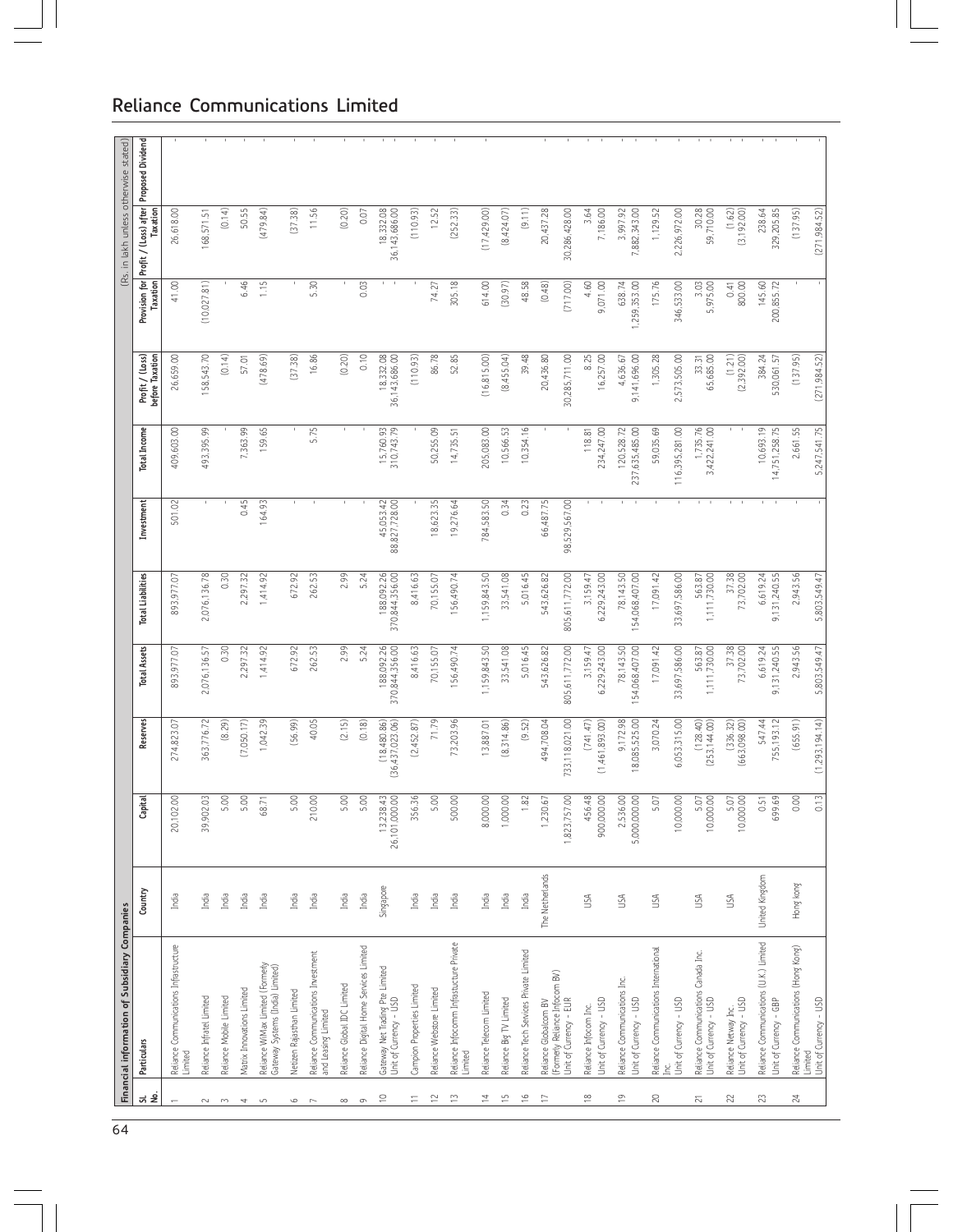|                | Financial information of Subsidiary Companies                   |                |                                          |                                    |                                |                                |               |                              |                                    |                               | (Rs. in lakh unless otherwise stated)                                    |  |
|----------------|-----------------------------------------------------------------|----------------|------------------------------------------|------------------------------------|--------------------------------|--------------------------------|---------------|------------------------------|------------------------------------|-------------------------------|--------------------------------------------------------------------------|--|
| <u>ವ ತೆ</u>    | Particulars                                                     | Country        | Capital                                  | <b>Reserves</b>                    | <b>Total Assets</b>            | Total Liabilities              | Investment    | <b>Total Income</b>          | before Taxation<br>Profit / (Loss) | Taxation                      | Provision for Profit / (Loss) after Proposed Dividend<br><b>Taxation</b> |  |
| 25             | Reliance Communications (Australia)<br>Pty. Limited             | Australia      | 0.00                                     | 2.05                               | 162.54                         | 162.54                         |               | 149.57                       | 90.41                              | 5.45                          | 84.95                                                                    |  |
|                | Unit of Currency - AUD                                          |                | 1.00                                     | 5,840.52                           | 464,031.91                     | 464,031.91                     |               | 427,001.88                   | 258,104.21                         | 15,569.37                     | 242,534.84                                                               |  |
| 26             | Reliance Communications (New Zealand)<br>Pte. Limited           | New Zealand    | 0.00                                     | (51.12)                            | 6.10                           | 6.10                           |               | 4.65                         | 13.03                              |                               | 13.03                                                                    |  |
|                | Unit of Currency - NZD                                          |                | 1.00                                     | (176, 780.58)                      | 21,079.20                      | 21,079.20                      |               | 16,086.18                    | 45,057.81                          |                               | 45,057.81                                                                |  |
| 27             | Reliance Communications (Singapore)<br>Pte. Limited             | Singapore      | 32.92                                    | 147,236.66                         | 147,306.12                     | 147,306.12                     | 17,444.18     | 35.94                        | 147,264.36                         |                               | 147,264.36                                                               |  |
|                | Unit of Currency - SGD                                          |                | ,000.00<br>$\frac{100}{2}$               | 441,510,408.47                     | 441,718,708.75                 | 441,718,708.75                 | 52,308,897.34 | 07,778.10                    | 441,593,483.44                     |                               | 441,593,483.44                                                           |  |
| $^{28}$        | RCOM Malaysia SDN. BHD.<br>Jnit of Currency - MYR               | Malaysia       | 0.00<br>2.00                             | (25.78)<br>(185, 295, 19)          | 1.20<br>8,618.99               | 1.20<br>8,618.99               |               | 13.78<br>99,053.55           | 41,461.65<br>5.77                  |                               | 41,461.65<br>5.77                                                        |  |
| $^{29}$        | Anupam Globalsoft (U) Limited<br>Jnit of Currency - U.shs       | Uganda         | 00.000<br>710.14<br>3,000,000            | (2,682,884,552.67)<br>(632.79)     | 4,692,141,373.08<br>1,106.69   | 1,106.69<br>4,692,141,373.08   |               |                              |                                    |                               |                                                                          |  |
| 50             | Reliance Globalcom Limited, Bermuda<br>Jnit of Currency - USD   | Bermuda        | 797.00<br>,770.63<br>137<br>271,629      | 239,958,762.47<br>121,707.08       | 1,612,627,357.17<br>817,924.60 | 817,924.60<br>1,612,627,357.17 |               | 116,753.96<br>230,193,147.38 | 47,658.62<br>93,964,151.83         | (1, 257.70)<br>(2,479,698.99) | 46,400.91<br>91,484,452.84                                               |  |
| 忘              | FLAG Telecom Asia Limited<br>Unit of Currency - USD             | Hong Kong      | 5.10<br>,064.00<br>$\approx$             | (5, 848.08)<br>(11,530,116.57)     | 17,189,217.68<br>8,718.37      | 17,189,217.68<br>8,718.37      |               | 2,976.07<br>5,867,646.51     | 2,822,765.94<br>1,431.71           | (73.22)<br>(144,358.11)       | 1,358.49<br>2,678,407.83                                                 |  |
| 32             | FLAG Telecom Japan Limited<br>Unit of Currency - USD            | Japan          | 46.36<br>,405.00<br>5                    | (28, 648.75)<br>56,484,121.82)     | 7,060.63<br>13,920,805.87      | 7,060.63<br>13,920,805.87      |               | 2,332.56<br>4,598,904.75     | (3,574,478.88)<br>(1, 812.98)      | (1,314.65)<br>(0.67)          | (1, 813.64)<br>(3,575,793.53)                                            |  |
| 53             | FLAG Telecom Singapore Pte. Limited<br>Jnit of Currency - USD   | Singapore      | 14.46<br>505.00<br>$\approx$             | (5, 879, 089, 16)<br>(2,981.87)    | 1,700.18<br>3,352,095.08       | 1,700.18<br>3,352,095.08       |               | 511,823.03<br>766.80         | (409.18)<br>(806, 751.92)          |                               | (409.18)<br>(806,751.92)                                                 |  |
| 34             | Jnit of Currency - USD<br>Seoul Telenet Inc.                    | Korea          | 519.00<br>149.07<br>2,265                | (7, 219.73)<br>(14, 234, 485, 79)  | 5,381,532.76<br>2,729.51       | 5,381,532.76<br>2,729.51       |               | 1,799.58<br>3,548,075.15     | 212.32<br>418,613.63               |                               | 212.32<br>418,613.63                                                     |  |
| 35             | FLAG Telecom Taiwan Services Limited<br>Jnit of Currency - USD  | Taiwan         | ,600.00<br>17.04<br>IJ                   | (4,091.82)<br>(8,067,464.53)       | 380.40<br>750,009.71           | 380.40<br>750,009.71           |               |                              | (55.49)<br>(109, 399.54)           |                               | (55.49)<br>(109, 399.54)                                                 |  |
| $\frac{8}{5}$  | FLAG Holdings (Taiwan) Limited<br>Jnit of Currency - USD        | Taiwan         | ,988.00<br>.729.74<br>$\sim$<br>5,381    | (200, 348.73)<br>(101.62)          | 9,496.56<br>8,723,509.78       | 9,496.56<br>18,723,509.78      |               |                              | (4.21)<br>(8,310.04)               |                               | (8,310.04)<br>(4.21)                                                     |  |
| 57             | FLAG Telecom (Taiwan) Limited<br>Jnit of Currency - USD         | Taiwan         | ,107.83<br>896.00<br>$\approx$<br>23,871 | (44.98)<br>(88, 679.06)            | 18,462.63<br>36,401,085.21     | 18,462.63<br>36,401,085.21     |               | 3,383.12<br>6,670,195.07     | 117.05<br>230,786.41               | 158.90<br>313,280.54          | 275.95<br>544,066.95                                                     |  |
| $\frac{8}{20}$ | FLAG Access India Private Limited<br>Unit of Currency - USD     | India          | 46.50<br>679.81<br>$\approx$             | (0.96)<br>(1,883.36)               | 93,087.82<br>47.21             | 47.21<br>93,087.82             |               |                              | (0.21)<br>(413.53)                 |                               | (413.53)<br>(0.21)                                                       |  |
|                | Reliance Globalcom (UK) Limited<br>Unit of Currency - USD       | United Kingdom | 0.00<br>3.00                             | 13,669.98<br>26,951,857.87         | 428.18<br>844,208.00           | 428.18<br>844,208.00           |               | 52.25<br>103,012.77          | (296.70)<br>(584, 974, 50)         | (5.48)<br>(10, 795.81)        | (302.17)<br>(595,770.31                                                  |  |
| ₽              | FLAG Telecom Deutschland GmbH<br>Unit of Currency - USD         | Germany        | 11.58<br>835.00<br>$\approx$             | (67.29)<br>(132, 669.51)           | 11.73<br>23,120.10             | 11.73<br>23,120.10             |               |                              | (134, 687.09)<br>(68.31)           | (9.95)<br>(19,623.69)         | (154,310.78)<br>(78.27)                                                  |  |
| $\frac{4}{3}$  | FLAG Telecom Network Services Limited<br>Jnit of Currency - USD | Ireland        | 18.00<br>0.01                            | (24.13)<br>(47, 576.81)            | 862,606.87<br>437.51           | 437.51<br>862,606.87           |               |                              | (24.55)<br>(48, 400.00)            |                               | (24.55)<br>(48, 400.00)                                                  |  |
|                | Reliance FLAG Telecom Ireland Limited<br>Unit of Currency - USD | Ireland        | 18.00<br>0.01                            | (44, 924, 245, 18)<br>(22, 785.58) | 169,016,146.33<br>85,724.99    | 85,724.99<br>169,016,146.33    |               | 96,200,289.75<br>48,792.79   | 55, 138, 747.05<br>27,966.37       | (52.24)<br>(103,005.99)       | 27,914.13<br>55,035,741.06                                               |  |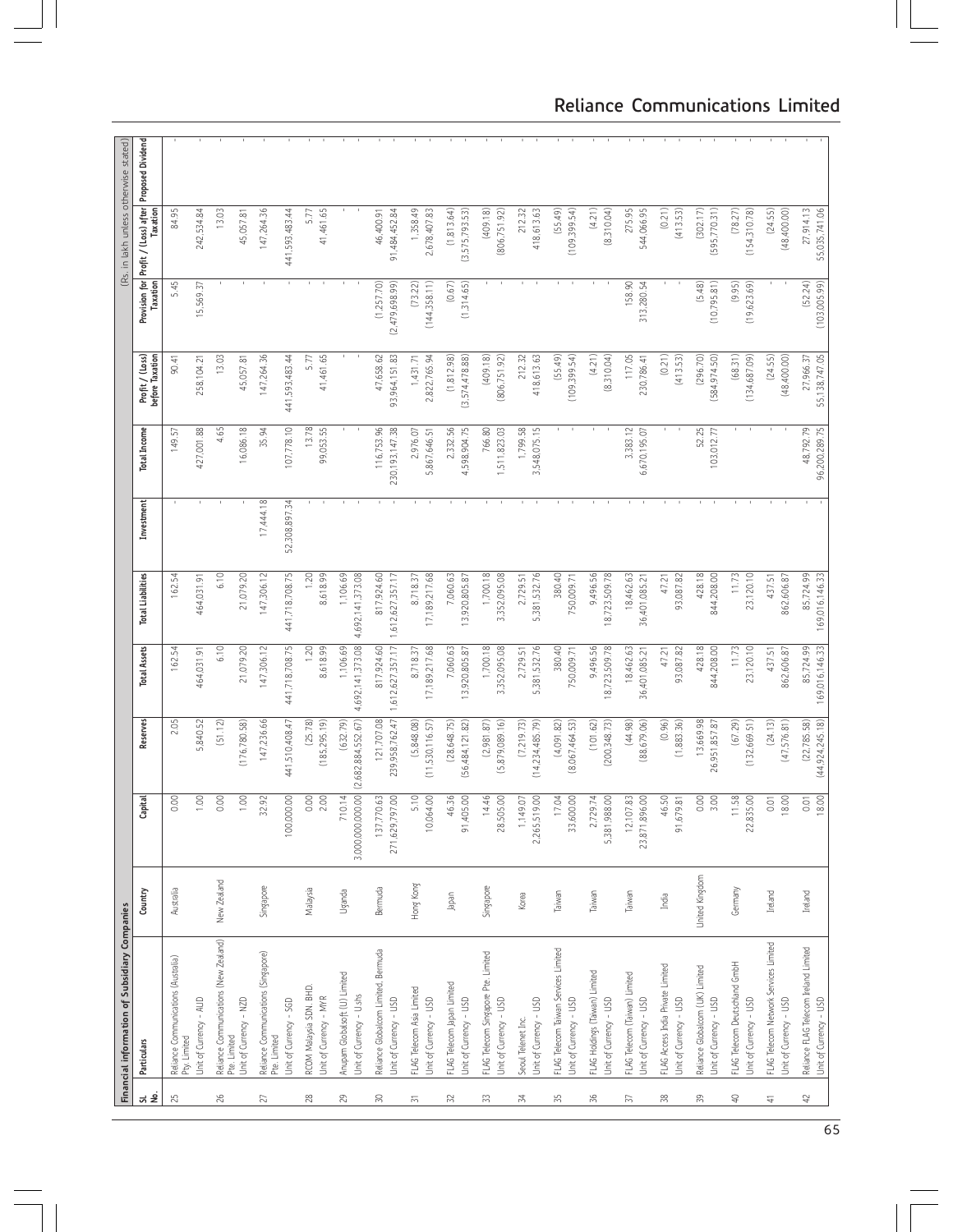|                           | Financial information of Subsidiary Companies                                      |                 |                                                   |                                    |                               |                                 |            |                            |                                     |                            | (Rs. in lakh unless otherwise stated)                             |  |
|---------------------------|------------------------------------------------------------------------------------|-----------------|---------------------------------------------------|------------------------------------|-------------------------------|---------------------------------|------------|----------------------------|-------------------------------------|----------------------------|-------------------------------------------------------------------|--|
| ಷ ತೆ                      | Particulars                                                                        | Country         | Capital                                           | Reserves                           | <b>Total Assets</b>           | <b>Total Liabilities</b>        | Investment | Total Income               | Profit / (Loss)<br>efore Taxation   | Taxation                   | Provision for Profit / (Loss) after Proposed Dividend<br>Taxation |  |
| $\frac{1}{4}$             | FLAG Telecom Ireland Network Limited<br>Unit of Currency - USD                     | Ireland         | 18.00<br>0.01                                     | (73,769,447.90)<br>(37,415.86)     | 9,881.29<br>19,482,047.89     | 9,881.29<br>19,482,047.89       |            | (0.00)<br>(0.00)           | (24, 270, 16)<br>(47, 851, 263, 57) | (3,341.01)<br>(1.69)       | (47,854,604.58)<br>(24,271.86)                                    |  |
| $\frac{4}{4}$             | FLAG Telecom Servizi Italia SpA<br>Unit of Currency - USD                          | Italy           | 5,839.22<br>2,654.51<br>11,51                     | (11, 912.59)<br>(23,486,958.14)    | 6,471.24<br>12,758,753.51     | 6,471.24<br>12,758,753.51       |            | 1,456.09<br>2,870,840.62   | (1,016.52)<br>(2,004,179.77)        |                            | (1,016.52)<br>(2,004,179.77)                                      |  |
| 45                        | FLAG Atlantic UK Limited<br>Unit of Currency - USD                                 | United Kingdom  | 2.00<br>0.00                                      | (121,464,147.04)<br>(61, 606, 62)  | 8,820.08<br>17,389,739.83     | 8,820.08<br>17,389,739.83       |            | 3,515.30<br>6,930,803.44   | (63.52)<br>(125, 240.05)            | (2.03)<br>(4,000,00)       | (65.55)<br>(129, 240.05)                                          |  |
| 46                        | Reliance FLAG Atlantic France SAS<br>Unit of Currency - USD                        | France          | $18.81$<br>$080.00$<br>57                         | (75, 840.67)<br>(149, 528, 143.62) | 42,711.62<br>84,210,597.48    | 42,711.62<br>84,210,597.48      |            | 28,250.98<br>55,699,881.55 | (29.01)<br>(57, 197, 19)            | (396.74)<br>(782, 213, 98) | (425.75)<br>(839,411.17)                                          |  |
| $\overline{4}$            | FLAG Telecom Nederland BV<br>Unit of Currency - USD                                | The Netherlands | 7.75<br>S,282.00                                  | 5.14<br>10,139.07                  | 49.86                         | 49.86                           |            |                            | (53.32)<br>(105, 131, 42)           |                            | (53.32)<br>(105, 131, 42)                                         |  |
| $48$                      | FLAG Telecom Hellas AE<br>Unit of Currency - USD                                   | Greece          | 25.87<br>50,996.00                                | (126.82)<br>(250,045.28)           | 88,268.65<br>44.77            | 88,268.65<br>44.77              |            |                            | (9.51)<br>(18, 740.39)              |                            | (9.51)<br>(18,740.39)                                             |  |
| $^{49}$                   | Unit of Currency - USD<br>FLAGWEB Limited                                          | Bermuda         | $\begin{bmatrix} 6.09 \\ 12,000.00 \end{bmatrix}$ |                                    | 6.09<br>12,000.00             | 6.09                            |            |                            |                                     |                            |                                                                   |  |
| $\mathbb{S}^{\mathbb{O}}$ | FLAG Telecom Espana Network SAU<br>Unit of Currency - USD                          | Spain           | 27.08                                             | (4,288.31)<br>(8,454,861.56)       | 410.07<br>808,488.55          | 410.07<br>808,488.55            |            | 258.46<br>509,591.00       | (328.43)<br>(647, 539.03)           |                            | (328.43)<br>(647,539.03)                                          |  |
| 5                         | FLAG Telecom Belgium Network SA<br>Unit of Currency - USD                          | Belgium         | 29.63<br>58,410.00                                | (38.88)<br>(76, 654.46)            | 9,801.90<br>4.97              | 9,801.90<br>4.97                |            |                            | (10.08)<br>(19, 865.29)             |                            | $(10.08)$<br>$(19,865.29)$                                        |  |
| 52                        | FLAG Telecom Development Services<br>Company LLC                                   | Egypt           | 6.70                                              | (24.15)                            | 111.21                        | 111.21                          |            |                            | 73.62                               | (13.29)                    | 60.32                                                             |  |
|                           | Unit of Currency - USD                                                             |                 | 3,201.00                                          | (47, 605.53)                       | 219,255.90                    | 219,255.90                      |            |                            | 145,146.38                          | (26, 210.46)               | 118,935.92                                                        |  |
| 53                        | (formerly FLAG Pacific Holdings Limited)<br>Reliance FLAG Pacific Holdings Limited | Bermuda         | 253,606.09                                        | 416.42                             | 277,422.91                    | 277,422.91                      |            |                            | (101.76)                            |                            | (101.76)                                                          |  |
|                           | Unit of Currency - USD                                                             |                 | 2,000.00<br>500,01                                | 821,024.84                         | 546,969,457.59                | 546,969,457.59                  |            |                            | (200, 635.51)                       |                            | (200, 635.51)                                                     |  |
| 54                        | Unit of Currency - USD<br>FLAG Pacific Limited                                     | Bermuda         | 6.09<br>2,000.00                                  | 124.83<br>246,120.93               | 134.34<br>264,863.55          | 134.34<br>264,863.55            |            |                            | (3.42)<br>(6, 742.62)               |                            | (3.42)<br>(6,742.62)                                              |  |
| 55                        | FLAG Telecom Network USA Limited<br>Unit of Currency - USD                         | Š               | 0.00<br>1.00                                      | (26,507.22)<br>52,261,870.86)      | 13,300.00<br>26,222,392.70    | 13,300.00<br>26, 222, 392.70    |            | 11,889,442.78<br>6,030.33  | (6, 285, 60)<br>(12, 392, 753, 37)  | (3.62)<br>(7, 128.00)      | (6, 289.22)<br>(12,399,881.37)                                    |  |
| 56                        | FLAG Telecom Group Services Limited<br>Unit of Currency - USD                      | Bermuda         | 6.09<br>2,000.00                                  | (15, 259.39)<br>30,085,555.52)     | 461,524,486.56<br>234,085.22  | 234,085.22<br>461,524,486.56    |            |                            | 692.52<br>1,365,382.18              |                            | 692.52<br>1,365,382.18                                            |  |
| 57                        | FLAG Telecom Development Limited<br>Unit of Currency - USD                         | Bermuda         | 6.09<br>2,000.00                                  | 252,505.96<br>497,842,982.07       | 81,110.22<br>159,917,623.63   | 81,110.22<br>59,917,623.63      |            | 4,565.68<br>9,001,727.43   | (6, 633, 33)<br>(13,078,331.92)     |                            | (6, 633.33)<br>(13,078,331.92)                                    |  |
| $58\,$                    | Unit of Currency - USD<br>ripes Holdings Inc.                                      | SÃ              | 312,165,366.73<br>158,330.27                      |                                    | 312,165,366.73<br>158,330.27  | 158,330.27<br>312,165,366.73    |            |                            |                                     |                            |                                                                   |  |
| $59\,$                    | Reliance Globalcom Services Inc<br>Jnit of Currency - USD                          | <b>ASL</b>      | 147, 171.87<br>290,165,366.73                     | (12,441.24)<br>(24, 529, 250.03)   | 290,165,366.73<br>147, 171.87 | 147, 171.87<br>290, 165, 366.73 |            | 87,733,881.64<br>44,498.62 | (9, 351.35)<br>(18,437,204.81)      | (47.68)<br>(94,000,00)     | (9,399,03)<br>(18,531,204.81)                                     |  |
| $\mathbb S$               | Unit of Currency - USD<br>fipes Systems, Inc.                                      | <b>USA</b>      | 0.00<br>1.00                                      |                                    | 0.00<br>1.00                  | 0.00<br>1.00                    |            |                            |                                     |                            |                                                                   |  |
| 5                         | Unit of Currency - USD<br>YTV Inc.                                                 | Š               |                                                   |                                    |                               |                                 |            |                            |                                     |                            |                                                                   |  |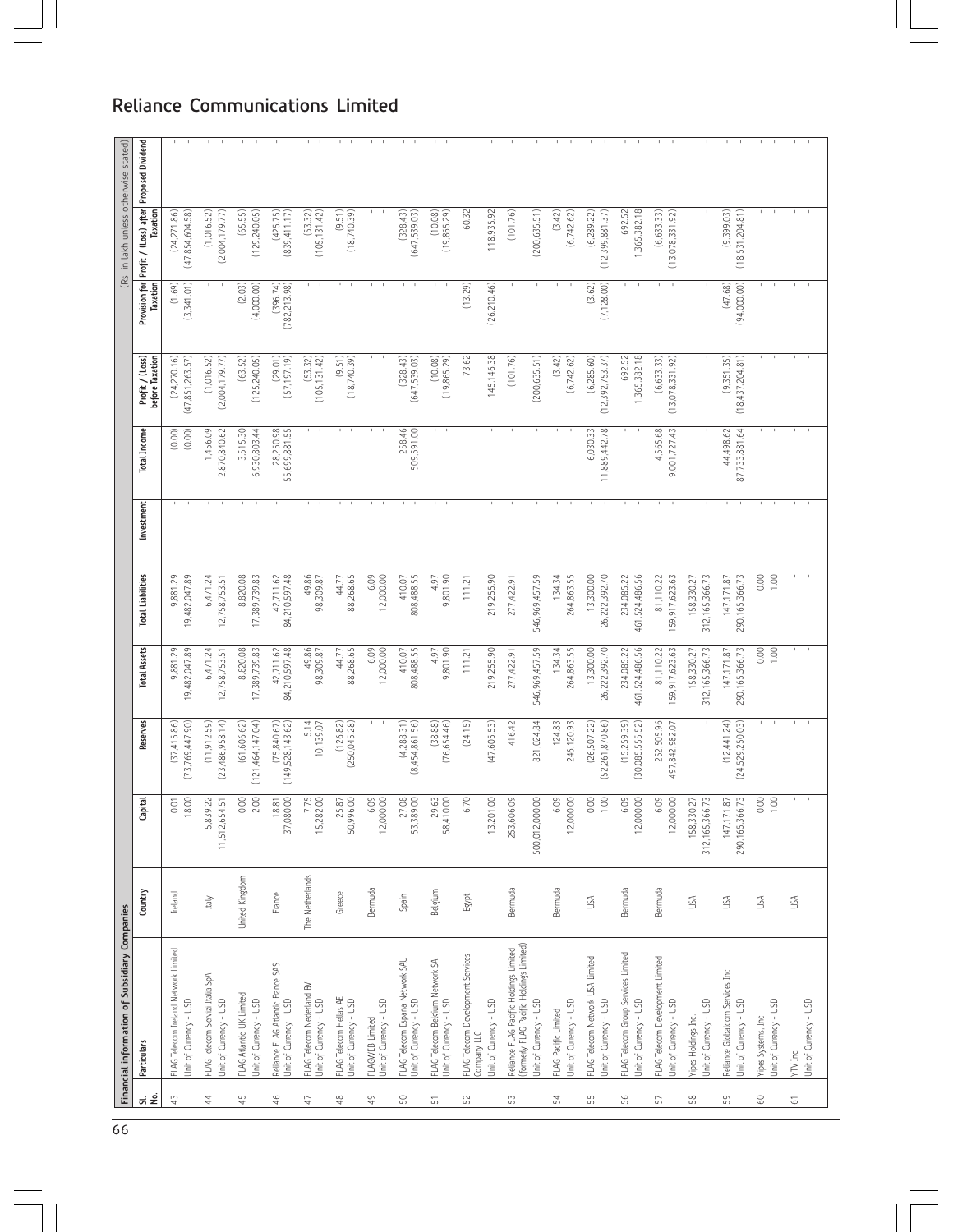|                | Financial information of Subsidiary Companies                  |                 |                                    |                                |                            |                            |            |                            |                                    |                          | (Rs. in lakh unless otherwise stated)                                      |  |
|----------------|----------------------------------------------------------------|-----------------|------------------------------------|--------------------------------|----------------------------|----------------------------|------------|----------------------------|------------------------------------|--------------------------|----------------------------------------------------------------------------|--|
| ಷ ತೆ           | Particulars                                                    | Country         | Capital                            | Reserves                       | <b>Total Assets</b>        | <b>Total Liabilities</b>   | Investment | <b>Total Income</b>        | Profit / (Loss)<br>before Taxation |                          | Provision for Profit / (Loss) after Proposed Dividend<br>Taxation Taxation |  |
| $\mathcal{S}$  | (formerly Vanco Group Limited)<br>Reliance Vanco Group Limited | United Kingdom  | 261.81                             | 1,828,992.84                   | 46,946.75                  | 46,946.75                  |            | 19,930.29                  | 19,506.06                          |                          | 19,506.06                                                                  |  |
|                | Unit of Currency - GBP                                         |                 | ,170.99<br>361                     | 2,523,130,729.89               | 64,763,939.59              | 64,763,939.59              |            | 27,494,215.15              | 26,908,990.73                      |                          | 26,908,990.73                                                              |  |
| S              | Unit of Currency - GBP<br>Vanco UK Limited                     | United Kingdom  | 303.54<br>,743.26<br>418           | 4,783,675.00<br>3,467.64       | 42,168.61<br>58,172,404.31 | 42,168.61<br>58,172,404.31 |            | 46,211,180.30<br>33,498.03 | (18,046,63)<br>(24, 895, 670.05)   | 117.67<br>162,331.40     | (17,928.96)<br>(24, 733, 338.65)                                           |  |
| $\sqrt{4}$     | Vanco (Asia Pacific) Pte Limited<br>Jnit of Currency - GBP     | Singapore       | 576.78<br>665.87<br>918            | 270.82<br>373,601.21           | 8,678.83<br>11,972,610.77  | 8,678.83<br>11,972,610.77  |            | 4,382.03<br>6,045,088.64   | 622,047.58<br>450.92               |                          | 622,047.58<br>450.92                                                       |  |
| 3              | Unit of Currency - GBP<br>Vanco Sweden AB                      | Sweden          | 30.61<br>.225.91<br>$\frac{1}{2}$  | (39.95)<br>(55, 109.72)        | 1,999,633.49<br>1,449.51   | 1,999,633.49<br>1,449.51   |            | 507.92<br>700,680.24       | (235.78)<br>(325, 263.69)          |                          | (235.78)<br>325,263.69                                                     |  |
| 99             | Unit of Currency - GBP<br>Vanco GmbH                           | Germany         | 601.61<br>934.47<br>829            | (9,725,456.82)<br>(7,049.89)   | 34,512.87<br>47,611,165.71 | 34,512.87<br>47,611,165.71 |            | 17,376,433.72<br>12,596.01 | (2.739.74)<br>(3,779,525.89)       | (6.02)<br>(8,304.31)     | (2,745.76)<br>(3,787,830.19)                                               |  |
| 2              | Vanco Deutschland GmbH<br>Unit of Currency - GBP               | Germany         | 16.80<br>,173.98<br>23             | (2,564.52)<br>(3,537,798.25)   | 17,094,913.50<br>12,391.94 | 12,391.94<br>17,094,913.50 |            | 1,087.90<br>1,500,782.89   | (595.94)<br>(822, 109.94)          | (8.06)<br>(11, 115.54)   | (604.00)<br>(833,225.48)                                                   |  |
| 89             | Unit of Currency - GBP<br>Vanco SRL                            | Italy           | 66.52<br>768.96<br>$\overline{6}$  | (463.53)<br>(639, 441.92)      | 6,281.79<br>8,665,846.38   | 6,281.79<br>8,665,846.38   |            | 2,566.27<br>3,540,223.91   | (113.75)<br>(156, 920.28)          | (2.48)<br>(3,417,17)     | (116.23)<br>(160, 337.45)                                                  |  |
| $\mathbb{S}^3$ | Unit of Currency - GBP<br>Vanco BV                             | The Netherlands | 539.18<br>13.44<br>$\approx$       | (3,200,988.17)<br>(2,320.37)   | 21,014,334.58<br>15,233.09 | 15,233.09<br>21,014,334.58 |            | 4,814.25<br>6,641,346.36   | (198.94)<br>274,439.29)            | (2.590.06)<br>(1.88)     | 277,029.36)<br>(200.82)                                                    |  |
| 50             | Unit of Currency - GBP<br>Euronet Spain SA                     | Spain           | 83.99<br>869.90<br>115             | (598.18)<br>(825, 206.93)      | 10,108.80<br>3,945,288.61  | 10,108.80<br>13,945,288.61 |            | 3,475.17<br>4,794,067.81   | (35.22)<br>(48, 583, 43)           | (1.80)<br>(2,488.59)     | (37.02)<br>(51,072.03)                                                     |  |
| 17             | Unit of Currency - GBP<br>Vanco SAS                            | France          | 201.58<br>,087.76<br>278           | (23,590.89)<br>(32,544,091.02) | 30,186,735.82<br>21,882.07 | 21,882.07<br>30,186,735.82 |            | 21,337,910.08<br>15,467.64 | 852.20<br>1,175,632.09             | (166.03)<br>(229,046,36) | 946,585.72<br>686.17                                                       |  |
| 72             | Unit of Currency - GBP<br>Vanco ApS                            | Denmark         | 11.37<br>681.39<br>$\approx$       | 21.09<br>29,097.98             | 56.33<br>77,711.33         | 56.33<br>77,711.33         |            | 30,091.46<br>21.81         | (15.24)<br>(21,021.23)             | (0.68)<br>(931.38)       | (21,952.62)<br>(15.91)                                                     |  |
| 73             | Unit of Currency - GBP<br>Vanco Euronet Sro                    | Czech Republic  | .323.19<br>73.45<br>$\overline{5}$ | 3.40<br>4,693.58               | 783.73<br>1,081,171.84     | 783.73<br>1,081,171.84     |            | 191,909.56<br>139.11       | (905.73)<br>(1, 249, 465, 23)      | (4.78)<br>(6, 596, 22)   | (910.51)<br>(1,256,061.45)                                                 |  |
| 74             | Unit of Currency - GBP<br>Vanco Sp Zoo                         | Poland          | 14.38<br>834.67<br>$\tilde{=}$     | (62.40)<br>(86,088.35)         | 1,070,835.05<br>776.24     | 776.24<br>1,070,835.05     |            | 166.53<br>229,732.64       | (119, 059, 86)<br>(86.31)          |                          | (119,059.86)<br>(86.31)                                                    |  |
| 75             | Unit of Currency - GBP<br>Vanco EpE                            | Greece          | 24.19<br>370.53<br>53              | (7.71)<br>(10, 639.54)         | 220.00<br>303,491.40       | 220.00<br>303,491.40       |            | 16.95<br>23,380.11         | 1.78<br>2,455.7                    |                          | 1.78<br>2,455.7                                                            |  |
| 76             | Vanco Australasia Pty Limited<br>Unit of Currency - GBP        | Australia       | ,090.25<br>017.47<br>1,504         | (5,492,289.00)<br>(3,981.31)   | 2,558.17<br>3,529,047.57   | 2,558.17<br>3,529,047.57   |            | 3,815.90<br>5,264,108.69   | (233.04)<br>(321, 482.72)          |                          | (233.04)<br>(321, 482.72)                                                  |  |
| 77             | Unit of Currency - GBP<br>Vanco NV                             | Belgium         | 377.30<br>487.59<br>520            | (4,312.24)<br>(5,948,819.04)   | 1,229.75<br>1,696,469.43   | 1,229.75<br>1,696,469.43   |            | 2,121,164.97<br>1,537.61   | (871.03)<br>(1, 201, 605.88)       | 114.80<br>158, 375.43    | (756.23)<br>(1,043,230.45)                                                 |  |
| 78             | Vanco (India) Private Limited<br>Unit of Currency - GBP        | India           | 1.00<br>379.53                     | (5,459.14)<br>(3.96)           | 107,280.43<br>77.77        | 107,280.43<br>77.77        |            | 37.07<br>51,133.21         | 12.19<br>16,811.22                 | (0.93)<br>(1, 281.52)    | 11.26<br>15,529.70                                                         |  |
| 79             | Jnit of Currency - GBP<br>Vanco Japan KK                       | Japan           | 618.58<br>46.12<br>3               | (397.53)<br>(548, 405.57)      | 235.36<br>324,680.93       | 235.36<br>324,680.93       |            | 330.96<br>456,563.29       | 137,450.88<br>99.64                | (8.20)<br>(11, 317, 17)  | 91.43<br>126,133.71                                                        |  |
| 80             | Vanco South America Ltda<br>Unit of Currency - GBP             | Brazil          | 168.76<br>.810.81<br>232           | (48,578.42)<br>(35.21)         | 220.68<br>304,426.13       | 304,426.13<br>220.68       |            | 77.16<br>106,447.61        | 46,106.88<br>33.42                 | (14.25)<br>(19, 653, 93) | 19.18<br>26,452.95                                                         |  |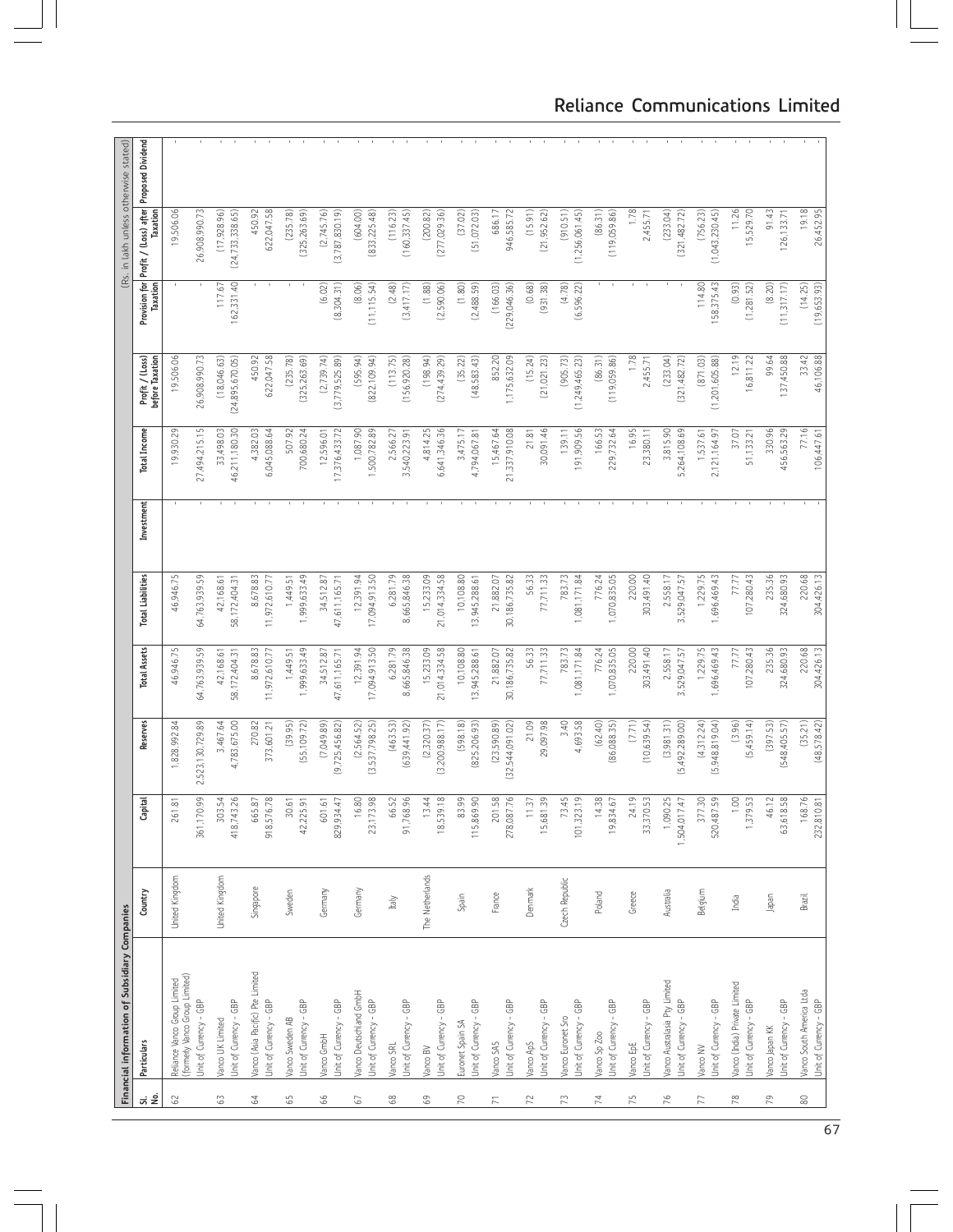|                     | Financial information of Subsidiary Companies                                        |                       |                                       |                                  |                            |                            |                          |                            |                                    |                          | (Rs. in lakh unless otherwise stated)                             |  |
|---------------------|--------------------------------------------------------------------------------------|-----------------------|---------------------------------------|----------------------------------|----------------------------|----------------------------|--------------------------|----------------------------|------------------------------------|--------------------------|-------------------------------------------------------------------|--|
| ಷ ತೆ                | Particulars                                                                          | Country               | Capital                               | Reserves                         | <b>Total Assets</b>        | <b>Total Liabilities</b>   | Investment               | <b>Total Income</b>        | Profit / (Loss)<br>before Taxation | Taxation                 | Provision for Profit / (Loss) after Proposed Dividend<br>Taxation |  |
| $\overline{\infty}$ | Vanco Net Direct Limited<br>Jnit of Currency - GBP                                   | Ireland               | 92.70<br>0.07                         | (22.45)<br>(30, 971.01)          | 92.70<br>0.07              | 92.70<br>0.07              |                          | 312<br>4,306.51            | 0.09<br>119.86                     |                          | 0.09<br>119.86                                                    |  |
| 82                  | Net Direct SA (Proprietary) Limited<br>Jnit of Currency - GBP                        | South Africa          | 0.01<br>7.33                          | (299.88)<br>(413, 685.75)        | 210.83<br>290,837.34       | 210.83<br>290,837.34       |                          | 17.60<br>0.01              | (585, 52)<br>(807,740.14)          |                          | (585.52)<br>(807,740.14)                                          |  |
| 53                  | Vanco (Shanghai) Co. Ltd<br>Unit of Currency - GBP                                   | China                 | 83.18<br>4,746.38                     | (48.25)<br>(66, 555.08)          | 124.25<br>171,401.95       | 124.25<br>171,401.95       |                          | 0.04<br>54.45              | (122, 611.15)<br>(88.88)           |                          | (88.88)<br>(122, 611.15)                                          |  |
| 24                  | Vanco Hong Kong Solutions Limited<br>Jnit of Currency - GBP                          | Hong Kong             | 0.65<br>900.88                        | (39,051.10)<br>(28.31)           | 19.42<br>26,788.71         | 19.42<br>26,788.71         |                          | 10.02<br>13,825.63         | (39.34)<br>(54, 265.04)            |                          | (39.34)<br>(54, 265.04)                                           |  |
| 85                  | Unit of Currency - GBP<br>Vanco Solutions Inc.                                       | <b>USA</b>            | 34,908.93<br>25.31                    | (1,016.44)<br>(1,402,201.54)     | 3,262.56<br>4,500,758.11   | 3,262.56<br>4,500,758.11   |                          | 879.25<br>1,212,939.32     | 729.90<br>1,006,911.21             | (2.85)<br>(3,934.57)     | 727.05<br>1,002,976.64                                            |  |
| 86                  | Unit of Currency - GBP<br>Vanco US LLC                                               | SA                    | 1,062.82<br>1,466,175.06              | (8,088.68)<br>(11, 158, 485.07)  | 8,724,651.23<br>6,324.41   | 8,724,651.23<br>6,324.41   |                          | 21,866,825.40<br>15,851.05 | (1,880.86)<br>(2,594,675.64)       | (67, 197, 36)<br>(48.71) | (2,661,873.00)<br>(1,929.57)                                      |  |
| 55                  | Vanco International Limited<br>Jnit of Currency - GBP                                | United Kingdom        | 73.49<br>381.72<br>$\overline{5}$     | (1,636.74)<br>(2.257, 914.51)    | 34,291,272.72<br>24,857.41 | 34,291,272.72<br>24,857.41 |                          | 3,461.80<br>4,775,625.05   | 1,183.67<br>,632,890.23            |                          | 1,183.67<br>1,632,890.23                                          |  |
| 88                  | Unit of Currency - GBP<br>Vanco Switzerland A.G.                                     | Switzerland           | 61,399.10<br>44.51                    | (3.60)<br>(4,968.58)             | 135.84<br>187,399.38       | 135.84<br>187,399.38       |                          | 54.85<br>75,662.68         | (289.46)<br>(399, 312.99)          |                          | (289.46)<br>(399,312.99)                                          |  |
| 89                  | Unit of Currency - GBP<br>Vanco Benelux BV                                           | The Netherlands       | 12.20<br>6,825.24                     | 101,543.45<br>73.61              | 701.65<br>967,935.79       | 701.65<br>967, 935.79      |                          | 189,010.74<br>137.01       | 67.79<br>93,517.71                 | 29.26<br>40,368.77       | 97.05<br>133,886.48                                               |  |
| g                   | Unit of Currency - GBP<br>Vanco Global Limited                                       | United Kingdom        | 195.92<br>270,277.20                  | (7.081.78)<br>(9,769,455.25)     | 20,861,097.42<br>15,122.01 | 20,861,097.42<br>15,122.01 |                          | 2,811.03<br>3,877,868.99   | 3,915.39<br>5,401,353.45           |                          | 3,915.39<br>5,401,353.45                                          |  |
| 5                   | Jnit of Currency - GBP<br>Vanco ROW Limited                                          | United Kingdom        | 303.54<br>18,743.26<br>$\overline{A}$ | 4,783,675.00<br>3,467.64         | 58,172,404.31<br>42,168.61 | 42,168.61<br>58,172,404.31 |                          | 33,498.03<br>46,211,180.30 | (18,046.63)<br>(24, 895, 670.05)   | 162,331.40<br>117.67     | (17,928.96)<br>(24.733.338.65)                                    |  |
| 92                  | Unit of Currency - GBP<br><b>VNO Direct Limited</b>                                  | United Kingdom        | 377.15<br>520,291.07                  | (1, 872.64)<br>(2,583,344.02)    | 983.89<br>1,357,298.02     | 983.89<br>,357,298.02      |                          |                            | (40.35)<br>(55, 666.63)            |                          | (40.35)<br>(55,666.63)                                            |  |
| 56                  | Vanco Net Direct Limited (UK)<br>Unit of Currency - GBP                              | United Kingdom        | 0.00<br>1.00                          | (861.61)<br>(1.188, 600.75)      | 262.19<br>361,697.10       | 262.19<br>361,697.10       |                          | 248.04<br>342,172.32       | (66.84)<br>(92, 206, 36)           |                          | (66.84)<br>(92, 206, 36)                                          |  |
| 24                  | Jnit of Currency - USD<br>WANcom GmbH                                                | Switzerland           | 8.90<br>17,550.32                     |                                  | 8.90<br>17,550.32          | 8.90<br>17,550.32          |                          |                            |                                    |                          |                                                                   |  |
| 95                  | (Formerly eWave World Limited)<br>Reliance Wimax World BVI<br>Unit of Currency - USD | British Virgin Island | 80,001,000.00<br>40,576.51            | (10,809,293.00)<br>(5,482.47)    | 72,552,386.00<br>36,798.57 | 72,552,386.00<br>36,798.57 | 2,231.68<br>4,400,000.00 |                            | (5,465.26)<br>(10, 775, 352.00)    |                          | (5,465.26)<br>(10,775,352.00)                                     |  |
| 96                  | Reliance WiMAX World BV<br>Unit of Currency - USD                                    | The Netherlands       | 13.88<br>27,374.00                    | (5, 178.15)<br>(10, 209, 293.00) | 1,697.66<br>3,347,119.00   | 1,697.66<br>3,347,119.00   |                          |                            | (3,908.27)<br>(7,705,589.00)       |                          | (7,705,589.00)<br>(3,908.27)                                      |  |
| 50                  | Reliance WiMAX World Ltd.<br>Jnit of Currency - USD                                  | United Kindom         | 0.10<br>192.00                        |                                  | 0.10<br>192.00             | 0.10<br>192.00             |                          |                            |                                    |                          |                                                                   |  |
| 98                  | Reliance WiMAX World LLC<br>Jnit of Currency - USD                                   | SA                    |                                       |                                  |                            |                            |                          |                            |                                    |                          |                                                                   |  |
| $\mathfrak{S}$      | Reliance WiMAX Congo-Brazzaville BV<br>Unit of Currency - USD                        | The Netherlands       | 114.75<br>226,250.00                  | (21.45)<br>(42, 287.00)          | 183,963.00<br>93.31        | 183,963.00<br>93.31        |                          |                            | (21.45)<br>(42, 287, 00)           |                          | (21.45)<br>(42, 287, 00)                                          |  |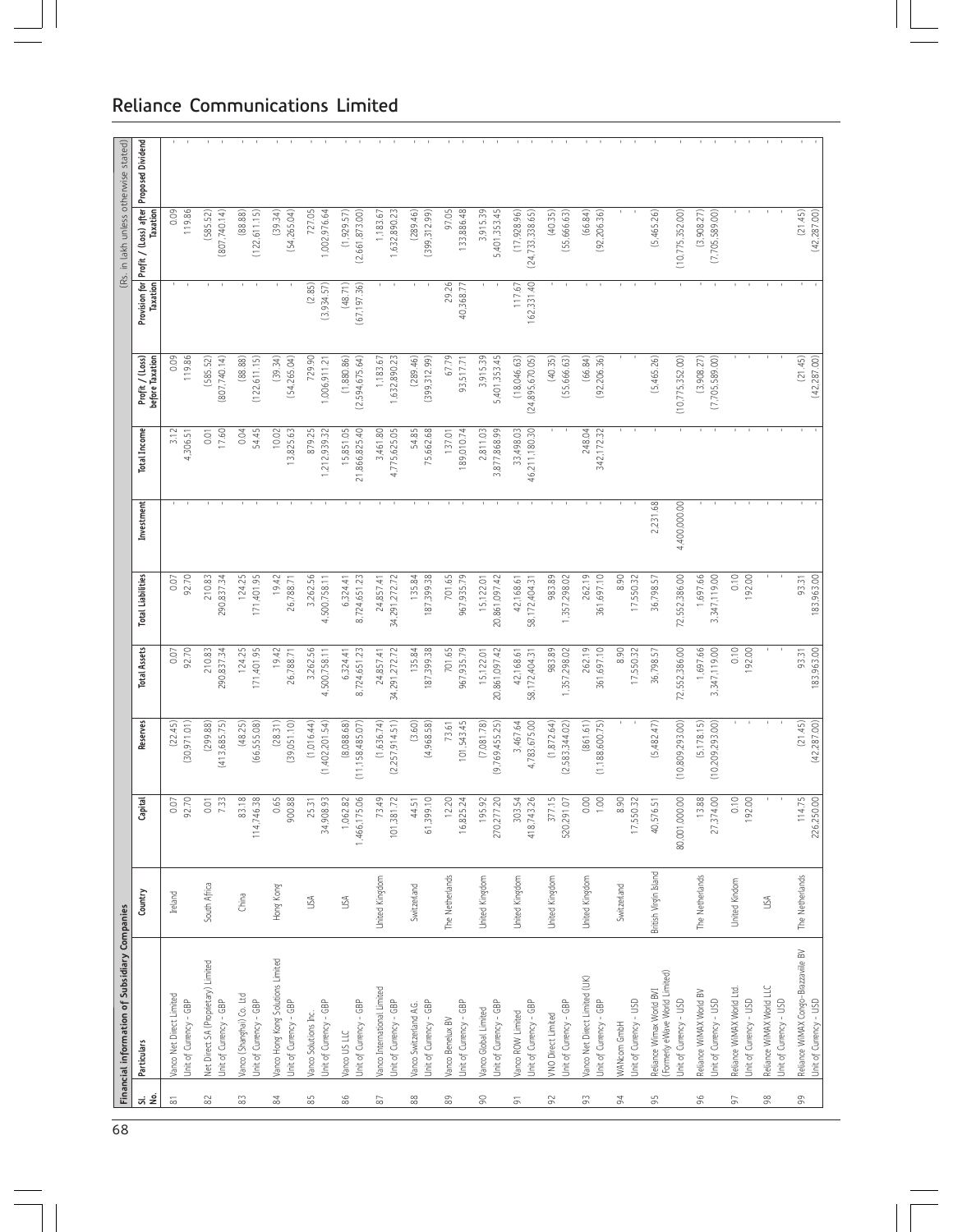|                  | Financial information of Subsidiary Companies                                         |                         |                           |                          |                          |                          |            |                     |                                    |                  | (Rs. in lakh unless otherwise stated)                                    |                           |
|------------------|---------------------------------------------------------------------------------------|-------------------------|---------------------------|--------------------------|--------------------------|--------------------------|------------|---------------------|------------------------------------|------------------|--------------------------------------------------------------------------|---------------------------|
| <u>ؤ</u><br>ದ    | Particulars                                                                           | Country                 | Capital                   | Reserves                 | <b>Total Assets</b>      | <b>Total Liabilities</b> | Investment | <b>Total Income</b> | before Taxation<br>Profit / (Loss) | Taxation         | Provision for Profit / (Loss) after Proposed Dividend<br><b>Taxation</b> |                           |
| $\approx$        | Reliance WiMAX Guinea BV<br>Unit of Currency - USD                                    | The Netherlands         | 876,595.00<br>444.61      | (34.96)<br>(68,926.00)   | 409.65<br>807,669.00     | 409.65<br>807,669.00     |            |                     | (34.96)<br>(68,926.00)             |                  | (34.96)<br>(68,926.00)                                                   |                           |
| $\overline{101}$ | Unit of Currency - USD<br>Access Guinea SARL                                          | Republic of Guinea      | 0.57<br>1,128.00          | (0.57)<br>(1, 128.00)    | 552,000.00<br>279.97     | 279.97<br>552,000.00     |            |                     |                                    |                  |                                                                          |                           |
| 102              | Interconnect Brazzaville S.A.<br>Jnit of Currency - USD                               | Republic of Congo       | 20.22<br>39,864.00        | (51.60)<br>(101, 739.00) | 31.38<br>61,875.00       | 31.38<br>61,875.00       |            |                     | (31.38)<br>(61, 875, 00)           |                  | (31.38)<br>(61, 875.00)                                                  |                           |
| 103              | Reliance WiMAX Sierra Leone B.V.<br>Jnit of Currency - USD                            | The Netherlands         | 228.33<br>150,185.00      | (23.94)<br>(47, 209.00)  | 204.39<br>402,976.00     | 204.39<br>402,976.00     |            |                     | (23.94)<br>(47, 209, 00)           |                  | (23.94)<br>(47,209.00)                                                   |                           |
| 104              | Equatorial Communications Limited<br>Jnit of Currency - USD                           | Sierra Leone            | $\overline{0.00}$<br>0.33 |                          | 362,000.33<br>183.61     | 362,000.33<br>183.61     |            |                     |                                    |                  |                                                                          |                           |
| 105              | Reliance WiMAX Cameroon B.V.<br>Unit of Currency - USD                                | The Netherlands         | 13.64<br>26,892.00        | (0.31)<br>(604.00)       | 26,288.00<br>13.33       | 13.33<br>26,288.00       |            |                     | (0.31)<br>(604.00)                 |                  | (0.31)<br>(604.00)                                                       |                           |
| 106              | Equatorial Communications SARL                                                        | Republic of<br>Cameroon | 34.68                     | (34.68)                  | 34.68                    | 34.68                    |            |                     |                                    |                  |                                                                          |                           |
|                  | Unit of Currency - USD                                                                |                         | 68,374.00                 | (68, 374.00)             | 68,374.00                | 68,374.00                |            |                     |                                    |                  |                                                                          |                           |
| 107              | Lagerwood Investments Limited<br>Unit of Currency - CYP                               | <b>Gyprus</b>           | 1.19<br>000.00            | (9.62)<br>(8,070.21)     | 110.06<br>92,340.43      | 110.06<br>92,340.43      |            |                     | (1.37)<br>(1, 146.38)              |                  | (1.37)<br>(1.146.38)                                                     |                           |
| 108              | Reliance Telecom Infrastucture (Cyprus)<br>Unit of Currency - CYP<br>Holdings Limited | Gyprus                  | $\frac{1}{2}$<br>1,000.00 | 1,096,597.87<br>1,307.06 | 7,825.09<br>6,565,114.04 | 7,825.09<br>6,565,114.04 |            | 61.75<br>51.810.64  | (48.59)<br>(40.769.36)             | 7,771.49<br>9.26 | (48,540.85)<br>(57.86)                                                   | 10,144.00<br>8,510,638.30 |
|                  |                                                                                       |                         |                           |                          |                          |                          |            |                     |                                    |                  |                                                                          |                           |

# **Notes:**

The Financial Year of the Subsidiaries is for 12 months from 1st April, 2008 to 31st March 2009. 1 The Financial Year of the Subsidiaries is for 12 months from 1st April, 2008 to 31st March 2009.

1Ushs=Rs.0.02 I CYP = Rs. 119.19 2 Exchange Rate as of 31st March, 2009: 1USD=Rs. 50.72 1Euro=Rs.67.44 1GBP=Rs.72.49 1AUD=Rs.35.03 1NZD=Rs. 28.92 1SGD=Rs. 33.35 1MYR=Rs. 13.91 1Ushs=Rs.0.02 I CYP = Rs. 119.191Euro=Rs67.44 1GBP=Rs72.49 1AUD=Rs.35.03 1NZD=Rs.28.92 1SGD=Rs.33.35 1MYR=Rs.13.91 Exchange Rate as of 31st March, 2009: 1USD=Rs. 50.72  $\sim$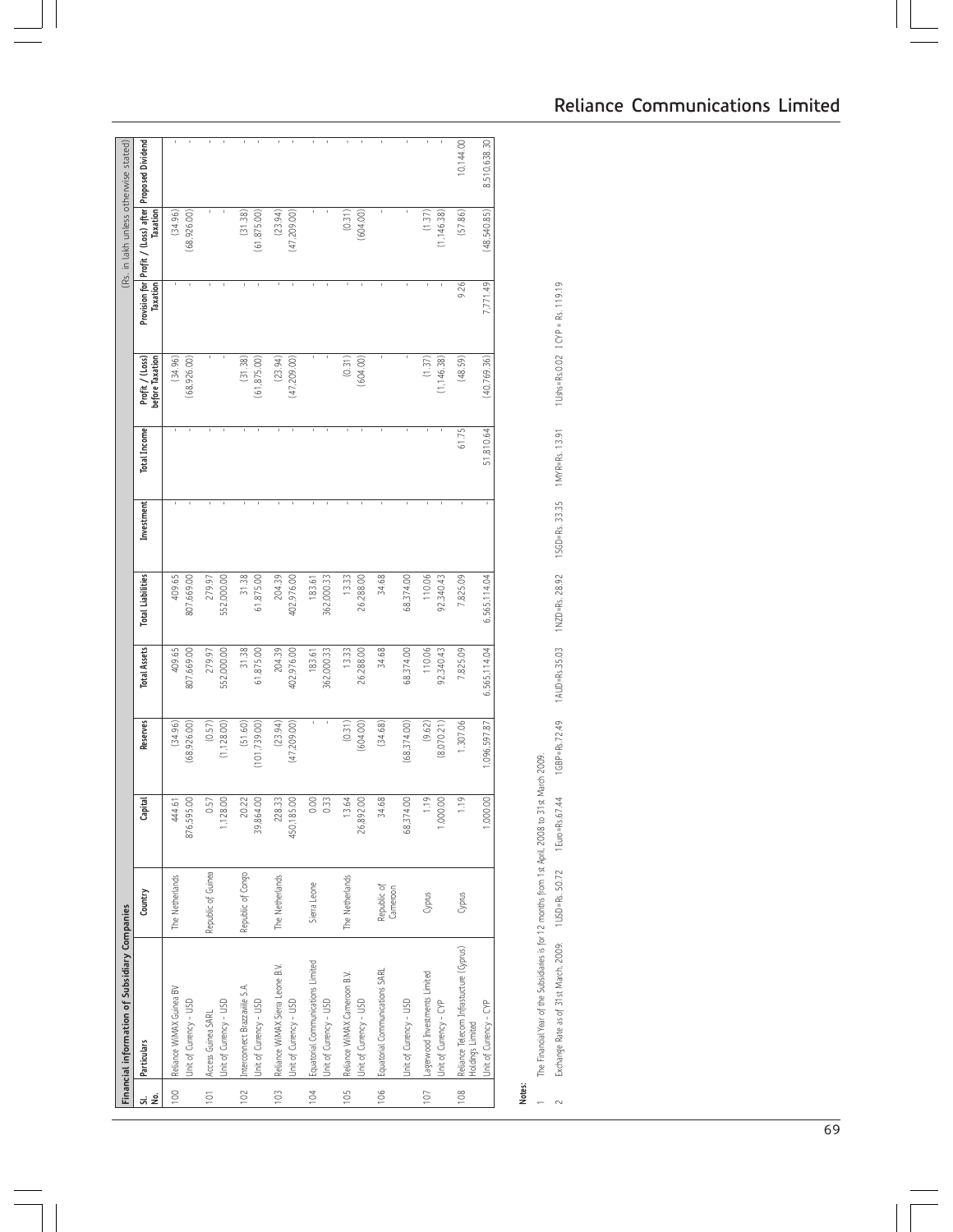# **Auditors' Report on Abridged Consolidated Financial Statements**

#### **To**

#### **the Board of Directors of Reliance Communications Limited**

We have examined the attached abridged Consolidated Balance Sheet of Reliance Communications Limited ('the Company') its subsidiaries and associates as at 31<sup>st</sup> March 2009; the abridged Consolidated Profit and Loss Account and abridged Consolidated Cash flow statement for the year ended on that date annexed thereto together with the significant accounting policies and notes thereon. These abridged consolidated financial statements have been prepared by the Company pursuant to Rule 7A of the Companies (Central Government's) General Rules and Forms, 1956 and are based on the audited consolidated financial statements of the Company for the year ended 31<sup>st</sup> March 2009 prepared in accordance with the requirements of the Accounting Standard (AS) – 21, 'Consolidated Financial Statements' and Accounting Standard (AS) -23, 'Accounting for Investment in Associates in

Consolidated Financial Statements', and Accounting Standards (AS) - 27, 'Financial Reporting of Interests in Joint Ventures' notified under the Companies (Accounting Standards) Rules, 2006 and covered by our report of even date to the Board of Directors of the Company, which is attached hereto.

For **Chaturvedi & Shah** For **B S R & Co.**<br>Chartered Accountants **For State Chartered Accountants** Chartered Accountants Chartered Accountants

**C. D. Lala Natrajan Ramkrishna**<br>Partner Natrajan Ramkrishna Partner Membership No. 35671 Membership No. 032815

Mumbai 8 August, 2009

#### **Auditors' Report on Consolidated Financial Statements**

#### **To**

#### **the Board of Directors of Reliance Communications Limited**

We have audited the attached Consolidated Balance Sheet of Reliance Communications Limited ('the Company') and its subsidiaries, associates and joint ventures (collectively called 'the Group') as at 31<sup>st</sup> March 2009, the Consolidated Profit and Loss Account and the Consolidated Cash flow statement for the year ended on that date, annexed thereto. These financial statements are the responsibility of the Company's management. Our responsibility is to express an opinion on these financial statements based on our audit.

We conducted our audit in accordance with auditing standards generally accepted in India. Those Standards require that we plan and perform the audit to obtain reasonable assurance whether the financial statements are free of material misstatement. An audit includes examining, on a test basis, evidence supporting the amounts and disclosures in the financial statements. An audit also includes assessing the accounting principles used and significant estimates made by management, as well as evaluating the overall financial statement presentation. We believe that our audit provides a reasonable basis for our opinion.

1 We did not audit the financial statements and other financial information of certain subsidiaries. The financial statements of these subsidiaries for the year ended 31<sup>st</sup> March 2009 have been audited by other auditors whose reports have been furnished to us and our opinion, in so far as it relates to the amounts included in respect of subsidiaries, is based solely on these reports. The attached consolidated financial statements include assets of Rs 13,322.35 crores as at 31<sup>st</sup> March 2009, revenues of Rs 2,982.06 crores and cash outflows amounting to Rs 41.79 crores in respect of the aforementioned subsidiaries for the year then ended.

- 2 The financial statements of certain subsidiaries for the year ended 31<sup>st</sup>March 2009 have been audited by one of the joint auditors, Chaturvedi & Shah, Chartered Accountants. The attached consolidated financial statements include assets of Rs 41,375.22 as at 31<sup>st</sup>March 2009, revenues of Rs 6,612.34 crores and cash inflows amounting to Rs 463.38 crores in respect of the aforementioned subsidiaries for the year then ended.
- 3 We have relied on the unaudited financial statements of the subsidiaries and joint ventures whose financial statements reflect total assets of Rs 3,423.12 crores as at 31<sup>st</sup>March 2009, total revenue of Rs 1,386.39 crores and cash inflows amounting to Rs 40.65 crores for the year ending 31<sup>st</sup> March 2009. These unaudited financial statements as approved by the respective Board of Directors of these companies have been furnished to us by the management, and our report in so far as it relates to the amounts included in respect of the subsidiaries is based solely on such approved financial statements.
- The consolidated financial statements have been prepared by the Company's management in accordance with the requirements of Accounting Standard 21 - Consolidated Financial Statements, Accounting Standard 23 - Accounting for Investment in Associates in Consolidated Financial Statements and Accounting Standard 27 – Financial Reporting of Interest in Joint Ventures, prescribed by the Companies (Accounting Standards) Rules, 2006.
- 5 Without qualifying our report, we state:
	- a) as more fully explained in note 6(iii) in schedule Q to the consolidated financial statements, the Company and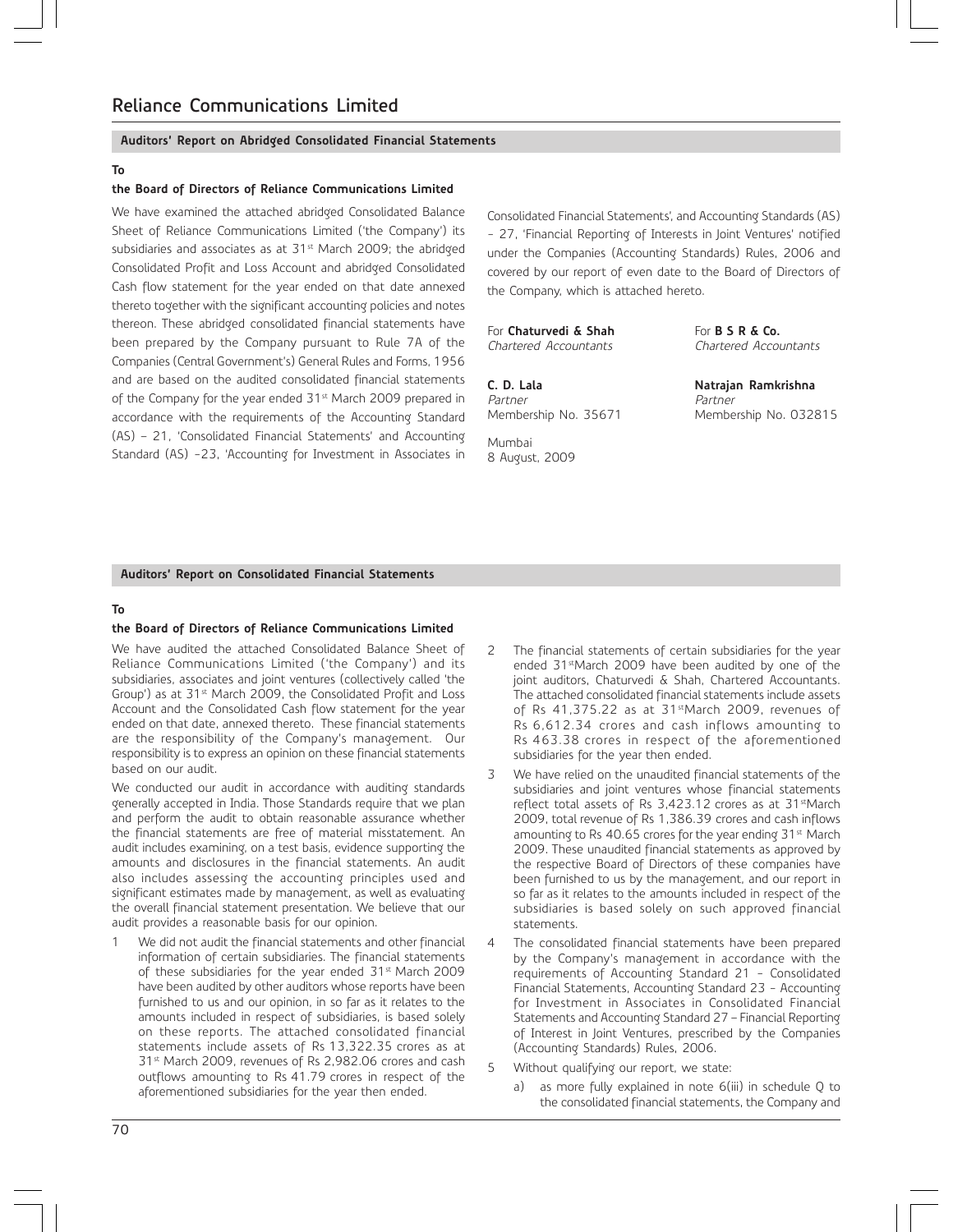#### **Auditors' Report on Abridged Consolidated Financial Statements**

its subsidiary Reliance Infratel Limited have, pending filing of the Scheme of Arrangement ("the scheme") pronounced on 18 July 2009 by the Hon'ble High Court of Judicature at Mumbai, as required under section 394(3) of the Companies Act, 1956 with the Registrar of Companies (RoC), given effect to the scheme in the financial statement. The Company and the subsidiary have represented that they are reasonably certain that the scheme, post completion of the procedural formality, will be filed with the RoC in due course;

- b) as more fully explained in the note 5 of Schedule Q, to the consolidated financial statements regarding the Scheme for the transfer of passive infrastructure by the Company to RITL, a subsidiary of the Company, RITL, based on a legal opinion, considers the general reserve created pursuant to the above Scheme, to be a free reserve and available for any purpose, has withdrawn and credited to the Profit and Loss Account an amount of Rs 191.07 crores in respect of fuel costs incurred during the year. Had the Company not made such withdrawal as per the Scheme, the profit before taxes for the year would have been lower by the said amount;
- c) as more fully explained in note 4 of Schedule Q to the consolidated financial statements, pursuant to the schemes of arrangement as approved by the Hon'ble High Court of Judicature at Mumbai, the Group has withdrawn from General Reserve and credited to Profit and Loss Account Rs 5,771.34 crores in respect of loss on account of change in foreign exchange rate relating to loans/ liabilities;
- d) as more fully explained in Note 5(viii) of Schedule Q to the consolidated financial statements, the Company has computed goodwill on consolidation by comparing the cost of investments with the equity of subsidiaries as on date on which investments were made by Reliance Industries Limited ('the transferor company') prior to demerger instead of considering the date of demerger as the date of investment.
- 6 Based on our audit as aforesaid, and on consideration of reports of other auditors and accounts approved by the Board of Directors as explained in paragraphs 1, 2 and 3 above, and to the best of our information and according to the explanations given to us, the consolidated financial statements give a true and fair view in conformity with the accounting principles generally accepted in India:
	- in the case of the consolidated balance sheet, of the state of affairs of the Group as at 31<sup>st</sup>March 2009;
	- (ii) in the case of the consolidated profit and loss account, of the profit of the Group for the year ended on that date; and
	- (iii) in the case of the consolidated cash flow statement, of the cash flows of the Group for the year ended on that date.

# **For Chaturvedi & Shah** For **B S R & Co.**<br>Chartered Accountants **For Chartered Accountants**

**C. D. Lala Natrajan Ramkrishna**<br>Partner **Natrajan Ramkrishna** Partner

Mumbai 8 August, 2009 Chartered Accountants Chartered Accountants

Membership No. 35671 Membership No. 032815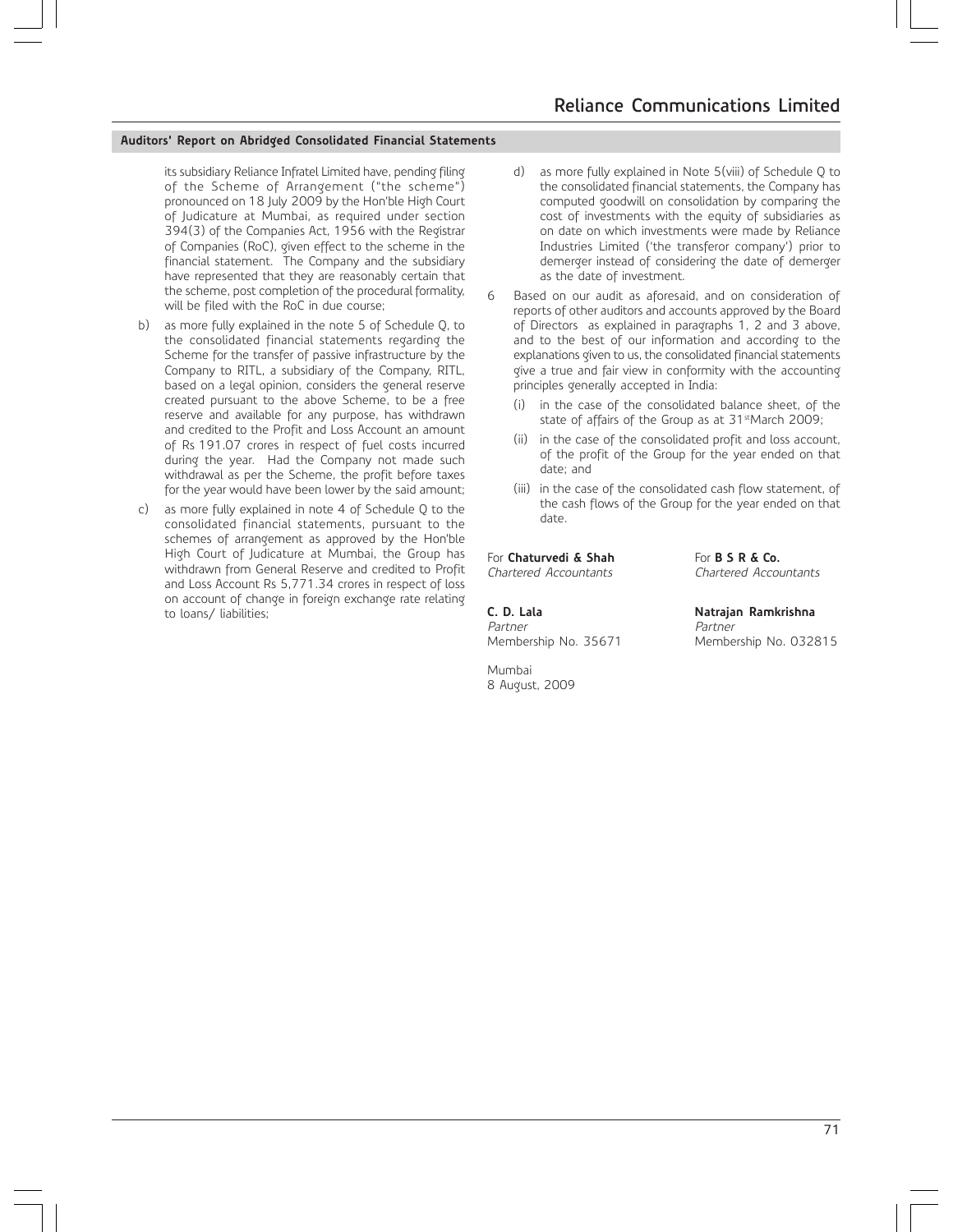# **Abridged Consolidated Balance Sheet as at 31st March, 2009**

(Statement containing the salient features of Consolidated Balance Sheet as per Section 219(1)(b)(iv) of the Companies Act, 1956)

|         |                                                                              |                                                                                                                 |                        | As at<br>31st March, 2009      |                       | (Rs. in crore)<br>As at<br>31st March, 2008    |
|---------|------------------------------------------------------------------------------|-----------------------------------------------------------------------------------------------------------------|------------------------|--------------------------------|-----------------------|------------------------------------------------|
|         | <b>SOURCES OF FUNDS</b>                                                      |                                                                                                                 |                        |                                |                       |                                                |
|         | Shareholders' Funds                                                          |                                                                                                                 |                        |                                |                       |                                                |
|         | (a) Capital<br>(i) Equity Capital                                            |                                                                                                                 |                        | 1,032.01                       |                       | 1,032.01                                       |
|         | (Refer Note 3, Notes on Accounts)                                            |                                                                                                                 |                        |                                |                       |                                                |
|         | (b) Reserves and Surplus                                                     |                                                                                                                 |                        |                                |                       |                                                |
|         | (i) Capital Reserve                                                          |                                                                                                                 | 0.05                   |                                | 0.05                  |                                                |
|         | (ii) Statutory Reserve Fund                                                  |                                                                                                                 | 0.02                   |                                |                       |                                                |
|         | (iii) Securities Premium                                                     |                                                                                                                 | 9,171.93               |                                | 9,497.42              |                                                |
|         | (iv) Debenture Redemption Reserve                                            | (Refer Note 3 (v) and 5 (i), Notes on Accounts)                                                                 | 6.98                   |                                |                       |                                                |
|         | (v) Exchange Fluctuation Reserve                                             |                                                                                                                 | 1,123.31               |                                | (56.64)               |                                                |
|         |                                                                              | (vi) General Reserve (Refer Note 18, Notes on Accounts)                                                         | 24,027.62              |                                | 9,079.84              |                                                |
|         | (vii) Reserve for Business Restructuring                                     |                                                                                                                 | 1,287.10               |                                | 1,287.10              |                                                |
|         | (Refer Note 5 (iv), Notes on Accounts)                                       |                                                                                                                 |                        |                                |                       |                                                |
|         | (viii) Surplus in Profit and Loss Account                                    |                                                                                                                 | 5,631.30               | 41,248.31                      | 8,186.55              | 27,994.32                                      |
|         | Minority Interest<br>Loan Funds                                              |                                                                                                                 |                        | 654.92                         |                       | 2,430.93                                       |
|         | (a) Secured Loans                                                            |                                                                                                                 | 3,000.00               |                                | 950.00                |                                                |
|         | (b) Unsecured Loans                                                          |                                                                                                                 | 36,162.25              | 39,162.25                      | 24,871.70             | 25,821.70                                      |
|         | Deferred Tax Liability                                                       |                                                                                                                 |                        | 28.10                          |                       | 102.76                                         |
|         | (Refer Note 10, Notes on Accounts)                                           |                                                                                                                 |                        |                                |                       |                                                |
|         | <b>TOTAL</b>                                                                 |                                                                                                                 |                        | 82,125.59                      |                       | 57,381.72                                      |
|         | <b>APPLICATION OF FUNDS</b>                                                  |                                                                                                                 |                        |                                |                       |                                                |
|         | <b>Fixed Assets</b>                                                          |                                                                                                                 |                        |                                |                       |                                                |
|         | (a) Net Block (Original Cost Less Depreciation)                              |                                                                                                                 | 61,395.69<br>11,309.60 |                                | 37,382.63             |                                                |
|         | (b) Capital Work- in-Progress<br>Goodwill (Refer Note 19, Notes on Accounts) |                                                                                                                 |                        | 72,705.29<br>5,221.53          | 14,929.93             | 52,312.56<br>3,565.43                          |
|         | Investments                                                                  |                                                                                                                 |                        |                                |                       |                                                |
|         | (a) Government Securities - Quoted (Market value                             |                                                                                                                 |                        |                                |                       |                                                |
|         | Rs. 123.18 crore, Previous year Rs. 45.50 crore)                             |                                                                                                                 | 123.18                 |                                | 45.50                 |                                                |
|         | (b) Investment in Associates - Unquoted                                      |                                                                                                                 | 21.90                  |                                | 20.31                 |                                                |
|         | (c) Others                                                                   | - Quoted (Market Value Rs. 332.64 crore,                                                                        |                        |                                |                       |                                                |
|         | - Unguoted                                                                   | Previous year Rs. 726.61 crore)                                                                                 | 326.09<br>9,094.53     | 9,565.70                       | 724.59<br>10,209.23   | 10,999.63                                      |
|         |                                                                              |                                                                                                                 |                        |                                |                       |                                                |
|         | Current Assets, Loans and Advances<br>(a) Inventories                        |                                                                                                                 | 542.72                 |                                | 405.88                |                                                |
|         | (b) Sundry Debtors                                                           |                                                                                                                 | 3,961.77               |                                | 2,722.37              |                                                |
|         | (c) Cash and Bank Balances                                                   |                                                                                                                 | 1,682.90               |                                | 878.18                |                                                |
|         | (d) Other Current Assets                                                     |                                                                                                                 | 1,771.41               |                                | 2,305.81              |                                                |
|         | (e) Loans and Advances                                                       |                                                                                                                 | 6,755.67               |                                | 4,269.48              |                                                |
|         |                                                                              |                                                                                                                 | 14,714.47              |                                | 10,581.72             |                                                |
|         | Less: Current Liabilities and Provisions<br>(a) Current Liabilities          |                                                                                                                 | 15,971.83              |                                |                       |                                                |
|         | (b) Provisions                                                               |                                                                                                                 | 4,109.57               |                                | 15,621.25<br>4,456.37 |                                                |
|         |                                                                              |                                                                                                                 | 20,081.40              |                                | 20,077.62             |                                                |
|         | Net Current Assets                                                           |                                                                                                                 |                        | (5,366.93)                     |                       | (9,495.90)                                     |
|         | <b>TOTAL</b>                                                                 |                                                                                                                 |                        | 82,125.59                      |                       | 57,381.72                                      |
|         |                                                                              |                                                                                                                 |                        |                                |                       |                                                |
|         | Refer Accounting Policies<br><b>Refer Notes on Accounts</b>                  | Compiled from the Audited Consolidated Accounts of the Company referred to in our Report dated 8th August, 2009 |                        |                                |                       |                                                |
|         | As per our Report of even date                                               |                                                                                                                 |                        | For and on behalf of the Board |                       |                                                |
|         | For Chaturvedi & Shah<br>Chartered Accountants                               | For BSR&Co.<br>Chartered Accountants                                                                            | Chairman               |                                |                       | Anil D. Ambani                                 |
|         | C. D. Lala                                                                   | Natrajan Ramkrishna                                                                                             |                        |                                |                       | J. Ramachandran                                |
| Partner | Membership No. 35671                                                         | Partner<br>Membership No. 032815                                                                                | Directors              |                                |                       | S. P. Talwar<br>Deepak Shourie<br>A. K. Purwar |

Mumbai<br>8<sup>th</sup> August, 2009

Company Secretary and Manager **Hasit Shukla**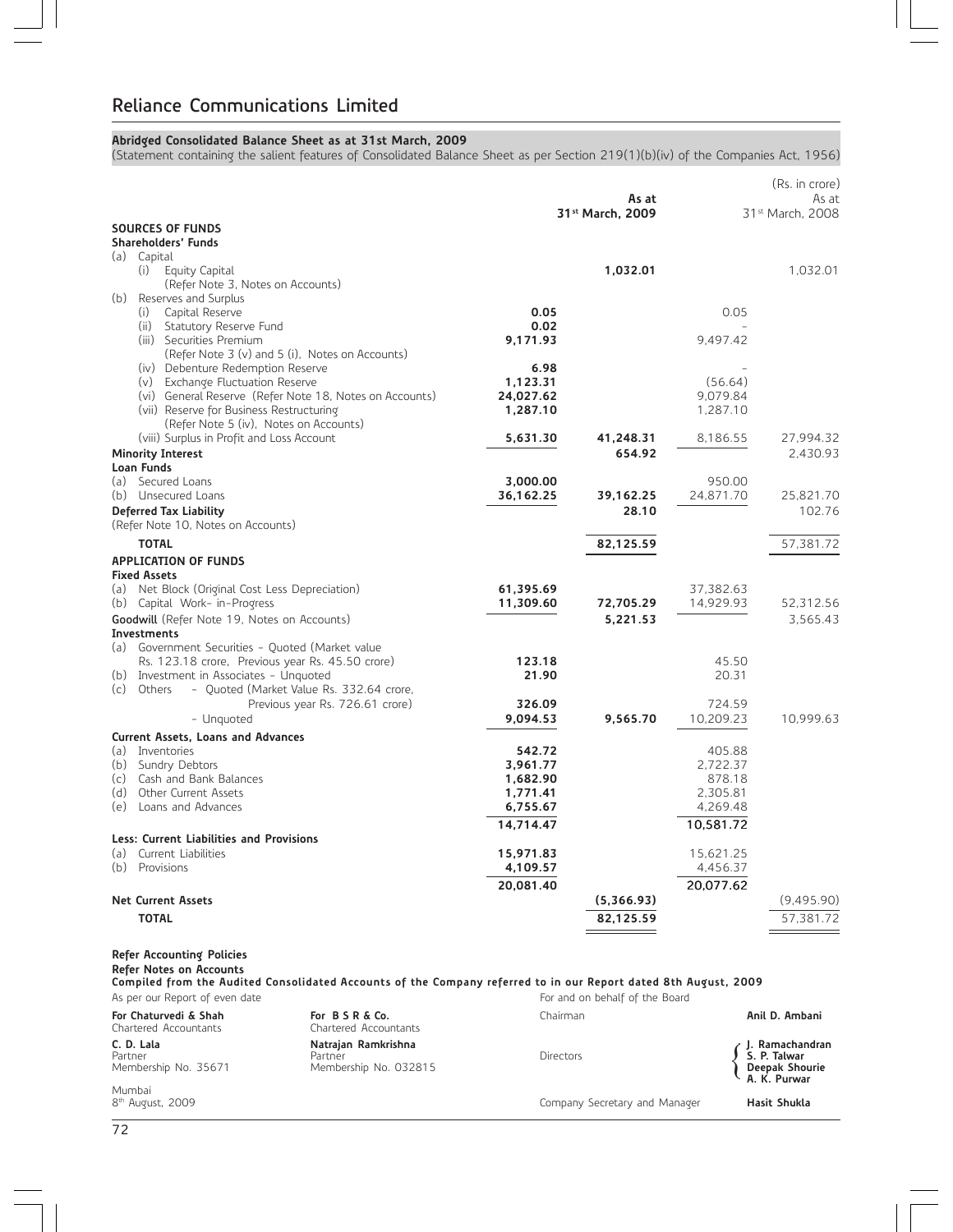## **Abridged Consolidated Profit and Loss Account for the year ended 31st March, 2009**

(Statement containing the salient features of Consolidated Profit and Loss Account as per Section 219(1)(b)(iv) of the Companies Act, 1956)

|                    | I. INCOME                                                                                                                                                                                                                                                                                                                                                                                                                                                  |                                                         |                                              | For the year ended<br>31 <sup>st</sup> March, 2009 |                                              | (Rs. in crore)<br>For the year ended<br>31 <sup>st</sup> March, 2008 |
|--------------------|------------------------------------------------------------------------------------------------------------------------------------------------------------------------------------------------------------------------------------------------------------------------------------------------------------------------------------------------------------------------------------------------------------------------------------------------------------|---------------------------------------------------------|----------------------------------------------|----------------------------------------------------|----------------------------------------------|----------------------------------------------------------------------|
|                    | Service Revenue<br>Other Operating Income<br>Other Income                                                                                                                                                                                                                                                                                                                                                                                                  |                                                         |                                              | 20.742.91<br>1,507.63<br>697.92                    |                                              | 17,148.48<br>1,678.91<br>240.37                                      |
|                    |                                                                                                                                                                                                                                                                                                                                                                                                                                                            |                                                         |                                              | 22,948.46                                          |                                              | 19,067.76                                                            |
|                    | II EXPENDITURE<br>Access Charges, License Fees and Network Expenses<br>Selling Expenses<br>Salaries, Wages and Other Employee Benefits<br>Managerial Remuneration<br>Commission to Non Executive Directors (net)<br>(Refer Note 8 (i) and 8 (ii), Notes on Accounts)                                                                                                                                                                                       |                                                         |                                              | 7.984.52<br>2,120.76<br>1,675.85<br>0.70<br>(3.80) |                                              | 6,259.07<br>2,259.81<br>1,166.99<br>0.53<br>19.99                    |
|                    | Financial Charges (net)<br>Income from Investments (Refer Note 15 and 20, Notes on Accounts)                                                                                                                                                                                                                                                                                                                                                               |                                                         |                                              | 1,071.11<br>(1,578.06)                             |                                              | 645.81<br>(1,045.51)                                                 |
|                    | Depreciation and Amortisation<br>Depreciation adjusted by / Transfer from:<br>Provision for Business Restructuring (Refer Note 5 (v), Notes on Accounts)<br>General Reserve (Refer Note 5 (vii), Notes on Accounts)<br>General Reserve (Refer Note 5 (ii) and (iv), Notes on Accounts)                                                                                                                                                                     |                                                         | 4,630.81<br>(363.02)<br>(276.55)<br>(383.54) | 3,607.70                                           | 3,947.10<br>(514.83)<br>(252.11)<br>(374.90) | 2,805.26                                                             |
|                    | Auditors Remuneration<br>Provision for Doubtful Debts, Loans and Advances<br>General and Administration Expenses                                                                                                                                                                                                                                                                                                                                           |                                                         |                                              | 9.66<br>136.81<br>1,719.02                         |                                              | 9.06<br>147.51<br>989.56                                             |
|                    | Profit before Adjustments pursuant to the Scheme of<br>Amalgamation/ Arrangement, Tax and Exceptional Items<br>Exceptional Items (Refer Note 16, Notes on Accounts)<br>Adjustments pursuant to the Scheme of Arrangement inter alia<br>for demerger of Optic Fiber Undertaking into Reliance Infratel<br>Limited and the Scheme of Arrangement inter alia between<br>Reliance Communications Infrastructure Limited and Reliance<br><b>Telecom Limited</b> |                                                         |                                              | 6,204.19<br>7.47                                   |                                              | 5,809.68<br>(1,266.61)                                               |
|                    | Losses on account of change in exchange rate relating to loans/ liablities (net)<br>(Refer Note 4, Notes on Accounts)                                                                                                                                                                                                                                                                                                                                      |                                                         |                                              | 5.771.34                                           |                                              |                                                                      |
|                    | Equivalent amount withdrawn from General Reserve<br>(Refer Note 4, Notes on Accounts)<br>Adjustment pursuant to the Scheme of Arrangement inter alia for demerger<br>of Passive Infrastructure from the Company and Reliance Telecom Limited<br>to Reliance Infratel Limited                                                                                                                                                                               |                                                         |                                              | (5,771.34)                                         |                                              |                                                                      |
|                    | Fuel Expenses<br>Equivalent amount withdrawn from General Reserve (Refer Note 5 (vi), Notes on Accounts)                                                                                                                                                                                                                                                                                                                                                   |                                                         |                                              | 191.07<br>(191.07)                                 |                                              |                                                                      |
|                    | III Profit Before Tax<br>IV Provision for                                                                                                                                                                                                                                                                                                                                                                                                                  |                                                         |                                              | 6,196.72                                           |                                              | 7,076.29                                                             |
|                    | -Current Tax<br>(Net of provision of earlier years written back Rs. Nil, (Previous year Rs. 4.94 crore)<br>Less: MAT Credit                                                                                                                                                                                                                                                                                                                                |                                                         |                                              | 32.76                                              |                                              | 198.05<br>(33.56)                                                    |
|                    | - Fringe Benefit Tax<br>- Deferred Tax                                                                                                                                                                                                                                                                                                                                                                                                                     |                                                         |                                              | 16.23<br>(100.78)                                  |                                              | 18.97<br>100.16                                                      |
|                    | Profit After Tax (before adjustment of Minority Interest / Associates)<br>Less / (Add) : Share of Profit / (Loss) transferred to Minority<br>Less: Share of Loss of Associates                                                                                                                                                                                                                                                                             |                                                         |                                              | 6,248.51<br>205.17<br>(1.59)                       |                                              | 6,792.67<br>1,390.06<br>1.47                                         |
| v                  | Profit After Tax (after adjustment of Minority Interest / Associates and<br>the Scheme of Amalgamation)                                                                                                                                                                                                                                                                                                                                                    |                                                         | 8,186.55                                     | 6,044.93                                           | 3,129.98                                     | 5,401.14                                                             |
|                    | Add: Balance brought forward from Previous year<br>Add: As per the Schemes of Amalgamation of Subsidiaries<br>Add: Depreciation adjustment of a Subsidiary                                                                                                                                                                                                                                                                                                 |                                                         |                                              | 8,186.55                                           | 79.27<br>157.27                              | 3,366.52                                                             |
|                    | Amount available for Appropriations<br>VI APPROPRIATIONS                                                                                                                                                                                                                                                                                                                                                                                                   |                                                         |                                              | 14,231.48                                          |                                              | 8,767.66                                                             |
|                    | Transferred to Statutory Reserve Fund<br>Transferred to Debenture Redemption Reserve<br>Transferred to General Reserve<br>Proposed Dividend on Equity Shares<br>Interim Dividend paid on Equity Shares                                                                                                                                                                                                                                                     |                                                         |                                              | 0.02<br>6.98<br>8,400.00<br>165.12                 |                                              | 400.00<br>154.80                                                     |
|                    | Tax on Dividend                                                                                                                                                                                                                                                                                                                                                                                                                                            |                                                         |                                              | 28.06                                              |                                              | 26.31                                                                |
|                    | <b>Balance carried to Balance Sheet</b><br>Earning per Share (before adjustment of the Scheme of Amalgamation)                                                                                                                                                                                                                                                                                                                                             |                                                         |                                              | 5,631.30                                           |                                              | 8,186.55                                                             |
|                    | (Refer Note 14, Notes on Accounts)<br>- Basic - of Rs. 5 each fully paid up<br>- Diluted - of Rs. 5 each fully paid up<br>Earning per Share (after adjustment of the Scheme of Amalgamation)<br>(Refer Note 14, Notes on Accounts)                                                                                                                                                                                                                         |                                                         |                                              | 29.32<br>28.08                                     |                                              | 20.15<br>17.37                                                       |
|                    | Basic - of Rs. 5 each fully paid up<br>- Diluted - of Rs. 5 each fully paid up                                                                                                                                                                                                                                                                                                                                                                             |                                                         |                                              | 29.29<br>28.05                                     |                                              | 26.32<br>23.22                                                       |
|                    | Refer Significant Accounting Policies<br><b>Refer Notes on Accounts</b><br>Compiled from the Audited Consolidated Accounts of the Company referred to in our Report dated 8th August, 2009                                                                                                                                                                                                                                                                 |                                                         |                                              |                                                    |                                              |                                                                      |
|                    | As per our Report of even date                                                                                                                                                                                                                                                                                                                                                                                                                             |                                                         |                                              | For and on behalf of the Board                     |                                              |                                                                      |
|                    | For Chaturvedi & Shah<br>Chartered Accountants                                                                                                                                                                                                                                                                                                                                                                                                             | For BSR&Co.<br>Chartered Accountants                    |                                              | Chairman                                           |                                              | Anil D. Ambani                                                       |
| Partner<br>$M_{i}$ | C. D. Lala<br>Membership No. 35671                                                                                                                                                                                                                                                                                                                                                                                                                         | Natrajan Ramkrishna<br>Partner<br>Membership No. 032815 |                                              | Directors                                          |                                              | J. Ramachandran<br>S. P. Talwar<br>Deepak Shourie<br>A. K. Purwar    |

Mumbai<br>8<sup>th</sup> August, 2009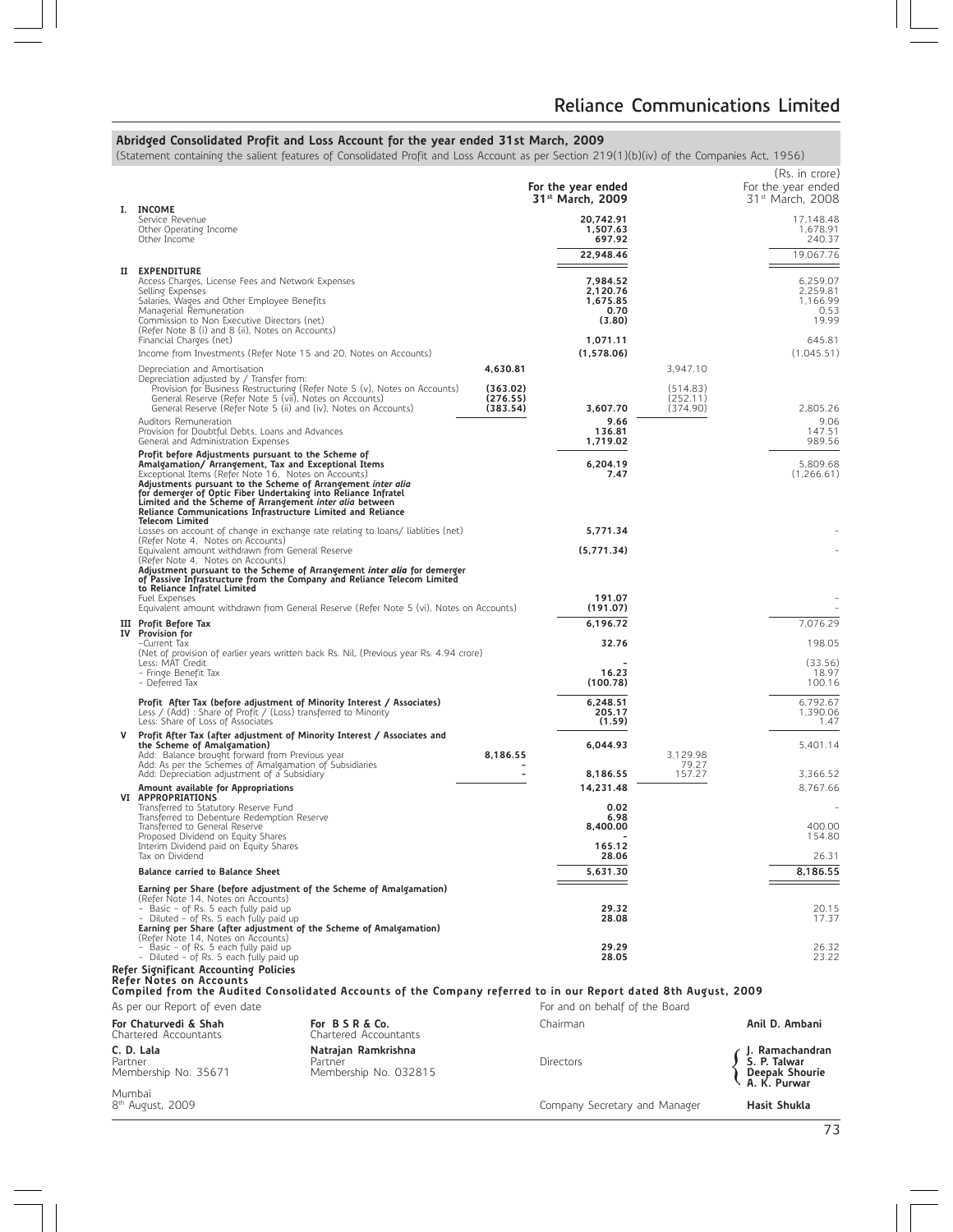## **1 Principles of Consolidation**

The Consolidated Financial Statements relate to Reliance Communications Limited ('the Company') and all of its subsidiary companies and the companies controlled, that is, the companies over which the Company exercises control/ joint control over ownership and voting power and the associates and joint venture (hereinafter collectively referred to as the "Group"). The Consolidated Financial Statements have been prepared on the following bases.

- (a) The Financial Statements of the Company and its subsidiaries are consolidated on a line-by-line basis, by adding together the book values of like items of assets, liabilities, incomes and expenses after fully eliminating intra group balances and intra group transactions resulting in unrealized profits or losses in accordance with the Accounting Standard ("AS") 21 "Consolidated Financial Statements" as referred to in the Companies (Accounting Standards) Rules, 2006 (Accounting Standard Rules).
- (b) In case of the foreign subsidiaries and companies controlled by the Company, revenue is consolidated at the average exchange rate prevailing during the year. All monetary assets and liabilities are converted at the exchange rate prevailing at the end of the year. While, non monetary assets and liabilities are recorded at the exchange rate prevailing on the date of the transaction or closing rate, as applicable. Any exchange difference arising on consolidation of integral foreign operation and non integral foreign operation is recognised in the Profit and Loss Account and Exchange Fluctuation Reserve respectively.
- (c) Investments in subsidiaries are eliminated and differences between the cost of investment over the net assets on the date of investment or on the date of the financial statements immediately preceeding the date of investment in subsidiaries are recognised as Goodwill or Capital Reserve, as the case may be.
- (d) The difference between the proceeds from disposal of investment in a subsidiary or in a company controlled by the Company and the proportionate carrying amount of its assets less liabilities as of the date of disposal, is recognised in the Consolidated Profit and Loss Account as the profit or loss on disposal of investment in subsidiaries.
- (e) Minority Interest's share of net profit or loss of consolidated subsidiaries for the year is identified and adjusted against the income of the Group in order to arrive at the net income attributable to the Equity Shareholders of the Company.
- (f) Minority Interest's share of net assets of consolidated subsidiaries is identified and presented in the consolidated Balance Sheet as a separate item from liabilities and the Shareholders' Equity.
- (g) In case of associates, where the Company directly or indirectly through subsidiaries holds 20% or more of Equity Shares, investments in associates are accounted for using equity method in accordance with Accounting Standard ("AS") 23 "Accounting for Investments in Associates in Consolidated Financial Statements" as referred to in the Accounting Standard Rules. The Company accounts for its share in the change in the net assets of the associates, post acquisition, after eliminating unrealised profits and losses resulting from transactions between the Company and its associates to the extent of its share, through its Profit and Loss Account, to the extent such change is attributable to the associates' Profit and Loss Account, based on available information.The difference between the cost of investment in the associates and the share of net assets, at the time of acquisition of shares in the associates, is identified in the financial statements as Goodwill or Capital Reserve, as the case may be.
- (h) Interest in a jointly controlled entity is reported using proportionate consolidation.
- (i) As far as possible, the Consolidated Financial Statements are prepared using uniform Accounting Policies for like transactions and other events in similar circumstances and are presented in the same manner as the standalone financial statements of the Company.
- 2 Investments other than in subsidiaries, associates and joint ventures are accounted as per Accounting Standard ("AS") 13 "Accounting for Investments" as referred to in the Accounting Standard Rules.

## **3 Other Significant Accounting Policies**

## **(a) Basis of Preparation of Financial Statements**

The Financial Statements are prepared under historical cost convention and/ fair valuation under a Scheme approved by the High Court, in accordance with the generally accepted accounting principles in India and provisions of the Companies Act, 1956 read with the Accounting Standard Rules as well as applicable pronouncements of the Institute of Chartered Accountants of India (the ICAI).

## **(b) Use of Estimates**

The preparation and presentation of Consolidated Financial Statements requires estimates and assumptions to be made that affect the reported amount of assets and liabilities and disclosure of contingent liabilities on the date of the financial statements and the reported amount of revenues and expenses during the reporting period. Difference between the actual results and estimates is recognised in the period in which the results are known / materialised.

## **(c) Fixed Assets**

- (i) Fixed Assets are stated at cost/ fair value net of Modvat/ Cenvat, Value Added Tax and include amount added on revaluation less accumulated depreciation, amortisation and impairment loss, if any.
- (ii) All costs including financing cost of qualifying assets till commencement of commercial operations, net charges of foreign exchange contracts and adjustments arising upto 31st March, 2007 from exchange rate variations, relating to borrowings attributable to fixed assets, are capitalised.
- (iii) Expenses incurred relating to project, prior to commencement of commercial operation, are considered as project development expenditure and shown under Capital Work-in-Progress.
- (iv) Telecom Licenses are stated at fair value less accumulated amortisation.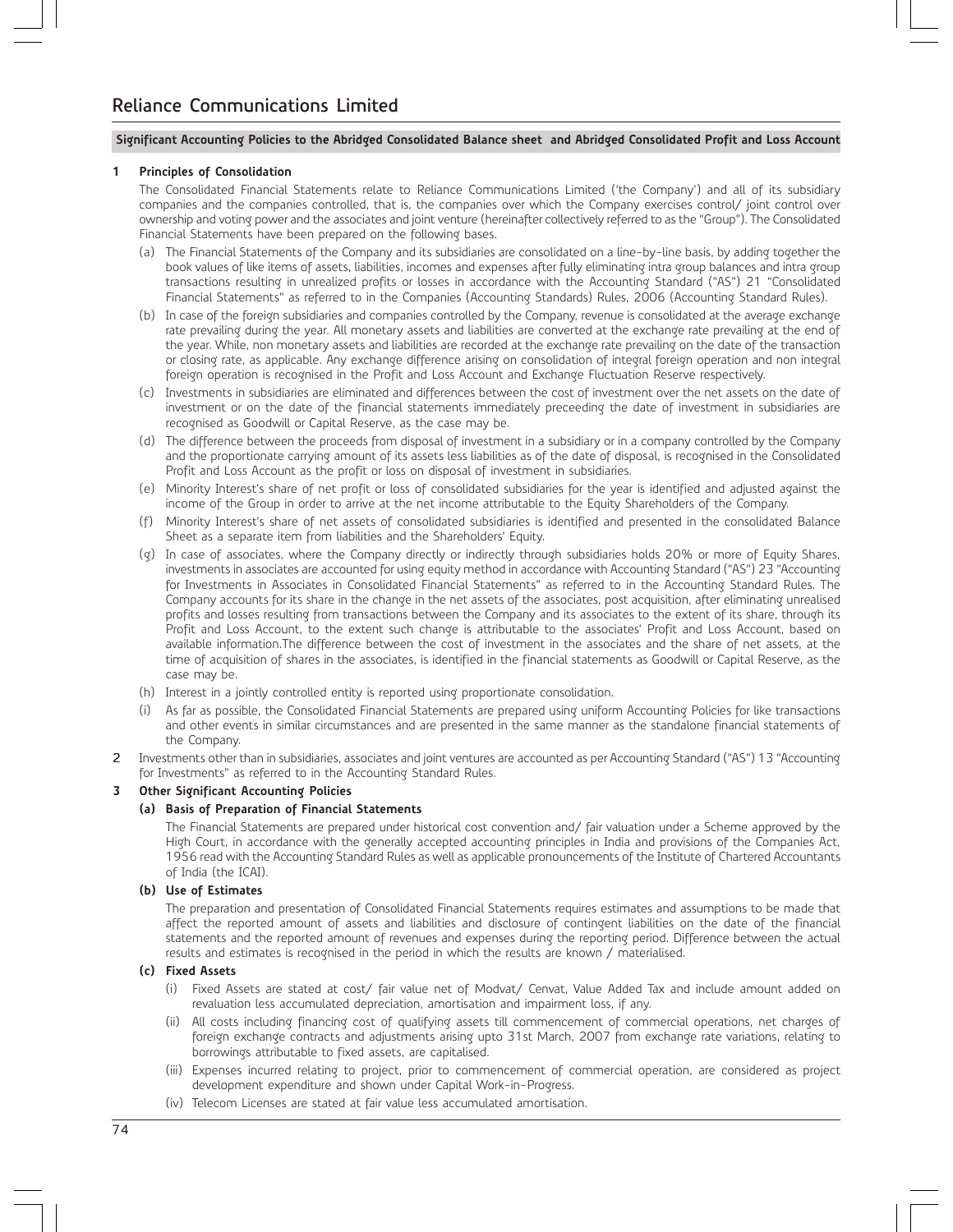(v) Indefeasable Right of Connectivity (IRC) are stated at cost less accumulated amortisation.

## **(d) Lease**

- (i) In respect of Operating Leases, lease rentals are expensed on straight line basis with reference to the lease term, except for lease rentals pertaining to the period up to the date of commencement of commercial operations, which are capitalised.
- (ii) Finance leases prior to 1st April 2001: Rentals are expensed with reference to the term of lease and other considerations.
- (iii) Finance Leases on or after 1st April 2001: The lower of the fair value of the assets and present value of the minimum lease rentals is capitalised as Fixed Assets with corresponding amount shown as liabilities for leased assets. The principal component in lease rental in respect of the above is adjusted against liabilities for leased assets and the interest component is recognised as an expense in the year in which the same is incurred except in case of assets used for capital projects where it is capitalised.

## **(e) Depreciation / Amortisation**

(i) Depreciation on Fixed Assets is provided on Straight Line Method at the rates and in the manner prescribed in Schedule XIV to the Companies Act, 1956 except in case of the following assets which are depreciated at the rates as given below.

Ducts and Cables - 18, 20 years

Telecom Electronic Equipments - 7, 10 years

Furniture, Fixtures and Office Equipments - 5, 10 years

Customer Premises Equipments - 3 years

Vehicles - 5 years

Leasehold improvements - Shorter of the remaining lease term or useful life

Cable Systems - Shorter of 15 years or remaining useful life

In case of Falcon project, the asset life of Sub Marine Cable Network and Terrestrial Network is estimated at 25 years and 15 years respectively.

- (ii) Depreciation on assets, taken on finance lease on or after 1st April, 2001, is provided over the remaining period of lease from commencement of commercial operations.
- (iii) Expenditure of capital nature incurred on assets taken on operating lease is depreciated over the remaining period of the lease term.
- (iv) Leasehold Land is depreciated over the period of the lease term.
- (v) Intangible assets, namely Telecom Licenses and Brand Licenses are amortised equally over the balance period of Licenses. IRC and Software are amortized from the date of acquisition or commencement of commercial services, whichever is later. The Rights in Cinematography Films are treated as intangible assets and are amortised over the balance period of rights remaining after commencement of commercial operation. The life of amortisation of the intangible assets are as follows.
	- (a) Telecom Licenses 12.5 to 20 years
	- (b) Brand License 10 years
	- (c) Indefeasible Rights of Connectivity 15, 20 years
	- (d) Software 5 years
- (vi) Depreciation on additions is calculated pro rata from the following month of addition.

## **(f) Asset Retirement Obligation (ARO)**

Asset Retirement Obligation (ARO) relates to the removal of cable systems and equipments when they will be retired from its active use. Provision is recognised based on the best estimate, of the management, of the eventual costs (net of recovery) that relates to such obligation and is adjusted to the cost of such assets.

## **(g) Impairment of Assets**

An asset is treated as impaired when the carrying cost of assets exceeds its recoverable value. An impairment loss is charged to the Profit and Loss Account in the year in which an asset is identified as impaired. The impairment loss recognised in prior accounting period is increased / reversed where there is change in the estimate of recoverable value. The recoverable value is higher of the assets' net selling price and value in use.

## **(h) Investments**

Current Investments are carried at lower of cost and market value computed Investment wise. Long Term Investments are stated at cost. Provision for diminution in the value of long term investments is made only if such a decline is other than temporary in the opinion of the management.

## **(i) Inventories of Stores, Spares and Communication Devices**

Inventories of stores, spares and communication devices are accounted for at cost, determined on weighted average basis or net realisable value, whichever is less, except in case of certain subsidiaries, where cost is determined on First In First Out basis.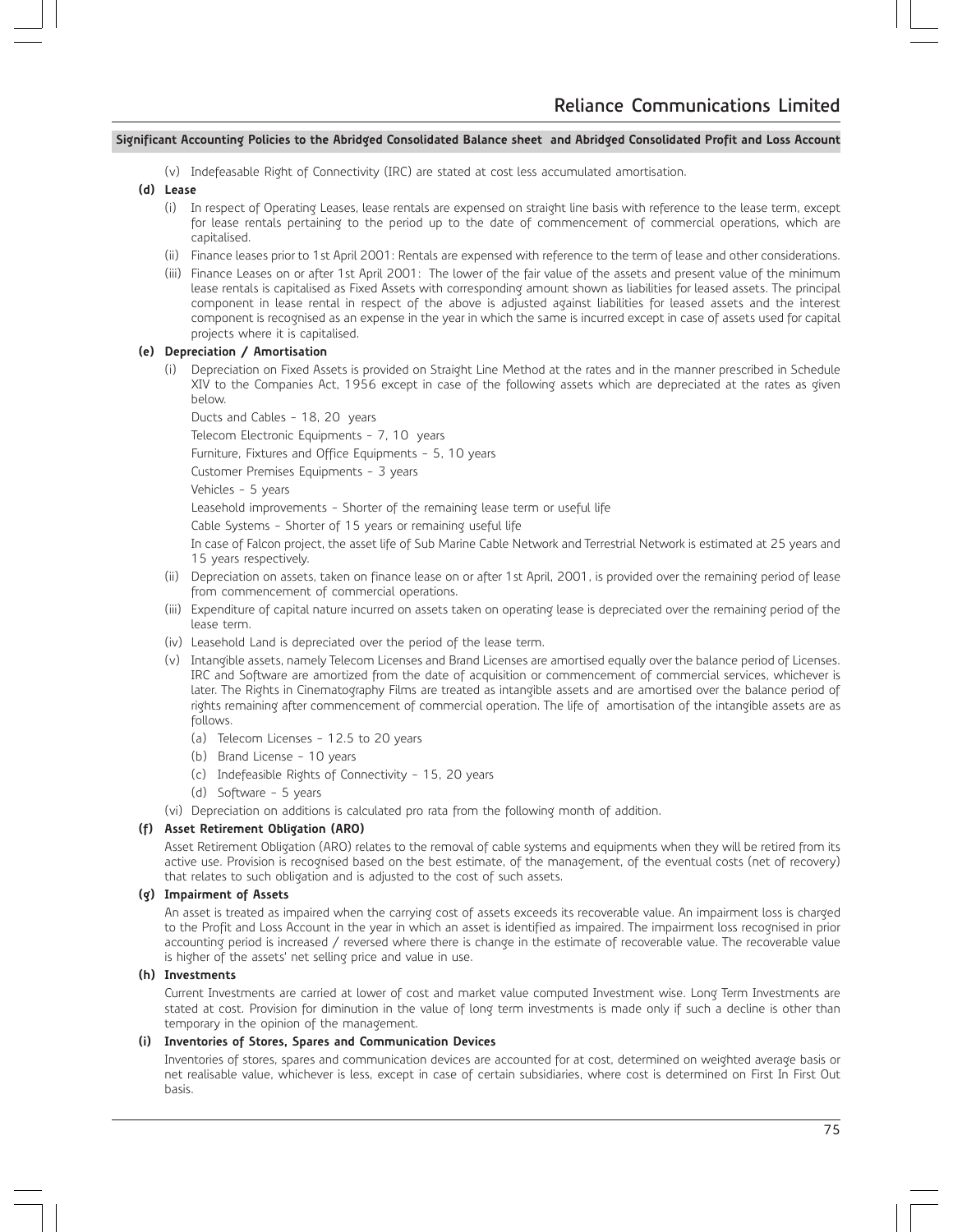## **(j) Employee Benefits**

#### **Short term employee benefits**

All employee benefits payable wholly within twelve months of rendering the service are classified as short term employee benefits. These benefits include compensated absences such as paid annual leave and sickness leave. The undiscounted amount of short term employee benefits expected to be paid in exchange for the services rendered by employees are recognised as an expense during the period.

## **Long term employee benefits**

### **(i) Defined contribution plan**

The Company's contribution towards Employees' Superannuation Plan is recognised as an expense during the period in which it accrues.

#### **(ii) Defined benefit plans**

#### **Provident Fund**

Provident Fund contributions are made to a Trust administered by the Trustees. Interest payable to the Provident Fund members, shall not be at a rate lower than the statutory rate. Liability is recognised for any shortfall in the Income of the fund vis-à-vis liability of the Interest to the members as per statutory rates.

#### **Gratuity Plan**

The Company's gratuity benefit scheme is a defined benefit plan. The Company's net obligation in respect of the gratuity benefit scheme is calculated by estimating the amount of future benefit that employees have earned in return for their service in the current and prior periods; that benefit is discounted to determine its present value, and the fair value of any plan assets is deducted.

The present value of the obligation under such defined benefit plan is determined based on actuarial valuation using the Projected Unit Credit Method.

The obligation is measured at the present value of the estimated future cash flows. The discount rates used for determining the present value of the obligation under defined benefit plan, are based on the market yields on Government Securities as at the Balance Sheet date.

Actuarial gains and losses are recognised immediately in the Profit and Loss Account.

#### **(iii) Other Long term employment benefits**

Compensated absences which are not expected to occur within twelve months after the end of the period in which the employee renders the related services are recognised as a liability at the present value of the defined benefit obligation at the Balance Sheet date, determined based on actuarial valuation using Projected Unit Credit Method. The discount rates used for determining the present value of the obligation under defined benefit plan, are based on the market yields on Government Securities as at the Balance Sheet date.

## **(k) Borrowing Cost**

Borrowing costs that are attributable to the acquisition or construction of qualifying assets, are capitalised as part of the cost of such assets upto the commencement of commercial operations. A qualifying asset is one that necessarily takes substantial period of time to get ready for intended use. Other borrowing costs are recognised as expense in the year in which they are incurred.

#### **(l) Issue Expenses and Premium on FCCBs**

The premium payable on redemption of Foreign Currency Convertible Bonds (FCCBs) is charged to Securities Premium Account over the period of the issue. Issue expenses are debited to Security Premium account at the time of the issue.

#### **(m) Foreign Currency Transactions**

- (i) Transactions denominated in foreign currencies are recorded at the exchange rates prevailing at the time of the transaction.
- (ii) Monetary items denominated in foreign currencies at the year end are restated at year end rates. In case of monetary items which are covered by forward exchange contracts, the difference between the transaction rate and the rate on the date of the contract is recognised as exchange difference and the premium paid on forward contracts is recognised over the life of the contract.
- (iii) Non monetary foreign currency items are carried at cost.
- (iv) Any income or expense on account of exchange difference either on settlement or on translation is recognised in the Profit and Loss Account.
- (v) Any income or loss arising out of marking derivative contracts to market price is recognised in the Profit and Loss Account.

#### **(n) Revenue Recognition**

- (i) Revenue is recognised as and when the services are provided on the basis of actual usage of the Company's network. Revenue on upfront charges for services with lifetime validity and fixed validity periods of one year or more are recognised over the estimated useful life of subscribers and specified fixed validity period, as appropriate. The estimated useful life is consistent with estimated churn of the subscribers.
- (ii) Capacity contracts for Indefeasible Right of Use (IRUs) relate to specific assets and are accounted for as unearned revenue as legal title does not pass to the customer. Revenue (exclusive of Value Added Taxes) is recognised over the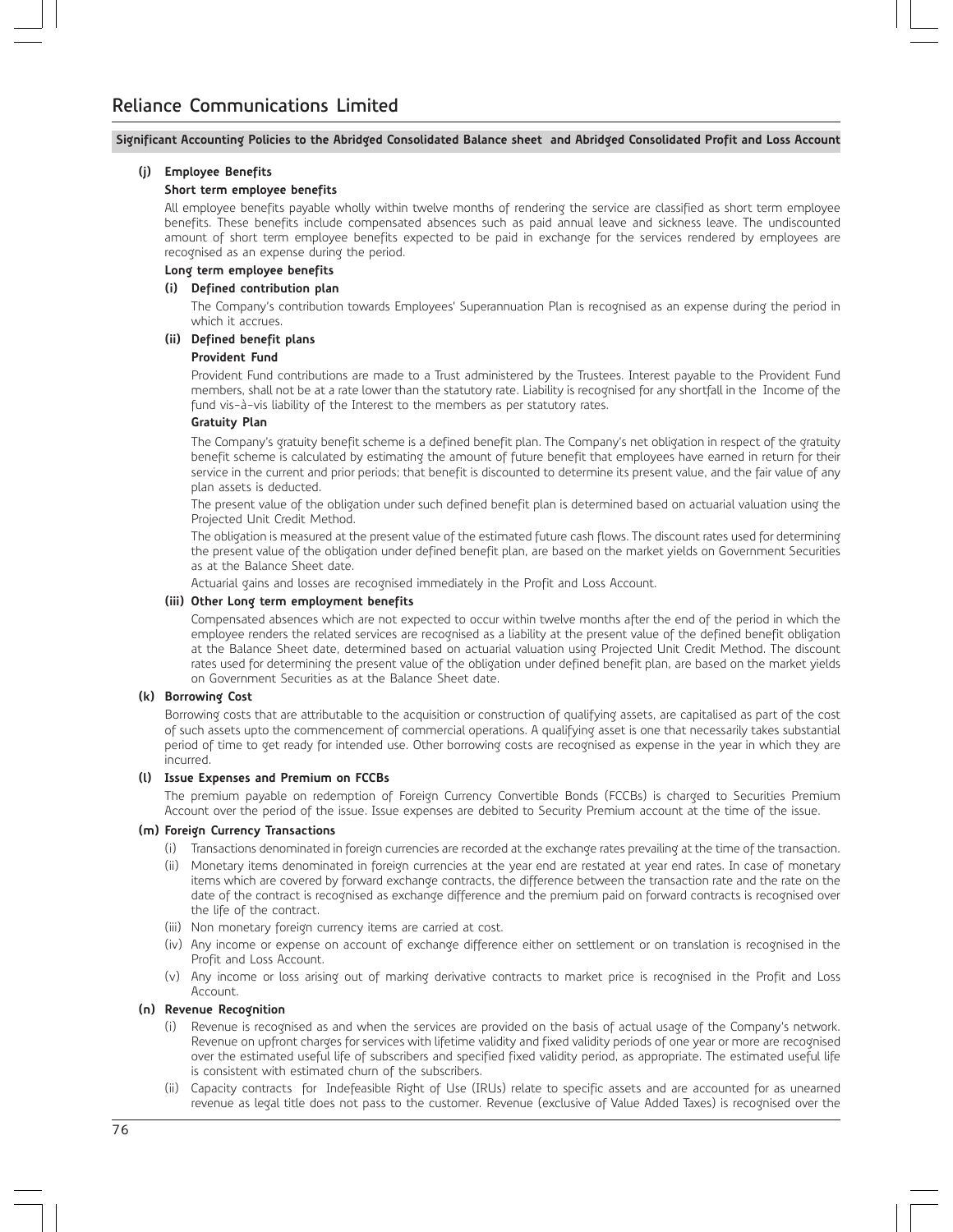term of the contract. Billing to customers are based on satisfaction of the relevant criteria for revenue recognition and are included in unearned revenue. Certain customers have committed to purchase capacity from the Company at a future date under signed capacity credit agreements. Amounts received under these agreements and the capacity credits granted to suppliers are recorded as unearned revenue until the date the credits are utilised, at which time the unearned revenue is recognised as earned. Amounts receivable under these capacity agreements are reflected within sundry debtors in the accompanying Balance Sheet.

- (iii) Standby maintenance charges are invoiced separately from capacity sales. Revenues relating to standby maintenance are recognised over the period in which the service is provided. Any amounts billed prior to providing of service are included in deferred revenue.
- (iv) Network revenues are revenues derived from the sale of managed bandwidth leases, Internet Protocol ("IP") services. Revenue associated with short term utilisation of capacity to customers is recognised as operating revenue. Restoration revenues are derived for repairs and restoration of damaged network which are recovered from the customer on the agreed basis and are reflected in the Profit and Loss Account for the year.
- (v) Sales on Handsets and accessories are recognised when goods are supplied and are recorded net of trade discounts, rebates, commissions to distributors and dealers and sales taxes. It does not include inter company transfers.
- (vi) Interest income on investment is recognised on time proportion basis. Dividend is considered when right to receive is established. The Group recognises income from the units in the Fixed Income Schemes of Mutual Funds where income accrued is held, till the declaration or payment thereof, for the benefit of the unit holders.
- (vii) Revenue is recognised net of taxes when the Base Transreceiver Station (BTS) Towers is Ready for Installation of customer equipment and as per the terms of the agreements.
- (viii) Activation fees in resepct of DTH is recognised on upfront basis at the time of activation of services in customers' premises. Subscription revenue towards initial customers are recognised upfront as and when it is realised and the monthly subscription is recognised on accrual basis, net of service tax, entertainment tax and trade discount.

#### **(o) Provision for Doubtful Debts and Loans and Advances**

Provision is made in the Accounts for doubtful debts. loans and advances in cases where the management considers the debts, loans and advances, to be doubtful of recovery.

#### **(p) Miscellaneous Expenditure**

Miscellaneous Expenditure is charged to the Profit and Loss Account as and when it is incurred.

#### **(q) Taxes on Income, Fringe Benefit Tax and Deferred Tax**

Provision for Income Tax is made on the basis of taxable income for the year at current rates. Tax expense comprises of Current Tax, Fringe Benefit Tax and Deferred Tax at the applicable enacted or substantively enacted rates. Current Tax represents the amount of Income Tax payable / recoverable in respect of the taxable income / loss for the reporting period. Deferred Tax represents the effect of timing difference between taxable income and accounting income for the reporting period that originate in one period and are capable of reversal in one or more subsequent periods. The Deferred Tax Asset is recognised and carried forward only to the extent that there is a reasonable certainty that the asset will be realised in future. However, where there is unabsorbed depreciation or carried forward loss under taxation laws, Deferred Tax Assets are recognised only if there is virtual certainty of realisation of assets. MAT credit is recognised as an asset only if there is convincing evidence that the Company will pay normal Income Tax during the specified period.

## **(r) Government Grants**

Subsidies granted by the Government for providing telecom services in rural areas are recognised as Other Operating Income in accordance with the relevant terms and conditions of the scheme and agreement.

## **(s) Provisions and Contingent Liabilities and Contingent Assets**

Provisions involving substantial degree of estimation in measurement are recognised when there is a present obligation as a result of past events and it is probable that there will be an outflow of resources. A disclosure for a contingent liability is made when there is a possible obligation or a present obligation that may, but probably will not, require an outflow of resources. When there is a possible obligation or a present obligation in respect of which the likelihood of outflow of resources is remote, no provision or disclosure is made. Contingent assets are neither recognised nor disclosed in the financial statements.

## **(t) Earning per Share**

In determining Earning per Share, the Group considers the net profit after tax and includes the post tax effect of any extraordinary / exceptional item. The number of shares used in computing Basic Earnings per Share is the weighted average number of shares outstanding during the period. The number of shares used in computing Diluted Earnings per Share comprises the weighted average shares considered for deriving Basic Earnings per Share, and also the weighted average number of shares that could have been issued on the conversion of all dilutive potential Equity Shares unless the results would be anti - dilutive. Dilutive potential Equity Shares are deemed converted as of the beginning of the period, unless issued at a later date.

## **(u) Employee Stock Option Scheme**

In respect of stock options granted pursuant to the Company's Employee Stock Option Scheme, the intrinsic value of the options (excess of market price of the share over the exercise price of the option) is treated as discount and accounted as employee compensation cost over the vesting period.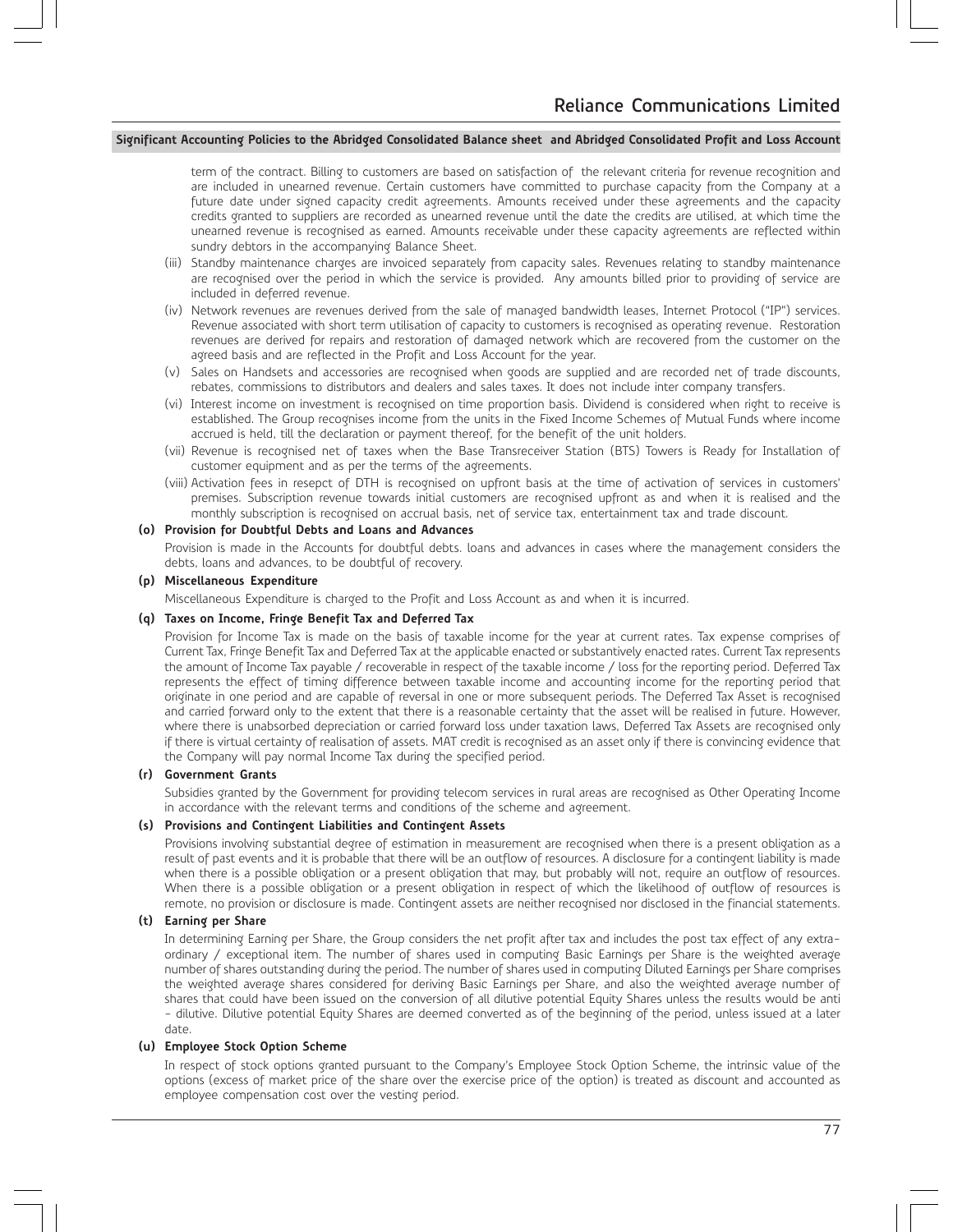## **1 Previous Year**

Figures of the previous year have been regrouped and reclassified, whereever required. Previous year's figures are not comparable with that of the current year on account of the effects of the Schemes and on acquisitions / liquidations made during the year.

## **2 Consolidation**

(a) The following subsidiary companies are included in the Consolidated Financial Statements:

|                   | Sr. Name of the subsidiary company                     |     | Country of      | Proportion of      |
|-------------------|--------------------------------------------------------|-----|-----------------|--------------------|
|                   |                                                        |     | Incorporation   | ownership interest |
| 1                 | Reliance WiMax Limited                                 |     | India           | 100.00%            |
|                   | (formerly Gateway Systems (India) Limited)             |     |                 |                    |
| 2                 | Reliance Digital Home Services Limited                 |     | India           | 100.00%            |
| 3                 | Reliance Global IDC Limited                            |     | India           | 100.00%            |
| 4                 | Reliance Webstore Limited                              |     | India           | 100.00%            |
| 5                 | Reliance Infocomm Infrastructure Private Limited       |     | India           | 100.00%            |
| 6                 | Campion Properties Limited                             |     | India           | 100.00%            |
| 7                 | Reliance Big TV Limited                                |     | India           | 100.00%            |
| 8                 | Reliance Tech Services Private Limited                 |     | India           | 89.00%             |
| 9                 | Reliance Telecom Limited                               |     | India           | 100.00%            |
| 10                | Reliance Communications Infrastructure Limited         | 'А' | India           | 100.00%            |
| 11                | Reliance Infratel Limited                              |     | India           | 89.71%             |
| $12 \overline{ }$ | Reliance Mobile Limited                                |     | India           | 100.00%            |
| 13                | Matrix Innovations Limited                             |     | India           | 100.00%            |
| 14                | Netizen Rajasthan Limited                              |     | India           | 100.00%            |
| 15                | Reliance Communications Investment and Leasing Limited |     | India           | 100.00%            |
|                   | 16 Reliance Globalcom BV                               | "B' | The Netherlands | 100.00%            |
|                   | (formerly Reliance Infocom B.V.)                       |     |                 |                    |
|                   | 17 Reliance Communications (UK) Limited                |     | United Kingdom  | 100.00%            |
|                   | 18 Reliance Communications (Hong Kong) Limited         |     | Hong Kong       | 100.00%            |
| 19                | Reliance Communications (Singapore) Pte. Limited       |     | Singapore       | 100.00%            |
| 20                | Reliance Communications (New Zealand) Pte Limited      |     | New Zealand     | 100.00%            |
| 21                | Reliance Communications (Australia) Pty Limited        |     | Australia       | 100.00%            |
|                   | 22 RCOM Malaysia SDN. BHD.                             |     | Malaysia        | 100.00%            |
|                   | 23 Anupam Global Soft (U) Limited                      |     | Uganda          | 90.00%             |
| 24                | Reliance Globalcom Limited                             | 'C' | Bermuda         | 87.67%             |
|                   | 25 FLAG Pacific Limited                                |     | Bermuda         | 87.67%             |
|                   | 26 Reliance FLAG Pacific Holdings Limited              |     | Bermuda         | 87.67%             |
|                   | (formerly FLAG Pacific Holdings Limited)               |     |                 |                    |
|                   | 27 FLAG Telecom Singapore Pte. Limited                 |     | Singapore       | 87.67%             |
|                   | 28 FLAG Atlantic UK Limited                            |     | United Kingdom  | 87.67%             |
|                   | 29 Reliance FLAG Atlantic France SAS                   |     | France          | 87.67%             |
|                   | 30 FLAG Telecom (Taiwan) Limited                       |     | Taiwan          | 52.61%             |
|                   | 31 FLAG Telecom Taiwan Services Limited                |     | Taiwan          | 87.67%             |
|                   | 32 FLAG Telecom Group Services Limited                 | 'D' | Bermuda         | 87.67%             |
|                   | 33 FLAG Telecom Deutschland GmbH                       |     | Germany         | 87.67%             |
|                   | 34 FLAG Telecom Hellas AE                              |     | Greece          | 87.67%             |
|                   | 35 FLAG Telecom Asia Limited                           |     | Hong Kong       | 87.67%             |
|                   | 36 FLAG Telecom Nederland BV                           |     | The Netherlands | 87.67%             |
|                   | 37 Reliance Globalcom (UK) Limited                     |     | United Kingdom  | 87.67%             |
|                   | 38 Yipes Holdings Inc.                                 | 'Е' | USA             | 88.58%             |
|                   | 39 Reliance Globalcom Services Inc.                    |     | <b>USA</b>      | 88.58%             |
|                   | 40 Yipes Systems Inc.                                  |     | <b>USA</b>      | 88.58%             |
|                   | 41 YTV Inc.                                            |     | <b>USA</b>      | 88.58%             |
| 42                | Reliance Infocom Inc.                                  | 'F' | <b>USA</b>      | 88.58%             |
| 43                | Reliance Communications Inc.                           | 'G' | <b>USA</b>      | 88.58%             |
| 44                | Reliance Communications International Inc.             |     | <b>USA</b>      | 88.58%             |
|                   | 45 Reliance Communications Canada Inc.                 |     | <b>USA</b>      | 88.58%             |
|                   | 46 Reliance Netway Inc.                                |     | <b>USA</b>      | 88.58%             |
|                   | 47 FLAG Telecom Development Limited                    | Η'  | Bermuda         | 87.67%             |
|                   |                                                        |     |                 |                    |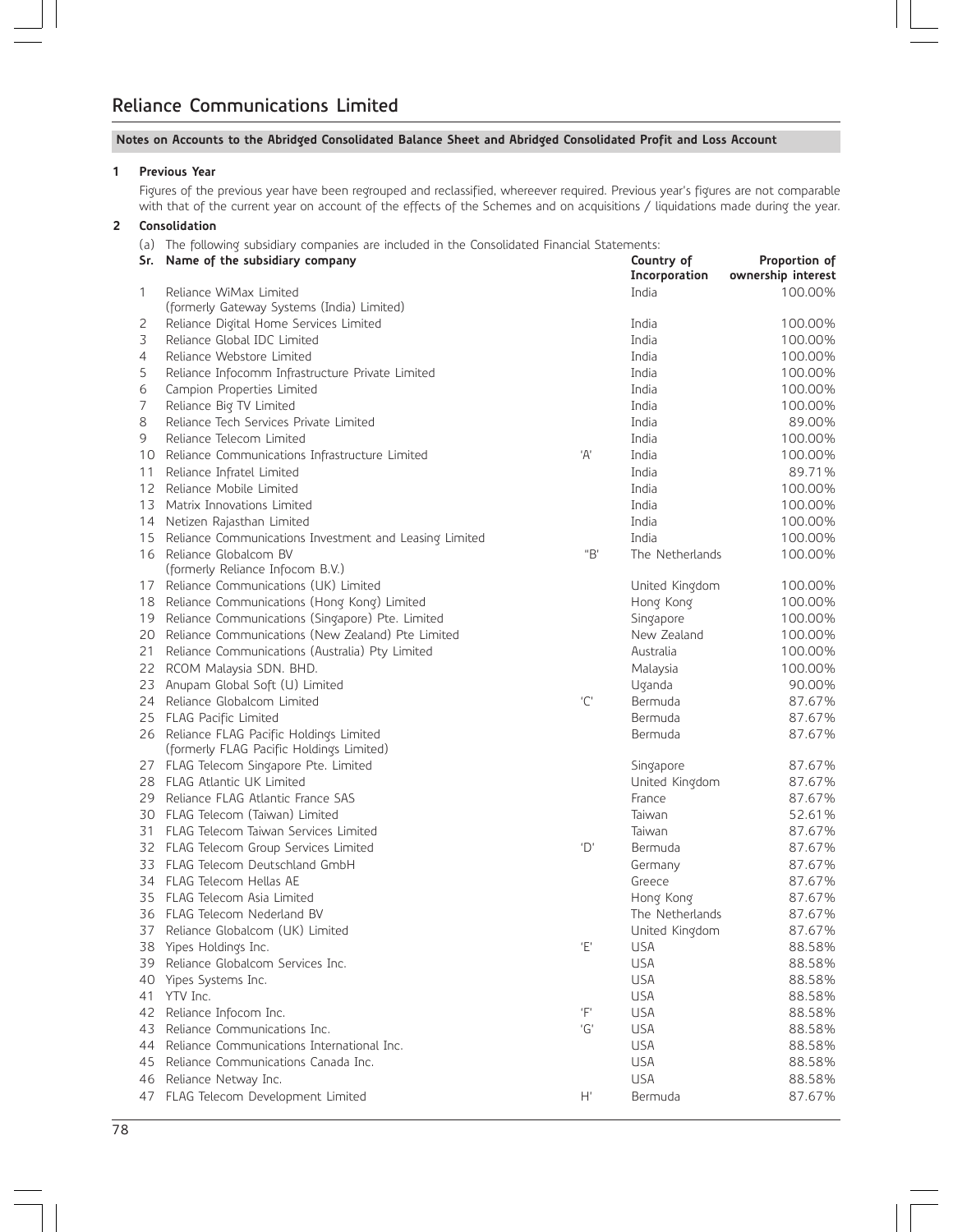|    | 48 FLAG Access India Private Limited          |     | India       | 87.67% |
|----|-----------------------------------------------|-----|-------------|--------|
| 49 | FLAG Telecom Development Services Company LLC |     | Egypt       | 87.67% |
| 50 | FLAGWEB Limited                               |     | Bermuda     | 87.67% |
| 51 | FLAG Telecom Network Services Limited         |     | Ireland     | 87.67% |
|    | 52 Reliance FLAG Telecom Ireland Limited      | Ψ   | Ireland     | 87.67% |
|    | 53 FLAG Telecom Servizi Italia SpA            |     | Italy       | 87.67% |
|    | 54 FLAG Telecom Japan Limited                 |     | Japan       | 87.67% |
|    | 55 FLAG Telecom Espana Network SAU            |     | Spain       | 87.67% |
|    | 56 FLAG Telecom Ireland Network Limited       | "K" | Ireland     | 87.67% |
| 5/ | FLAG Telecom Network USA Limited              |     | <b>LISA</b> | 87.67% |
|    | 58 FLAG Telecom Belgium Network SA            |     | Belgium     | 87.67% |

(b) The Company also consolidates the following companies as it exercises control over ownership and / or composition of Board of Directors:

|  | Sr. Name of the subsidiary company                                                   | Country of<br>Incorporation | Proportion of<br>ownership interest |
|--|--------------------------------------------------------------------------------------|-----------------------------|-------------------------------------|
|  | Seoul Telenet Inc.                                                                   | Korea                       | 42.96%                              |
|  | FLAG Holdings (Taiwan) Limited                                                       | Taiwan                      | 43.84%                              |
|  | Reliance Telecom Infrastructure (Cyprus) Holdings Limited                            | Cyprus                      | 0.00%                               |
|  | Lagerwood Investments Limited                                                        | Cyprus                      | 0.00%                               |
|  | (c) The associate companies considered in the Consolidated Financial Statements are: |                             |                                     |

| Sr. Name of the company                    | Country of<br>Incorporation | Proportion of<br>ownership interest |        |
|--------------------------------------------|-----------------------------|-------------------------------------|--------|
| Warf Telecom International Private Limited |                             | Maldives                            | 20,00% |
| Macronet Private Limited                   |                             | India                               | 21.00% |
| Macronet Mercantile Private Limited        | w.e.f. 4th March, 2009      | India                               | 21.00% |

(d) The following subsidiary companies acquired during the year also form part of Consolidated Financial Statements:

|    | Sr. Name of the subsidiary company                       |     |                       | Country of<br>Incorporation | Proportion of<br>ownership interest |
|----|----------------------------------------------------------|-----|-----------------------|-----------------------------|-------------------------------------|
| 1  | Reliance Vanco Group Ltd.<br>(formerly Vanco Group Ltd.) | T   | w.e.f. 25th May, 2008 | United Kingdom              | 87.67%                              |
| 2  | Euronet Spain SA                                         |     | $-$ do $-$            | Spain                       | 87.67%                              |
| 3  | Net Direct SA (Properietary) Ltd.                        |     | $-$ do $-$            | South Africa                | 87.67%                              |
| 4  | Vanco (India) Private Limited                            |     | $-$ do $-$            | India                       | 87.67%                              |
| 5  | Vanco (Shanghai) Co Ltd.                                 |     | $-$ do $-$            | China                       | 87.67%                              |
| 6  | Vanco ApS                                                |     | $-$ do $-$            | Denmark                     | 87.67%                              |
| 7  | Vanco (Asia Pacific) Pte. Ltd.                           |     | $-$ do $-$            | Singapore                   | 87.67%                              |
| 8  | Vanco Australasia Pty. Ltd.                              |     | $-$ do $-$            | Australia                   | 87.67%                              |
| 9  | Vanco EpE                                                |     | $-$ do $-$            | Greece                      | 87.67%                              |
| 10 | Vanco Sp Zoo                                             |     | $-$ do $-$            | Poland                      | 87.67%                              |
| 11 | Vanco Euronet Sro                                        |     | $-$ do $-$            | Czech Republic              | 87.67%                              |
| 12 | Vanco Gmbh                                               |     | $-$ do $-$            | Germany                     | 87.67%                              |
| 13 | Vanco Hong Kong Solutions Ltd                            |     | $-$ do $-$            | Hong Kong                   | 87.67%                              |
| 14 | Vanco Japan KK                                           |     | $-$ do $-$            | Japan                       | 87.67%                              |
| 15 | Vanco Net Direct Ltd                                     |     | $-$ do $-$            | United Kingdom              | 87.67%                              |
| 16 | Vanco Net Direct Ltd                                     |     | $-$ do $-$            | Ireland                     | 87.67%                              |
| 17 | Vanco NV                                                 |     | $-$ do $-$            | Belgium                     | 87.67%                              |
| 18 | Vanco SAS                                                |     | $-$ do $-$            | France                      | 87.67%                              |
| 19 | Vanco South America Ltda                                 |     | $-$ do $-$            | <b>Brazil</b>               | 87.67%                              |
| 20 | Vanco Srl                                                |     | $-$ do $-$            | Italy                       | 87.67%                              |
| 21 | Vanco Sweden AB                                          |     | $-$ do $-$            | Sweden                      | 87.67%                              |
| 22 | Vanco Switzerland AG                                     |     | $-$ do $-$            | Switzerland                 | 87.67%                              |
| 23 | Vanco Deutschland GmbH                                   |     | $-$ do $-$            | Germany                     | 87.67%                              |
| 24 | Vanco BV                                                 | 'M' | $-$ do $-$            | The Netherlands             | 87.67%                              |
| 25 | Vanco Benelux BV                                         |     | $-$ do $-$            | The Netherlands             | 87.67%                              |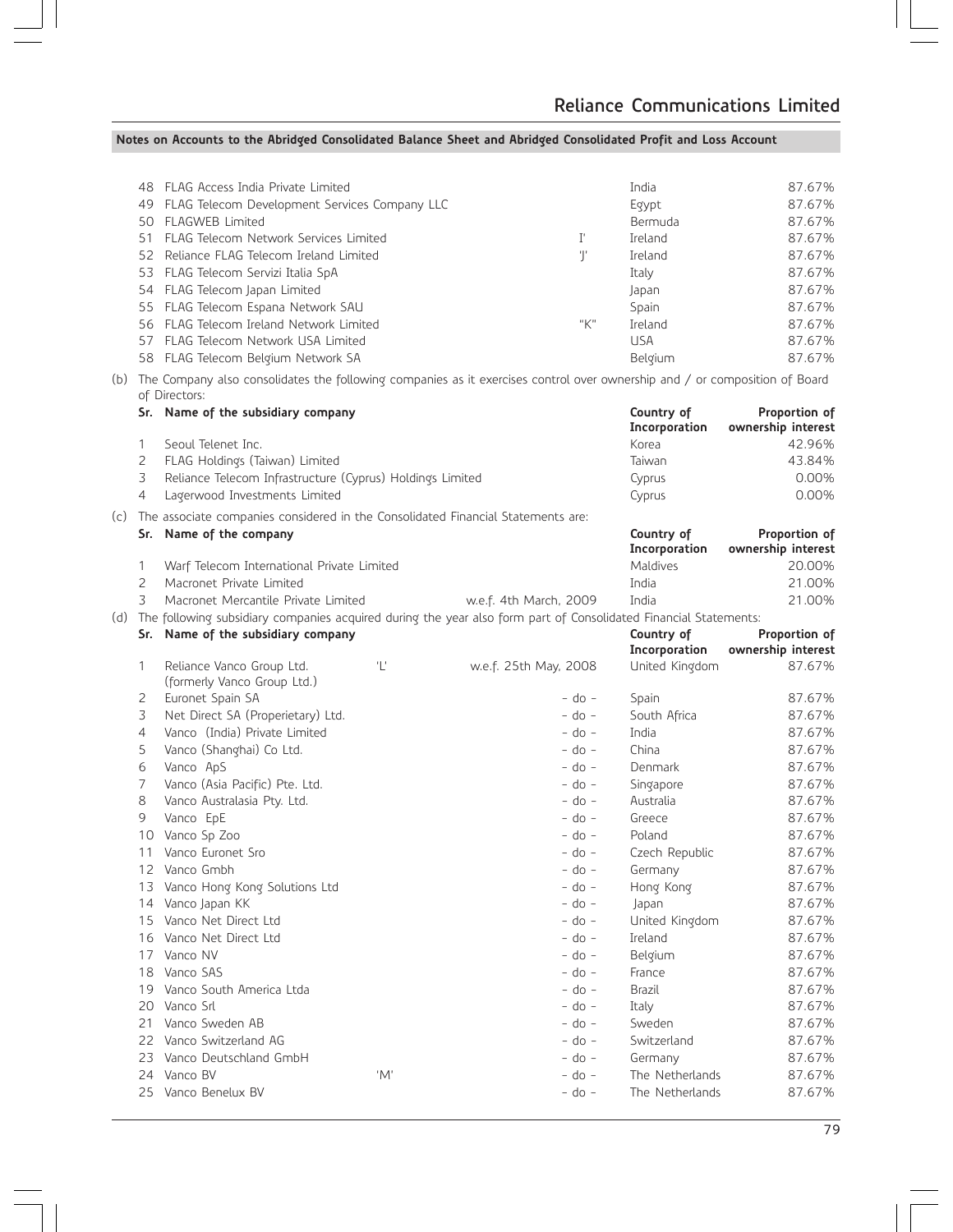|     | Sr. Name of the company                                                                                                                            |     |                        |            | Country of             | Proportion of |
|-----|----------------------------------------------------------------------------------------------------------------------------------------------------|-----|------------------------|------------|------------------------|---------------|
| (e) | The following joint venture company formed during the year also forms part of Consolidated Financial Statements:                                   |     |                        |            |                        |               |
| 51  | Reliance Broadcom Private Limited                                                                                                                  |     | w.e.f. 1st April, 2008 |            | India                  | 97.32%        |
| 50  | Reliance Communications West Bengal Private Limited                                                                                                |     | w.e.f. 1st April, 2008 |            | India                  | 97.32%        |
| 49  | Reliance Communications Tamil Nadu Private Limited                                                                                                 |     | w.e.f. 1st April, 2008 |            | India                  | 97.32%        |
| 48  | Reliance Communications Maharashtra Private Limited                                                                                                |     | w.e.f. 1st April, 2008 |            | India                  | 97.32%        |
| 47  | Reliance Communications Haryana Private Limited                                                                                                    |     | w.e.f. 1st April, 2008 |            | India                  | 97.32%        |
|     | The following companies, which are not subsidiary companies under purview of Section 4 of the Companies Act, 1956, have also<br>been consolidated. |     |                        |            |                        |               |
| 46  | Gateway Net Trading Pte Limited                                                                                                                    |     | w.e.f. 1st Oct., 2008  |            | Singapore              | 100.00%       |
| 45  | Equatorial Communications SARL                                                                                                                     |     | w.e.f. 18th Dec., 2008 |            | Republic of Cameroon   | 45.90%        |
| 44  | Reliance WiMAX Cameroon B. V.                                                                                                                      | 'V' | w.e.f. 18th Dec., 2008 |            | The Netherlands        | 45.90%        |
| 43  | Equatorial Communications Limited                                                                                                                  |     | w.e.f. 18th Dec., 2008 |            | Sierra Leone           | 67.50%        |
| 42  | Reliance WiMAX Sierra Leone B. V.                                                                                                                  | 'U' | w.e.f. 18th Dec., 2008 |            | The Netherlands        | 67.50%        |
| 41  | Acess Guinea SARL                                                                                                                                  |     | w.e.f. 10th Sep., 2008 |            | Republic of Guinea     | 54.00%        |
| 40  | Reliance WiMAX Guinea B.V.                                                                                                                         | 'T' | w.e.f. 10th Sep., 2008 |            | The Netherlands        | 54.00%        |
| 39  | Interconnect Brazzaville S. A.                                                                                                                     |     | w.e.f. 21st Oct., 2008 |            | Republic of Congo      | 45.90%        |
| 38  | Reliance WiMAX Congo Brazzaville BV 'S'                                                                                                            |     | w.e.f. 21st Oct, 2008  |            | The Netherlands        | 45.90%        |
| 37  | Reliance WiMAX World LLC                                                                                                                           |     | w.e.f. 23rd Sep., 2008 |            | <b>USA</b>             | 90.00%        |
| 36  | Reliance WiMAX World Limited                                                                                                                       |     | w.e.f. 26th Aug, 2008  |            | United Kingdom         | 90.00%        |
| 35. | (formerly eWave World Limited)<br>Reliance WiMAX World BV                                                                                          | R'  | w.e.f. 26th Aug, 2008  |            | The Netherlands        | 90.00%        |
| 34  | Reliance WiMAX World BVI                                                                                                                           | Q'  | w.e.f. 4th April, 2008 |            | British Virgin Islands | 90.00%        |
| 33  | Vanco Solutions Inc                                                                                                                                |     |                        | $-$ do $-$ | <b>USA</b>             | 87.67%        |
| 32  | Vanco US LLC                                                                                                                                       |     |                        | $-$ do $-$ | <b>USA</b>             | 87.67%        |
| 31  | VNO Direct Ltd                                                                                                                                     | "D" |                        | $-$ do $-$ | United Kingdom         | 87.67%        |
| 30  | WANcom Gmbh                                                                                                                                        |     |                        | $-$ do $-$ | Switzerland            | 87.67%        |
| 29  | Vanco Global Ltd                                                                                                                                   | O'  |                        | $-$ do $-$ | United Kingdom         | 87.67%        |
| 28  | Vanco Row Limited                                                                                                                                  |     |                        | $-$ do $-$ | United Kingdom         | 87.67%        |
| 27  | Vanco International Ltd                                                                                                                            |     |                        | $-$ do $-$ | United Kingdom         | 87.67%        |
|     | 26 Vanco UK Ltd                                                                                                                                    | 'N' | w.e.f. 25th May, 2008  |            | United Kingdom         | 87.67%        |

| No. |                                                           |                       |       | Incorporation ownership interest |
|-----|-----------------------------------------------------------|-----------------------|-------|----------------------------------|
|     | Alcatel-Lucent Managed Solutions India<br>Private Limited | w.e.f. 1st July, 2008 | India | 33.00%                           |

(f) The following subsidiary companies/ companies controlled ceased to remain subsidiaries during the year:@

## **Sr. Name of the company**

**No.**

- 1 Reliance Gateway Net Limited, a Subsidiary of the Company has been merged into the Company. The Scheme is effective from 13th July, 2009, whereas appointed date of the Scheme is 31st March, 2009.
- 2 FLAG Telecom France Services Eurl, France has been liquidated w.e.f. 2nd April, 2008.
- 3 FLAG Telecom France Network SAS, France has been liquidated w.e.f. 2nd April, 2008.
- 4 FLAG Telecom Korea Limited, Korea has been liquidated w.e.f. 2nd January, 2009.
- 5 FLAG Telecom Espana SA, Spain has been liquidated w.e.f. 13th March, 2009.
- 'A' Holding Company of companies listed in serial number 11 to 15 of 2 (a) above.
- 'B' Holding Company of companies listed in serial number 17 to 24 of 2 (a) and 46 of 2 (d) above.<br>'C' Holding Company of companies listed in serial number 25 to 32 of 2 (a) above.
- Holding Company of companies listed in serial number 25 to 32 of 2 (a) above.
- 'D' Holding Company of companies listed in serial number 33 to 38 of 2 (a) and 1 of 2 (d) above.
- 'E' Holding Company of companies listed in serial number 39 to 42 of 2 (a) above.<br>'E' Holding Company of company listed in serial number 43 of 2 (a) above
- Holding Company of company listed in serial number 43 of 2 (a) above.
- 'G' Holding Company of companies listed in serial number 44 to 46 of 2 (a) above.
- 'H' Holding Company of companies listed in serial number 48 to 51of 2 (a) above.
- Holding Company of company listed in serial number 52 of 2 (a) above.
- 'J' Holding Company of companies listed in serial number 53 to 56 of 2 (a) above. 'K' - Holding Company of companies listed in serial number 57 and 58 of 2 (a) above.
- 'L' Holding Company of companies listed in serial number 2 to 24, 26 and 31 of 2 (d) above.
- 'M' Holding Company of company listed in serial number 25 of 2 (d) above.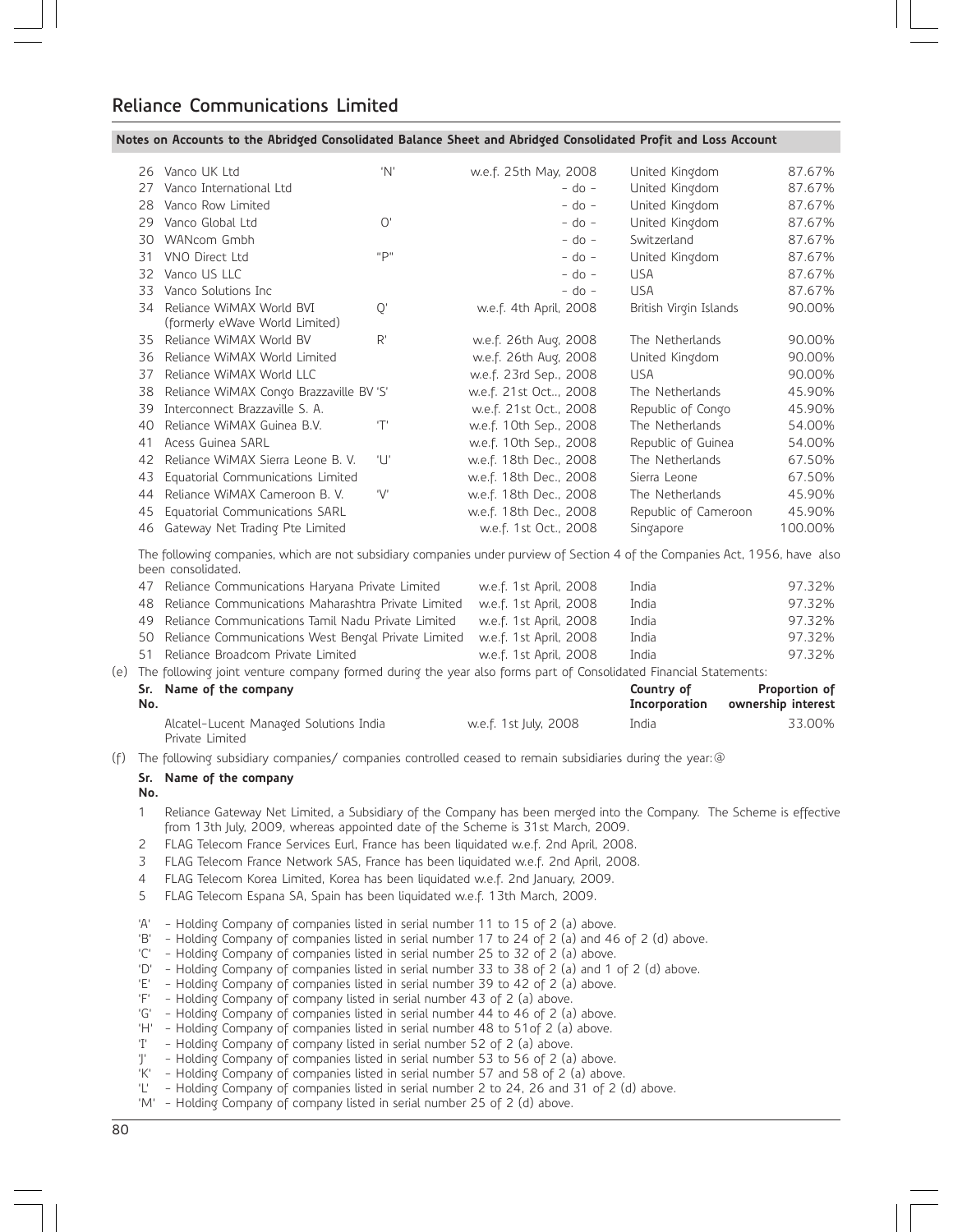- 'N' Holding Company of companies listed in serial number 27 to 29 of 2 (d) above.
- 'O' Holding Company of company listed in serial number 30 of 2 (d) above.
- 'P' Holding Company of companies listed in serial number 32 and 33 of 2 (d) above.
- 'Q' Holding Company of company listed in serial number 35 of 2 (d) above.
- 'R' Holding Company of companies listed in serial number 36 to 38,40,42 and 44 of 2 (d) above.<br>'S' Holding Company of company listed in serial number 39 of 2 (d) above.
- 'S' Holding Company of company listed in serial number 39 of 2 (d) above.<br>'T' Holding Company of company listed in serial number 41 of 2 (d) above
- Holding Company of company listed in serial number 41 of 2 (d) above.
- 'U' Holding Company of company listed in serial number 43 of 2 (d) above.
- Holding Company of company listed in serial number 45 of 2 (d) above.
- @Loss on disposal of subsidiaries is Rs. Nil (Previous year Rs. 1.02 crore).

## **3 Foreign Currency Convertible Bonds (FCCBs)**

- (i) The Company issued FCCBs in two tranches; 5,00,000 FCCBs for 5 Year, 4.65%, US\$ 500 million issued on 9th May, 2006 and 10,000 FCCBs for 5 Year, 4.95%, US \$ 1000 million issued on 28th February, 2007. Pursuant to the exercise of an option by the FCCB Holders and in accordance with the terms and conditions thereof, the Company, during the previous year, allotted 1,87,44,801 fully paid Equity Shares of Rs. 5 each at a pre determined premium of Rs. 475.68 per Share against 2,03,051 FCCBs and 6,67,090 fully paid Equity Shares of Rs. 5 each at a pre determined premium of Rs. 656.23 per Share against 100 FCCBs respectively.
- (ii) During the year, the Company has bought back and cancelled 350 nos. of 5 Year, 4.95%, FCCBs of the face value of USD 1,00,000 each, as per approval of the Reserve Bank of India, at a discount to the face value. This has resulted in a saving of Rs. 79.61 crore which has been reflected as part of Other Income. Consequent upon such buy back and cancellation, the Company's obligations to convert the said Bonds into Shares, if so claimed by the Bond Holders and/ or to redeem the same in foreign currency, has come to an end vis-à-vis the cancelled Bonds. Rs. 7.68 crore (Previous year Rs. Nil) being premium on redemption has been reversed on buyback of FCCBs.

Out of total FCCBs issued, 2,96,949 FCCBs and 9,550 FCCBs were outstanding as on 31st March, 2009.

- (iii) In the event, these outstanding FCCBs are fully converted into Equity Shares, the Equity Share Capital of the Company would increase by approximately 9.11 crore Equity Shares of Rs. 5 each.
- (iv) In case of the above mentioned FCCBs, on and at anytime after 9th May, 2009 and 28th February, 2010 respectively, on and prior to the maturity date, the Company may, subject to certain terms and conditions as per the offering memorandum, redeem the FCCBs in whole and not in part at their Early Redemption amount, provided that no such redemption may be made unless the aggregate value (as defined in the terms and conditions) on each trading day during the period of not less than 30 consecutive trading days, ending not earlier than 14 days prior to the date upon which notice of such redemption is given, was at least 130 percent of the Early Redemption amount.
- (v) FCCBs amount includes Rs. 733.62 crore (Previous period Rs. 330.00 crore), being the premium on redemption of FCCBs computed on pro rata basis for the period up to 31st March, 2009 (31st March, 2008).

## **4 Foreign Exchange**

On account of various factors including, in particular, an amendment to Schedule VI of the Companies Act, 1956 ("the Act") withdrawing the requirement to adjust changes in the amounts of liability relating to loans / liabilities in foreign currency attributable to Fixed Assets acquired by the Company in the cost of the said Fixed Assets, the Group has decided after the end of the Financial Year 2008 - 09 and after the approval of the Unaudited Financial Results for the quarter and the year ended on 31st March, 2009 that it would be more appropriate to account for the changes in the amounts of liabilities, consequent to changes in foreign exchange rates, as profit or loss of the Company for the year in which the changes take place without adjusting the amount of the change in the cost of fixed assets.

The accounting policy is in line with the Accounting Standard ("AS") 11, "The Effect of Changes in Foreign Exchange Rates" as also in line with the accounting policy adopted by the Company in the Previous year ended 31st March, 2008 and the accounting policy followed by the Company for similar changes relating to liabilities expressed in foreign exchange other than those relating to fixed assets.

Accordingly, in respect of the year ended on 31st March, 2009, Rs. 5,998.56 crore being the foreign exchange difference relating to such loans/ liabilities, which were earlier adjusted in the cost of fixed assets, have now been charged to the Profit and Loss Account and net foreign exchange gain of Rs. 227.22 crore has been reversed. Net amount of Rs. 5,771.34 crore has been withdrawn from the General Reserve of the Company in accordance with the terms of the Schemes of Arrangement, as determined by the Board and as referred in Note 6 (ii) and (iii) below. Consequently, there is no impact vis-à-vis profits of the year ended 31st March, 2009 of such charge except for consequential effects relating to depreciation etc. which have been appropriately dealt with.

Further to the above, during the year, loss of Rs. 163.05 crore (Previous year Rs. 468.73 crore) arising out of marking related Derivative Contracts to market has also been recognised in the Profit and Loss Account, in compliance with the announcement dated 29th March, 2008 by the ICAI regarding Accounting for Derivatives. The net gain of Rs. 187.40 crore (Previous year Rs. 422.30 crore) including gain on account of conversion of overseas bank balances amounting to Rs. 36.71 crore (Previous year Rs. 67.53 crore) is reflected in "Financial Charges (net)" as the effect of Foreign Currency Exchange Fluctuation.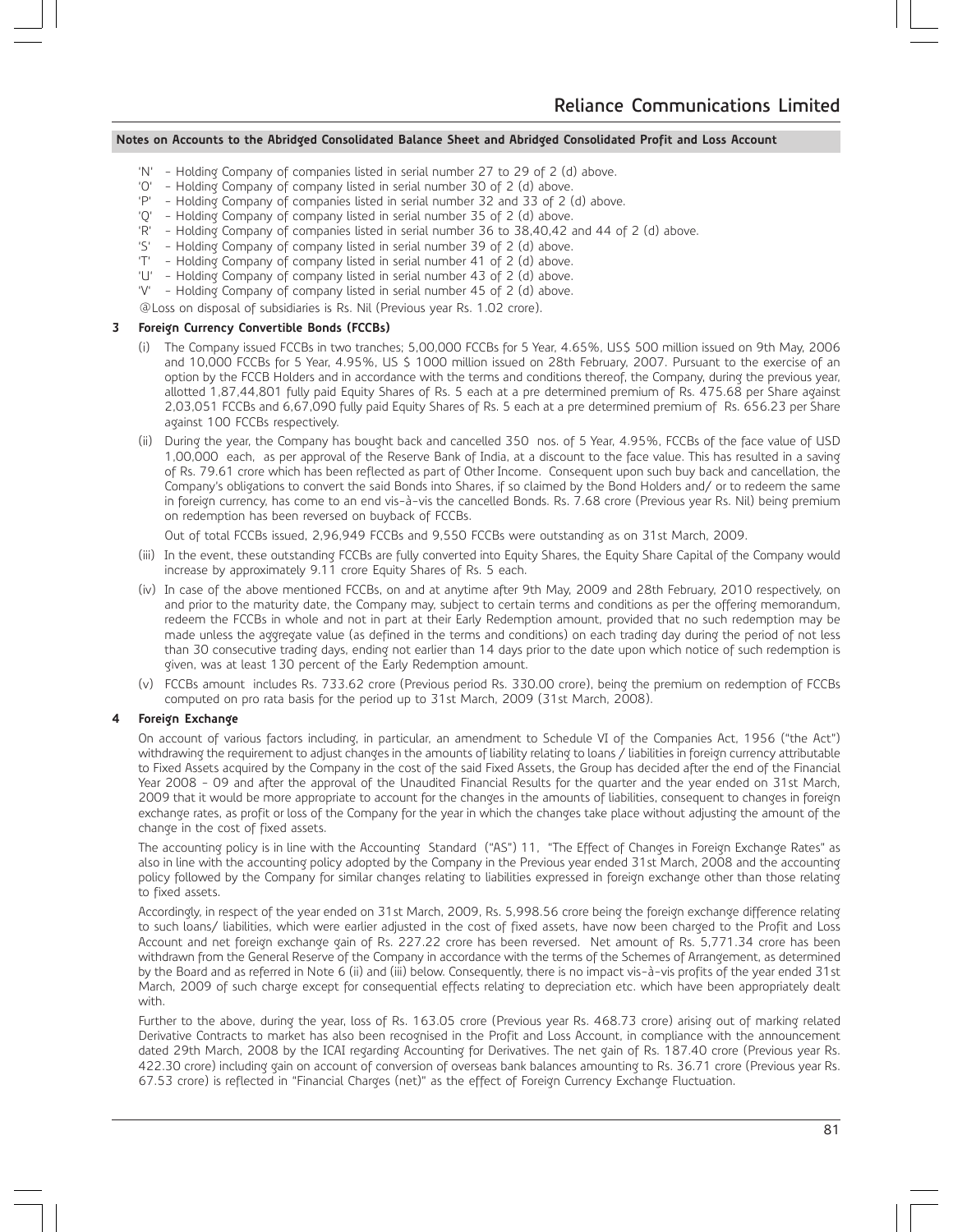## **5 Schemes of Amalgamation and Arrangement of earlier years**

The Company, during the past years, undertook various Schemes including restructuring of ownership structure of telecom business so as to align the interest of the shareholders. Accordingly, pursuant to the Schemes of Amalgamation and Arrangement ("the Schemes") under Sections 391 to 394 of the Companies Act, 1956 approved by Hon'ble High Court of respective judicature, the Company, during the respective years, recorded all necessary accounting effects, along with requisite disclosure in the notes to the accounts, in accordance with the provisions of the said Schemes. The cumulative effects of the Schemes in case of Equity Share Capital of the Company have been disclosed below the respective Schedule to the Accounts. Reserves, pursuant to the said Schemes, include;

- (i) Rs. 9,497.42 crore credited to Securities Premium Account, being part of the Securities Premium of erstwhile Reliance Infocomm Limited (RIC), the transferor company, representing the amount attributable to shares of RIC other than those being cancelled under the Schemes.
- (ii) Rs. 4,829.88 crore credited to General Reserve pursuant to fair valuation of Passive Infrastructure by Reliance Infratel Limited (RITL) and revaluation of remaining Fixed Assets by Reliance Telecom Limited (RTL) after adjusting by an amount equal to write off of Passive Infrastructure by RTL consequent upon transfer thereof to RITL, difference between the written down value of Passive Infrastructure Assets arrived on SLM and WDV method of depreciation upon transfer thereof by RTL to RITL. The Scheme permits the Company to utilise General Reserve created, at its own discretion, including in particular for additional depreciation.
- (iii) Rs. 66.49 crore credited to General Reserve pursuant to the Schemes of Amalgamation of Reliance Infoinvestments Limited (RIIL) and Synergy Enterprenure Solutions Private Limited (SESPL) into Reliance Communications Infrastructure Limited (RCIL).
- (iv) Rs. 4,487.84 crore credited to Reserve for Business Restructuring pursuant to revaluation of Company's investment in RCIL consequent to RCIL recognizing in accordance with the Scheme of Arrangement the additional value debited to Reliance Infratel Limited (RITL) upon transfer to RITL of the Passive Infrastructure Division of the Company and of RTL. After withdrawing therefrom Rs. 3,200.74 crore being an amount equivalent to writing off Passive Infrastructure assets, transferred to Reliance Infratel Limited (RITL), to the Profit and Loss Account, balance of Rs. 1,287.10 crore shall be available to meet the increased depreciation, costs, expenses, and losses including on account of impairment of or write down of assets etc.
- (v) Additional depreciation arising on fair value of the assets has been adjusted to Provision for Business Restructuring.
- (vi) As prescribed under the Scheme for transfer of Passive Infrastructure, Reliance Infratel Limited (RITL) has, during the year, withdrawn fuel expenses of Rs. 191.07 crore from General Reserve.
- (vii) Additional depreciation of subsidiaries consequent upon revluation of assets carried out has been adjusted to General Reserve.
- (viii) Pursuant to the demerger, the Company computed goodwill of Rs. 2,658.75 crore arising on consolidation using the step up method based on date of original investment by Reliance Industries Limited (RIL) prior to demerger instead of considering the date of demerger as the date of investment in absence of specific guidance in AS 21 in a demerged scenario.

## **6 Schemes of Amalgamation and Arrangement**

- (i) Pursuant to the Scheme of Amalgamation ("the Scheme") under Sections 391 to 394 of the Companies Act, 1956 sanctioned by the Hon'ble High Court of Bombay vide Order dated 3rd July, 2009 and filed with the Registrar of Companies (RoC) on 13th July, 2009, Reliance Gateway Net Limited ("RGNL"), a Wholly Owned Subsidiary of the Company, engaged in telecommunication allied activities and as a holding company for all the offshore investments of the Company, has been amalgamated into the Company with effect from the Appointed Date as 31st March, 2009.
	- Upon the Scheme becoming effective;
	- (a) All the assets and liabilities as appearing in the books of RGNL as on the Appointed Date have been recorded at their respective fair values by the Company.
	- (b) In accordance with the Scheme, the net effect, on fair valuation of assets and liabilities of the Company identified by the Board as prescribed to be fair valued based on market approach / depreciated replacement cost basis by an independent valuer, for this purpose ("Identified Assets"), of Rs. 12,344.80 crore has been transferred to General Reserve in Consolidated Accounts, to be dealt with in accordance with the Scheme.

Had the Scheme not prescribed this treatment in the Consolidated Accounts, General Reserve would have been lower by Rs. 12,344.80 crore.

(ii) Pursuant to the Scheme of Arrangement ("the Scheme") under Sections 391 to 394 of the Companies Act, 1956 sanctioned by the Hon'ble High Court of Bombay vide Order dated 19th June, 2009, the Treasury Activities, as defined in the Scheme, of Reliance Communications Infrastructure Limited (RCIL), a Subsidiary of the Company have been transferred and vested into Reliance Telecom Limited (RTL), a Subsidiary of the Company with effect from the Appointed Date as  $1<sup>st</sup>$  April, 2008. Since the Scheme between two wholly owned subsidiaries of the Company does not involve any movement of assets or liabilities to any company outside the group controlled by the Company, RTL is not required to issue any shares or pay any consideration to either RCIL or to its shareholders.

Upon the Scheme becoming effective, all assets and liabilities pertaining to the Treasury Activities as appearing in the books of RCIL as on the Appointed Date have been recorded at their fair values by RTL. In Consolidated Accounts, the effects of the transactions between the subsidiaries have been reversed.

(iii) Pursuant to the Scheme of Arrangement ("the Scheme") under Sections 391 to 394 of the Companies Act, 1956 the Hon'ble High Court of Bombay pronounced an Order on 18th July 2009, the Optic Fibre Undertaking, as defined in the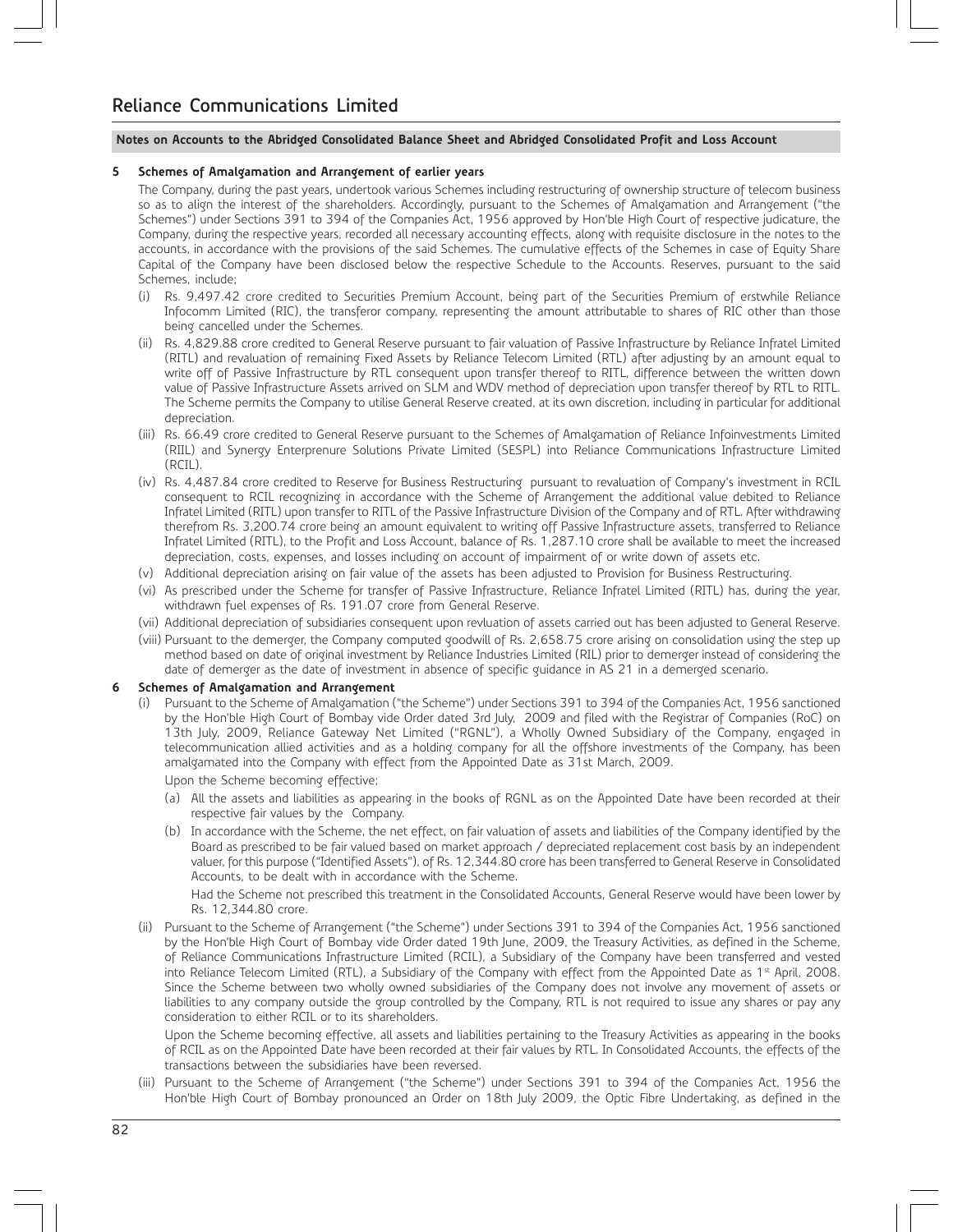Scheme of the Company, shall be transferred and vested into Reliance Infratel Limited ("RITL"), a Subsidiary of the Company engaged in providing Telecom Infrastructure Services, with effect from the Appointed Date, 1st April, 2008.

As per the Scheme, RITL is required to record in its books all the assets and liabilities pertaining to Optic Fiber Undertaking as appearing in the books of the Company as on the Appointed Date at their respective fair values.

The Scheme shall become effective upon the Company filing the Order of the Hon'ble High Court sanctioning the Scheme with the RoC, as required by Section 394(3) of the Companies Act, 1956. Pending such filing, the Accounts have been compiled as if the Scheme has become effective and consequently, Rs. 5,771.34 crore has been withdrawn from General Reserve in the Consolidated Accounts.

## **7 Project Development Expenditure**

(i) Details of Project Development Expenditure (Included under Capital Work-in-Progress)

| petallo of the local percleptions experiences (methods direct capital ribilities in order of<br>Opening Balance |          | For the year ended<br>31st March, 2009<br>422.76 |        | (Rs. in crore)<br>For the year ended<br>31st March, 2008<br>299.20 |
|-----------------------------------------------------------------------------------------------------------------|----------|--------------------------------------------------|--------|--------------------------------------------------------------------|
| Add:                                                                                                            |          |                                                  |        |                                                                    |
| Project Development Expenditure incurred during the year                                                        | 1.285.47 |                                                  | 428.09 |                                                                    |
| Interest on Term loans                                                                                          | 337.68   | 1.623.15                                         | 59.87  | 487.96                                                             |
|                                                                                                                 |          | 2.045.91                                         |        | 787.16                                                             |
| Less:                                                                                                           |          |                                                  |        |                                                                    |
| Capitalized during the year                                                                                     | 1.274.76 |                                                  | 363.16 |                                                                    |
| Sale of scrap                                                                                                   |          | 1.274.76                                         | 1.24   | 364.40                                                             |
| Closing Balance                                                                                                 |          | 771.16                                           |        | 422.76                                                             |

#### **8 Provisions**

(i) Provisions include, provision for disputed claims and others of Rs. 1,844.80 crore (Previous year Rs.1,905.20 crore), provision for Commission to Non Executive Directors of Rs. 0.60 crore (Previous year Rs. 35.00 crore) and provisions for Asset Retirement Obligation (ARO) made by the Company's subsidiary in respect of undersea cables and equipments Rs. 277.22 crore (Previous year Rs. 219.28 crore).

Provision for disputed claims and others consist of disputed claims of Rs. 1,835.76 crore (Previous year Rs. 1,896.16 crore) and for verification of customers Rs. 9.04 crore (Previous year Rs. 9.04 crore).

- (ii) During the year, an amount of Rs. Nil (Previous year Rs. 49.52 crore) relating to Access Deficit Charge (ADC), Rs. 4.40 crore relating to commission to Non Executive Directors (Previous year Rs. 15.01 crore) have been reversed. An amount of Rs. Nil (Previous year Rs. 106.39 crore) has been provided towards disputed interconnect usage charges, an amount of Rs. 31.18 crore (Previous year Rs. Nil) has been reversed out of disputed interconnect usage charges and Rs. Nil (Previous year Rs. 25.77 crore) has been provided towards disputed spectrum charges. An amount of Rs. NIL (Previous year Rs. 14.87 crore) has been utilised towards address verification of prepaid subscribers, an amount of Rs. 29.22 crore (Previous year Rs. Nil crore) paid towards disputed liabilities and an amount of Rs. 30.60 crore (Previous year Rs. 30.33 crore) paid towards commission to Non Executive Directors.
- (iii) The Board of Directors has approved the payment of commission to Non Executive Directors of Rs. 0.60 crore at its meeting held on 8th August, 2009, which will be paid during the year 2009-10.
- (iv) Also refer Note 3(v) above.

The aforesaid provisions shall be utilised on settlement of the claims, if any, thereagainst.

## **9 Contingent Liabilities and Capital Commitment**

|      |                                                                                                                      |                  | (Rs. in crore)   |
|------|----------------------------------------------------------------------------------------------------------------------|------------------|------------------|
|      |                                                                                                                      | As at            | As at            |
|      |                                                                                                                      | 31st March, 2009 | 31st March, 2008 |
| (i)  | Estimated amount of contracts remaining to be executed on<br>capital accounts (net of advances) and not provided for | 3,160.87         | 14.072.65        |
| (ii) | Disputed Liabilities not provided for                                                                                |                  |                  |
|      | - Sales Tax and VAT                                                                                                  | 109.51           | 177.09           |
|      | - Custom, Excise and Service Tax                                                                                     | 13.33            | 2.96             |
|      | - Entry Tax and Octroi                                                                                               | 4.39             | 11.84            |
|      | - Income Tax                                                                                                         | 90.26            |                  |
|      | - Other Litigations                                                                                                  | 34.02            | 1.10             |
|      | (iii) Claims against the Company not acknowledged as debts                                                           | 26.76            | 14.56            |
|      | (iv) Guarantees given on behalf of other companies for business purpose                                              | 145.97           | 28.49            |
| (v)  | Bonds executed in favour of Government Authorities                                                                   | 57.17            | 56.97            |
|      |                                                                                                                      |                  |                  |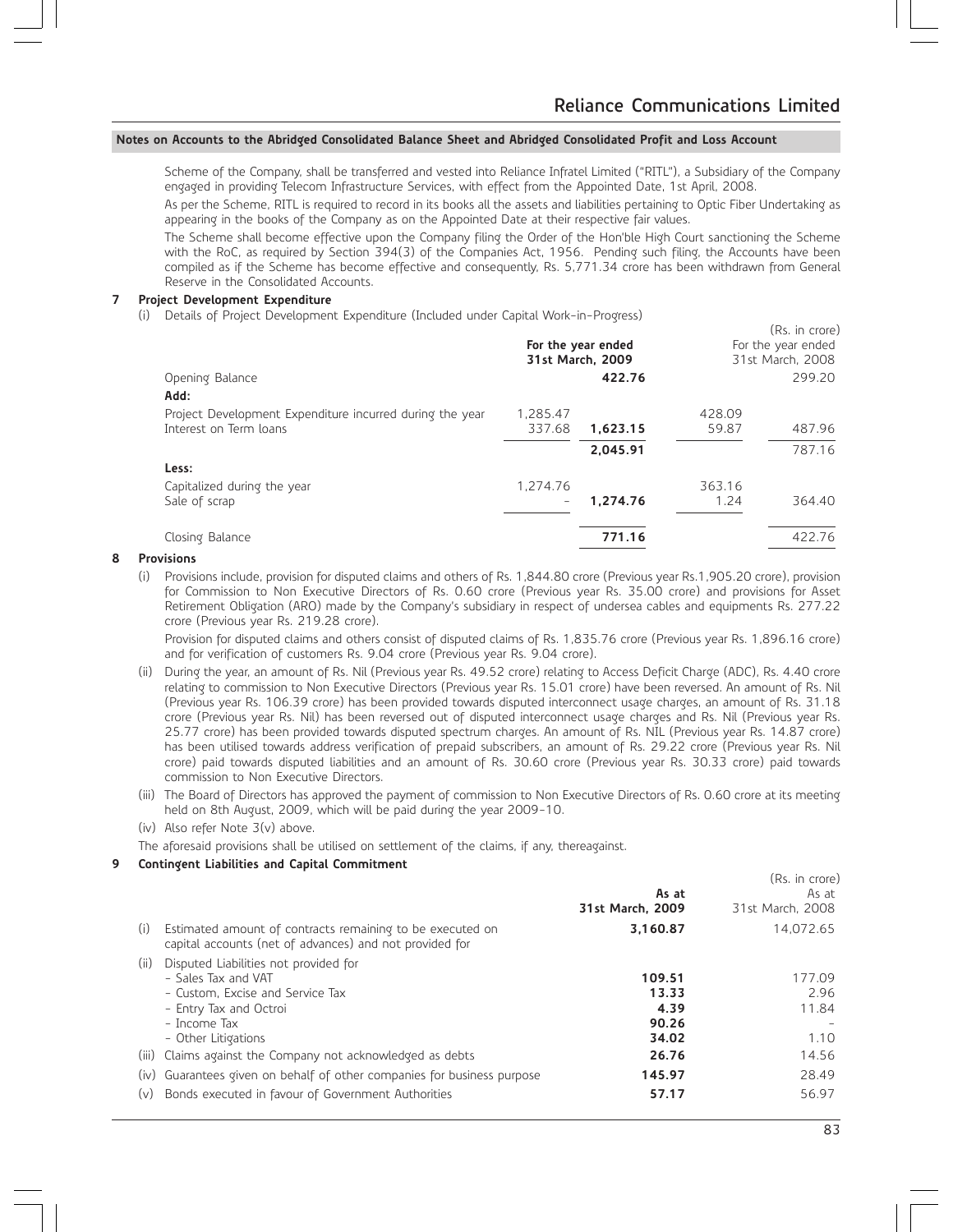## **10 Deferred Tax Assets and Liabilities**

The Company and its certain subsidiaries being in the business of Telecommunication Services, Broadband Network and Internet Services, are eligible for deduction under Section 80IA (Tax Holiday) of the Income tax Act, 1961. Since the Deferred Tax Liability in respect of timing difference is expected to reverse during the Tax Holiday Period, the same is not recognised in books of accounts as at 31st March, 2009 as per the Accounting Standard ("AS") 22 of "Accounting for Taxes on Income" as referred to in Accounting Standard Rules.

The Deferred Tax Liabilities relating to other subsidiaries of the Company comprises of the following.

|      | a alan an imit manangan tangguni dan antara anggunian al-ang-antalan tanggunian al-ang lang nuniti                                              |                | As at<br>31st March. 2009 |                | (Rs. in crore)<br>As at<br>31st March, 2008 |
|------|-------------------------------------------------------------------------------------------------------------------------------------------------|----------------|---------------------------|----------------|---------------------------------------------|
| (i)  | Deferred Tax Liabilities<br>Related to timing difference on depreciation on fixed assets<br>Related to timing difference on revenue recognition | 14.25<br>25.95 | 40.20                     | 232.56         | 232.56                                      |
| (ii) | Deferred Tax Asset<br>Related to carried forward loss<br>Disallowances, if any, under the Income Tax Act, 1961                                  | 11.32<br>0.78  | 12.10                     | 129.19<br>0.61 | 129.80                                      |
|      | Net Deferred Tax Liabilities                                                                                                                    |                | 28.10                     |                | 102.76                                      |

## **11 Leases**

## **(a) Finance Lease; as a lessee**

(i) The details of gross investments and minimum lease rentals outstanding as at 31st March, 2009 in respect of fixed assets acquired on or after 1st April, 2001.

|                                                              |                                                  |                                                           |                                           |                                            |                                           | (Rs. in crore)                            |
|--------------------------------------------------------------|--------------------------------------------------|-----------------------------------------------------------|-------------------------------------------|--------------------------------------------|-------------------------------------------|-------------------------------------------|
| Due                                                          |                                                  | <b>Unearned Finance Income</b><br><b>Gross Investment</b> |                                           | Present Value of<br>Minimum Lease Payments |                                           |                                           |
|                                                              | For the year<br>ended 31st<br><b>March, 2009</b> | For the year<br>ended 31st<br>March, 2008                 | For the year<br>ended 31st<br>March, 2009 | For the year<br>ended 31st<br>March, 2008  | For the year<br>ended 31st<br>March, 2009 | For the year<br>ended 31st<br>March, 2008 |
| Within one year<br>Later than one year<br>and not later than | 0.30                                             | 0.20                                                      | 0.06                                      | 0.02                                       | 0.24                                      | 0.18                                      |
| five years                                                   | 0.44                                             | 0.22                                                      | 0.05                                      | 0.02                                       | 0.39                                      | 0.20                                      |
| Later than five years                                        |                                                  | -                                                         |                                           |                                            |                                           |                                           |
| <b>Total</b>                                                 | 0.74                                             | 0.42                                                      | 0.11                                      | 0.04                                       | 0.63                                      | 0.38                                      |

(ii) General description of the significant leasing arrangements is as mentioned below.

(a) The lease agreement is valid for a fixed non cancellable period from the date of commencement of lease rentals.

(b) Upon termination of the lease agreement, the Company shall return the assets to the lessor.

(c) In the event, the claim of lessor for depreciation is disallowed partly or fully in their tax assessment, the lease rentals will increase to the extent of depreciation disallowed to the lessor.

## **(b) Operating Lease**

|    |                                                                           |             |                                     |                |                    |                                 | (Rs. in crore)     |
|----|---------------------------------------------------------------------------|-------------|-------------------------------------|----------------|--------------------|---------------------------------|--------------------|
|    |                                                                           |             |                                     |                | For the year ended |                                 | For the year ended |
|    |                                                                           |             |                                     |                | 31st March, 2009   |                                 | 31st March, 2008   |
|    | Estimated future minimum payments under non cancellable operating leases. |             |                                     |                |                    |                                 |                    |
|    | Not later than one year<br>(i)                                            |             |                                     |                |                    | 4.83                            | 31.72              |
|    | Later than one year and not later than five years<br>(ii)                 |             |                                     |                |                    | 2.65                            | 40.95              |
|    | Later than five years<br>(iii)                                            |             |                                     |                |                    | 166.72                          | 183.53             |
| 12 | Particulars of Derivative Instruments                                     |             |                                     |                |                    |                                 |                    |
|    | <b>Particulars of Derivative</b>                                          |             | For the year ended 31st March, 2009 |                |                    | For year ended 31st March, 2008 |                    |
|    | Instruments acquired                                                      | No. of      |                                     | Value          | No. of             |                                 | Value              |
|    | for hedging                                                               | Instruments |                                     |                | Instruments        |                                 |                    |
|    |                                                                           |             | (USD in crore)                      | (Rs. in crore) |                    | (USD in crore)                  | (Rs. in crore)     |
|    | Principal Only Swap                                                       | 6           | 6.00                                | 304.32         | 10                 | 11.70                           | 469.55             |
|    | Currency Swaps                                                            | 7           | 7.40                                | 375.13         |                    | 7.40                            | 296.73             |
|    | Interest Rate Swaps FC                                                    | 27          | 122.97                              | 6.237.12       | 35                 | 105.10                          | 4.216.61           |
|    | Interest Rate Swaps INR                                                   | 28          | 16.76                               | 850.00         | 27                 | 30.96                           | 1.242.00           |
|    | Options FC                                                                | 22          | 63.80                               | 3,236.12       | 34                 | 147.59                          | 5.921.11           |
|    | Options INR                                                               | 2           | 15.00                               | 760.80         | 12                 | 61.00                           | 2.447.32           |
|    |                                                                           |             |                                     |                |                    |                                 |                    |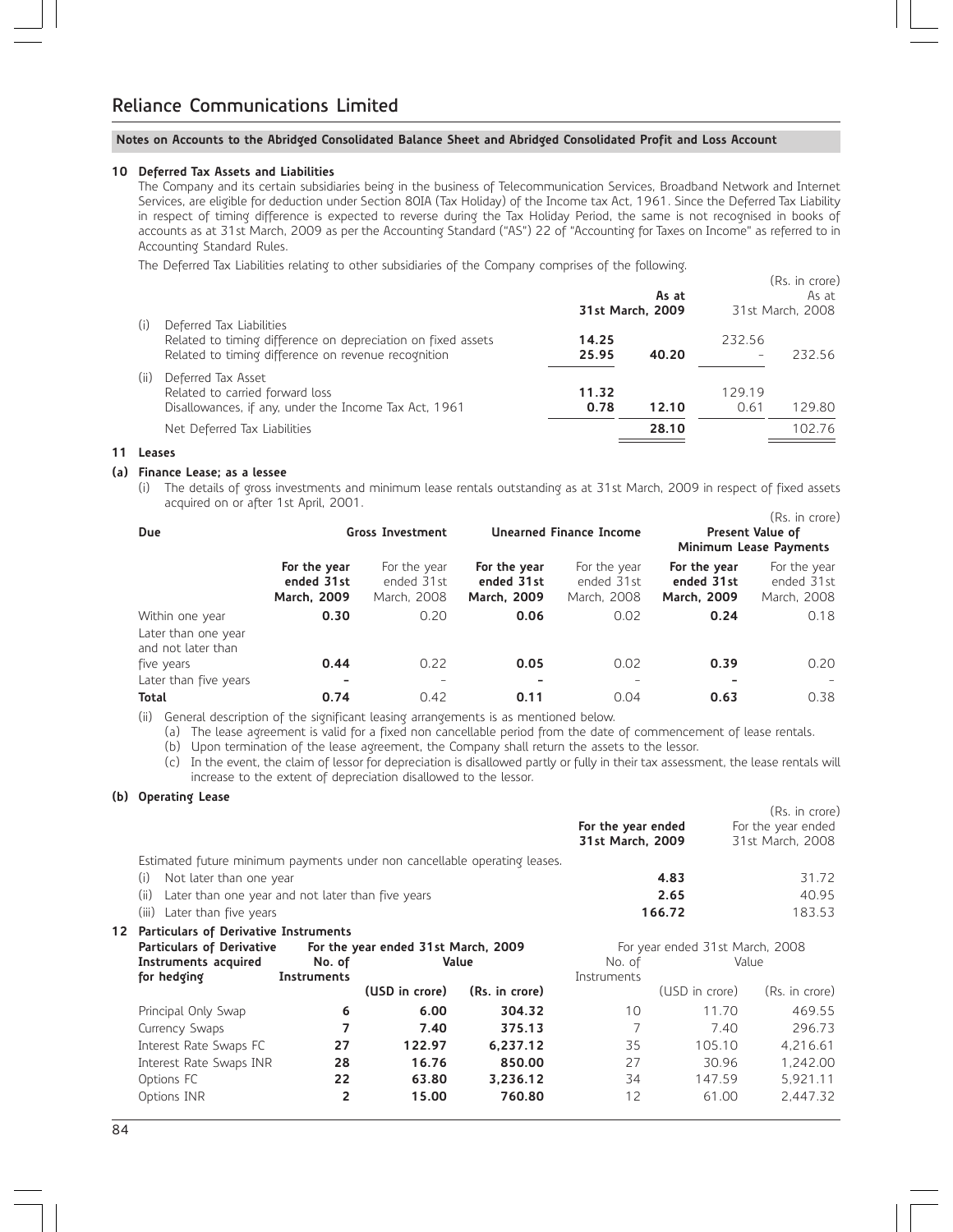No derivative instruments are for speculation purpose.

In respect of Foreign Currency Swap and Interest Rate Swap transactions, which are linked with LIBOR rates and exchange rate during the binding period of contract, the gains / losses, if any, are recognised on the settlement day or the reporting day, whichever is earlier, at the rate prevailing on respective day.

Foreign Currency exposures that are not hedged by derivative instruments or otherwise are US\$ 305.81 crore (Previous year US\$ 320.40 crore), equivalent to Rs. 15,509.95 crore (Previous year Rs. 12,854.00 crore).

The unamortized premium of Buyers' Line of Credit to be recognised is Rs. 21.32 crore (Previous year Rs. 36.29 crore) for one or more subsequent accounting periods.

#### **13 Disclosure under Micro, Small and Medium Enterprises Development Act, 2006**

Under the Micro, Small & Medium Enterprises Development Act, 2006 (MS&MED) which came into force from 2nd October, 2006, certain disclosures are required to be made relating to MS&ME. On the basis of the information and records available with the Company, the following disclosures are made for the amounts due to the Micro and Small enterprises.

|     |                                                                                                                                                                                                                                                                                         |                                        | (Rs. in crore)                         |
|-----|-----------------------------------------------------------------------------------------------------------------------------------------------------------------------------------------------------------------------------------------------------------------------------------------|----------------------------------------|----------------------------------------|
|     |                                                                                                                                                                                                                                                                                         | As at<br>31st March, 2009              | As at<br>31st March, 2008              |
| (i) | Principal amount due to any supplier as at the year end                                                                                                                                                                                                                                 | 126.52                                 | 41.03                                  |
|     | (ii) Interest due on the principal amount unpaid at the year end to<br>any supplier                                                                                                                                                                                                     | 1.54                                   | 0.47                                   |
|     | (iii) Amount of interest paid by the Company in terms of Section 16 of the<br>MS&MED, along with the amount of the payment made to the supplier<br>beyond the appointed day during the accounting year                                                                                  |                                        |                                        |
|     | (iv) Payment made to the enterprises beyond appointed date under<br>Section 16 of MS&MED                                                                                                                                                                                                | 43.56                                  | 51.83                                  |
|     | (v) Amount of interest due and payable for the period of delay in making<br>payment, which has been paid but beyond the appointed day during the<br>year but without adding the interest specified under MS&MED                                                                         | 0.90                                   | 0.28                                   |
|     | (vi) The amount of interest accrued and remaining unpaid at the end of<br>each accounting year                                                                                                                                                                                          | 2.42                                   | 1.43                                   |
|     | (vii) The amount of further interest remaining due and payable even in the<br>succeeding years, until such date when the interest dues as above are<br>actually paid to the small enterprises for the purpose of disallowance<br>as a deductible expenditure under Section 23 of MS&MED | 0.33                                   |                                        |
|     | 14 Earnings per Share (EPS)                                                                                                                                                                                                                                                             |                                        |                                        |
|     |                                                                                                                                                                                                                                                                                         | For the year ended<br>31st March, 2009 | For the year ended<br>31st March, 2008 |
|     | Basic and Diluted EPS before Exceptional Items                                                                                                                                                                                                                                          |                                        |                                        |
| (i) | Profit / (Loss) attributable to Equity Shareholders (Rs.in crore)<br>(used as numerator for calculating Basic EPS)                                                                                                                                                                      | 6,052.41                               | 4,134.53                               |
|     | (ii) Weighted average number of Equity Shares (used as<br>denominator for calculating Basic EPS)                                                                                                                                                                                        | 2,064,026,881                          | 2,052,028,972                          |
|     | (iii) Profit / (Loss) attributable to Equity Shareholders (Rs.in crore)<br>(used as numerator for calculating Diluted EPS)                                                                                                                                                              | 6,052.41                               | 3 757.16                               |
|     | (iv) Weighted average number of Equity Shares (used as<br>denominator for calculating Diluted EPS)                                                                                                                                                                                      | 2,155,147,125                          | 2,163,263,132                          |
|     | (v) Basic Earnings per Share of Rs. 5 each (Rs.)                                                                                                                                                                                                                                        | 29.32                                  | 20.15                                  |
|     | (vi) Diluted Earnings per Share of Rs. 5 each (Rs.)                                                                                                                                                                                                                                     | 28.08                                  | 17.37                                  |
|     | Basic and Diluted EPS after Exceptional Items                                                                                                                                                                                                                                           |                                        |                                        |
| (i) | Profit / (Loss) attributable to Equity Shareholders (Rs.in crore)<br>(used as numerator for calculating EPS)                                                                                                                                                                            | 6,044.93                               | 5,401.14                               |
|     | (ii) Weighted average number of Equity Shares (used as<br>depeningtor for calculating Racic EDS)                                                                                                                                                                                        | 2,064,026,881                          | 2,052,028,972                          |

denominator for calculating Basic EPS) (iii) Profit / (Loss) attributable to Equity Shareholders (Rs.in crore) **6,044.93** 5 023.77 (used as numerator for calculating Diluted EPS)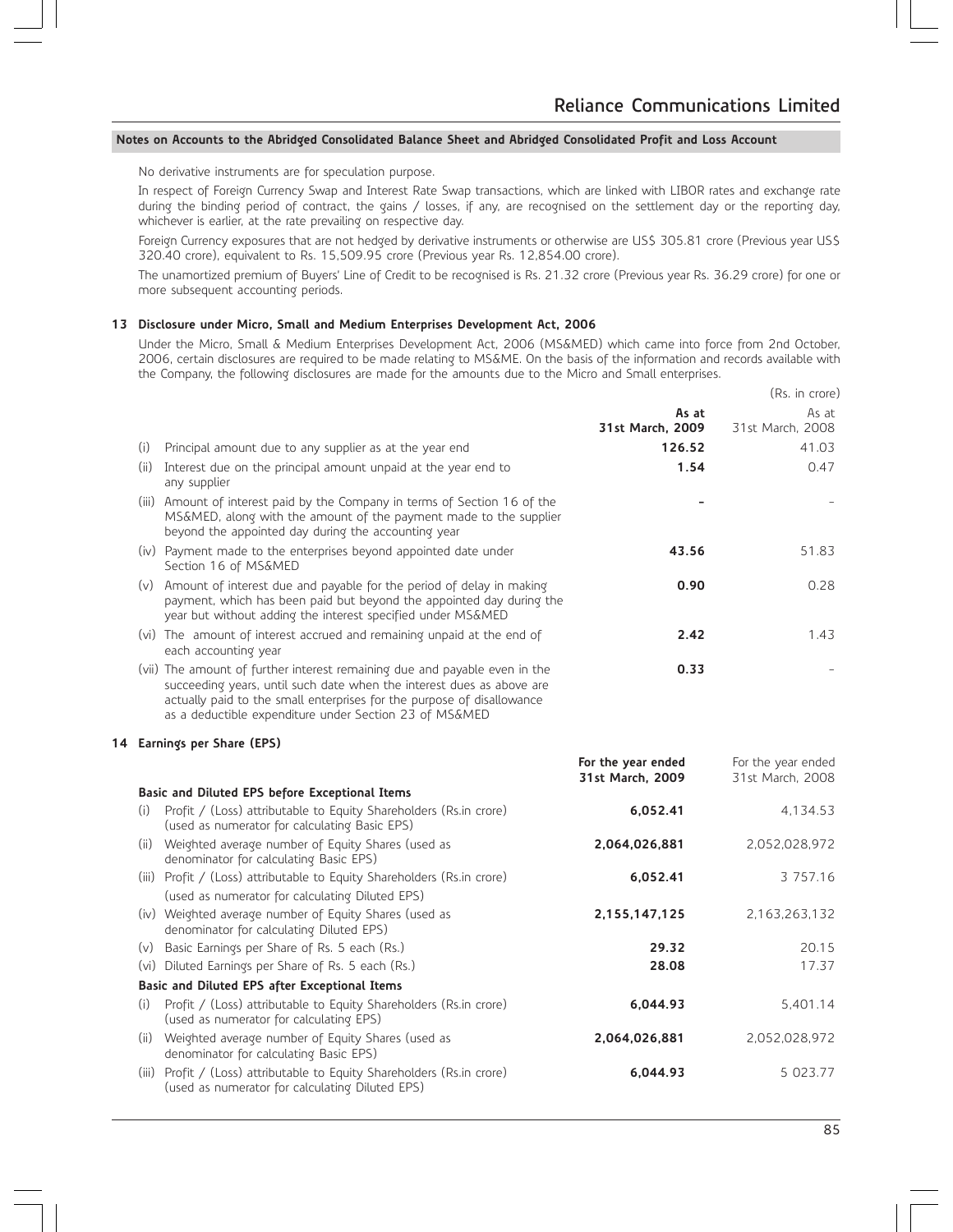|     | (d) Weighted average number of Equity Shares (used as<br>denominator for calculating Diluted EPS) | For the year ended<br>31st March. 2009<br>2.155.147.125 | For the year ended<br>31st March, 2008<br>2.163.263.132 |
|-----|---------------------------------------------------------------------------------------------------|---------------------------------------------------------|---------------------------------------------------------|
|     | (e) Basic Earnings per Share of Rs. 5 each (Rs.)                                                  | 29.29                                                   | 26.32                                                   |
| (f) | Diluted Earnings per Share of Rs. 5 each (Rs.)                                                    | 28.05                                                   | 23.22                                                   |

## **15 Fixed Income Schemes**

During the year, under the head "Income from Investments", the Group has accounted an amount of Rs. 57.59 crore (Previous year Rs. 464.58 crore), being its share of accrued interest and realised gains on the units held by it in the Fixed Income Schemes, in the year in which such income accrues instead of the year in which such income is declared or paid as the trustees are obliged in terms of the trust deed to hold the income for the benefit of the unit holders.

#### **16 Exceptional Items**

Amortisation of compensation includes a further charge of Rs. 7.47 crore (Previous year Rs.16.17 crore) based on intrinsic value Options which have been vested under ESOS Plan 2008 and reflected as Excpetional Item in Profit and Loss Account. During the Previous year, Exceptional Items included Rs. 1,282.78 crore being the net gain realized on sale of 5% of the Equity Shares of Reliance Infratel Limited (RITL), a Subsidiary company by Reliance Telecom Infrastructure (Cyprus) Holdings Limited (RTIHL), a subsidiary of Reliance Globalcom BV (formerly Reliance Infocom BV) by virtue of its control of the Board of Directors and owned by a Trust for benefit of the Company and / or its Shareholders.

#### **17 Restructuring of Share Capital of certain subsidiaries**

- (i) FLAG Telecom Group Services Limited, ("FTGSL" or "Buyer's Group"), being the acquirer has executed an Agreement for Sale of Shares dated 25th May, 2008 with Vanco Plc. ("Seller") to purchase the Shares of the "Subsidiary Companies" (Refer Note no. 2 (d), Sr. no. 1 to 33 above) at a cash consideration of about Rs. 281.26 crore. Consequent to the said Agreement, the Buyer's Group and thereby Reliance Globalcom Limited (RGCL) (formerly Flag Telecom Group Limited), a Bermuda Company, which is the Holding Company of the Buyer's Group, has indirectly acquired control over the said Subsidiary Companies.
- (ii) Pursuant to the above, RGCL, during the period upto 31st December, 2008, extended loan of Rs. 369.70 crore to Reliance Vanco Group Limited (RVGL) and to certain of its subsidiaries. The said loan alongwith the right to receive repayment or other satisfaction of the said loan have been assigned to FTGSL, wholly owned subsidiary, with effect from 19th March, 2009. Consequently, RVGL has, against the said loan, issued 51,000 new shares of GBP 0.001 each at a premium of GBP 1,000 per Share to FTGSL.

## **18 General Reserve**

During the year, the Company has, in Consolidated Accounts, combined the balances of General Reserve I, II, III and IV and disclosed as General Reserve. General Reserve I and II had been created pursuant to the Schemes of Demerger of 'Telecommunication Undertaking' of Reliance Industries Limited into the Company and the Scheme of Amalgamation and Arrangement of Group Companies respectively in earlier years. General Reserve IV has been created pursuant to the Scheme of Amalgamation with RGNL (Refer Note 6 (i) above).

#### **19 Goodwill**

Consequent upon the acquisition of subsidiaries during the year (Refer Note 2 (d) above), the Company has accounted for Rs. 1,383.44 crore as Goodwill on consolidation.

## **20 Income from Investments**

Income by way of distribution received from Reliance Communications Shareholders Trust (the Trust) consists of distribution by the Trust to a Subsidiary of the Company of amounts received by the Trust by way of dividends from Reliance Telecom Infrastructure (Cyprus) Holdings Limited (RTIHL), a Board Controlled Subsidiary of the Company. RTIHL had declared the dividend in the year ended on 31st March, 2008 out of gains realised from sale of shares of Reliance Infratel Limited (RITL), a Subsidiary of the Company, held by it. As the Trust is the sole shareholder of RTIHL, the profits of RTIHL consisting primarily of gains from the sale of the said shares of RITL were in that year excluded from the profits of the Company as representing profits attributable to the Trust.

## **21 Related Parties**

As per the Accounting Standard ("AS") 18 of "Related Party Disclosures" as referred to in Accounting Standard Rules, the disclosure of transactions with the related parties as defined therein are given below.

## **A List of Related Party**

## Name of the Related Party **Relationship** Relationship

- (i) Reliance Innoventures Private Limited Ultimate Holding Company
- (ii) AAA Communication Private Limited **Holding Company**
- (iii) Reliance Capital Limited **Fellow subsidiary** Fellow subsidiary
- (iv) Reliance General Insurance Company Limited Fellow subsidiary
- 
- 

(v) Shri Anil D. Ambani Person having control during the year (vi) Shri Hasit Shukla Key Managerial Personnel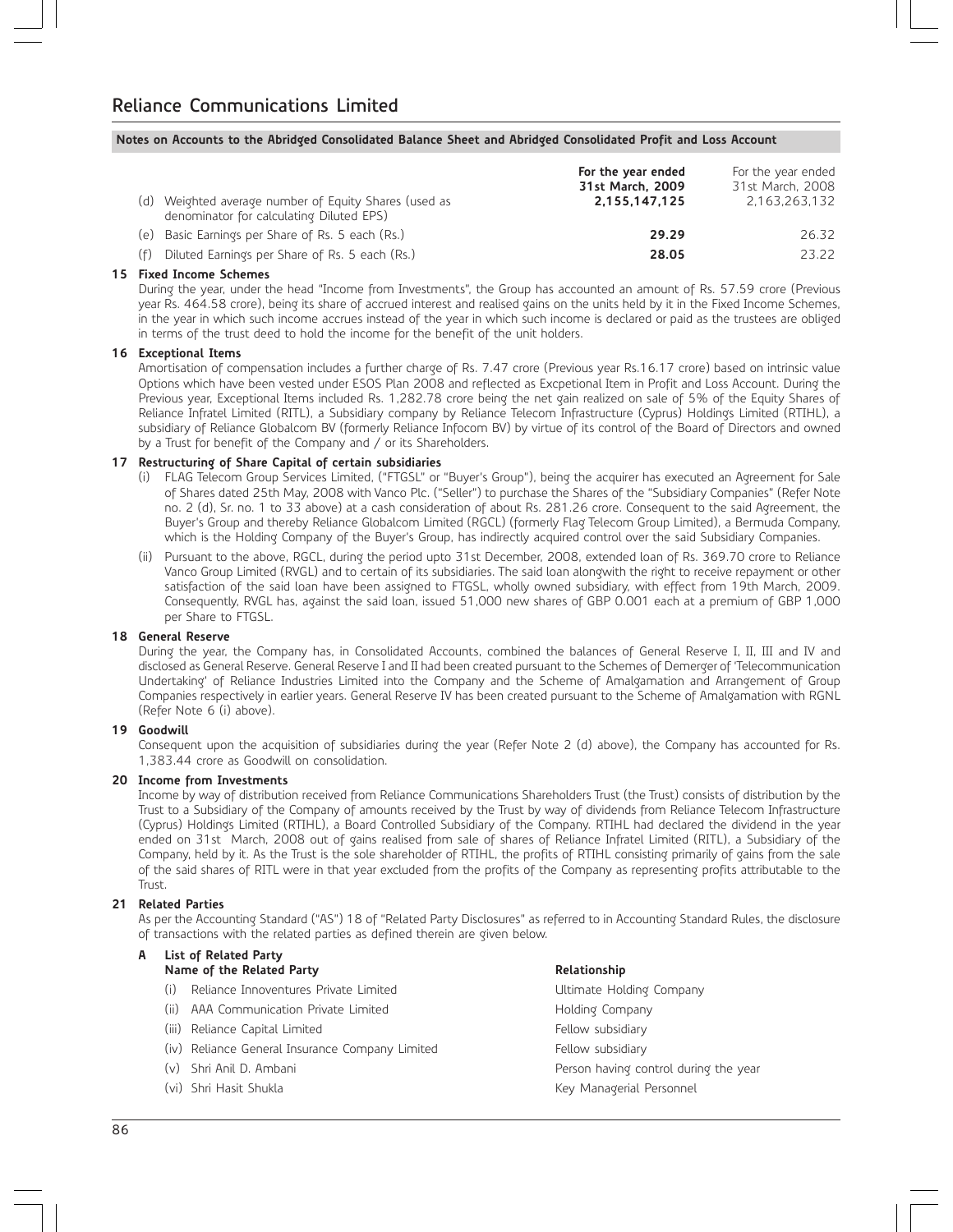**B Transactions during the year with Related Parties** (Figures in bracket represent Previous year )

|          |                                    |                                             |                                      |                               | (Rs. in crore)                       |
|----------|------------------------------------|---------------------------------------------|--------------------------------------|-------------------------------|--------------------------------------|
|          |                                    |                                             | <b>Fellow</b><br><b>Subsidiaries</b> | <b>Others</b>                 | Total                                |
| 1        | <b>Reliance Capital Limited</b>    |                                             |                                      |                               |                                      |
|          | <b>Unsecured Loan</b><br>(i)       |                                             |                                      |                               |                                      |
|          |                                    | Opening Balance as on 1st April, 2008       | 385.00<br>(1,548.45)                 | $\overline{\phantom{a}}$      | 385.00<br>(1,548.45)                 |
|          |                                    | Add :Loan taken during the year             | $(-)$                                |                               | $(-)$                                |
|          |                                    | Less : Repayment during the year            | 385.00<br>(1, 163.45)                | $\qquad \qquad -$             | 385.00<br>(1, 163.45)                |
|          |                                    | Closing Balance as on 31st March, 2009      | (385.00)                             | ÷<br>$\overline{\phantom{0}}$ | $\overline{\phantom{a}}$<br>(385.00) |
|          | (ii) Sundry Debtors                |                                             | 3.80<br>$(-)$                        | ÷,<br>÷,                      | 3.80<br>$(-)$                        |
|          | (iii) Sundry Creditors             |                                             | 3.41<br>(8.38)                       |                               | 3.41<br>(8.38)                       |
|          | (iv) Income                        |                                             |                                      |                               |                                      |
|          | Service Income                     |                                             | 0.42<br>$(-)$                        | ÷,                            | 0.42<br>$(-)$                        |
|          | Other Income                       |                                             | 0.54<br>$(-)$                        |                               | 0.54<br>$(-)$                        |
|          | (v) Interest Expenses              |                                             | 21.00<br>(122.49)                    | ÷<br>$\overline{\phantom{a}}$ | 21.00<br>(122.49)                    |
|          | (vi) Rent, Rates and Taxes         |                                             | 5.87<br>(4.41)                       | ÷,                            | 5.87<br>(4.41)                       |
| 2<br>(i) | <b>Advances</b>                    | Reliance General Insurance Company Limited  |                                      |                               |                                      |
|          | Balance as on 1st April, 2008      |                                             | 16.31<br>(9.46)                      | ÷<br>$\overline{a}$           | 16.31<br>(9.46)                      |
|          |                                    | Add: Advances made during the year          | 20.95<br>(6.85)                      |                               | 20.95<br>(6.85)                      |
|          | Less: Repayment during the year    |                                             | $\overline{\phantom{0}}$<br>$(-)$    | ÷,                            | $\overline{\phantom{0}}$<br>$(-)$    |
|          | Balance as on 31 March, 2009       |                                             | 37.26<br>(16.31)                     | ÷<br>$\qquad \qquad -$        | 37.26<br>(16.31)                     |
|          | (ii) Sundry Debtors                |                                             | 1.90<br>$(-)$                        |                               | 1.90<br>$(-)$                        |
|          | (iii) Income                       |                                             |                                      |                               |                                      |
|          | Service Income                     |                                             | 0.65<br>$(-)$                        |                               | 0.65<br>$(-)$                        |
|          |                                    | (iv) General and Administration Expenses    | 17.34<br>(17.27)                     |                               | 17.34<br>(17.27)                     |
| 3        |                                    | Person having control during the year       |                                      |                               |                                      |
|          | Shri Anil D. Ambani - Sitting fees |                                             |                                      | 0.02<br>(0.03)                | 0.02<br>(0.03)                       |
| 4        | Key Managerial Personnel           | Shri Hasit Shukla - Managerial Remuneration |                                      | 0.70<br>(0.53)                | 0.70<br>(0.53)                       |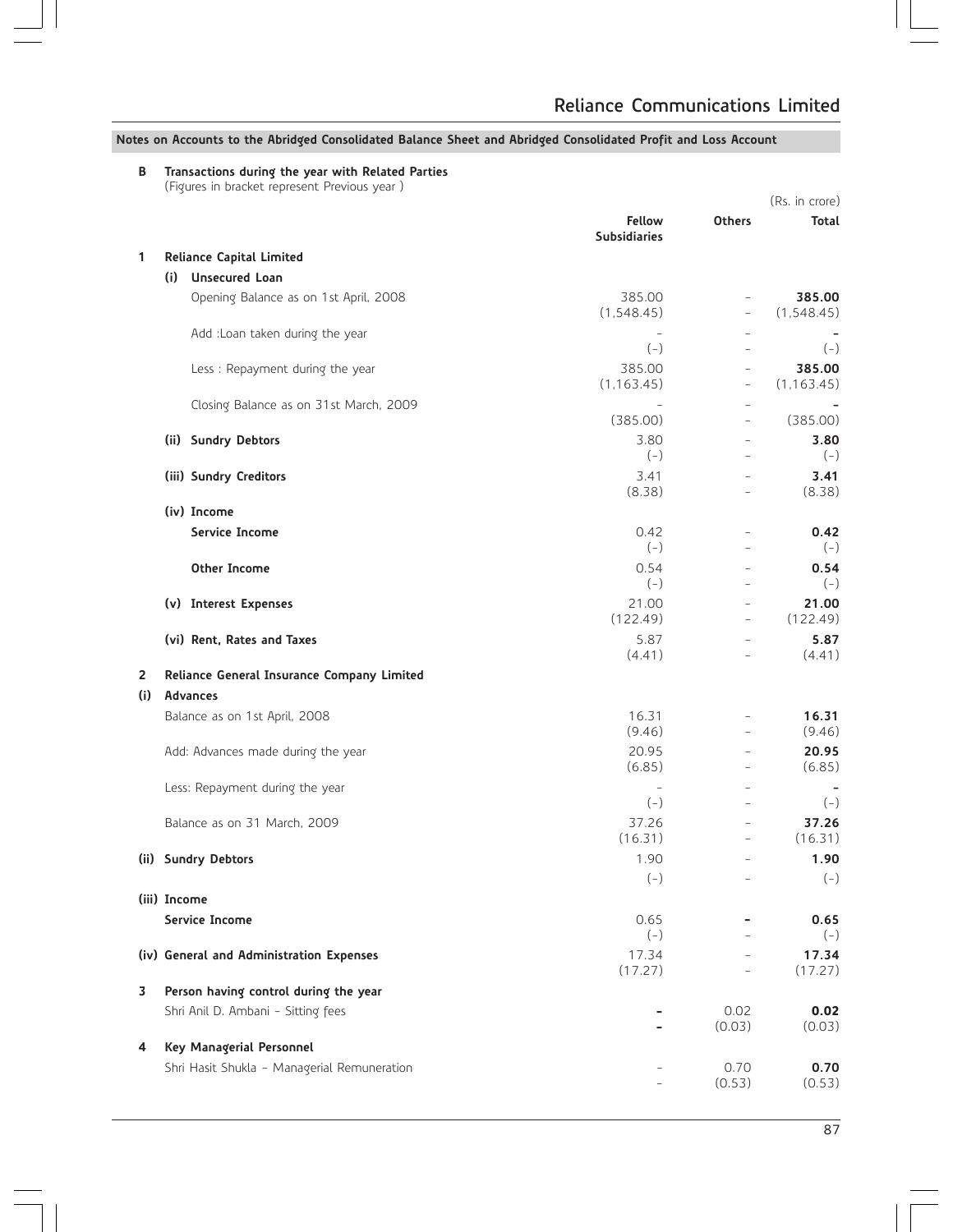## **22 Employee Stock Option Scheme**

The Company operates two Employee Stock Option Plans; ESOS Plan 2008 and ESOS Plan 2009, which cover eligible employees of the Company, the Holding Company and its Subsidiaries. ESOS Plans are administered through an ESOS Trust. The vesting of the options is on the expiry of one year from the date of grant as per Plan under the respective ESOS(s). In respect of Options granted, the accounting value of Options (based on market price of the share on the date of the grant of the option) is accounted as deferred employee compensation, which is amortised on a straight line basis over the vesting period. Each Option entitles the holder thereof to apply for and be allotted one Equity Share of the Company of Rs. 5 each upon payment of the exercise price during the exercise period. The maximum exercise period is 10 years from the date of grant of Options.

The Company has established a Trust for the implementation and management of ESOS for the benefit of its present and future employees. Advance of Rs. 159.00 crore has been granted to the Trust. Rs. 154.91 crore has been utilised by the Trust for purchasing 92 lac Equity Shares during the period upto 31st March, 2009.

Amortization of compensation includes a further charge of Rs. 7.47 crore (Previous year Rs.16.17 crore) based on intrinsic value Options which have been vested under ESOS Plan 2008 and reflected as Excpetional Item in Profit and Loss Account. Amounts earlier charged in respect of surrendered Options under ESOS Plan 2008 have been reversed during the year. No amount is chargeable in respect of Options granted under ESOS Plan 2009.

|                                                        |                             |                                                | <b>Employees Stock Option Plans</b> |                                                |  |
|--------------------------------------------------------|-----------------------------|------------------------------------------------|-------------------------------------|------------------------------------------------|--|
| <b>Particulars</b>                                     |                             | <b>PLAN 2008</b>                               |                                     | <b>PLAN 2009</b>                               |  |
|                                                        | Number of<br><b>Options</b> | Weighted<br>average<br>exercise<br>price (Rs.) | Number of<br><b>Options</b>         | Weighted<br>average<br>exercise<br>price (Rs.) |  |
| No of options Outstanding at the beginning of the year | 14.991.185                  | 371.24                                         | Nil                                 |                                                |  |
| Number of Options granted                              | Nil                         |                                                | 13.217.975                          | 206.00                                         |  |
| Total number of Options surrendered                    | 13.217.975                  | 369.10                                         | Nil                                 |                                                |  |
| Number of Options vested during the year               | 1.607.320                   | 394.06                                         | Nil                                 |                                                |  |
| Total number of Options exercised                      | Nil                         |                                                | Nil                                 |                                                |  |
| Total number of Options forfeited / lapsed             | 165.890                     | 382.98                                         | 1.938.980                           | 206.00                                         |  |
| No of Options outstanding at the end of the year       | 1.607.320                   | 394.06                                         | 11.278.995                          | 206.00                                         |  |

If the entity would have estimated fair value computed on the basis of Black-Scholes pricing model, the compensation cost for the year ended 31st March, 2009 for ESOS Plan 2008 and ESOS Plan 2009 would have been Rs. 6.64 crore and Rs.9.25 crore respectively. The key assumptions used to estimate the fair value of options are given below.

| <b>Particulars</b>                                                  | <b>ESOS Plan 2008</b> | <b>ESOS Plan 2009</b> |
|---------------------------------------------------------------------|-----------------------|-----------------------|
| Risk-free interest rate                                             | 7.27%                 | 5.00%                 |
| Expected life                                                       | 1 vear                | 1 vear                |
| Expected volatility                                                 | 37.58%                | 70.00%                |
| Expected dividend yield                                             | 0.1386%               | 0.4301%               |
| Price of the underlying share in market at the time of option grant | Rs. 541.15            | Rs. 174.00            |

## **23 License Fees**

The Company accounts for its liabilities in respect of Licence Fees payable by way of Revenue Share to be computed on the Gross Revenue of the Company after taking into account the decision of Telecom Disputes Settlement And Appellate Tribunal (TDSAT) dated 30th August, 2007 specifying that revenues not related to UAS and Other Licences under which the Company operates are not to be included in the computation of Revenue Share. The TDSAT has, by its decision dated 26th March, 2009 applied the said decision dated 30th August, 2007 to the Company. The decision of the TDSAT is the subject matter of Appeal pending before the Supreme Court. No provision is considered necessary in this regard.

## **24 Joint Venture**

Reliance Communications Infrastructure Limited (RCIL), a Subsidiary of the Company has intered into a joint venture (JV) with 33% interest. The detail of the said JV are as under.

| Name of the Joint Venture                 | Alcatel-Lucent Managed Solutions India Private Limited |
|-------------------------------------------|--------------------------------------------------------|
| Name of the Other Venturer                | Alcatel- Lucent India Limited                          |
| Percentage of Interest of RCIL            | 33%                                                    |
| Percentage of Interest of other venturers | 67%                                                    |

## **25 Performance Ratios**

|                                              | As on 31st March 2009 | As on 31st March 2008 |
|----------------------------------------------|-----------------------|-----------------------|
| (i) Total Income / Total Assets              | 0.22                  | 0.25                  |
| (ii) Operating Profit / Capital Employed (%) | 6.94                  | 9.40                  |
| (iii) Return on Networth (%)                 | 14.30                 | 18.61                 |
| $(iv)$ Profit After Tax / Income $(\%)$      | 27.23                 | 35.62                 |
|                                              |                       |                       |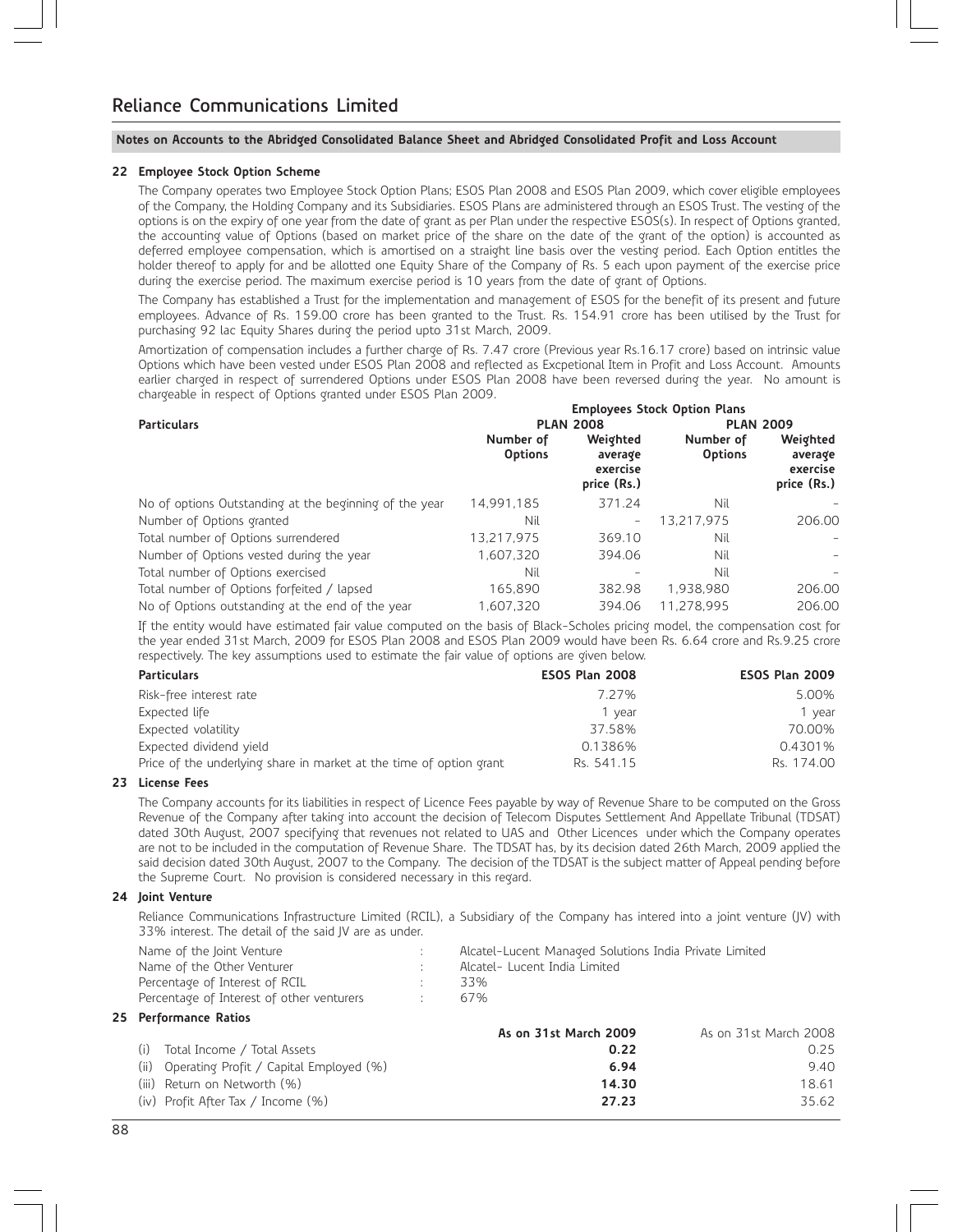## **26 Employee Benefits**

Gratuity: In accordance with the applicable Indian laws, the Company provides for gratuity, a defined benefit retirement plan (Gratuity Plan) for all its employees. The Gratuity Plan provides a lump sum payment to vested employees, at retirement or termination of employment, an amount based on respective employees last drawn salary and for the years of employment with the Company.

The following table set out the status of the gratuity plan as required under AS 15.

(i) Reconciliation of opening and closing balances of the present value of the defined benefit obligation

|       |                                                                                                                         | Gratuity * | Gratuity * | Leave<br>Encashment                                                          | (Rs. in crore)<br>Leave<br>Encashment |  |  |
|-------|-------------------------------------------------------------------------------------------------------------------------|------------|------------|------------------------------------------------------------------------------|---------------------------------------|--|--|
|       | <b>Particulars</b>                                                                                                      | As at      | As at      | As at<br>31st March, 2009 31st March, 2008 31st March, 2009 31st March, 2008 | As at                                 |  |  |
|       | Obligation at year beginning                                                                                            | 27.11      | 16.22      | 113.83                                                                       | 82.53                                 |  |  |
|       | Service cost                                                                                                            | 9.69       | 5.23       | 54.76                                                                        | 45.23                                 |  |  |
|       | Interest cost                                                                                                           | 2.44       | 1.46       | 6.20                                                                         | 6.41                                  |  |  |
|       | Actuarial (gain)/ loss                                                                                                  | (0.57)     | 5.56       | (1.24)                                                                       | 7.12                                  |  |  |
|       | Benefits paid                                                                                                           | (2.87)     | (1.34)     | (60.60)                                                                      | (27.45)                               |  |  |
|       | Obligation at year end                                                                                                  | 35.79      | 27.12      | 112.91                                                                       | 113.83                                |  |  |
| (ii)  | * Defined benefit obligation liability as at the balance sheet is wholly funded by the Company<br>Change in plan assets |            |            |                                                                              |                                       |  |  |
|       | Plan assets at year beginning, at fair value                                                                            | 25.51      | 12.78      |                                                                              |                                       |  |  |
|       | Expected return on plan assets                                                                                          | 2.31       | 1.15       |                                                                              |                                       |  |  |
|       | Actuarial (gain)/ loss                                                                                                  | (1.84)     | 0.49       |                                                                              |                                       |  |  |
|       | Contributions                                                                                                           | 2.50       | 12.44      | 60.63                                                                        | 27.45                                 |  |  |
|       | Benefits                                                                                                                | (2.94)     | (1.35)     | (60.63)                                                                      | (27.45)                               |  |  |
|       | Plan assets at year end, at fair value                                                                                  | 25.47      | 25.51      |                                                                              |                                       |  |  |
| (iii) | Reconciliation of present value of the obligation and the fair value of the plan assets                                 |            |            |                                                                              |                                       |  |  |
|       | Fair value of plan assets at the end of the year                                                                        | 25.56      | 27.67      | 103.20                                                                       | 111.49                                |  |  |
|       | Present value of the defined benefit                                                                                    |            |            |                                                                              |                                       |  |  |
|       | obligations at the end of the year                                                                                      | 36.51      | 24.96      | 9.52                                                                         | 2.34                                  |  |  |
|       | Liability recognised in the Balance Sheet                                                                               | 10.31      | 1.61       | 112.73                                                                       | 113.82                                |  |  |
|       | (iv) Cost for the year                                                                                                  |            |            |                                                                              |                                       |  |  |
|       | Service Cost                                                                                                            | 9.71       | 5.23       | 54.77                                                                        | 45.23                                 |  |  |
|       | Interest Cost                                                                                                           | 2.44       | 1.46       | 6.20                                                                         | 6.41                                  |  |  |
|       | Expected return on plan assets                                                                                          | (2.60)     | (1.07)     |                                                                              |                                       |  |  |
|       | Actuarial (gain)/ loss                                                                                                  | 1.23       | 5.04       | (1.25)                                                                       | 7.12                                  |  |  |
|       | Net Gratuity Cost                                                                                                       | 11.23      | 10.60      | 59.71                                                                        | 58.75                                 |  |  |
|       | (v) Investment details of plan assets                                                                                   |            |            |                                                                              |                                       |  |  |
|       | 100% of the plan assets are invested in Balanced Fund Instruments                                                       |            |            |                                                                              |                                       |  |  |
|       | (vi) Actual return on plan assets                                                                                       | 0.40       | 3.70       |                                                                              |                                       |  |  |
|       | (vii) Assumptions                                                                                                       |            |            |                                                                              |                                       |  |  |
|       | Interest rate                                                                                                           | 7%         | 9%         | 7%                                                                           | 9%                                    |  |  |
|       | Estimated return on plan assets                                                                                         | 7%         | 9%         | 7%                                                                           | 9%                                    |  |  |
|       | Salary Growth rate                                                                                                      | 6%         | 8%         | 6%                                                                           | 8%                                    |  |  |

The estimates of future salary increases, considered in actuarial valuation, take into account inflation, seniority, promotion and other relevant factors such as supply and demand factors in the employment market.

Provident Fund : The guidance on Implementing ("AS") 15 "Employee Benefits" (revised 2005) issued by the ICAI states that the benefits involving employer established Provident Fund, which require interest shortfalls to be recompensed are to be considered defined benefit plans. The actuary of the Company has expressed his inability to reliably measure provident fund liabilities, pending the issuance of the guidance note from the Actuarial Society of India. Accordingly, the Company is unable to provide the related information.

The Employee Benefits as disclosed above pertain to the Company and its significant subsidiaries like Reliance Communications Infrastructure Limited, Reliance Telecom Limited, Reliance Webstore Limited, Reliance Tech Services Limited, Reliance Infrastructure and Investment Private Limited and Reliance Wimax Limited (formerly Gateway Systems (India) Limited).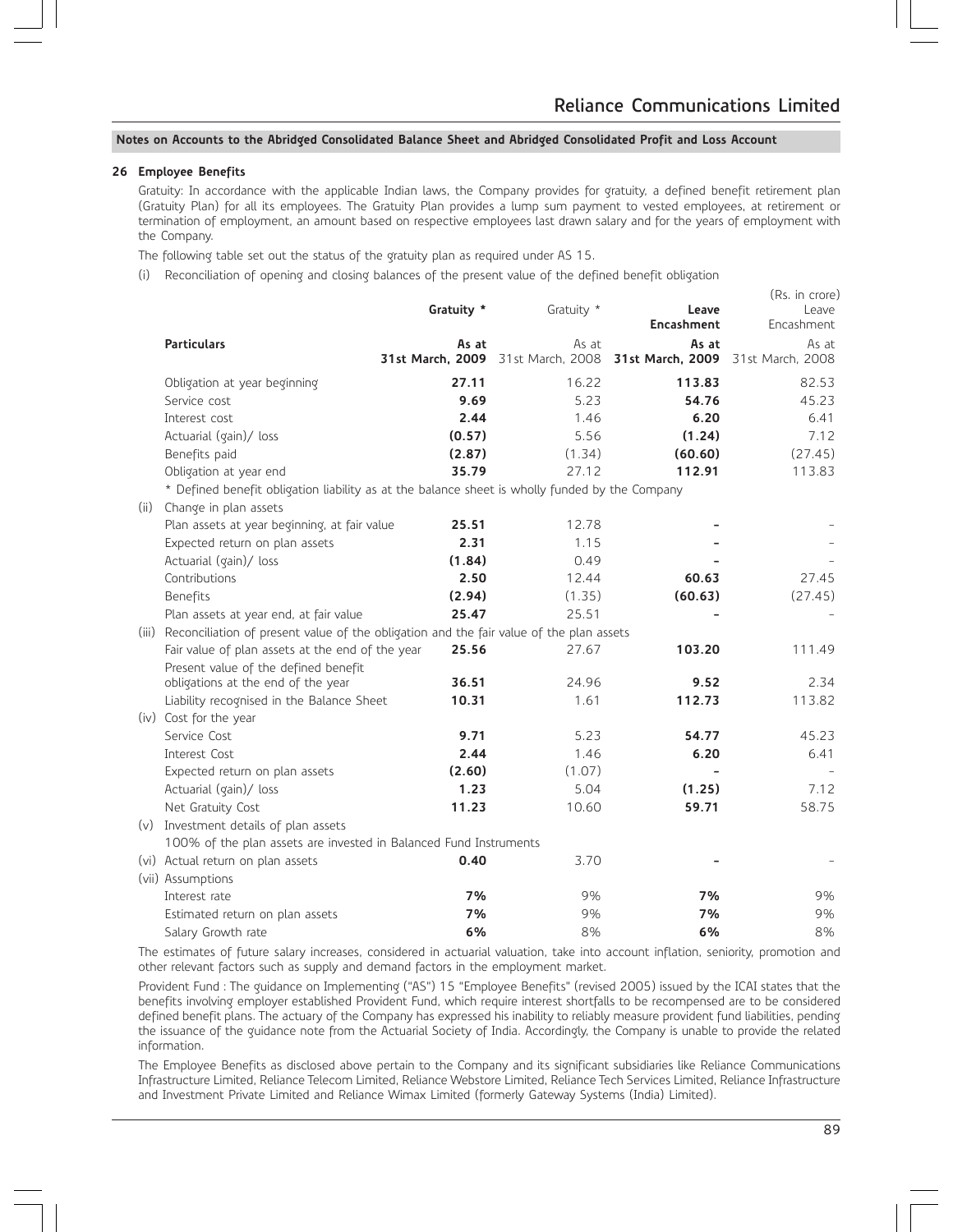#### **27 Consolidated Segment Information:**

The Company has identified five reportable segments viz. Wireless, Broadband, Global, Investment and Others. The segments have been identified and reported taking into account the nature of services provided, the differing risks and returns and the internal business reporting systems. The accounting policies adopted for segment reporting are in line with the accounting policy of the Company with following additional policies for segment reporting.

- (a) Revenue and expenses have been identified to a segment on the basis of relationship to operating activities of the segment. Revenue and expenses, which relate to the enterprise as a whole and are not allocable to a segment on reasonable basis have been disclosed as "Unallocable".
- (b) Segment assets and liabilities represent the assets and liabilities in respective segments. Tax related assets and other assets and liabilities that cannot be allocated to a segment on reasonable basis have been disclosed as "Unallocable".
- **(i) Primary Segment Information**

|                                                                         |                        |                      |                        |                                                      |                      |                               |                                                            | (Rs. in crore)         |
|-------------------------------------------------------------------------|------------------------|----------------------|------------------------|------------------------------------------------------|----------------------|-------------------------------|------------------------------------------------------------|------------------------|
| <b>Particulars</b>                                                      | <b>Wireless</b>        | <b>Broadband</b>     | Global                 | Investment                                           | <b>Others</b>        | Unallo-<br>cable              | Elimi-<br>nations                                          | Total                  |
| Segment Revenue                                                         |                        |                      |                        |                                                      |                      |                               |                                                            |                        |
| External Revenue                                                        | 15,980.97<br>14,517.11 | 1,981.78<br>1,352.60 | 4,180.44<br>2,837.54   | 327.82<br>152.69                                     | 477.45<br>207.82     | $\qquad \qquad \blacksquare$  | $\overline{\phantom{0}}$                                   | 22,948.46<br>19,067.76 |
| Inter Segment Revenue                                                   | 1,386.66<br>696.43     | 542.48<br>434.13     | 2,610.50<br>2,637.52   | $\overline{\phantom{a}}$<br>$\overline{\phantom{a}}$ | 197.59<br>70.00      | ÷<br>$\overline{\phantom{a}}$ | (4,737.23)<br>(3,838.08)                                   |                        |
| Net Revenue                                                             | 17,367.63<br>15,213.54 | 2,524.27<br>1,786.73 | 6,790.94<br>5,475.06   | 327.82<br>152.69                                     | 675.03<br>277.82     | $\overline{\phantom{m}}$      | (4,737.23)<br>(3,838.08)                                   | 22,948.46<br>19,067.76 |
| Segment Result before<br><b>Exceptional and non</b><br>recurring items, |                        |                      |                        |                                                      |                      |                               |                                                            |                        |
| interest & taxes                                                        | 4 279.21<br>4,125.10   | 815.00<br>626.28     | 855.66<br>837.12       | 327.82<br>152.63                                     | (580.43)<br>(347.32) |                               |                                                            | 5,697.26<br>5,393.81   |
| Less: Finance Expense                                                   |                        |                      |                        |                                                      |                      | 1,258.51<br>1,068.11          |                                                            | 1,258.51<br>1,068.11   |
| Add: Finance Income /<br>Income from Investments                        |                        |                      |                        |                                                      |                      | 1,765.46                      |                                                            | 1,765.46               |
| Segment Result before<br>exceptional and non recurring                  |                        |                      |                        |                                                      |                      | 1,467.81                      |                                                            | 1,467.81               |
| items, taxes                                                            | 4,279.21<br>4,125.10   | 815.00<br>626.28     | 855.66<br>837.12       | 327.82<br>152.63                                     | (580.43)<br>(347.32) | 506.95<br>399.70              | ÷                                                          | 6,204.21<br>5.793.51   |
| Less: Provisions, Exceptional<br>and Non Recurring items                |                        |                      |                        |                                                      |                      | 7.48<br>(1, 282.78)           |                                                            | 7.48<br>(1, 282.78)    |
| Less: Provision for Taxation                                            |                        |                      |                        |                                                      |                      | (51.79)<br>283.62             |                                                            | (51.79)<br>283.62      |
| Segment Result after Tax                                                | 4,279.21<br>4,125.10   | 815.00<br>626.28     | 855.66<br>837.12       | 327.82<br>152.63                                     | (580.43)<br>(347.32) | 551.25<br>1,398.86            | $\overline{\phantom{a}}$                                   | 6,248.51<br>6,792.67   |
| Other Information                                                       |                        |                      |                        |                                                      |                      |                               |                                                            |                        |
| Segment Assets                                                          | 57,945.20<br>38,432.29 | 6,244.53<br>5,093.58 | 19,980.05<br>14,655.27 | 9,565.78<br>11,381.00                                | 3,657.12<br>2,379.17 |                               | 31,225.26 (27,165.62) 1,01,452.32<br>25,039.37 (19,818.02) | 77,162.66              |
| Segment Liabilities                                                     | 8,215.80<br>8,484.09   | 1,237.41<br>803.18   | 9.054.99<br>6,055.33   | $\overline{\phantom{a}}$                             | 456.75<br>321.34     | 6.416.40                      | (5.708.45)<br>14,681.59 (10,267.91)                        | 19.672.90<br>20,077.62 |
| Other Corporate Assets                                                  |                        |                      |                        |                                                      |                      | 754.67<br>296.68              |                                                            | 754.67<br>296.68       |
| Other Corporate Liabilities                                             |                        |                      |                        |                                                      |                      | 39,598.85<br>28,355.39        |                                                            | 39,598.85<br>28,355.39 |
| Capital Expenditure                                                     | 7,592.86<br>17,242.52  | 764.59<br>1,441.10   | 3,645.90<br>2,571.40   |                                                      | 1.146.74<br>20.96    |                               |                                                            | 13,150.09<br>21,275.98 |
| Depreciation                                                            | 2,394.74<br>1,959.32   | 342.51<br>239.28     | 769.05<br>556.60       | $\overline{a}$                                       | 133.14<br>72.19      | $\overline{a}$<br>÷           | (31.74)<br>(22.13)                                         | 3,607.70<br>2,805.26   |

(c) The reportable Segments are further described below:

The Wireless segment includes wireless operations of the Company, Reliance Communications Infrastructure Limited, Reliance Telecom Limited, Reliance Infratel Limited, Alcatel-Lucent Managed Solutions India Private Limited and the retail operations of Reliance Communications UK Limited, Reliance Communications International Inc., Reliance Communications Canada Inc., Reliance Communications (Australia) Pty. Limited, Reliance Communications (New Zealand) Pte. Limited.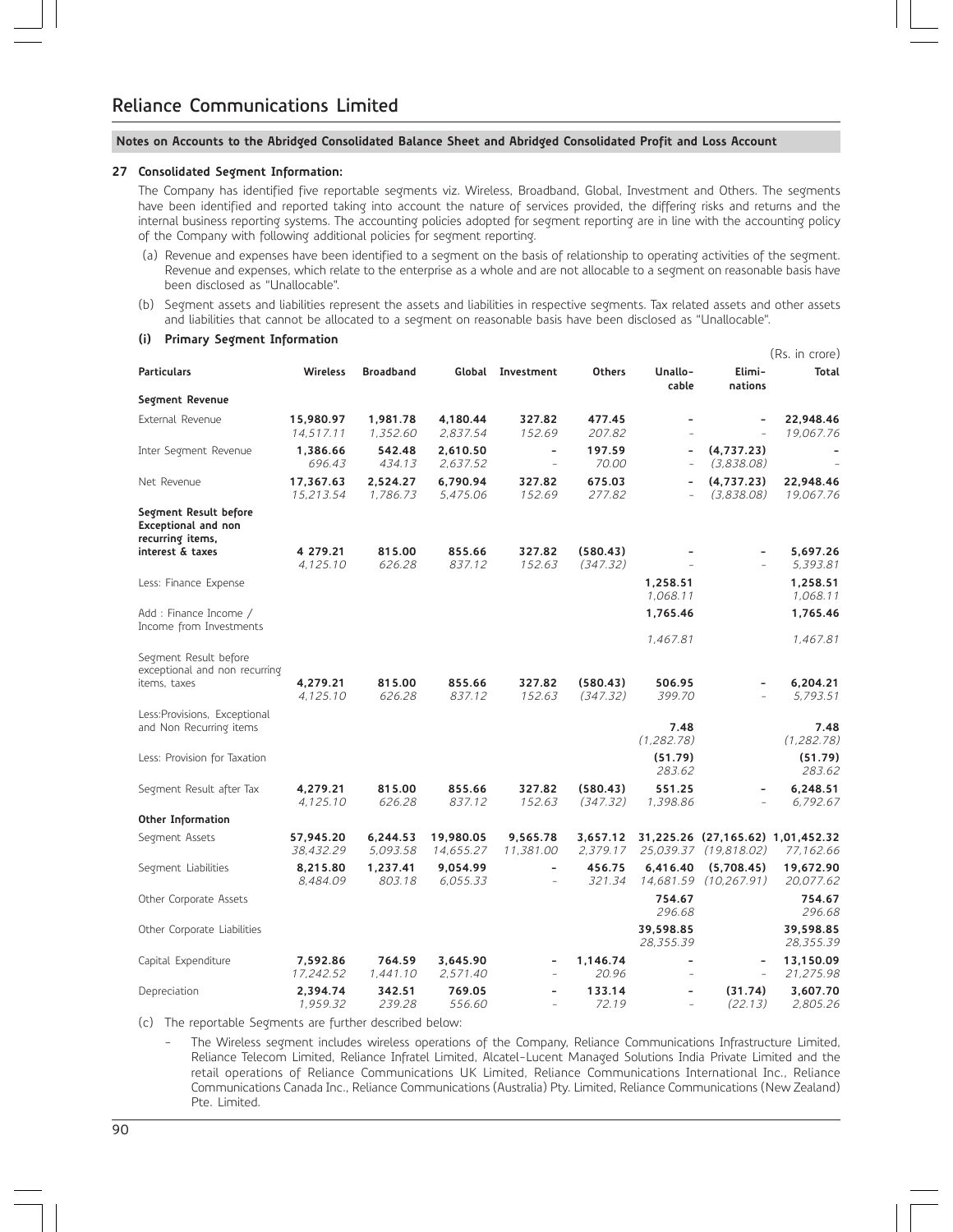- The Broadband segment includes broadband operations of the Company, Reliance Communications Infrastructure Limited and Reliance WiMax Limited (formerly Gateway Systems (India) Limited).
- The Global segment include National Long Distance and International Long Distance operations of the Company and the wholesale operations of its subsidiaries viz. Reliance Globalcom BV and its subsidiaries.
- The Investment Segment includes investment activities of the Group companies, Reliance Telecom Limited, Reliance Infratel Limited, Reliance Webstore Limited, Reliance Globalcom BV, Gateway Net Trading Pte. Limited, Reliance Infocomm Infrastructure Private Limited and Reliance Wimax Limited (formerly Gateway Systems (India) Limited).
- The businesses, which were not reportable segments during the year, have been grouped under the "Others" segment. This mainly comprises of the customer care activities of Reliance Webstore Limited, Facility Usage activities of Reliance Infocomm Infrastructure Private Limited and DTH activities of Reliance Communications Infrastructure Limited and Reliance Big TV Limited.

#### **(ii) Secondary Segment Information**

The secondary segment relates to geographical segments viz. Operations within India and outside India.

|         |                                     |                        |                        | (Rs. in crore)          |
|---------|-------------------------------------|------------------------|------------------------|-------------------------|
|         |                                     | Within India           | Outside India          | <b>Total</b>            |
| $1_{-}$ | Segment Revenue - External Turnover | 18.182.42<br>16.767.73 | 4.766.04<br>2.300.03   | 22.948.46<br>19,067.76  |
| 2.      | Segment Assets                      | 81.852.59<br>65.749.17 | 19.599.73<br>11.710.17 | 101.452.32<br>77.459.34 |
| 3.      | Segment Liability                   | 9.705.49<br>14.727.67  | 9.967.41<br>5.349.95   | 19.672.90<br>20.077.62  |
| 4.      | Segment - Capital expenditure       | 10.048.33<br>18,670.11 | 3.101.76<br>2.605.87   | 13.150.09<br>21.275.98  |

The reportable secondary segments are further described below.

The "Within India" segment includes the operations of the Company and its subsidiaries in India.

- The "Outside India" segment includes the operations of the Company's subsidiaries viz. Reliance Globalcom BV and its subsidiaries.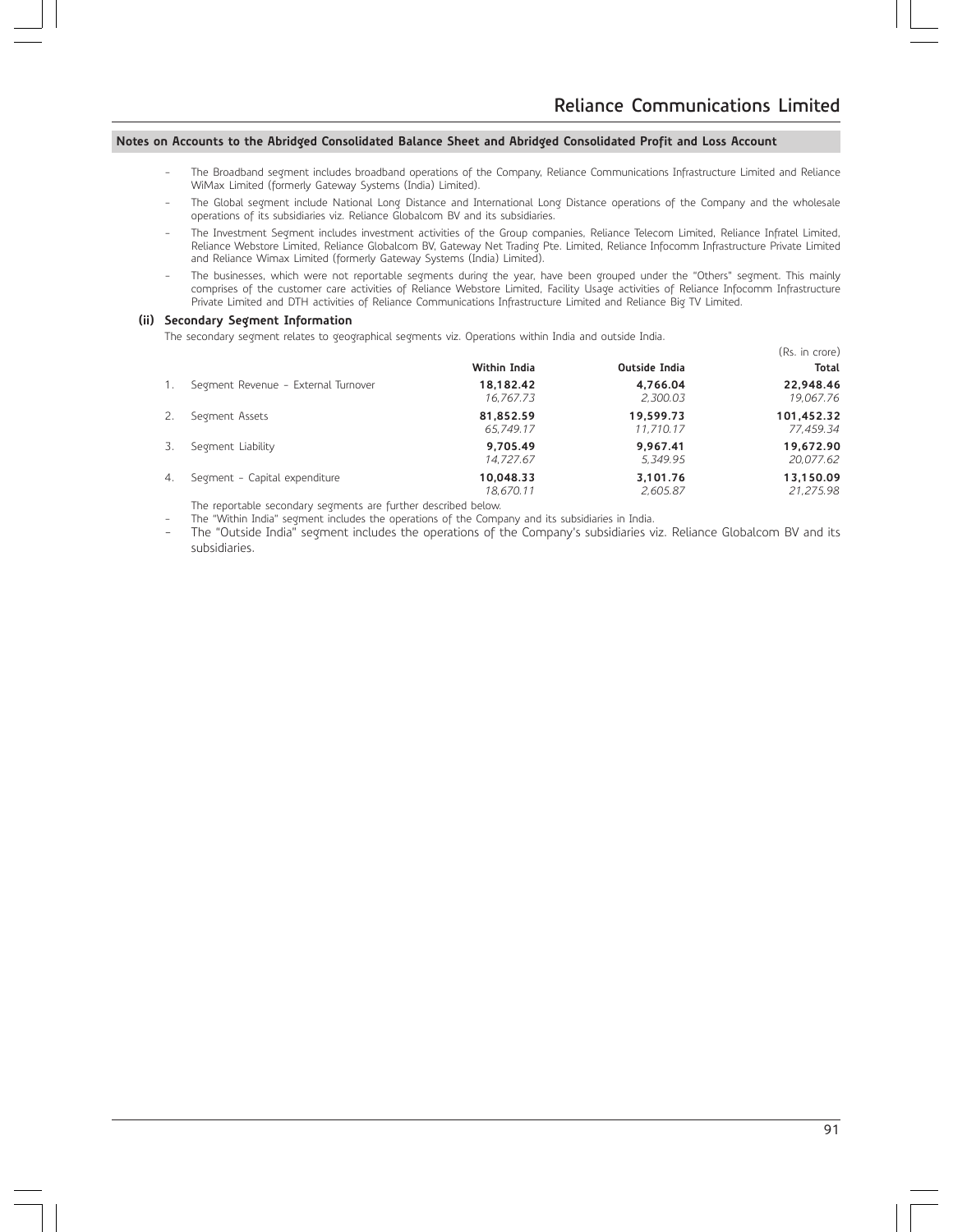## **Consolidated Cash Flow Statement for the period ended 31st March, 2009**

|        |                                                                                                        |                        | For the year                       |                        | (Rs. in crore)<br>For the year |
|--------|--------------------------------------------------------------------------------------------------------|------------------------|------------------------------------|------------------------|--------------------------------|
|        |                                                                                                        |                        | ended 31 <sup>st</sup> March, 2009 |                        | ended 31stMarch 2008           |
| A      | CASH FLOW FROM OPERATING ACTIVITIES                                                                    |                        |                                    |                        |                                |
|        | Net Profit / (Loss) before tax as per Profit and Loss Account                                          |                        | 6,196.72                           |                        | 7,076.29                       |
|        | Adjusted for:<br>Provision for doubtful debts, loans and advances                                      | 136.81                 |                                    | 147.51                 |                                |
|        | Amortisation of Intangibles and depreciation                                                           | 3,607.70               |                                    | 2,805.26               |                                |
|        | Exceptional and Non - Recurring items                                                                  | 7.47                   |                                    | (1, 266.61)            |                                |
|        | Discount on buyback of FCCB<br>Effect of foreign exchange rate changes (net)                           | (79.61)<br>(279.72)    |                                    | (359.48)               |                                |
|        | Loss on sale / discarding of Assets (net)                                                              | (0.13)                 |                                    | 15.16                  |                                |
|        | Profit on sale of Investments                                                                          | (327.82)               |                                    | (169.54)               |                                |
|        | Dividend and Other Income                                                                              | (16.30)                |                                    | (26.88)                |                                |
|        | Financial expenses<br>Income from Investments                                                          | 1,258.52<br>(1,578.06) |                                    | 1,068.11<br>(1,045.51) |                                |
|        | Investment written off                                                                                 |                        |                                    | 1.93                   |                                |
|        |                                                                                                        |                        | 2,728.86                           |                        | 1,169.95                       |
|        | Operating Profit before Working Capital Changes                                                        |                        | 8,925.58                           |                        | 8,246.24                       |
|        | Adjusted for:<br>Receivables and other Advances                                                        | (245.75)               |                                    | (4,215.14)             |                                |
|        | Inventories                                                                                            | (133.86)               |                                    | 76.24                  |                                |
|        | Trade Payables                                                                                         | (1,645.87)             |                                    | 555.17                 |                                |
|        |                                                                                                        |                        | (2,025.48)                         |                        | (3,583.73)                     |
|        | <b>Cash Generated from Operations</b>                                                                  |                        | 6,900.10                           |                        | 4,662.51                       |
|        | Tax Paid (net)                                                                                         |                        | (392.57)                           |                        | (215.98)                       |
|        | Net Cash from Operating Activities                                                                     |                        | 6,507.53                           |                        | 4,446.53                       |
| B      | CASH FLOW FROM INVESTING ACTIVITIES                                                                    |                        |                                    |                        |                                |
|        | Additions of Fixed Assets<br>Sale of Fixed Assets                                                      |                        | (12, 258.38)<br>15.82              |                        | (17, 393.00)<br>0.24           |
|        | Purchase of Investments                                                                                |                        | (111, 040.61)                      |                        | (66,955.58)                    |
|        | Sale of Investments                                                                                    |                        | 112,597.33                         |                        | 63,976.50                      |
|        | Financial income                                                                                       |                        | 677.90                             |                        | 776.36                         |
|        | Net Cash Used in Investing Activities                                                                  |                        | (10,007.94)                        |                        | (19, 595.48)                   |
| C      | CASH FLOW FROM FINANCING ACTIVITIES                                                                    |                        | (1,420.77)                         |                        |                                |
|        | Net Proceeds from Short term Borrowings<br>Proceeds from Long Term Borrowings                          |                        | 10,354.80                          |                        | 9,639.02<br>7.891.97           |
|        | Repayment of Long Term Borrowings                                                                      |                        | (1, 425.62)                        |                        | (7,456.46)                     |
|        | Dividends Paid (Including tax on dividend)                                                             |                        | (179.23)                           |                        | (118.28)                       |
|        | Reliased Forex Loss Transferred to General Reserve<br>Financial Charges                                |                        | (1,708.65)<br>(1,377.44)           |                        | (1,022.71)                     |
|        | Net Cash from Financing Activities                                                                     |                        | 4,243.09                           |                        | 8,933.54                       |
|        |                                                                                                        |                        | 742.68                             |                        | (6, 215.41)                    |
|        | Net Increase / (Decrease) in Cash and Cash Equivalents<br>Opening Balance of Cash and Cash Equivalents | 878.18                 |                                    | 7,200.64               |                                |
|        | Add: On addition of new Subsidiaries                                                                   | 82.15                  |                                    | 71.44                  |                                |
|        | Less: On cessation of Subsidiaries                                                                     |                        | 960.33                             | (175.82)               | 7,096.26                       |
|        | Effect of Exchange Gain / (Loss) on                                                                    |                        |                                    |                        |                                |
|        | Cash and Cash Equivalents                                                                              |                        | (20.11)                            |                        | (2.67)                         |
|        | Closing Balance of Cash and Cash Equivalents                                                           |                        | 1,682.90                           |                        | 878.18                         |
| Notes: |                                                                                                        |                        |                                    |                        |                                |

1 Cash and Cash Equivalent includes cash on hand, cheques on hand, remittances-in-transit and bank balance including Fixed Deposits with Banks.<br>2 Unrealised exchange difference of Rs. 4,062.69 crore has not been shown sepe

2 Unrealised exchange difference of Rs. 4,062.69 crore has not been shown seperately as adjusted by withdrawal from General Reserve. (Refer Note 6, Notes on Accounts)

| As per our Report of even date                 |                                                         | For and on behalf of the Board |                                                                     |
|------------------------------------------------|---------------------------------------------------------|--------------------------------|---------------------------------------------------------------------|
| For Chaturvedi & Shah<br>Chartered Accountants | For B S R & Co.<br>Chartered Accountants                | Chairman                       | Anil D. Ambani                                                      |
| C. D. Lala<br>Partner<br>Membership No. 35671  | Natrajan Ramkrishna<br>Partner<br>Membership No. 032815 | <b>Directors</b>               | ∠ J. Ramachandran<br>S. P. Talwar<br>Deepak Shourie<br>A. K. Purwar |
| Mumbai<br>8 <sup>th</sup> August, 2009         |                                                         | Company Secretary and Manager  | Hasit Shukla                                                        |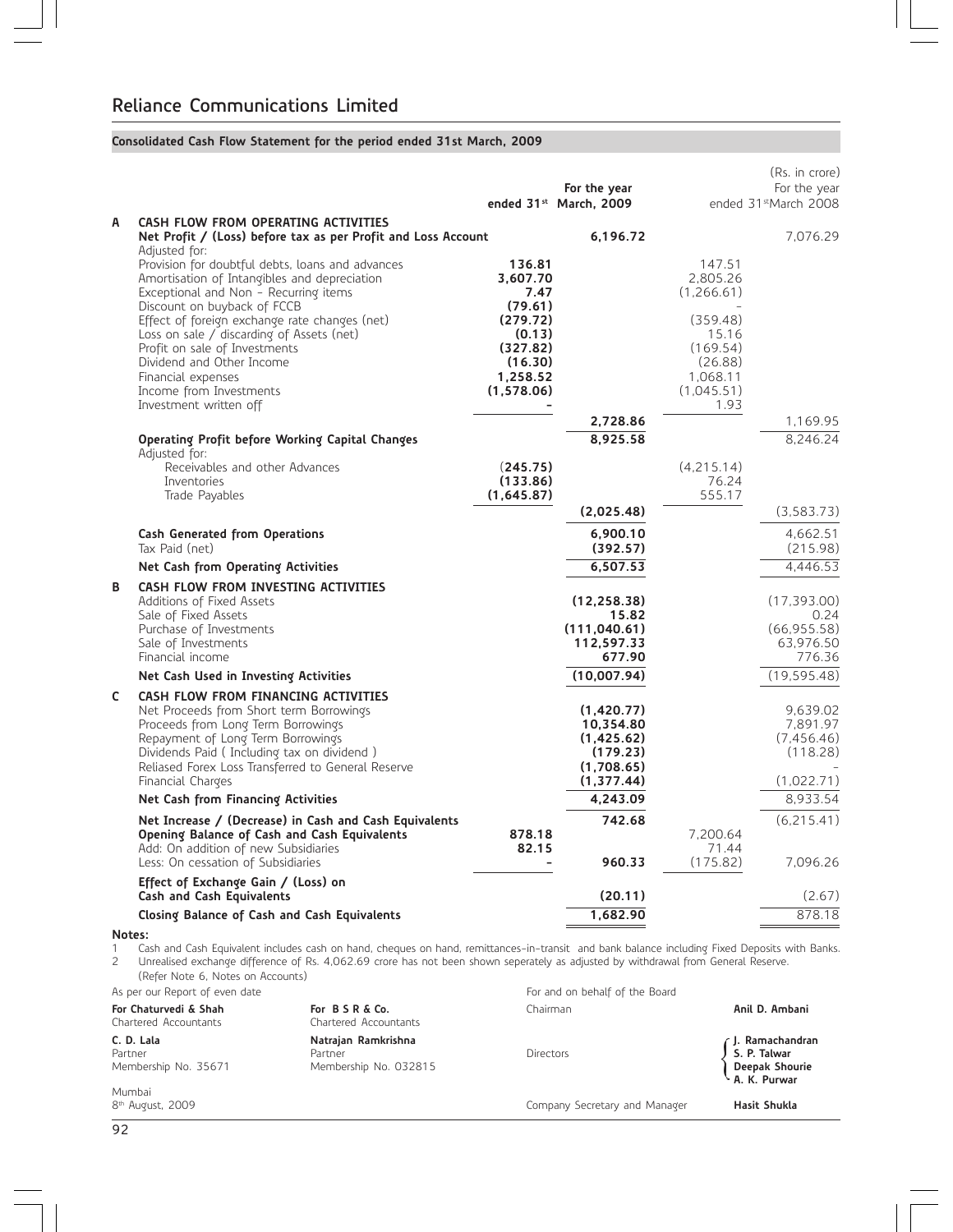

Signature of the First / Sole Shareholder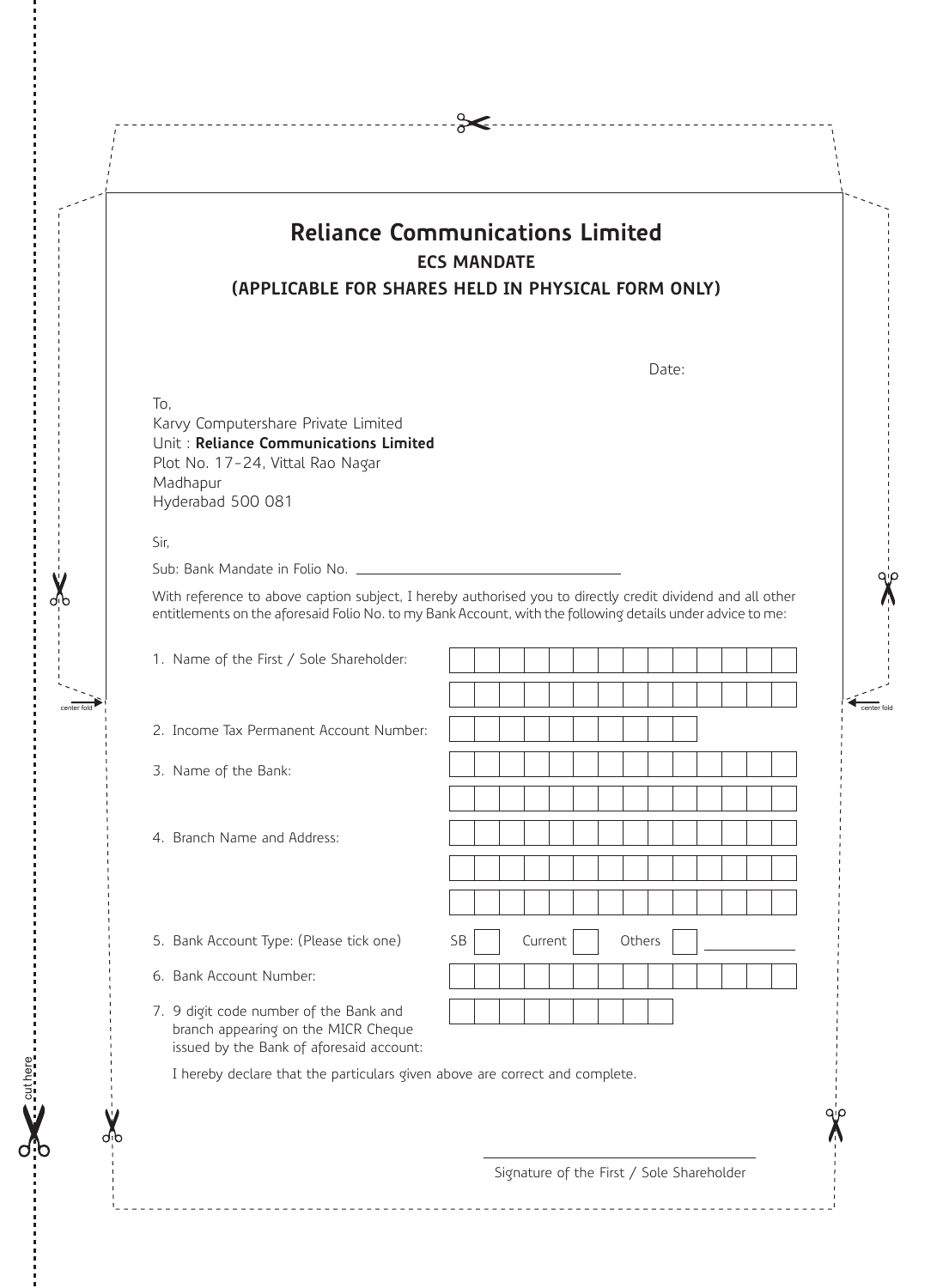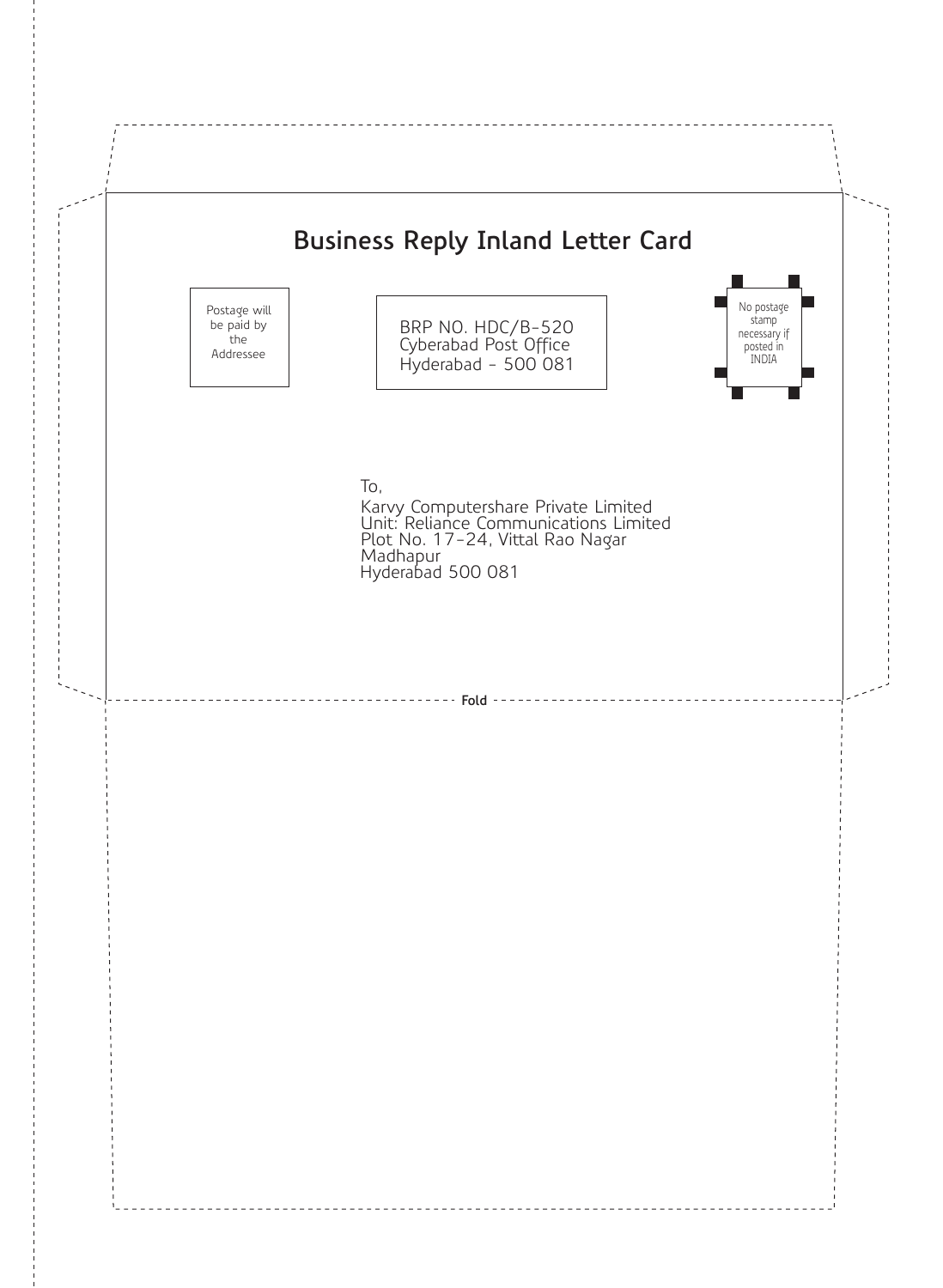## **ATTENDANCE SLIP**

# **Reliance Communications Limited**

Registered Office : H Block, 1st Floor, Dhirubhai Ambani Knowledge City, Navi Mumbai 400 710.

PLEASE FILL ATTENDANCE SLIP AND HAND IT OVER AT THE ENTRANCE OF THE MEETING HALL.

Joint shareholders may obtain additional attendance slip at the venue.

| $DP.$ Id*                                                                                                                                                                                                                    | Folio No.          |  |
|------------------------------------------------------------------------------------------------------------------------------------------------------------------------------------------------------------------------------|--------------------|--|
| Client Id*                                                                                                                                                                                                                   | No. of Shares held |  |
| NAME AND ADDRESS OF THE SHAREHOLDER                                                                                                                                                                                          |                    |  |
|                                                                                                                                                                                                                              |                    |  |
| I hereby record my presence at the <b>5TH ANNUAL GENERAL MEETING</b> of the Company held on Tuesday,<br>22nd September, 2009 at 11.00 a.m. at Birla Matushri Sabhagar, 19, Sir Vithaldas Thackersey Marg, Mumbai 400<br>020. |                    |  |
| Signature of the shareholder or proxy<br>*Applicable for investors holding shares in electronic form.                                                                                                                        |                    |  |
|                                                                                                                                                                                                                              |                    |  |
|                                                                                                                                                                                                                              |                    |  |

| l Folio No.        |  |
|--------------------|--|
| No. of Shares held |  |

**PROXY FORM**

# **Reliance Communications Limited**

Registered Office : H Block, 1<sup>st</sup> Floor, Dhirubhai Ambani Knowledge City, Navi Mumbai 400 710.

| $DP.$ Id*                                                     | Folio No.                                                                                                                                                                                                                  |                                     |
|---------------------------------------------------------------|----------------------------------------------------------------------------------------------------------------------------------------------------------------------------------------------------------------------------|-------------------------------------|
| Client Id*                                                    | No. of Shares held                                                                                                                                                                                                         |                                     |
|                                                               |                                                                                                                                                                                                                            |                                     |
|                                                               |                                                                                                                                                                                                                            |                                     |
|                                                               |                                                                                                                                                                                                                            |                                     |
|                                                               |                                                                                                                                                                                                                            |                                     |
|                                                               |                                                                                                                                                                                                                            |                                     |
| adjournment thereof.                                          | the 5TH ANNUAL GENERAL MEETING of the Company to be held on Tuesday, 22nd September, 2009 at 11.00 a.m or at any                                                                                                           |                                     |
| * Applicable for investors holding shares in electronic form. |                                                                                                                                                                                                                            | Affix Re. $1/-$<br>revenue<br>stamp |
| NOTES: 1.<br>The Proxy need not be a member of the Company.   | The proxy in order to be effective should be duly stamped, completed and signed and must be deposited at the<br>Registered office of the Company not less than 48 hours before the time for holding the aforesaid meeting. |                                     |
| 2.                                                            | Members holding shares under more than one folio may use photocopy of this Proxy Form for other folios. The                                                                                                                |                                     |

Company shall provide additional forms on request.